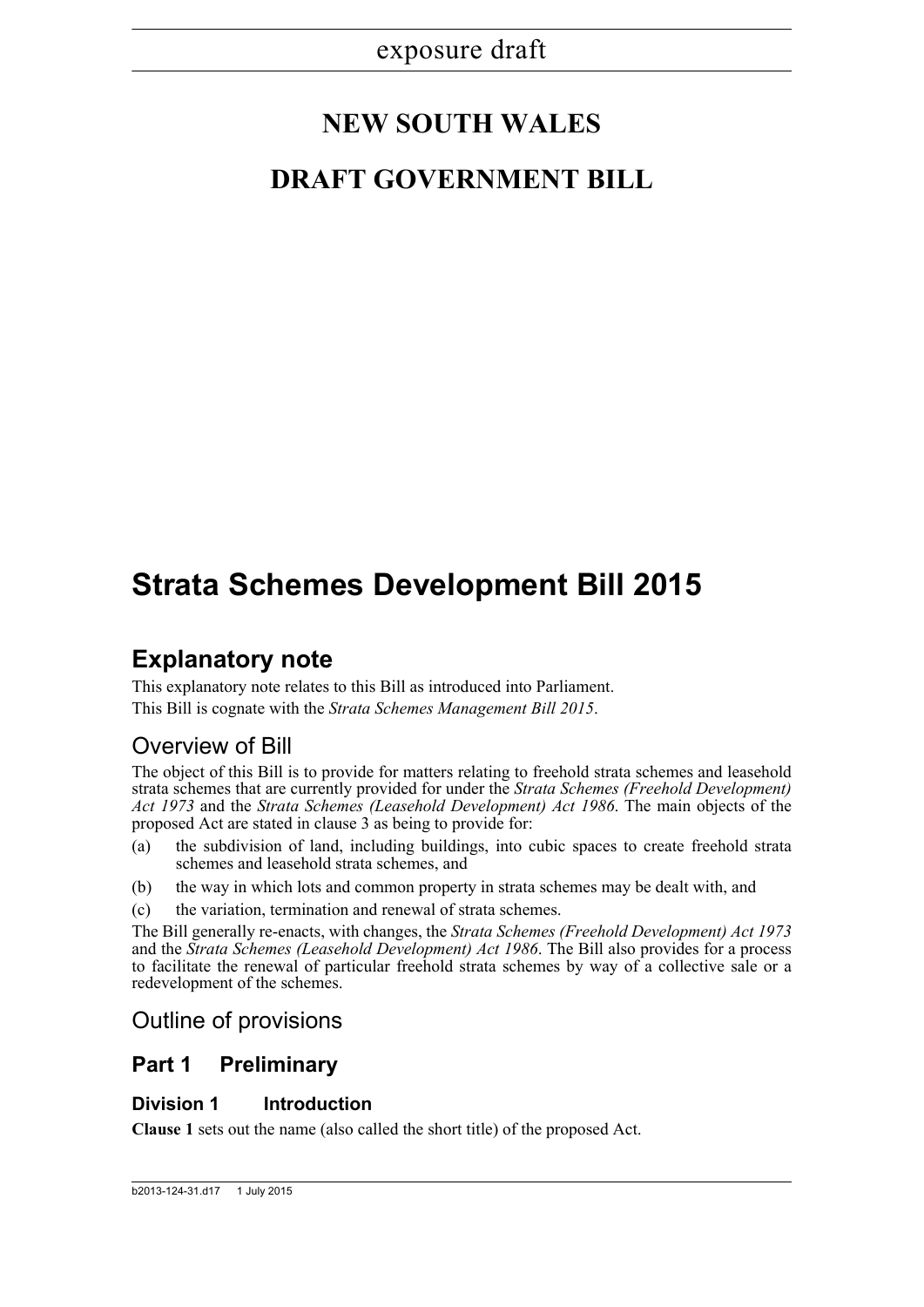Strata Schemes Development Bill 2015 [NSW] Explanatory note

**Clause 2** provides for the commencement of the proposed Act on a day or days to be appointed by proclamation.

**Clause 3** states the main objects of the proposed Act as mentioned in the overview.

### **Division 2 Interpretation**

**Clause 4** defines certain words and expressions used in the proposed Act.

**Clause 5** provides that land is contiguous to other land even if it is divided by, or separated from the other land by, a natural feature or other specified things.

**Clause 6** provides for how the boundaries of a lot shown on a floor plan are determined for the purposes of the proposed Act.

**Clause 7** defines *subdivision* of a lot or common property for the purposes of the proposed Act.

**Clause 8** provides for how the proposed Act relates to the *Real Property Act 1900*, including that the proposed Act is to be read and interpreted with the *Real Property Act 1900* as if it formed part of that Act.

### **Part 2 Creation of lots and common property in strata schemes**

### **Division 1 Strata plans**

**Clause 9** provides that specified land may be subdivided into lots, or lots and common property, by the registration of a plan as a strata plan. This clause further provides that land subject to a lease or leases may be subdivided for the purpose of creating a leasehold strata scheme, and that a development lot cannot be subdivided under the clause.

**Clause 10** specifies general requirements for a plan intended to be registered as a strata plan, including the requirements of an administration sheet that must be included with the plan. This clause further provides that the Registrar-General may refuse to register a proposed strata plan if the Registrar-General considers the boundaries of the land over which the plan is to be registered are not sufficiently defined under Division 3 of Part 23 of the *Conveyancing Act 1919*.

**Clause 11** provides that the Registrar-General must not register a proposed strata plan for a leasehold strata scheme unless specified requirements for separate leases relating to the lots and common property in the proposed strata scheme have been met. This clause further provides that if a plan lodged for registration as a strata plan for a leasehold strata scheme is required to be accompanied by a lease or leases to be registered under the *Real Property Act 1900*, the plan is taken to have been registered only when the lease or leases are registered.

**Clause 12** provides for matters in relation to leases for a proposed leasehold strata scheme, including the determination of particular leases of land in the proposed scheme.

### **Division 2 Strata plans of subdivision and consolidation**

**Clause 13** provides that a lot (other than a development lot) or particular common property may be subdivided by the registration of a plan as a strata plan of subdivision. This clause specifies general requirements for a plan intended to be registered as a strata plan of subdivision, including the requirements of an administration sheet that must be included with the plan. This clause also specifies restrictions on the registration of a strata plan of subdivision under the clause if land comprised in the plan is held by the original owner of the strata scheme, and provides that particular by-laws affecting common property that is intended to be subdivided must be repealed or amended.

**Clause 14** provides that a development lot may be subdivided by the registration of a plan as a strata plan of subdivision. This clause specifies general requirements for a plan intended to be registered as a strata plan of subdivision, including the requirements of an administration sheet that must be included with the plan.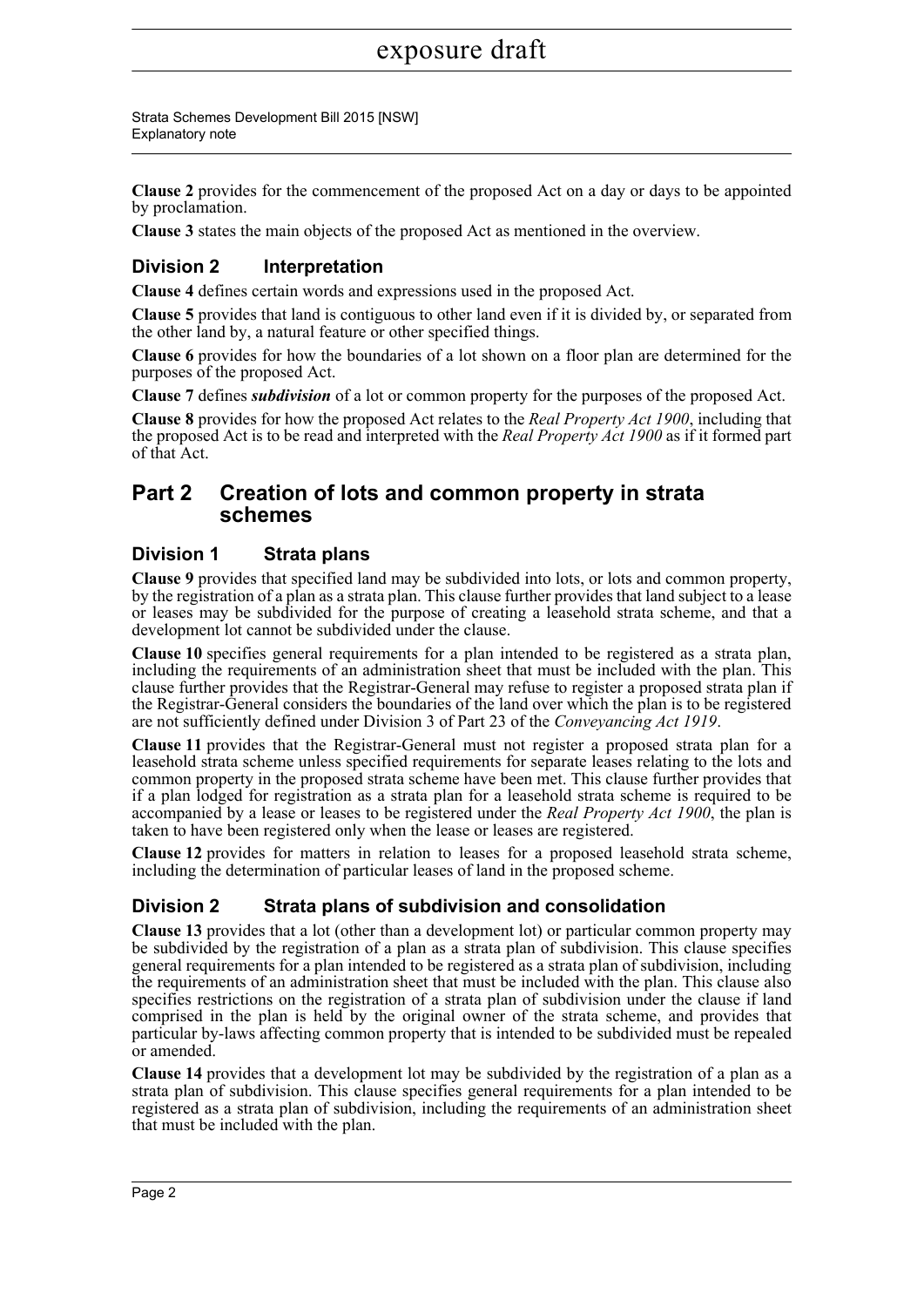**Clause 15** provides that 2 or more lots may be consolidated into one lot by a strata plan of consolidation. This clause specifies general requirements for a plan intended to be registered as a strata plan of consolidation, including the requirements of an administration sheet that must be included with the plan. This clause also provides that any common property in a wall, floor or ceiling that is a boundary between any lots being consolidated vests in the owner of the consolidated lot on registration of the plan if the owners corporation of the strata scheme has, by special resolution, agreed to the consolidation and has signed the plan.

**Clause 16** provides for matters in relation to leases on the registration of a strata plan of subdivision or consolidation for a leasehold strata scheme, including the determination of particular leases. This clause further provides if a plan lodged for registration as a strata plan of subdivision for a leasehold strata scheme is required to be accompanied by a lease or leases to be registered under the *Real Property Act 1900*, the plan is taken to have been registered only when the lease or leases are registered.

### **Division 3 Notices of conversion**

**Clause 17** provides that one or more lots may be converted into common property by the registration of a notice as a notice of conversion, if the owners corporation of the strata scheme has, by special resolution, authorised the proposed conversion. This clause specifies requirements for a notice intended to be registered as a notice of conversion, and specifies restrictions on its registration, including a restriction if part or all of the land to be converted is held by the original owner.

**Clause 18** provides for the determination of a lease of a lot converted into common property on registration of a notice of conversion for a leasehold strata scheme, and for the vesting of the lot in the owners corporation as lessee.

### **Division 4 Building alteration plans**

**Clause 19** provides that, if a building of a strata scheme is altered in specified ways affecting a lot in the scheme, the owner of the lot must lodge a plan for registration as a building alteration plan relating to the lot. This clause also specifies requirements for a plan intended to be registered as a building alteration plan, including the requirements of an administration sheet that must be included with the plan.

**Clause 20** provides that, on registration of a building alteration plan showing an encroachment onto a public place, the Registrar-General is to give a copy of the plan to the relevant local council.

### **Division 5 Additional requirements for registration of plans and notices**

**Clause 21** provides that the Registrar-General may refuse to register a proposed strata plan of subdivision, strata plan of consolidation, building alteration plan or notice of conversion unless it is accompanied by a certificate of title comprising the common property in the relevant strata scheme.

**Clause 22** specifies who is required to sign, and who the Registrar-General may require to sign, plans lodged for registration as a strata plan, strata plan of subdivision, strata plan of consolidation or building alteration plan. This clause also provides that the Registrar-General may waive the requirement for a person to sign a plan.

### **Division 6 Common property**

**Clause 23** provides that common property may be dealt with only in accordance with the proposed Act and the *Strata Schemes Management Act 2015*.

**Clause 24** provides for matters relating to common property in a strata scheme, including its vesting in the owners corporation, on its creation by registration of a strata plan, strata plan of subdivision or notice of conversion, and that the Registrar-General is to create a folio for the estate or interest of the owners corporation in the common property. This clause also provides that the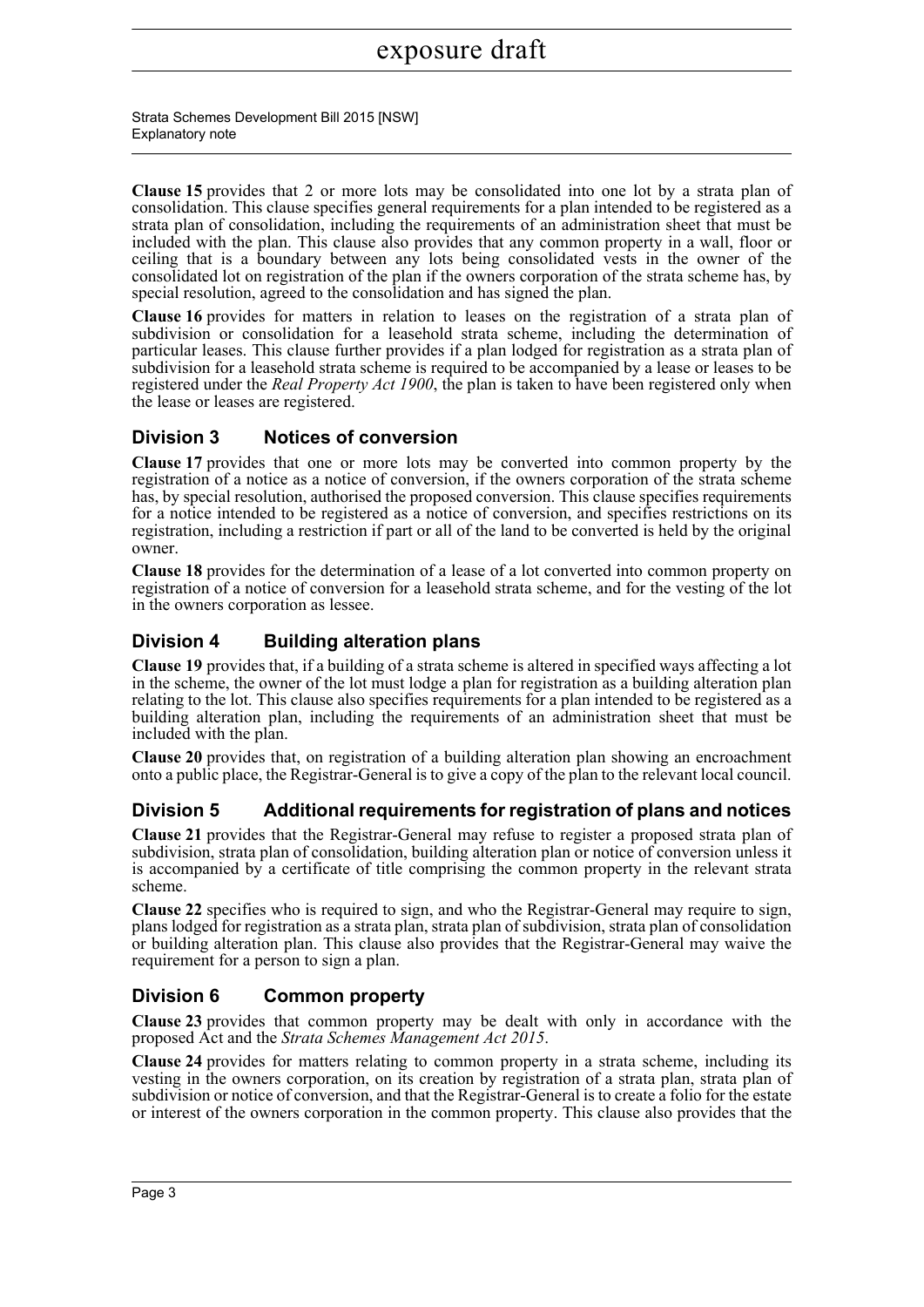Strata Schemes Development Bill 2015 [NSW] Explanatory note

creation of the folio does not affect a right or remedy exercisable otherwise than in relation to common property by specified persons even if they signed or consented to the registration of the plan or signed the notice.

**Clause 25** specifies the circumstances in which an owners corporation of any strata scheme may accept a lease or sublease, or a transfer of a lease or sublease, of land (an *accepted lease or sublease*) for the purpose of creating or creating additional common property in the strata scheme, and specifies the circumstances in which an owners corporation of a freehold strata scheme may accept a transfer of land for the purpose of creating or creating additional common property in the strata scheme. This clause further provides that, if the strata scheme forms part of a community scheme, the Registrar-General may refuse to register a transfer of land for the purpose of creating or creating additional common property unless the community scheme is appropriately amended by any necessary dealings registered under the *Community Land Development Act 1989*.

**Clause 26** provides that a dealing evidencing a transaction to which clause 25 applies must be lodged for registration under the *Real Property Act 1900*. This clause also specifies the things that must accompany the dealing, and provides that a dealing for the transfer of land may be registered only if a plan showing the transferred land and the original parcel as a single lot is registered under the *Conveyancing Act 1919*. This clause further provides for the effect of registration of the dealing.

**Clause 27** provides that the owners corporation may, by special resolution and with the agreement of the lessor or sublessor, surrender an accepted lease or sublease.

**Clause 28** provides that an owners corporation holds the common property in the strata scheme as agent for the owners as tenants in common in shares proportional to the unit entitlement of the owners' lots. This clause also provides that an owner's interest in common property cannot be severed from, or dealt with separately from, the owner's lot, and that a dealing or caveat relating to an owner's lot also affects the owner's interest in the common property.

**Clause 29** provides that the Registrar-General must create a folio of the Register in relation to a strata scheme that does not contain common property, and specifies matters to be recorded in the folio.

**Clause 30** provides that a reference in the proposed Act to a folio includes a reference to a specified folio during any period in which it does not contain common property, and a reference to a certificate of title includes a reference to a certificate of title in relation to any such folio. This clause further provides for the application of provisions of the *Real Property Act 1900* in relation to the folio or certificate of title.

**Clause 31** provides that, in a folio for common property, it is sufficient that the land comprised in the common property is described as the common property in a designated strata plan without defining its area or dimensions. This clause further provides that a folio for specified common property is taken to certify title to the common property. This clause also specifies matters the Registrar-General must record in a folio for common property.

**Clause 32** specifies restrictions on recording matters about easements, restrictions on the use of land or positive covenants relating to common property in a strata scheme in the folio for a lot in the scheme, and provides that the Registrar-General must make the recordings in the folio for the common property in the scheme. This clause further provides that any such easement, restriction on use or positive covenant affects a lot in a strata scheme to the extent that it can affect the lot, and as if it were recorded in the folio for the lot. This clause also provides that the Registrar-General must not record a mortgage, charge, covenant charge or writ in the folio for the common property in a strata scheme.

**Clause 33** provides for how an owners corporation of a freehold strata scheme or a leasehold strata scheme may deal with specified common property in the scheme. This clause also provides that an owners corporation of any strata scheme may, by special resolution, accept a surrender of a lease or sublease of common property granted under the clause or re-enter under the lease or sublease. This clause also specifies circumstances in which the Registrar-General may refuse to register a dealing that is the transfer of common property in a community scheme. This clause further provides that, if the strata scheme forms part of a community scheme, the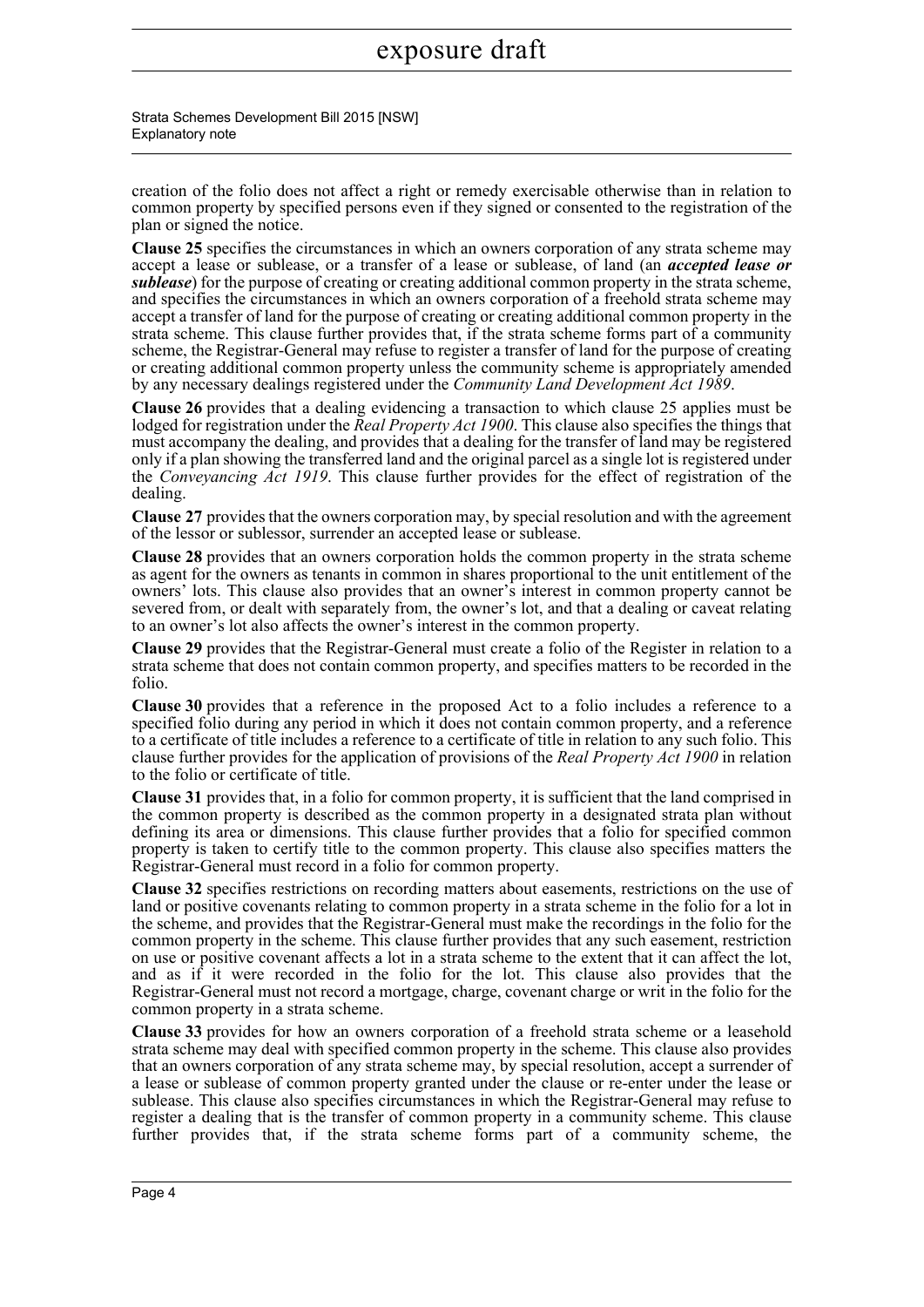Strata Schemes Development Bill 2015 [NSW] Explanatory note

Registrar-General may refuse to register a transfer of common property unless the community scheme is appropriately amended by any necessary dealings registered under the *Community Land Development Act 1989*.

**Clause 34** provides for how an owners corporation of a strata scheme may execute or accept a dealing creating, releasing or varying an easement, or a restriction on the use of land or a positive covenant relating to common property in the scheme.

**Clause 35** provides that an owners corporation of a strata scheme may, by special resolution, dedicate common property in the scheme as a public road, public reserve or drainage reserve by registration of a plan under Division 3 of Part 23 of the *Conveyancing Act 1919*. This clause further provides for restrictions on such dedications, and specifies circumstances in which the Registrar-General may refuse to register a plan if the strata scheme forms part of a community scheme.

**Clause 36** specifies restrictions on the execution and registration of dealings for the purposes of the proposed Division. This clause further provides that a certificate under the seal of an owners corporation (and given in relation to a dealing for registration under the *Real Property Act 1900* or the *Conveyancing Act 1919*) is conclusive evidence of the facts stated in the certificate in favour of the Registrar-General and any person taking under the dealing or benefiting by its registration.

**Clause 37** provides that a dealing executed by an owners corporation for the purposes of the proposed Division is as valid and effective as it would be if it were also executed by the owners of all the lots in the strata scheme. This clause further provides that a receipt of the owners corporation for an amount payable to it in relation to a dealing is a sufficient discharge for the payment and exonerates each person paying the amount from any responsibility for its application.

### **Division 7 Miscellaneous**

**Clause 38** provides that section 88B of the *Conveyancing Act 1919* applies to a strata plan, strata plan of subdivision and strata plan of consolidation in the same way as it applies to a plan referred to in that section relating to land under the *Real Property Act 1900*. This clause further provides that specified provisions of the *Conveyancing Act 1919* apply in relation to plans lodged for registration as a strata plan, strata plan of subdivision, strata plan of consolidation or building alteration plan in the same way the specified provisions apply to plans referred to in the provisions.

**Clause 39** specifies how the proposed Act applies to an encroachment shown on a proposed strata plan, strata plan of subdivision or building alteration plan. This clause further provides that it does not apply to a provision of the proposed Act relating to ownership and certification of title.

**Clause 40** provides that proposed by-laws for a strata scheme have no effect until the strata plan and any proposed by-laws that are required to accompany it are registered, and that registration does not operate to give effect to by-laws that have not been lawfully made.

### **Part 3 Provisions relating to leases in leasehold strata schemes**

### **Division 1 Leases of lots and common property**

**Clause 41** provides that the provisions of the *Conveyancing Act 1919* relating to leases of land apply in relation to a lease of a lot or common property in a leasehold strata scheme, other than to the extent the provisions are inconsistent with the proposed Act or the regulations made under the proposed Act. This clause further provides that the lessor of a leasehold strata scheme may be the owner of any lot in the scheme.

**Clause 42** provides that, except as expressly provided by Division 6 of Part 2 of the proposed Act, a provision of a lease of a lot or common property in a leasehold strata scheme purporting to require the consent of the lessor of the scheme to any dealing with the lease is void.

**Clause 43** provides that, for the purposes of the proposed Act, a lessor of a leasehold strata scheme who is entitled to immediate possession of a lot in the scheme because of the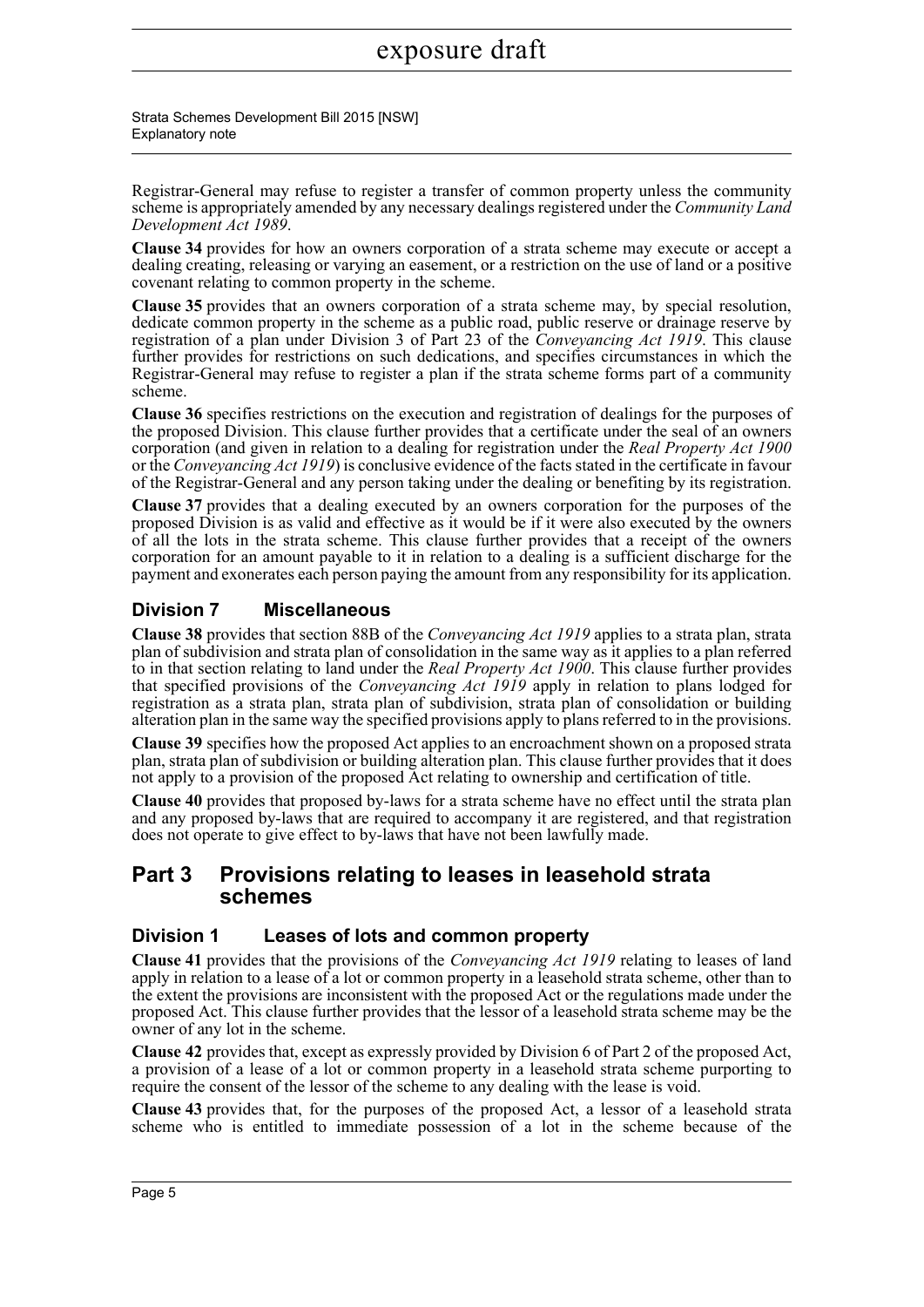determination of a lease is taken to be the owner of the lot. This clause further provides that the section does not confer or impose on the lessor certain specified rights or obligations of former owners.

**Clause 44** provides that the lessor of a leasehold strata scheme may grant further leases of lots or common property in the scheme, and provides for the circumstances in which the lessor must grant further leases of lots in the scheme or of common property in the scheme. This clause also specifies particular requirements of further leases granted under the clause, and provides that a right to a further lease of a lot or common property may not be exercised otherwise than in accordance with the clause.

**Clause 45** specifies the circumstances in which the lessor of a leasehold strata scheme may refuse to grant further leases of lots or common property in the scheme.

### **Division 2 Re-entry or forfeiture of leases of lots**

**Clause 46** restricts the right of re-entry or forfeiture under a lease of a lot in a leasehold strata scheme for breach of a covenant, condition or agreement in the lease if the lease is subject to a registered mortgage, charge or covenant charge. This clause provides that the right may not be exercised unless the lessor of the leasehold strata scheme has served on the mortgagee, chargee or covenant chargee a copy of the notice served on the owner under section 129 of the *Conveyancing Act 1919* in relation to the breach.

**Clause 47** provides that if a lessor has brought legal proceedings to enforce a right of re-entry or forfeiture under a lease of a lot in a leasehold strata scheme, the Supreme Court may, on application of a mortgagee, chargee or covenant chargee of the lot, make an order staying the proceedings and vesting the lease of the lot in a mortgagee, chargee or covenant chargee on conditions the court considers just and equitable.

### **Division 3 Conversion of leasehold strata schemes to freehold strata schemes**

**Clause 48** provides that in specified circumstances the owners corporation of a leasehold strata scheme may, by special resolution, authorise the conversion of the scheme into a freehold strata scheme, and sets out procedures for the conversion. This clause further provides that in specified circumstances the owners corporation or the lessor may acquire the reversion in, or the lease of, a lot in the scheme. This clause also provides that the lessor must give the Registrar-General notice, in the approved form, about the conversion of a leasehold strata scheme.

**Clause 49** provides that, on receiving a notice about the conversion of a leasehold strata scheme, and an application in the approved form, before termination of the leasehold strata scheme, the Registrar-General may record matters in the Register the Registrar-General considers appropriate to effect a merger of the leasehold and reversionary estates. This clause also specifies matters that take effect on the making of the record by the Registrar-General.

### **Part 4 Strata certificates**

### **Division 1 Preliminary**

**Clause 50** defines certain words and expressions used in proposed Part 4.

**Clause 51** provides that, subject to the proposed Act, a provision of the *Conveyancing Act 1919*, the *Environmental Planning and Assessment Act 1979* or another Act relating to the way land is divided does not apply to a subdivision effected under proposed Part 2. This clause does not affect a requirement to obtain planning approval for a subdivision.

**Clause 52** specifies the circumstances in which a relevant planning approval is in force, for the purposes of the proposed Act, for a proposed strata plan, strata plan of subdivision or notice of conversion.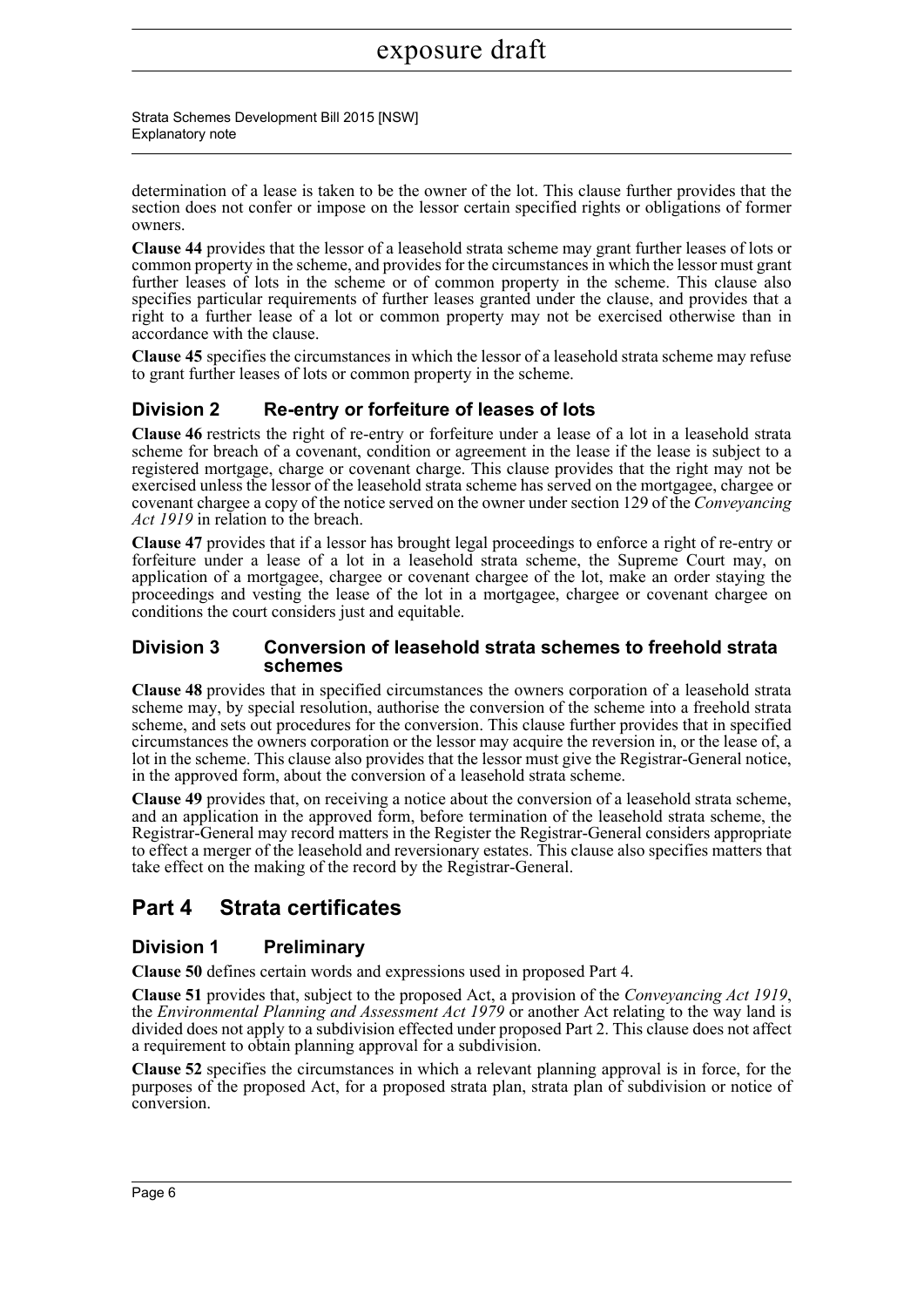Strata Schemes Development Bill 2015 [NSW] Explanatory note

**Clause 53** provides that an application for a strata certificate can be made only by an owner of land to which the application relates or another person with the owner's consent.

### **Division 2 Issue of strata certificates by local councils**

**Clause 54** provides that a local council must, subject to proposed Part 4 and on application made to the council, issue a strata certificate in relation to a proposed strata plan, or a proposed strata plan of subdivision of a development lot, if specified requirements are met.

**Clause 55** provides that a local council may, on application made to the council, issue a strata certificate in relation to a proposed strata plan of subdivision (other than a subdivision of a development lot) after considering and being satisfied about specified matters. This clause further provides for the giving of a notice to the owners corporation about a proposed subdivision that does not subdivide or create common property in order to obtain the views of the owners corporation on the proposed subdivision.

**Clause 56** provides that a local council may, on application made to the council, issue a strata certificate in relation to a proposed notice of conversion on being satisfied about specified matters.

**Clause 57** specifies restrictions that apply to the issue of a strata certificate by a local council despite any other provision of proposed Division 2.

### **Division 3 Issue of strata certificates by accredited certifiers**

**Clause 58** provides that an accredited certifier must, on application made to the certifier, issue a strata certificate in relation to a proposed strata plan, or a proposed strata plan of subdivision of a development lot, if specified requirements are met.

**Clause 59** provides that an accredited certifier must, on application made to the certifier, issue a strata certificate in relation to a proposed strata plan of subdivision (other than a subdivision of a development lot) if specified requirements are met.

**Clause 60** provides that an accredited certifier must, on application made to the certifier, issue a strata certificate in relation to a notice of conversion if specified requirements are met.

**Clause 61** specifies restrictions that apply to the issue of a strata certificate by an accredited certifier despite any other provision of proposed Division 3.

### **Division 4 Strata certificates relating to encroachments onto public places, and to utility lots**

**Clause 62** provides that a local council may, unless specified requirements are met, refuse to issue a strata certificate in relation to a strata plan or strata plan of subdivision if a building to which the plan relates encroaches on a public place. This clause also provides that an accredited certifier must, unless specified requirements are met, refuse to issue any such strata certificate.

**Clause 63** provides that a local council may impose a condition (a *restrictive use condition*) on a strata certificate restricting the use of a utility lot if the lot would be created on registration of a plan for which the certificate is sought. This clause further provides that an accredited certifier must note, on a strata certificate issued by the certifier, a restriction on the use of a utility lot contained in a relevant planning approval. This clause also provides that section 88 of the *Conveyancing Act 1919* does not apply to a restriction referred to in the clause.

**Clause 64** provides that a local council may, by instrument under the *Real Property Act 1900*, release a utility lot from a restrictive use condition imposed by the council on the use of the utility lot.

### **Division 5 Notice of decisions and appeals**

**Clause 65** provides that a local council or accredited certifier must give notice, stating specified matters, of the council's or certifier's decision on an application for a strata certificate.

**Clause 66** provides that the applicant for an application for a strata certificate made to a local council may appeal to the Land and Environment Court against the council's decision to refuse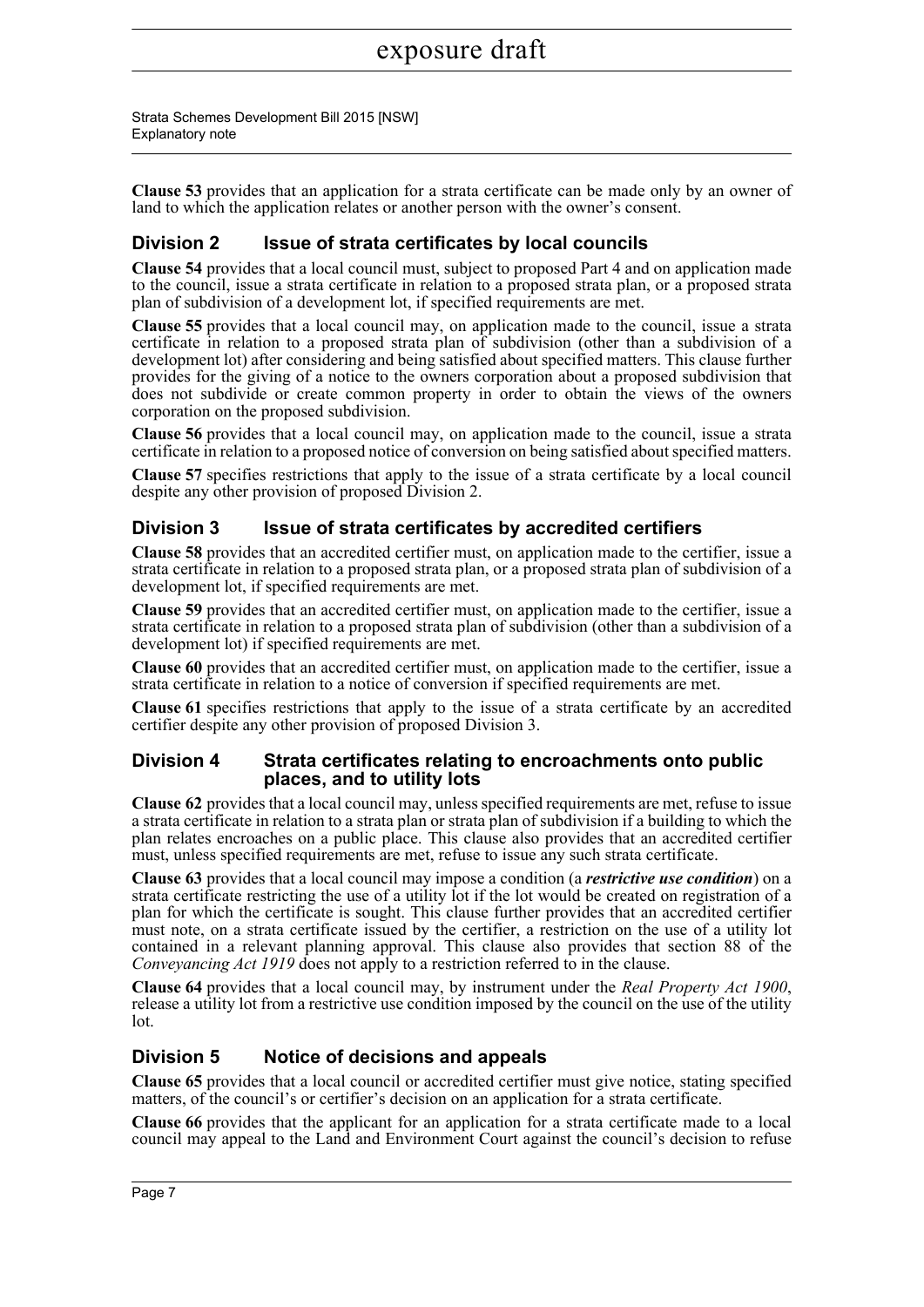the application or to issue the certificate subject to a restrictive use condition. This clause further provides for when a local council's decision on an application is taken to have been made, and for the period within which an appeal must be made. This clause also provides that the court's decision on appeal is taken to be the final decision of the local council and is to be given effect as if it were the decision of the local council.

### **Division 6 Application of Building Professionals Act 2005**

**Clause 67** provides that, for the purposes of this Act, an accredited certifier is the holder of an accreditation as an accredited certifier for the purposes of the Act. This clause also provides that specified provisions of the *Building Professionals Act 2005* and the regulations made under that Act relating generally to accredited certifiers apply in relation to the accreditation of accredited certifiers for the purposes of the proposed Act, those accredited certifiers and the exercise of their functions under the proposed Act.

**Clause 68** provides that specified provisions of the *Building Professionals Act 2005* and the regulations made under that Act relating to a requirement to have insurance apply in relation to accredited certifiers exercising functions under the proposed Act in the same way as the provisions apply to accredited certifiers exercising the functions of a certifying authority within the meaning of the *Environmental Planning and Assessment Act 1979*.

### **Division 7 Miscellaneous**

**Clause 69** provides that a person who exercises functions under the proposed Act or another Act in reliance on a strata certificate is entitled to assume specified matters, and is not liable for loss or damage arising from a matter in relation to which the certificate was issued. This clause further provides that it does not apply to an accredited certifier in relation to a strata certificate issued by the accredited certifier.

**Clause 70** specifies matters that the regulations may make provision for or with respect to in relation to proposed Part 4.

### **Part 5 Staged development**

### **Division 1 Preliminary**

**Clause 71** specifies the purpose and scope of proposed Part 5, in particular that its purpose is to facilitate the development in stages of a parcel subject to a strata scheme.

**Clause 72** defines certain words and expressions used in proposed Part 5.

**Clause 73** provides that the proposed development in stages of a parcel subject to a strata scheme consists of the progressive improvement of the parcel by constructing buildings or carrying out works on development lots, and the subsequent subdivision of development lots and consequential adjustment of the unit entitlement of lots in the strata scheme. This clause further provides that the proposed development will be carried out subject to a strata development contract that describes specified matters.

**Clause 74** defines *development concern* for the purpose of proposed Part 5.

### **Division 2 Restriction on granting planning approval**

**Clause 75** provides that a planning authority must not grant a planning approval for the subdivision of land by a strata plan for the purposes of the development in stages of a parcel under proposed Part 5 unless the proposed plan includes a development lot and a development contract accompanies the application for the planning approval. This clause further provides that a planning authority must certify specified matters if it grants any such planning approval, and a planning approval granted in contravention of the clause is invalid.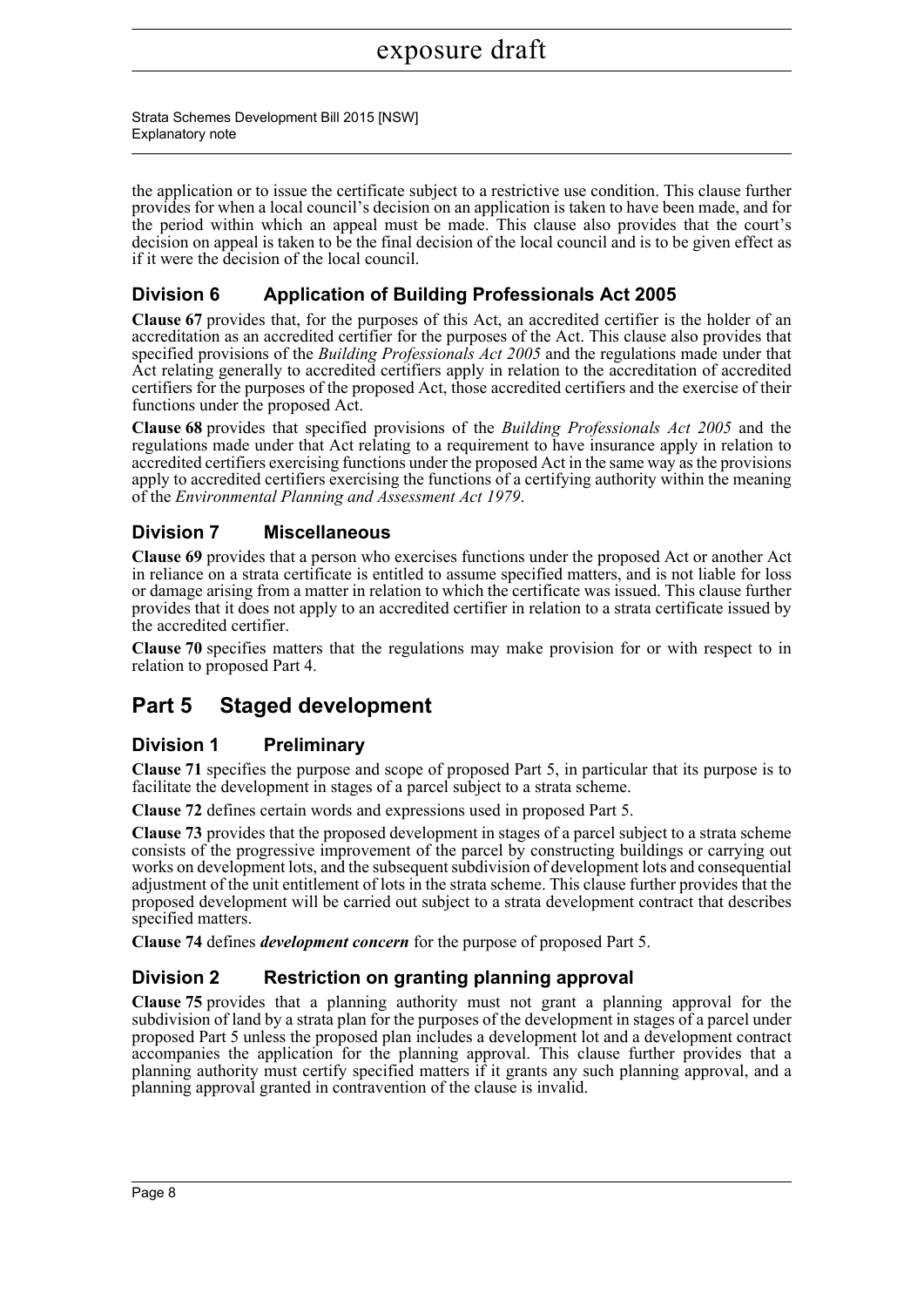### **Division 3 Strata development contracts and registration of contracts and amendments**

**Clause 76** provides that a strata development contract must be in the approved form, and specifies matters that must be included in a strata development contract. This clause further provides that a strata development contract cannot provide for the subdivision of common property in a strata scheme without the consent, by special resolution, of the owners corporation.

**Clause 77** provides that a concept plan for a strata development contract must separately illustrate the sites proposed for, and the nature of, the buildings and works that would result from the carrying out of permitted development and warranted development under the contract.

**Clause 78** provides that a strata development contract may apportion the liability for expenses relating to the use or maintenance of common property in a strata scheme differently from the way the expenses are apportioned by the schedule of unit entitlement for the scheme. This clause further provides that, despite the schedule of unit entitlement, the apportionment has effect until the development scheme is concluded.

**Clause 79** specifies requirements relating to the signing and lodging of a strata development contract or an amendment of any such contract. This clause further provides that the same person may be more than one of the parties to a strata development contract.

**Clause 80** provides that the Registrar-General may register a strata development contract or an amendment of any such contract by recording the contract or amendment in the Register. This clause also specifies requirements for the registration of the contract or amendment.

**Clause 81** provides that a strata development contract has effect as an agreement under seal containing the covenants specified in Schedule 3 entered into by the owners corporation and other specified types of persons, and that the contract ceases to have effect in relation to a specified person (other than in relation to obligations incurred or rights that accrued before the contract ceases) when the person ceases to be the specified type of person. This clause further provides that a lessee entitled to immediate possession of a development lot (and a mortgagee, chargee and covenant chargee in possession of a development lot) is taken to be the developer for the purposes of the proposed Act, the regulations and the strata development contract instead of the person who would otherwise be the developer. This clause also provides that a strata development contract does not permit development to be carried out in contravention of any law, that a provision of another contract or instrument is void if it excludes, modifies or restricts a strata development contract, and that a covenant under a strata development contract does not merge on the transfer of a lot. This clause also excludes the application of the *Strata Schemes Management Act 2015* to matters arising under a strata development contract.

**Clause 82** provides that a strata development contract may confer on the developer an exclusive or any lesser right to occupy common property, and that a developer is entitled to use common property or the relevant development lot to the extent necessary to carry out the development or, in relation to common property specified in the contract, to the extent conferred by the contract. This clause further provides that the right to occupy or use the common property or development lot must be exercised in a way that does not cause unreasonable inconvenience to an occupier of any lot, and that the right may be exercised (and the provisions of the contract relating to the maintenance or upkeep of common property have effect) despite other provisions of the proposed Act, the by-laws or an order under section 131 of the *Strata Schemes Management Act 2015*.

**Clause 83** provides that land may be added to a parcel containing a development lot by registration of a plan as a strata plan of subdivision. This clause also specifies requirements for the registration of any such plan and provides that on registration of the plan the added land becomes common property, a further development lot or an addition to an existing development lot (or a combination of these) as provided by the strata development contract.

### **Division 4 Amendment of strata development contracts**

**Clause 84** provides that a strata development contract may be amended by the developer and has effect only if the specified requirements relating to the type of amendment are met. This clause further provides that a planning authority that approves an amendment must give the applicant for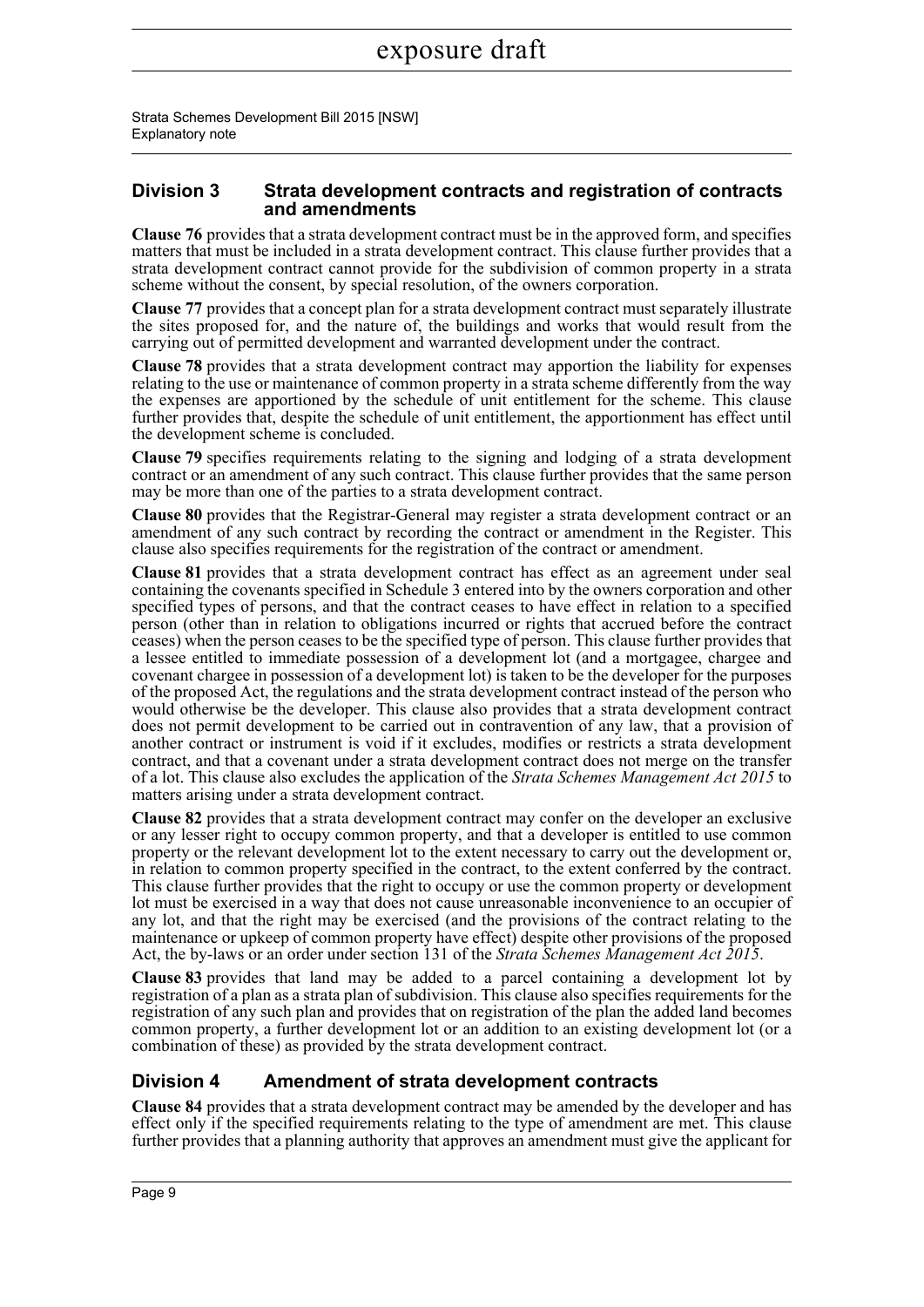the approval a copy of the instruments, plans and drawings that describe and illustrate the amendment and a specified certificate relating to the approved amendment.

**Clause 85** provides that an applicant may appeal to the Land and Environment Court against a planning authority's decision to refuse to approve an amendment of a strata development contract, and that the planning authority must give the applicant notice of a decision to refuse. This clause further provides for the period within which an appeal must be made and that the decision of the court on appeal is taken to be the final decision of the planning authority and is to be given effect as if it were the decision of the planning authority.

**Clause 86** provides that a proposed amendment of a strata development contract need not be supported by a resolution of an owners corporation if the amendment is approved by the Land and Environment Court. This clause further provides that the court must be satisfied of specified matters before approving the amendment, that the developer must serve an application for the amendment on specified persons and that a person entitled to be served with the application is entitled to appear and be heard on the hearing of the application.

### **Division 5 Provisions relating to development concerns**

**Clause 87** provides that the vote of a developer permitted to carry out development included in a strata development contract is sufficient to pass or defeat a motion in the notice for a meeting of the owners corporation or its strata committee if the passing or defeat of the motion would have the effect of making a decision about a development concern. This clause further provides that it is not necessary for a decision about a development concern to be supported by a special or unanimous resolution despite any other provision of the proposed Act or the *Strata Schemes Management Act 2015*, and that a dealing, plan or other instrument may be executed by the owners corporation (or a developer on behalf of the owners corporation) to give effect to the decision. This clause also provides that the regulations may impose requirements for the execution of any such dealings, plans or other instruments.

**Clause 88** provides that a motion the passing or defeat of which would have the effect of making a decision about a development concern must be identified as relating to a development concern in the notice of the relevant meeting and moved separately from any other kind of motion. This clause further specifies requirements for convening extraordinary general meetings of owners corporations for the purpose of making decisions about development concerns, and for the constitution of a sufficient quorum for a meeting in relation to business dealing with a development concern. This clause also provides that, for the purpose only of allowing development permitted by a strata development contract to be carried out, a developer (or if the developer is a corporation, its company nominee) may exercise specified functions prescribed by the regulations.

### **Division 6 Conclusion of development schemes**

**Clause 89** provides that a development scheme to which a strata development contract relates is concluded on the happening of specified events, and also specifies requirements for the signing and lodging of a notice relating to the conclusion of the development scheme to which a strata development contract relates.

**Clause 90** provides that, within 2 years after the conclusion of a development scheme, the owners corporation may lodge a revised schedule of unit entitlement for the strata scheme if it considers the schedule for the scheme does not apportion the unit entitlements so as to reflect the market value of the lots in the scheme. This clause also specifies requirements of a revised schedule of unit entitlement.

**Clause 91** provides that the Registrar-General must record the conclusion of a development scheme in the folio of the owners corporation and the common property in the strata scheme, and must record a revised schedule of unit entitlement (if any) as the schedule of unit entitlement in substitution for the existing schedule of unit entitlement for the scheme.

**Clause 92** provides that the Land and Environment Court may, by order, defer or fix the time for conclusion of a development scheme and may vary any such order on the application of a person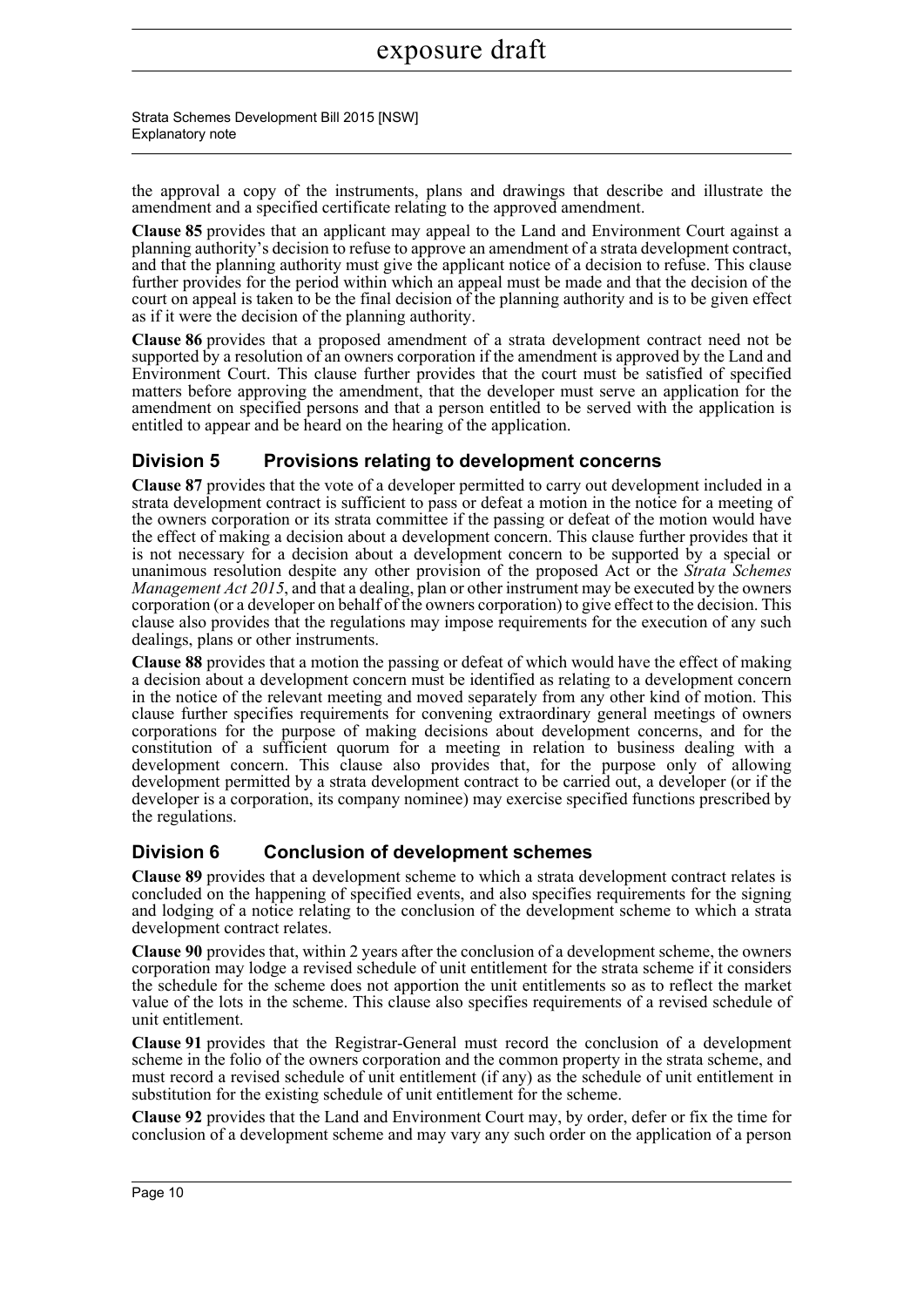Strata Schemes Development Bill 2015 [NSW] Explanatory note

entitled to apply for an order. This clause further provides that the applicant for the order must serve notice of an application for an order on specified persons, and that each specified person may appear and be heard on the hearing of the application. This clause also specifies matters that may be included in an order.

### **Division 7 Applications for assistance**

**Clause 93** provides that an owners corporation or an owner of a lot (other than a developer) may apply to the Chief Executive for assistance to bring or defend proceedings before the Land and Environment Court relating to specified matters. This clause further provides that the Chief Executive may require an applicant to give the Chief Executive further information about an application and may refuse to proceed with the application until the information is given.

**Clause 94** provides that the Chief Executive may decide to investigate an application for assistance or to discontinue an investigation, and specifies matters the Chief Executive must have regard to in making the decision. This clause also specifies obligations imposed on the Chief Executive in relation to the Chief Executive's decision about an application for assistance.

**Clause 95** applies sections 20–22 of the *Fair Trading Act 1987* to an investigation of an application for assistance.

**Clause 96** applies Division 2 of Part 2 of the *Fair Trading Act 1987* (other than specified provisions) to an application for assistance. This clause also provides that the Chief Executive may, with the consent of the Minister administering the *Fair Trading Act 1987*, seek an interim restraining order under the *Environmental Planning and Assessment Act 1979* in relation to the subject-matter of an application, and specifies particular matters relating to the order.

**Clause 97** provides that an owners corporation may, if authorised by resolution, make an application for assistance, or bring specified proceedings relating to a strata development contract, an amendment of any such contract, a planning approval granted in accordance with clause 75 (1) or a modification of any such planning approval. This clause further provides that any vote cast by the developer or a mortgagee of the developer is to be disregarded in determining whether a resolution has been passed.

### **Division 8 Miscellaneous**

**Clause 98** specifies particular functions of the Chief Executive in relation to matters under proposed Part 5.

### **Part 6 Strata management statements and easements relating to part strata parcels**

### **Division 1 Strata management statements**

**Clause 99** provides that the Registrar-General must not register a plan as a strata plan that creates a part strata parcel unless the Registrar-General also registers a strata management statement for the building and its site or waives the requirement for a strata management statement on specified grounds.

**Clause 100** provides that a strata management statement must be in the approved form and that it must comply with proposed Schedule 4. This clause further provides that Schedule 4 applies to a strata management statement.

**Clause 101** provides that the Registrar-General may register a strata management statement, or an amendment of a strata management statement, by recording the statement or amendment in the Register. This clause further provides that the Registrar-General may refuse to register a strata management statement on specified grounds, and may register a strata management statement for a building and its site at any time a part of the building is included in a part strata parcel but is not the subject of a strata management statement.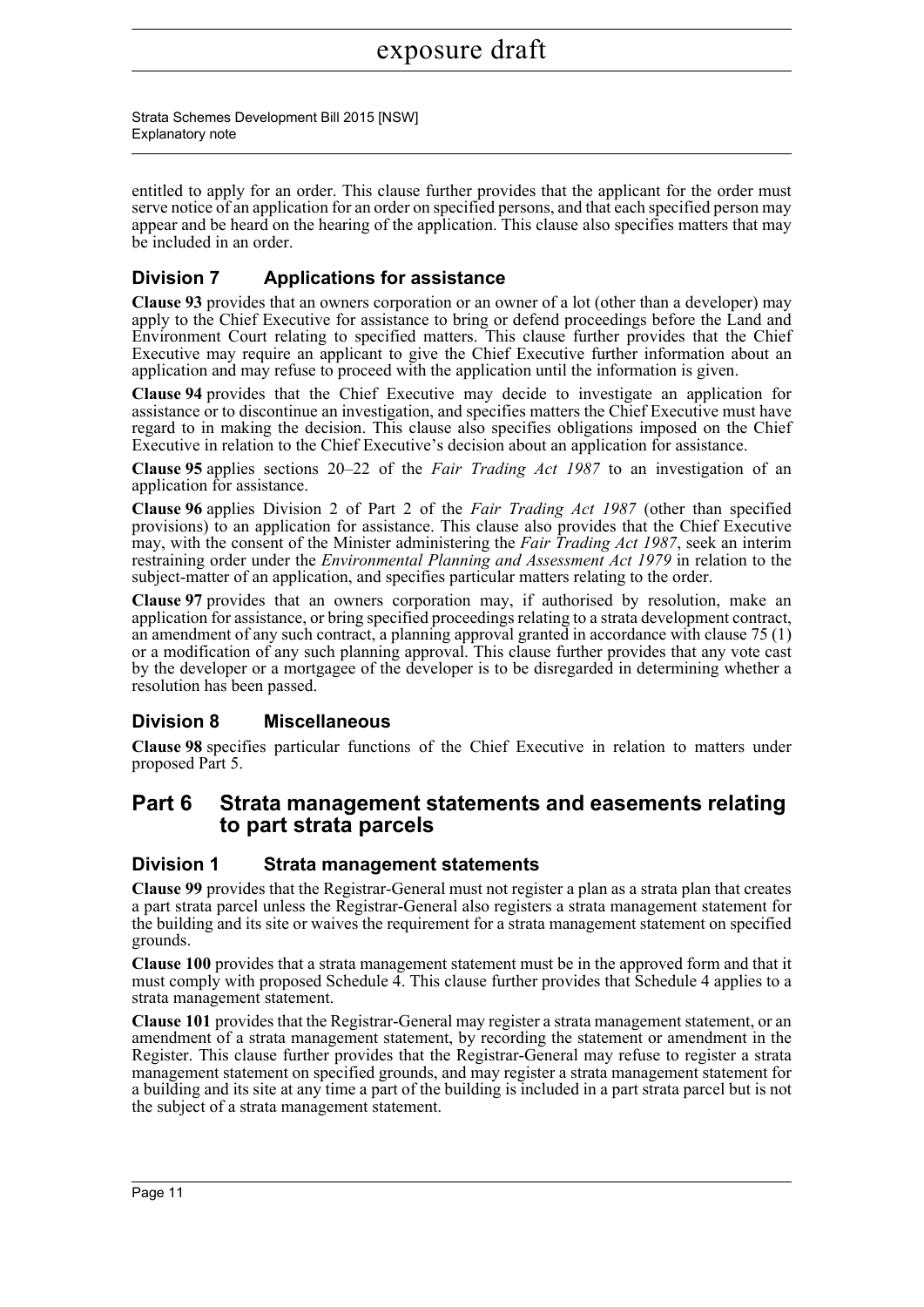Strata Schemes Development Bill 2015 [NSW] Explanatory note

**Clause 102** provides that, if a strata management statement is registered, the Registrar-General must record specified matters about the statement in the folio relating to the owners corporations of the strata scheme and the common property and in the folio for each owners corporation of a strata scheme for part of the building and for each part of the building or site that does not form part of a part strata parcel.

**Clause 103** provides that a strata management statement may be amended only if the amendment is supported by a special resolution of the owners corporation of each strata scheme for part of the building and other specified persons, or is ordered by a court or is consequential on the revocation or modification of a planning approval. This clause further provides that an amendment must be in the approved form and has effect only if it is recorded in the folio for each owners corporation of a strata scheme for part of the building and for each part of the building or site that does not form part of a part strata parcel.

**Clause 104** provides that the Registrar-General may register a strata management statement or amendment only if specified requirements for lodging and signing the strata management statement or amendment are met, and may refuse to register a strata management statement or amendment unless written consents to the registration have been lodged and signed by specified persons that the Registrar-General determines. This clause further provides that the Registrar-General may waive a requirement for a signature under this clause without giving notice to any person.

**Clause 105** provides that a registered strata management statement has effect as an agreement under seal, containing specified covenants, entered into by specified persons. This clause further provides for the circumstances in which the agreement ceases to have effect in relation to the specified persons and that the ceasing of the agreement does not prejudice or affect obligations incurred or rights accrued while it was in force. This clause also provides that a strata management statement has no effect to the extent it is inconsistent with specified conditions and orders, or another Act or law, and that (subject to the proposed Act and the regulations) a provision of any instrument that excludes, modifies or restricts the agreement is void. In addition, this clause provides that a covenant under the agreement does not merge in the transfer of a lot, and that Part 12 of the *Strata Schemes Management Act 2015* applies in relation to matters arising under the agreement. This clause does not affect a right or remedy a person may have under a strata management statement apart from a right or remedy under proposed Part 6.

### **Division 2 Easements**

**Clause 106** specifies the easements, and the rights under the easements, that are implied in relation to lots and common property comprising a part strata parcel on registration of a plan as a strata plan that creates the part strata parcel. This clause also provides that the Registrar-General must record the easements in the Register and that the clause applies despite section 88 of the *Conveyancing Act 1919*.

**Clause 107** provides that the rights and obligations conferred or imposed by an instrument creating specified types of easement are the rights and obligations specified in Schedule 5 other than to the extent they are varied or negatived under this clause or in the particular instrument. This clause further provides that particular terms of the easements may be varied, and how they may be varied, under the *Real Property Act 1900* or by order of the Supreme Court. This clause also provides for the recording in the Register, and the effect, of an order of the Supreme Court and that the site of an easement for a specified service is not required to be identified on a strata plan.

### **Division 3 Miscellaneous**

**Clause 108** provides that on the registration of a plan as a strata plan that creates a part strata parcel and in relation to which the requirement for a strata management statement has been waived because a registered building management statement is in force for the building and its site, the building management statement is taken to be the registered strata management statement for the building and its site.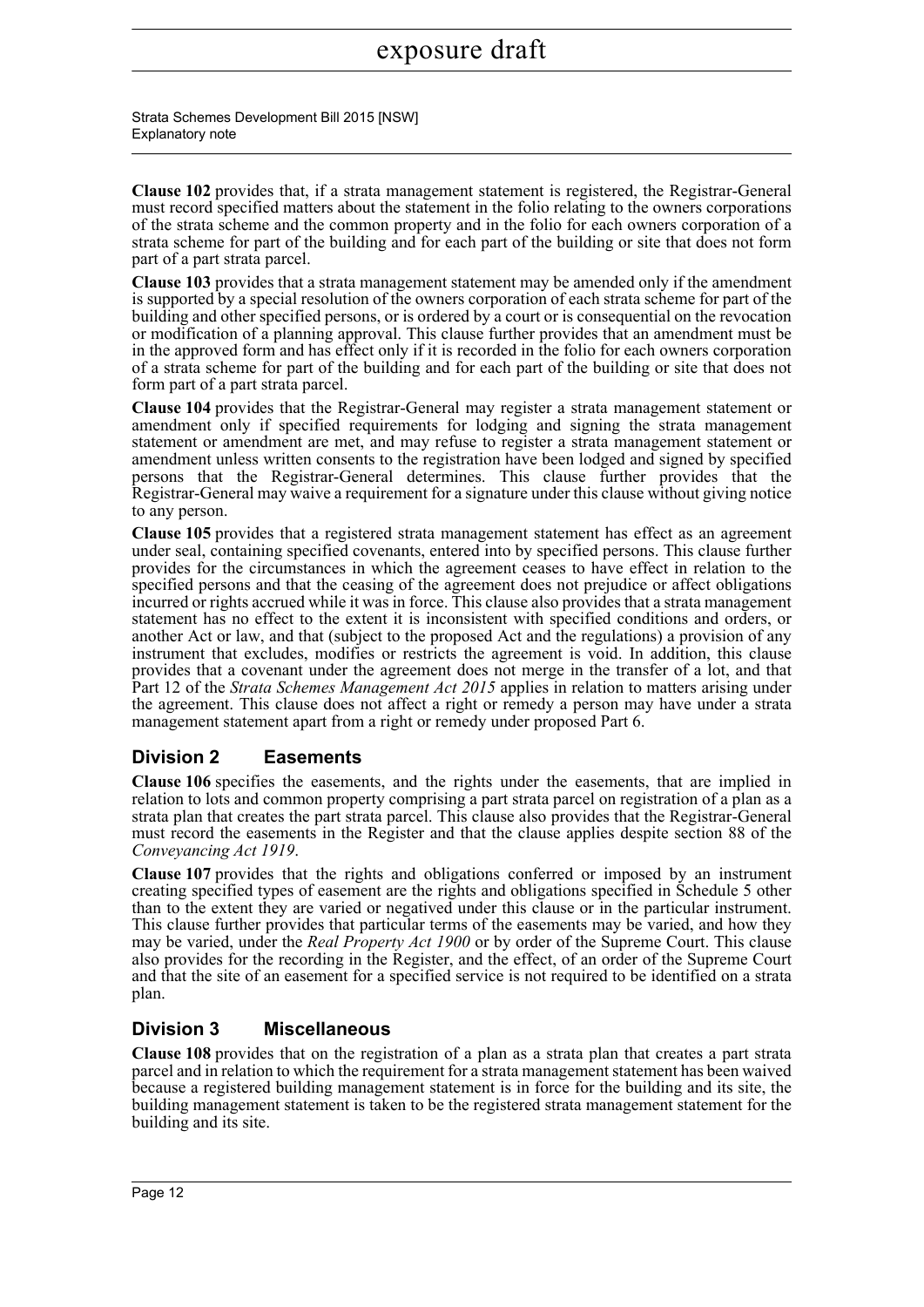**Clause 109** provides that in a lease of a lot or common property in a strata scheme that is part of a community scheme, an agreement by the lessee to comply with the community management statement, and the precinct management statement if the community scheme is part of a precinct scheme, is implied.

**Clause 110** provides that if it is proposed to grant a lease of a lot or common property in a strata scheme that is part of a community scheme, the lessor must include a copy of the community management statement, and the precinct management statement if the community scheme is part of a precinct scheme, with the copy of the lease to be signed by the lessee.

## **Part 7 Compulsory acquisition of lots and common property**

**Clause 111** provides that proposed Part 7 does not apply to an easement or land in a strata scheme that is part of a community scheme.

**Clause 112** provides that, despite any other Act, a resuming authority cannot resume particular land unless the specified requirements in relation to the land are met.

**Clause 113** provides that the Registrar-General must not register a plan that relates to a parcel and is lodged to effect a resumption referred to in clause 112 (1), unless the notice of resumption and the plan comply with specified requirements. This clause also specifies requirements for the registration of plans intended to effect a resumption.

**Clause 114** states the effect of a resumption of common property and other resumed land under proposed Part 7.

**Clause 115** provides that a resuming authority may apply to the Supreme Court for an order in relation to the resumption of land in a parcel and exclusion of that land from a strata scheme. This clause further provides that notice of an application for an order must be served on specified persons and states who is entitled to appear and be heard on the hearing of the application. This clause also provides that the Supreme Court may, if it considers an order should not be made, direct that the application for the order be treated as an application for another specified type of order under the proposed Act. If the court makes the direction, the application for the order is taken to be an application for the other type of order.

**Clause 116** provides that the costs for an application for an order of the Supreme Court are payable by the resuming authority unless the Supreme Court otherwise orders.

**Clause 117** provides that a resuming authority does not acquire any interest in common property in a strata scheme merely because it resumes the whole or part of a lot in the scheme, if the notice of resumption states that the lot is to be excluded from the scheme.

**Clause 118** provides that, for the purposes of any Act relating to the payment of compensation on the resumption of land, a resumed part of a lot is severed from every other part of the lot and the beneficial interests of the owners in resumed common property is taken to be vested in the owners corporation to the exclusion of the owners for the purposes of any claim for, or the payment of, compensation.

**Clause 119** provides that a resumption of land to which proposed Part 7 and the *Land Acquisition (Just Terms Compensation) Act 1991* apply must comply with the proposed Part and that Act, and a resumption of land to which proposed Part 7 and to which Part 12 of the *Roads Act 1993* apply must comply with the proposed Part and Part 12 of that Act. This clause further provides that proposed Part 7 prevails to the extent of any inconsistency.

**Clause 120** provides that if a part of a parcel is resumed by a resuming authority that is not bound by the proposed Act and does not comply with proposed Part 7, the owners corporation or a person affected by the resumption may apply for a stated order under proposed Part 9 in relation to the resumption.

### **Part 8 Particular functions of Registrar-General**

**Clause 121** empowers the Registrar-General to register plans and other instruments for the purposes of the proposed Act, and provides for when a strata plan, strata plan of subdivision, strata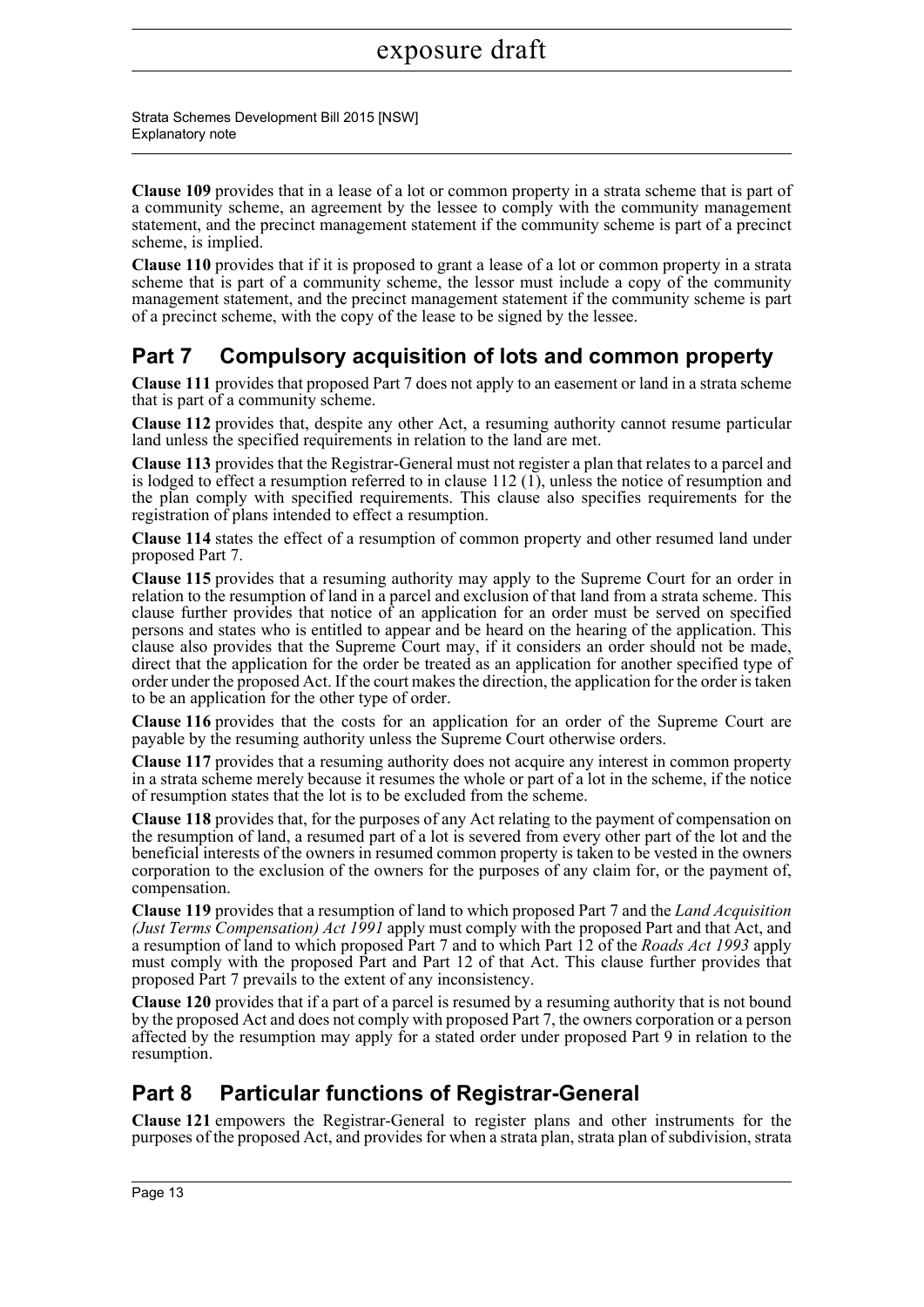Strata Schemes Development Bill 2015 [NSW] Explanatory note

plan of consolidation, building alteration plan or notice of conversion is taken to be registered. This clause also provides that any such plans or notices must not be registered unless they are lodged with all other plans or documents prescribed by the regulations.

**Clause 122** provides that the Registrar-General may copy specified documents and certify the copies as true copies, and that the certified copies have the same validity and effect as the original documents. This clause further provides that the Registrar-General may destroy, or cease to keep in electronic form, an original document to which a certified copy relates.

**Clause 123** provides that the Registrar-General may record particular unit entitlements in the folio for common property, or amend schedules of unit entitlement recorded in the folio for common property or amend revised schedules of unit entitlement, in accordance with the circumstances specified in the clause. This clause further provides that, on making a recording or amendment, the Registrar-General must give the owners corporation notice of the unit entitlements recorded.

**Clause 124** provides that the Registrar-General must record restrictive use conditions relating to a lot on creating a folio for the lot, and the recorded condition is an interest within the meaning of section 42 of the *Real Property Act 1900*. This clause further provides that the Registrar-General also must record matters about the release of a utility lot from a restrictive use condition, and the release has effect when the record is made.

**Clause 125** provides that the Registrar-General must not, on registering a strata plan of subdivision or a current plan in relation to a specified resumption, create a folio for a lot or make a recording in the Register in relation to a lot comprised in the strata plan of subdivision or a current plan lot in the current plan until the Registrar-General makes a recording in the Register under section 31A (3) of the *Real Property Act 1900* in relation to the resumption.

**Clause 126** provides that on registration of particular strata plans of subdivision, or a strata plan of consolidation, the Registrar-General must cancel the folios for any former lots, create new folios for the new lots and amend the schedule of unit entitlement recorded in the folio for the common property in the strata scheme. This clause further provides that on registration of a notice of conversion of a lot into common property the Registrar-General must cancel the folio for the converted lot and amend the schedule of unit entitlement recorded in the folio for the common property in the strata scheme.

**Clause 127** provides that in relation to a specified resumption of a lot the Registrar-General is to make, in the folio for the resumed lot, a recording that is authorised or required to be made under section 31A (3) of the *Real Property Act 1900*. This clause further provides that, in relation to a resumption of a lot in a specified strata plan of subdivision, the Registrar-General must cancel the folio for the subdivided lot, create a folio for each new lot and amend the schedule of unit entitlement recorded in the folio for the common property in the strata scheme.

**Clause 128** provides that in relation to a resumption solely of common property the Registrar-General is to make, in the folio for the common property, a recording that is authorised or required to be made under section 31A (3) of the *Real Property Act 1900*. This clause further provides that, in relation to a resumption of the whole of a parcel or any part of a parcel that does not consist of common property, the Registrar-General must make the recordings in the Register, and create the folios, the Registrar-General considers necessary or appropriate to give effect to particular orders made under the proposed Act.

## **Part 9 Variation or termination of strata schemes**

### **Division 1 Preliminary**

**Clause 129** defines certain words and expressions used in proposed Part 9.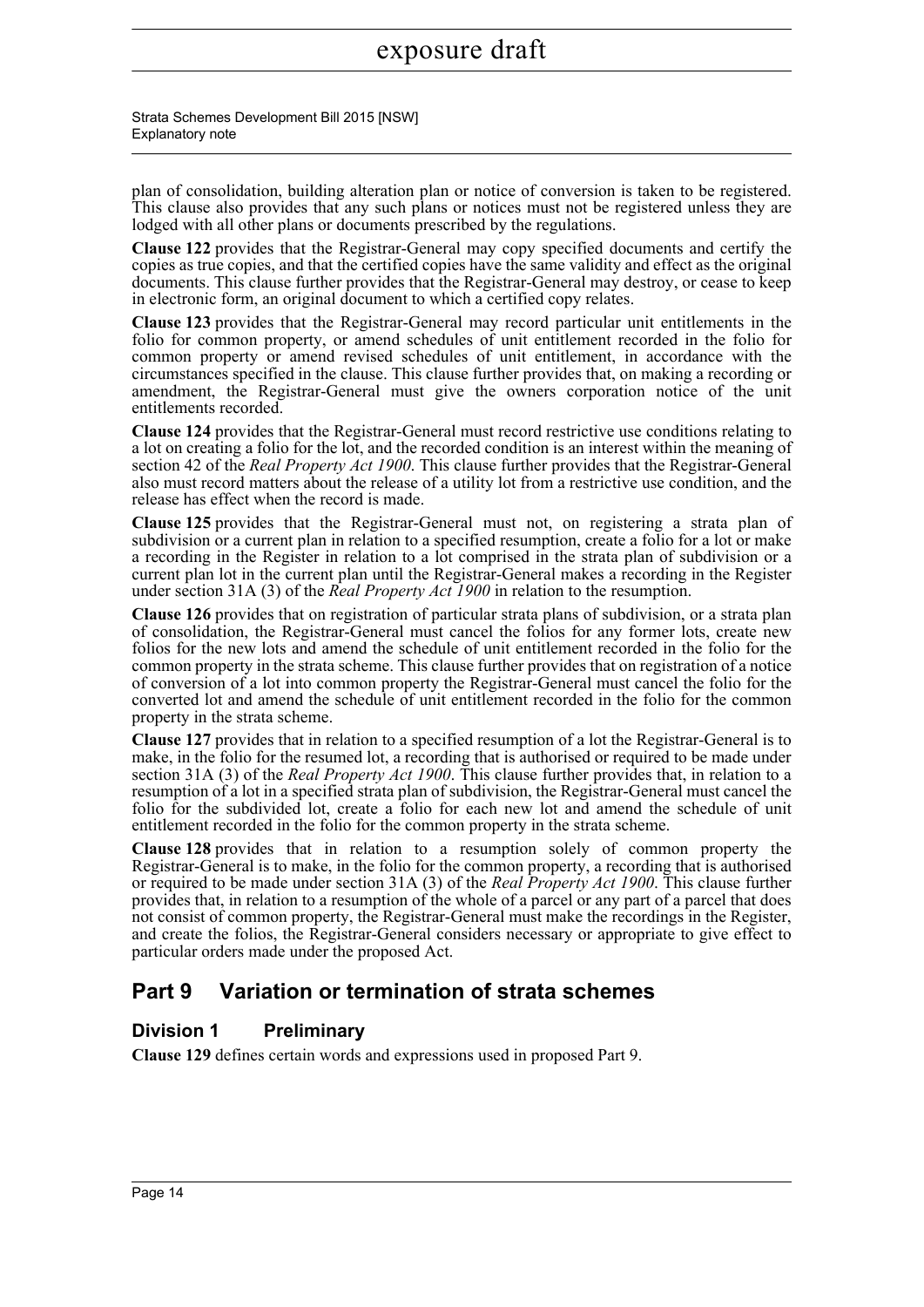### **Division 2 Variation of strata schemes**

**Clause 130** provides that specified persons may apply to the Supreme Court (the *court*) for an order about the variation or substitution of a strata scheme, that notice of the application must be served in accordance with rules of court and that the applicant and persons entitled to be served may appear and be heard on the hearing of the application.

**Clause 131** provides that the court may make an order about the variation or substitution of a strata scheme (a *variation order*), that specified directions may be included in the order and that the court may change a variation order on application of a person entitled to appear and be heard on the hearing of the application for the order.

**Clause 132** specifies when a variation order takes effect.

**Clause 133** provides that the court may, on application of a person entitled to appear and be heard on the hearing of the application for a variation order or on its own initiative, direct that the application for the variation order be treated as an application for an order about the termination of a strata scheme. This clause further provides that an application the subject of the direction is taken to have been made, under the clause for the order about the termination, by a person entitled to make it, and that the applicant and any other person entitled to appear and be heard under that clause is entitled to appear and be heard on the hearing of the application.

**Clause 134** provides that, unless the court otherwise orders, the costs of proceedings in relation to a specified application are payable by the resuming authority.

### **Division 3 Termination of strata schemes by order of court**

**Clause 135** provides that specified persons may apply to the court for an order about the termination of a strata scheme, that notice of the application must be served in accordance with rules of court and that the applicant and persons entitled to be served may appear and be heard on the hearing of the application. This clause also restricts an application being made under the clause by a prescribed authority within the meaning of section 88D or 88E of the *Conveyancing Act 1919*.

**Clause 136** provides that the court may make an order about the termination of a strata scheme (a *termination order*), that specified directions may be included in the order and that the court may change a termination order on application of a person entitled to appear and be heard on the hearing of the application for the order.

**Clause 137** specifies when a termination order takes effect.

**Clause 138** specifies matters in relation to a termination order taking effect, including that compensation payable in relation to the value of improvements in a leasehold strata scheme is to be determined in accordance with the formula set out in Schedule 6 or as otherwise agreed between the former lessor and former owners.

**Clause 139** provides that a dispute about the amount of compensation payable in relation to the value of improvements in a terminated leasehold strata scheme is to be resolved by arbitration or by order of the Supreme Court, that an application for an order of the Supreme Court may be made by any party to the dispute, that notice of the application must be served in accordance with rules of court and that all applications in relation to the same leasehold strata scheme must, as far as practicable, be heard together.

**Clause 140** provides that the court may, on application of a person entitled to appear and be heard on the hearing of the application for a termination order or on its own initiative, direct that the application for the termination order be treated as an application for a variation order. This clause further provides that an application the subject of the direction is taken to have been made under the clause for making an application for a variation order by a person entitled to make it, and that the applicant and any other person entitled to appear and be heard under that clause is entitled to appear and be heard on the hearing of the application.

**Clause 141** provides that, unless the court otherwise orders, the costs of proceedings in relation to specified applications are payable by the resuming authority.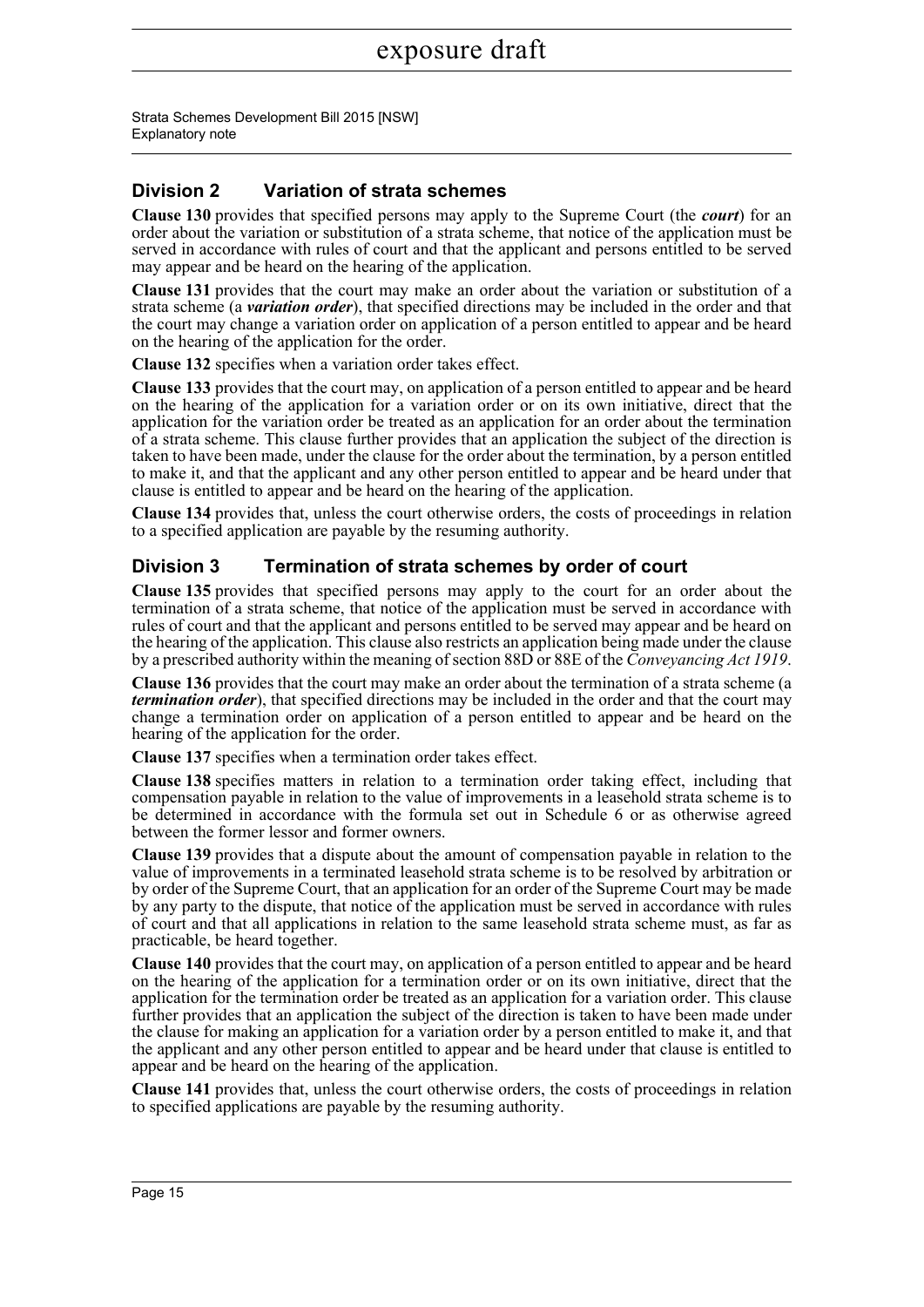### **Division 4 Termination of strata schemes by Registrar-General**

**Clause 142** provides that a person may apply to the Registrar-General for termination of a strata scheme that does not relate to a parcel the subject of a strata development contract. This clause further provides that the applicant must publish details about the proposed termination and that the application must be signed by specified persons (unless the Registrar-General otherwise agrees), and be accompanied by specified documents.

**Clause 143** provides that the Registrar-General may make an order terminating a strata scheme (also a *termination order*) or refuse to make the order. This clause further provides that a refusal of the Registrar-General does not prevent a person applying to the court for a termination order.

**Clause 144** provides that a termination order made by the Registrar-General has effect when the Registrar-General records the order in the folio for the land comprising the parcel.

**Clause 145** provides that, on recording the termination order in the folio for the land comprising the parcel, the Registrar-General must cancel the folios for the lots and common property in the parcel and, in the case of a freehold strata scheme, create a folio or folios for the land in the former parcel.

**Clause 146** specifies matters relating to the effect of the termination of a freehold strata scheme.

**Clause 147** specifies matters relating to the effect of the termination of a leasehold strata scheme.

### **Division 5 Termination of leasehold strata schemes on expiry of leases**

**Clause 148** provides that a leasehold strata scheme is terminated when all leases of lots and common property in the scheme expire or are otherwise determined without being wholly or partly replaced by further registered leases. This clause also specifies matters that take effect on the termination of a leasehold strata scheme, and provides for the payment of compensation for the value of improvements comprised in the parcel and for the cancellation of the folios for the leases of lots and common property in the scheme and the cancellation of the strata plan for the scheme.

**Clause 149** provides that a dispute about the amount of compensation payable for improvements in relation to a lot in a terminated leasehold strata scheme must be resolved by arbitration under the *Commercial Arbitration Act 2010* or by order of the Supreme Court. This clause further provides that an application for an order of the court may be made by any party to the dispute and that notice of the application is to be served in accordance with rules of court.

**Clause 150** provides that an owner of a lot in a leasehold strata scheme, the owners corporation or a creditor of the owners corporation may, before the expiry of the leases of lots and common property in the scheme, apply to the Supreme Court for an order to continue the owners corporation in existence for the purposes, and until the time, specified in the order. This clause further provides for the directions that may be included in the order and the variation of any such order.

### **Division 6 Miscellaneous**

**Clause 151** provides that a notice served under any one of the particular specified clauses may be taken to be a notice served under another of those clauses if it relates to an application that is required to be treated as an application made under the other clause.

**Clause 152** provides that, subject to the requirement in the proposed Act for the Registrar-General to make recordings in the Register, and create folios, to give effect to orders relating to resumed land, the Registrar-General must make appropriate recordings in the Register to give effect to a variation order or a termination order under proposed Division 3. This clause further provides that in relation to making a recording about a termination order the Registrar-General must cancel or create specified folios and record specified matters.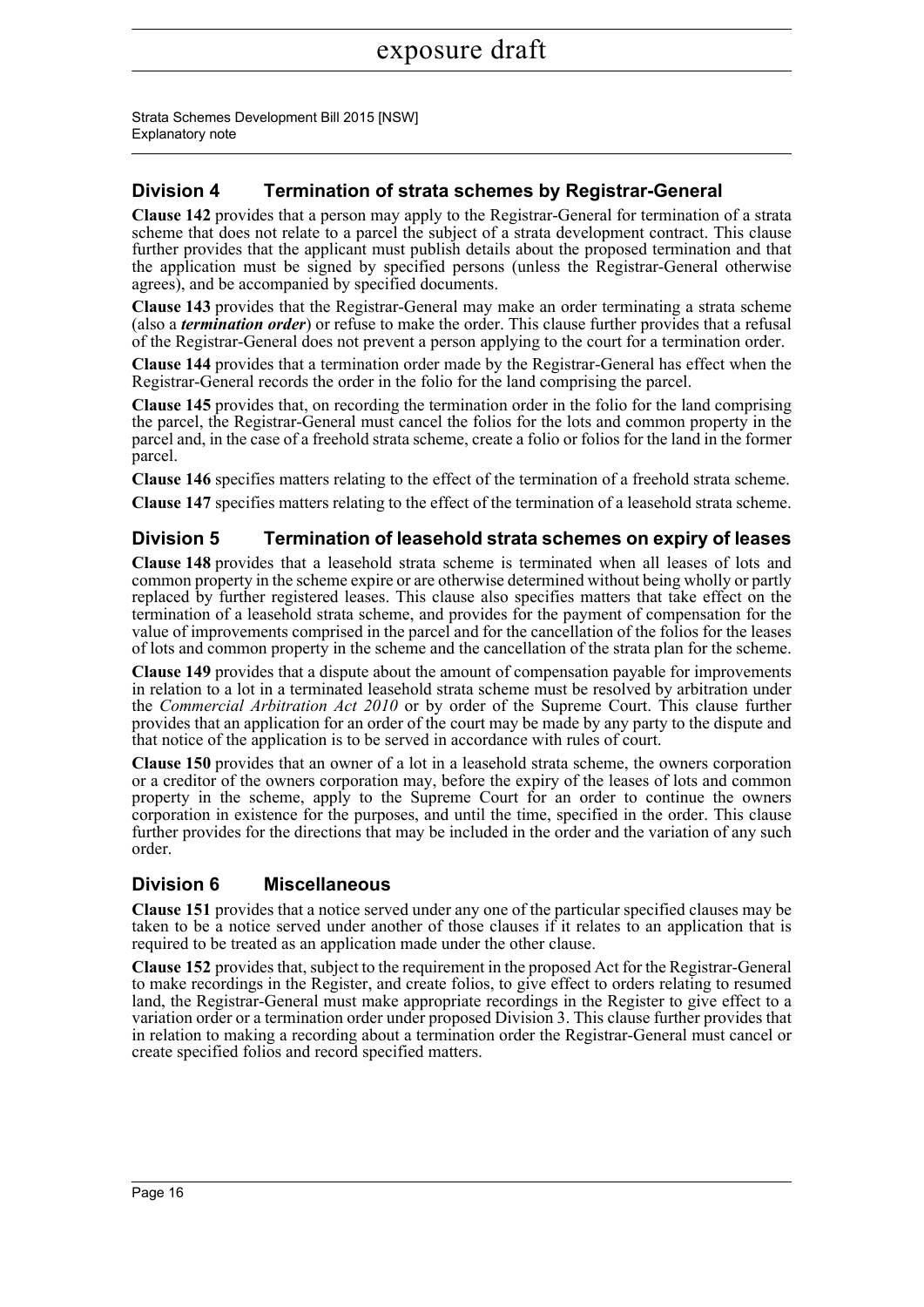### **Part 10 Strata renewal process for freehold strata schemes**

### **Division 1 Preliminary**

**Clause 153** provides that the purpose of proposed Part 10 is to facilitate the collective sale or redevelopment of freehold strata schemes, other than a strata scheme relating to a parcel that is the subject of a development contract.

**Clause 154** defines certain words and expressions used in proposed Part 10.

**Clause 155** provides that proposed Part 10 and an order of the Land and Environment Court made under the Part prevail to the extent of any inconsistency with the *Strata Schemes Management Act 2015*. This clause further provides that Schedules 1 and 2 to the *Strata Schemes Management Act 2015* apply to meetings of an owners corporation or strata committee for the purposes of the proposed Part.

### **Division 2 Strata renewal proposals**

**Clause 156** provides that any person may give a written proposal (a *strata renewal proposal*) to a strata committee about a collective sale or redevelopment of a strata scheme.

**Clause 157** provides that a strata committee that receives a strata renewal proposal must consider the proposal at a meeting of the committee and decide whether or not the proposal warrants further consideration by the owners corporation. This clause further provides that the minutes of the meeting must include a complete copy of the proposal and detailed reasons for the committee's decision, and that a copy of the minutes must be given to each owner.

**Clause 158** provides that a strata committee must convene a general meeting of the owners corporation if it decides a strata renewal proposal warrants further consideration by the owners corporation, and that a general meeting to consider a strata renewal proposal may also be convened by way of a qualified request under the *Strata Schemes Management Act 2015*. This clause further provides that the notice of the general meeting must comply with specified matters and be given to each owner at least 14 days before the meeting.

**Clause 159** provides that a strata renewal proposal lapses if the strata committee or the owners corporation decide the proposal does not warrant further consideration or investigation.

#### **Division 3 Establishment, membership, function, operation and dissolution of strata renewal committees**

**Clause 160** provides that an owners corporation must, by resolution, establish a strata renewal committee to prepare a strata renewal plan for a strata renewal proposal, and elect its members, if the owners corporation decides that a strata renewal proposal warrants further investigation. This clause further provides that a strata renewal committee must consist of a chairperson and the number of other members, being not more than 8, the owners corporation determines, and that the committee is taken to have been established on the day its members are first elected. This clause also provides that appropriate forms of motion may be included in a motion for a resolution to establish a strata renewal committee.

**Clause 161** provides that an owners corporation may elect persons as members of the strata renewal committee if they are eligible for appointment or election to the strata committee of the owners corporation. This clause further provides that, before a person is elected to the strata renewal committee, the person must disclose conflicts of interest to the owners corporation. This clause also provides for when a nomination for election may be made, and that a person may be a member of a strata renewal committee and a strata committee.

**Clause 162** provides that notice of the decision of an owners corporation to establish a strata renewal committee must be given to the owner of each lot in the strata scheme. This clause further provides that the notice must include the information prescribed by the regulations.

**Clause 163** specifies when a person is taken to vacate office as a member of the strata renewal committee.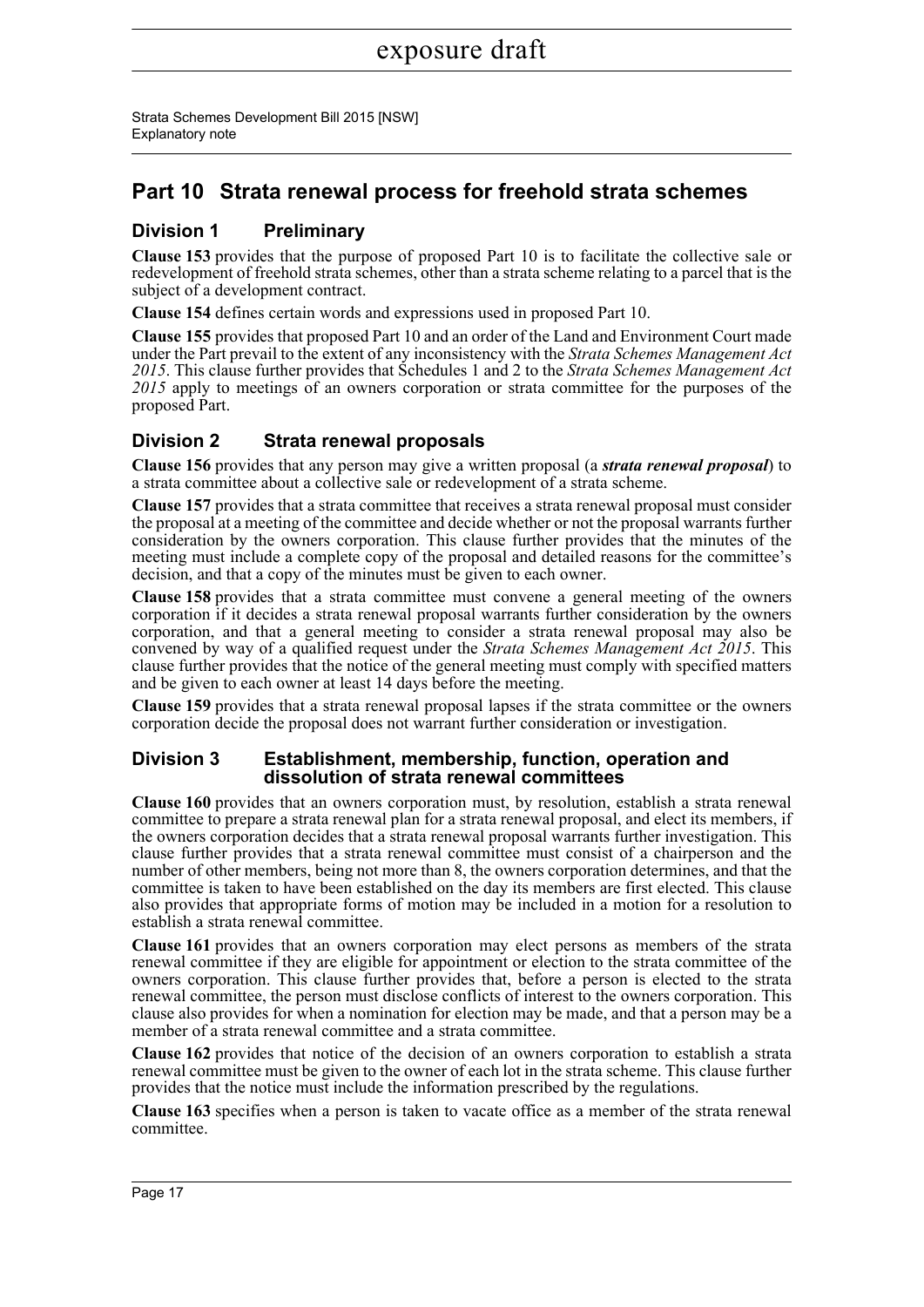Strata Schemes Development Bill 2015 [NSW] Explanatory note

**Clause 164** provides that the function of a strata renewal committee is to prepare a strata renewal plan relating to the relevant strata renewal proposal for consideration by the owners corporation and the owners of lots in the strata scheme. This clause further provides that, in exercising its function, the strata renewal committee must not spend more than an amount approved by the owners corporation, and may engage persons to help it prepare the strata renewal plan if delegated the authority to do so. This clause also provides that a strata renewal committee may ask the secretary of the owners corporation to convene a general meeting to seek approval about expenditure and other matters relating to a proposed strata renewal plan. This clause also specifies particular matters relating to acts or proceedings of a strata renewal committee.

**Clause 165** provides that a member of a strata renewal committee must disclose potential conflicts of interest to a meeting of the relevant strata committee. This clause further provides that the strata committee must inform the owners corporation of the potential conflict of interest, and the owners corporation is to make a decision about removing the member from office or allowing the member to remain in office (having regard to the nature of the member's interest). This clause also provides that a member must comply with any requirement of the owners corporation relating to the member's right to vote at, or participate in, meetings of the strata renewal committee.

**Clause 166** provides that, unless earlier dissolved, a strata renewal committee may exercise its function for 2 years after the day it is established or the further period approved by special resolution of the owners corporation.

**Clause 167** specifies when a strata renewal committee is dissolved.

### **Division 4 Procedures of strata renewal committees**

**Clause 168** provides that a strata renewal committee may hold its meetings at the times and in the way it decides, that a quorum for a meeting of a strata renewal committee is a majority of its members and that a majority of votes cast at a meeting at which a quorum is present is the decision of the strata renewal committee.

**Clause 169** provides that the strata renewal committee must keep minutes of its meetings and a record of its decisions, and give copies of its minutes to specified persons.

### **Division 5 Strata renewal plans**

**Clause 170** specifies particular matters that must be included in a strata renewal plan relating to a proposed collective sale or redevelopment of a strata scheme.

**Clause 171** provides that the net price paid under a collective sale of a strata scheme provided for in a strata renewal plan must be apportioned among the owners in shares equal to their unit entitlements. This clause further provides that an amount paid to a dissenting owner in a strata scheme subject to a proposed redevelopment must not be less than the compensation value of the owner's lot.

**Clause 172** provides that, on completing a strata renewal plan, the strata renewal committee must convene a meeting of the owners corporation to consider the plan. This clause further provides that the owners corporation may amend the plan or return it to the strata renewal committee for amendment and may, by special resolution, decide to give the plan (whether or not amended) to the owners for their consideration. This clause also provides that a strata renewal plan has no force or effect merely because the owners corporation decides to give the plan to the owners for their consideration.

**Clause 173** provides that the secretary of the owners corporation must give a copy of the strata renewal plan to each owner if the owners corporation decides to give the plan to the owners for their consideration. This clause further provides that the copy of the plan must be accompanied by the information or documents prescribed by the regulations.

**Clause 174** provides that an owner may, at least 60 days after receiving a strata renewal plan and before the plan lapses, give written notice (a *support notice*) of the owner's support for the plan to the secretary of the owners corporation. This clause further provides for witnessing the signatures of owners, registered mortgagees and covenant chargees on the support notice. This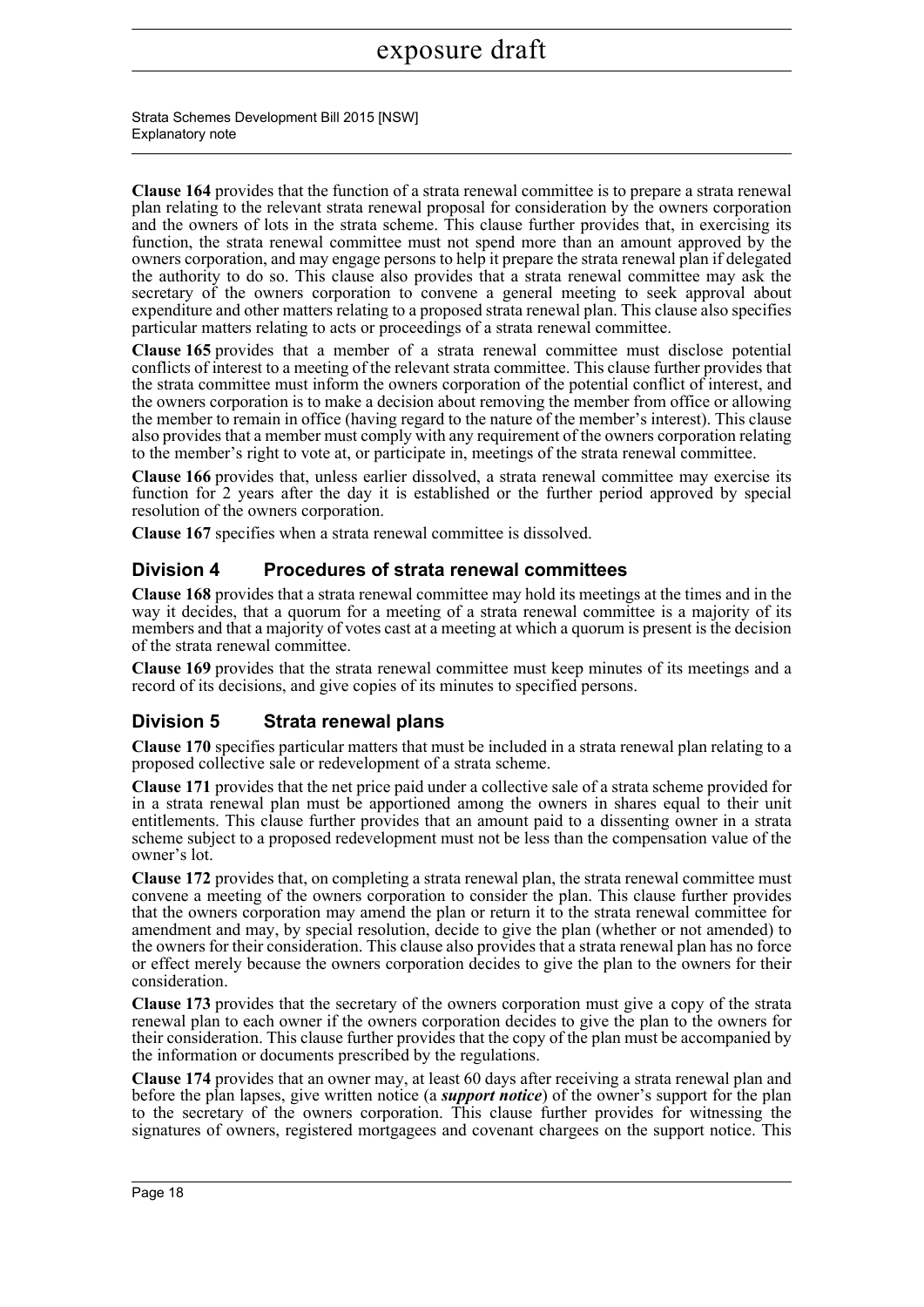Strata Schemes Development Bill 2015 [NSW] Explanatory note

clause also provides that the notice has effect as a support notice under the proposed Part on the day it is given to the secretary of the owners corporation. This clause also provides that the secretary must keep a record of the number of lots for which a support notice is in effect and advise owners of this information if requested.

**Clause 175** provides that an owner may withdraw a support notice before the owner is given a notice under clause 176 about the required level of support. This clause further provides that a support notice that is withdrawn ceases to have effect as a support notice under the proposed Part.

**Clause 176** provides that if the *required level of support* is obtained (being the support of at least 75% of the owners) in relation to a proposed strata renewal plan, the strata committee must give each owner and the Registrar-General notice that the required level of support has been obtained. This clause further provides that, on receiving the notice, the Registrar-General must make appropriate recordings in the folio for the common property in the strata scheme concerned to show the scheme is the subject of a strata renewal plan. This clause further provides that, on and from the making of the recordings and for the purposes of the proposed Part, a support notice that is in effect for the strata renewal plan is taken to have been given by each subsequent owner and registered mortgagee or covenant chargee of the lot in relation to which the support notice was given.

**Clause 177** specifies when a strata renewal plan lapses, and that the plan ceases to have any force or effect if it lapses.

### **Division 6 Applying for orders to give effect to strata renewal plans**

**Clause 178** provides that, if the required level of support for a strata renewal plan is obtained, the secretary of the owners corporation or a member of the strata renewal committee may convene a general meeting of an owners corporation for the purpose of deciding whether to apply to the Land and Environment Court (the *court*) for an order to give effect to the plan, and that the owners corporation may, by special resolution, apply for the order. This clause also clarifies that an application for an order may be made even if an owner of a lot in the strata scheme concerned was not the actual owner who gave a support notice. This clause also specifies matters the owners corporation must be satisfied about before applying for an order, and requires the secretary of the owners corporation to give tenants of lots on the strata scheme written notice of a decision to apply for an order.

**Clause 179** provides for the information or documents that must accompany an application for an order, and that notice of the application must be served on each owner, registered mortgagee or covenant chargee of a dissenting owner's lot and other persons directed by the court.

**Clause 180** provides that an objection to an application for an order to give effect to a strata renewal plan may be filed in the court by a dissenting owner, a registered mortgagee or covenant chargee of a dissenting owner's lot or a person on whom notice of the application was served under a direction of the court. This clause further provides that a person must file an objection within 21 days after notice of the application is served on the person, but need not be a party to proceedings relating to the application.

### **Division 7 Orders to give effect to strata renewal plans**

**Clause 181** provides that the court must hear and dispose of an application for an order in proceedings before the court. This clause further provides for matters relating to mediation or conciliation conferences ordered by the court in relation to an application. This clause also provides that, if a strata renewal plan is varied at mediation or a conciliation conference, the court must not make an order on the application unless the owner of each lot in relation to which a support notice has been given for the plan agrees in writing to the variation and the owners corporation has served notice of the variation on specified persons. This clause also specifies who may be joined as a party to the proceedings.

**Clause 182** provides that the court must make an order giving effect to a strata renewal plan if satisfied of specified matters, and must not make an order if the court is not satisfied about those matters. This clause further provides that the court may, on its own initiative, make minor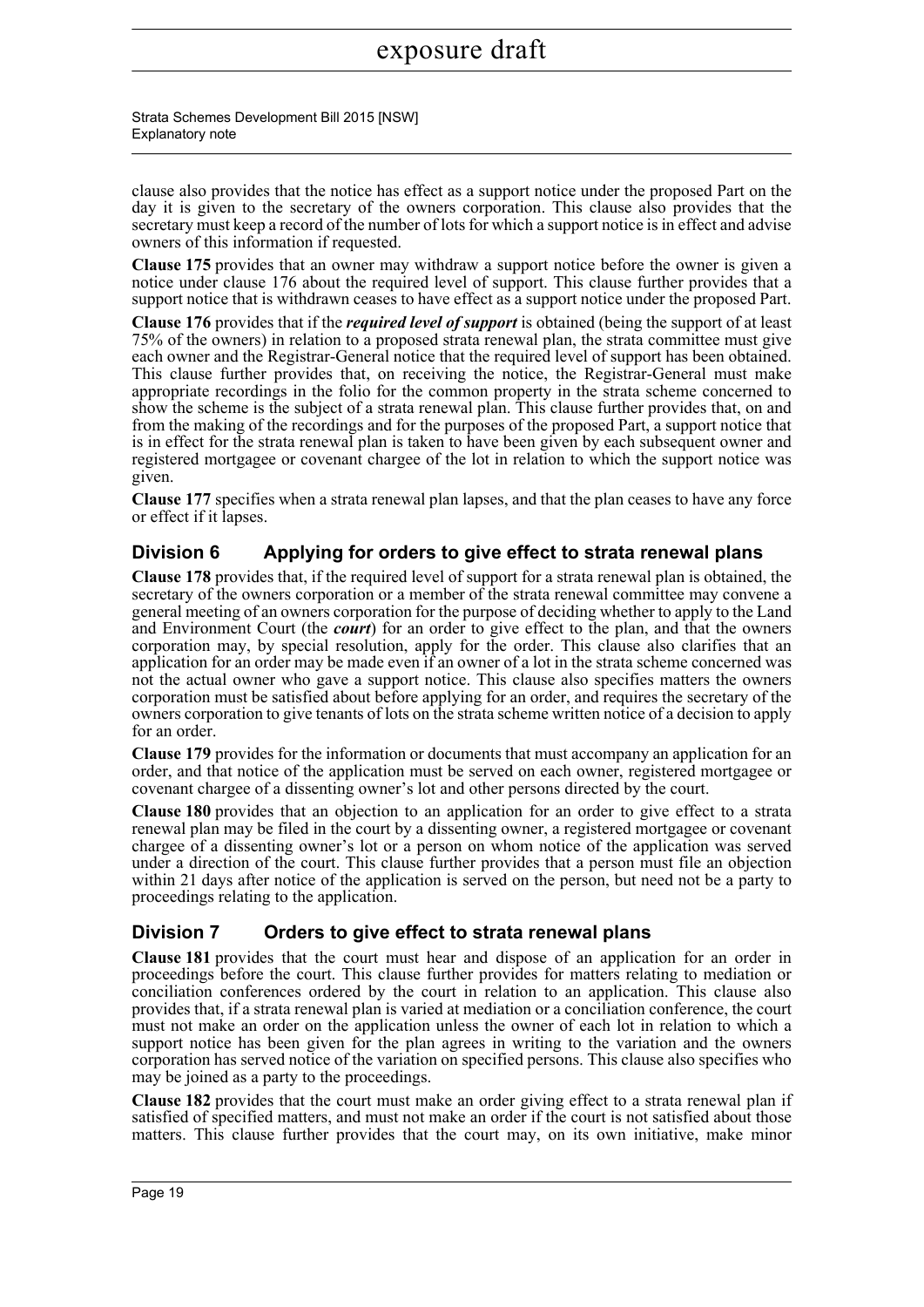Strata Schemes Development Bill 2015 [NSW] Explanatory note

variations to a strata renewal plan with the written agreement of the owner of each lot in relation to which a support notice has been given for the plan. This clause also requires the court to give written reasons for its decision to make, or not to make, an order to give effect to a strata renewal plan.

**Clause 183** provides that, if the court makes an order to give effect to a strata renewal plan, the order may include directions about specified matters. This clause also provides for lodgment of the order with the Registrar-General, recording by the Registrar-General, and that the order has effect when it is recorded.

**Clause 184** specifies the effect of the court making an order to give effect to a strata renewal plan for the collective sale of a strata scheme, including that the owner of each lot in the scheme must sell the owner's lot in accordance with the order.

**Clause 185** specifies the effect of the court making an order to give effect to a strata renewal plan for a redevelopment of a strata scheme, including that each dissenting owner of a lot in the scheme must sell the owner's lot in accordance with the order.

**Clause 186** provides that the court may make ancillary orders relating to a strata renewal plan.

**Clause 187** provides that an order of the court attaches to the parcel the subject of the application. This clause specifies the persons who are bound by the order, including successors in title to the owners.

### **Division 8 Miscellaneous**

**Clause 188** provides that the reasonable costs of proceedings for an application for an order to give effect to a strata renewal plan that are incurred by a dissenting owner are payable by the owners corporation. This clause further provides that the owners corporation can not levy a contribution for any part of the costs on a dissenting owner. This clause also provides that other matters relating to the costs of proceedings may be prescribed by the regulations.

**Clause 189** provides that, if there is an inconsistency between a strata renewal plan and an order of the court, the order prevails to the extent of the inconsistency.

**Clause 190** provides that, if a strata renewal proposal or a strata renewal plan relating to a proposal lapses, the proposal or a substantially similar proposal cannot be submitted under the proposed Part within 12 months after proposal or plan lapses.

### **Part 11 Rates and charges relating to parcels**

**Clause 191** defines *rate* for the purposes of Part 11.

**Clause 192** provides that rates, in relation to a lot comprised in a rateable parcel or a rateable part of a parcel, must not be made or levied on the relevant owners corporation. This clause further provides for how the rates are to be made or levied.

**Clause 193** provides that a rate may not be made or levied in relation to certain lots in a strata plan of subdivision or a plan that is registered for the purpose of effecting a resumption referred to in Part 7 unless the resumption has been effected.

**Clause 194** provides that charges or fees for specified water, sewerage, drainage or effluent services rendered in relation to a parcel or part of a parcel otherwise than exclusively for the use and benefit of a particular lot are payable by the relevant owners corporation. This clause further provides for how the charges or fees are to be worked out.

### **Part 12 General**

**Clause 195** provides that duty is not payable under the *Duties Act 1997* in relation to the determination or partial determination of a lease under the proposed Act.

**Clause 196** provides that persons lodging plans or other document in electronic form for the purposes of the proposed Act must give the Registrar-General other specified documents if required to do so by the Registrar-General.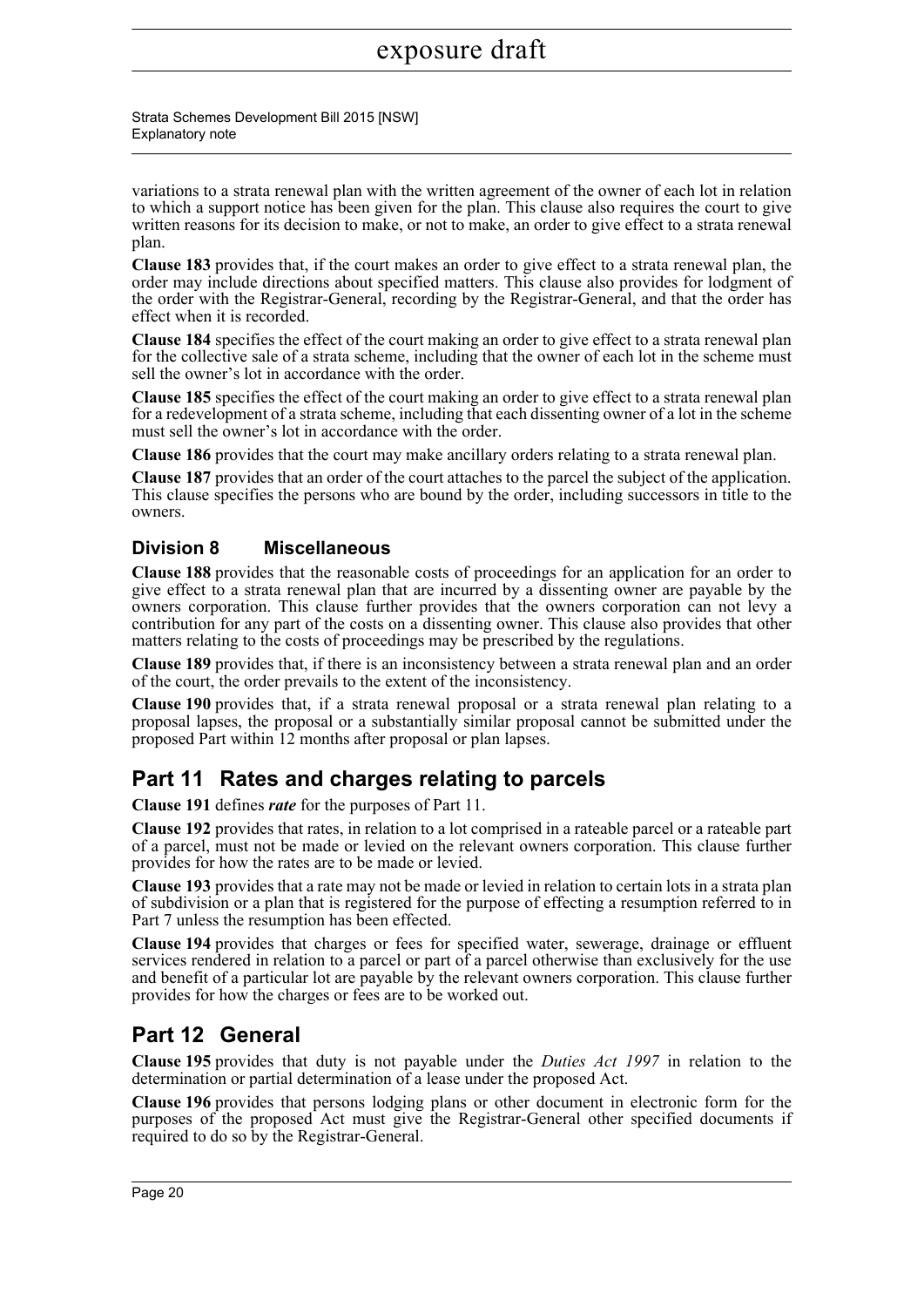Strata Schemes Development Bill 2015 [NSW] Explanatory note

**Clause 197** provides for matters relating to the lodgment of plans and other documents in electronic form for the purposes of the proposed Act.

**Clause 198** provides that the Registrar-General may make particular records in the Register or a folio by recording the matters the Registrar-General considers appropriate.

**Clause 199** states that the proposed Act binds the Crown.

**Clause 200** provides that the Chief Executive may delegate the exercise of the Chief Executive's functions under the proposed Act.

**Clause 201** provides that proceedings for an offence under the proposed Act are to be dealt with summarily.

**Clause 202** provides for the making of regulations for the purposes of the proposed Act.

**Clause 203** repeals the *Strata Schemes (Freehold Development) Act 1973* and the *Strata Schemes (Leasehold Development) Act 1986*.

**Clause 204** provides for a review of the proposed Act within 5 years of its assent.

### **Schedule 1 Requirements for plans**

**Schedule 1** sets out particular requirements of floor plans and location plans included with a proposed strata plan, strata plan of subdivision or strata plan of consolidation.

### **Schedule 2 Requirements for schedules of unit entitlement**

**Schedule 2** sets out requirements with which a schedule of unit entitlement relating to a strata plan or a strata plan of subdivision must comply.

### **Schedule 3 Covenants implied in strata development contracts**

**Schedule 3** specifies covenants that are part of a strata development contract relating to a strata scheme.

### **Schedule 4 Strata management statements**

**Schedule 4** sets out the matters that apply to a strata management statement, and with which a strata management statement must comply.

### **Schedule 5 Rights and obligations implied in certain easements**

**Schedule 5** specifies the rights and obligations conferred or imposed by an easement identified on a plan that has been lodged in relation to a part strata parcel that is the subject of a strata scheme.

### **Schedule 6 Compensation payable on termination of leasehold strata scheme**

**Schedule 6** sets out the formula for determining compensation payable in relation to the value of improvements comprised in a parcel for a leasehold strata scheme that is terminated.

### **Schedule 7 Requirements for notices of meetings relating to strata renewal process**

**Schedule 7** sets out the matters that must be included in notices of general meetings of an owners corporation in relation to strata renewal proposals and strata renewal plans.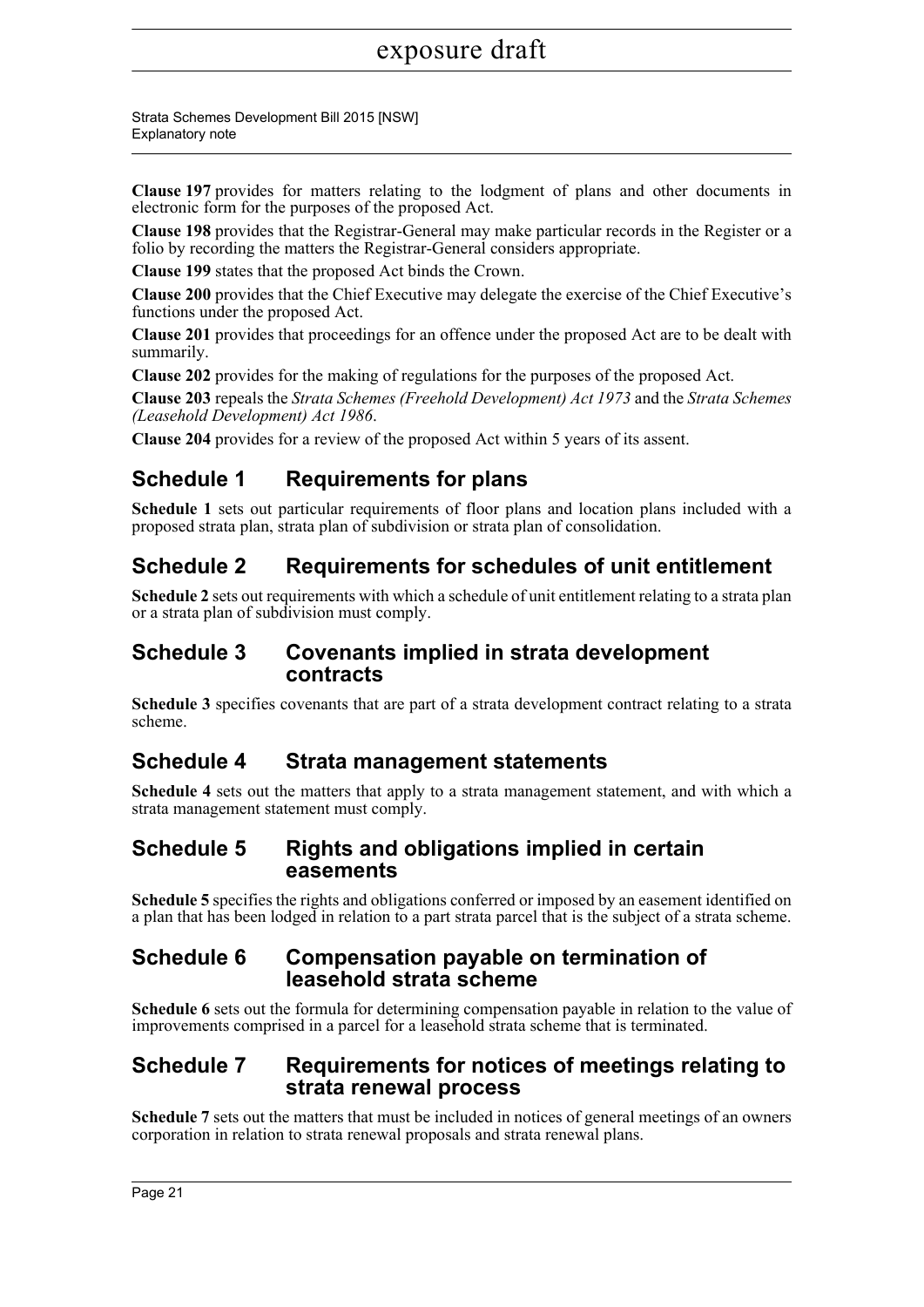Strata Schemes Development Bill 2015 [NSW] Explanatory note

## **Schedule 8 Savings, transitional and other provisions**

**Schedule 8** contains savings, transitional and other provisions consequent on the enactment of the proposed Act.

## **Schedule 9 Amendment of Acts**

**Schedule 9** makes consequential amendments to the Acts specified in the Schedule.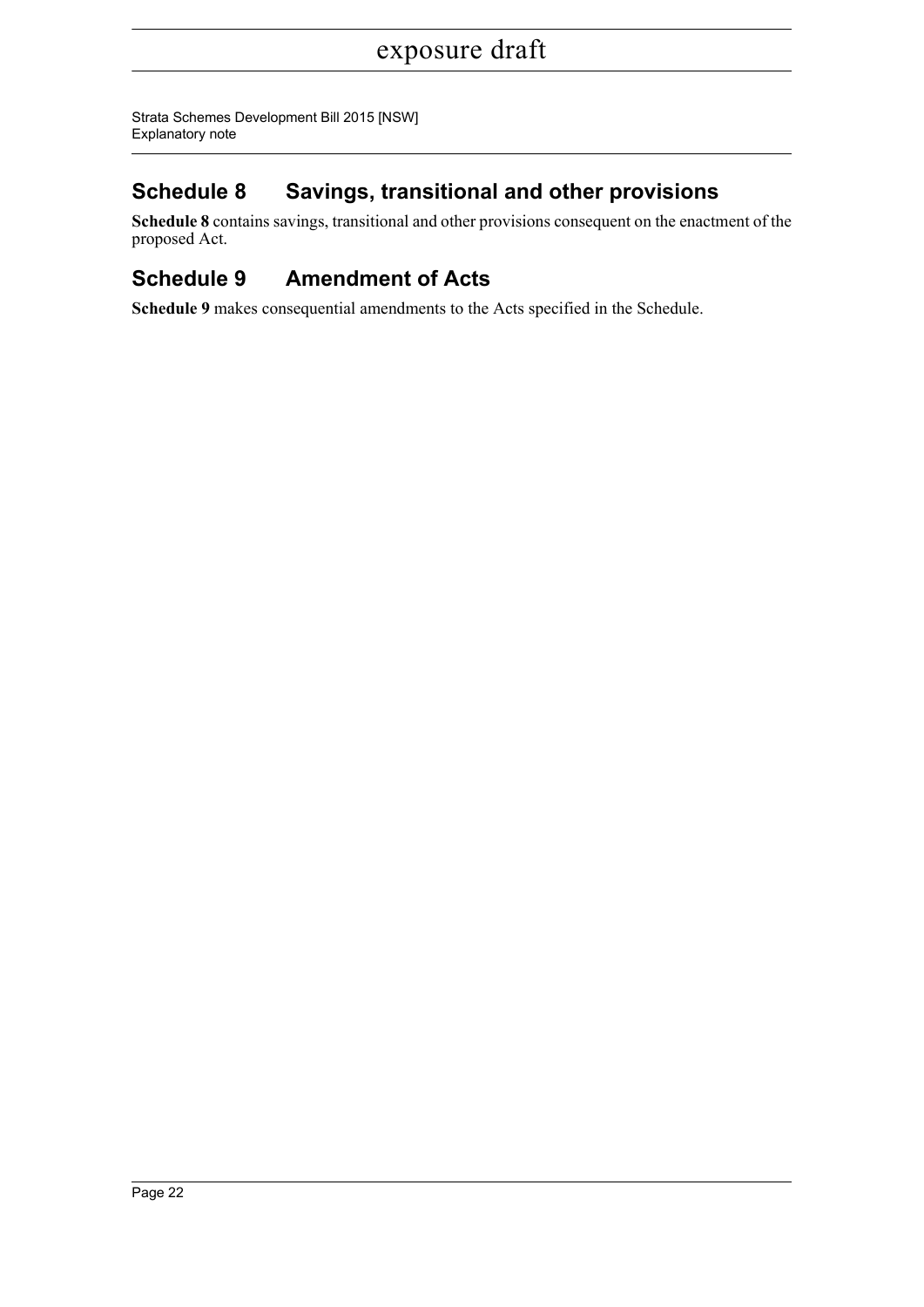# **NEW SOUTH WALES**

# **DRAFT GOVERNMENT BILL**

# **Strata Schemes Development Bill 2015**

## **Contents**

|        |                                    |             |                                                                                                                                                                                                | Page                                                      |  |  |
|--------|------------------------------------|-------------|------------------------------------------------------------------------------------------------------------------------------------------------------------------------------------------------|-----------------------------------------------------------|--|--|
| Part 1 | <b>Preliminary</b>                 |             |                                                                                                                                                                                                |                                                           |  |  |
|        | <b>Division 1</b>                  |             | <b>Introduction</b>                                                                                                                                                                            |                                                           |  |  |
|        | 1<br>2<br>3                        | Name of Act | Commencement<br>Main objects of Act                                                                                                                                                            | $\mathbf{2}^{\prime}$<br>$\overline{2}$<br>$\overline{2}$ |  |  |
|        | <b>Division 2</b>                  |             | Interpretation                                                                                                                                                                                 |                                                           |  |  |
|        | 4<br>5<br>6<br>$\overline{7}$<br>8 | Definitions | Contiguous land<br>Boundaries of lot<br>Meaning of "subdivision" of a lot or common property<br>Relationship with Real Property Act 1900                                                       | $\overline{2}$<br>$\overline{7}$<br>8<br>8<br>8           |  |  |
| Part 2 |                                    |             | Creation of lots and common property in strata schemes                                                                                                                                         |                                                           |  |  |
|        | <b>Division 1</b>                  |             | Strata plans                                                                                                                                                                                   |                                                           |  |  |
|        | 9<br>10<br>11<br>12                |             | Subdivision of land by strata plan<br>General requirements for strata plan<br>Requirements for leasehold strata scheme<br>Effect on leases of registration of strata plan for leasehold strata | 9<br>9<br>10<br>10                                        |  |  |
|        |                                    | scheme      |                                                                                                                                                                                                |                                                           |  |  |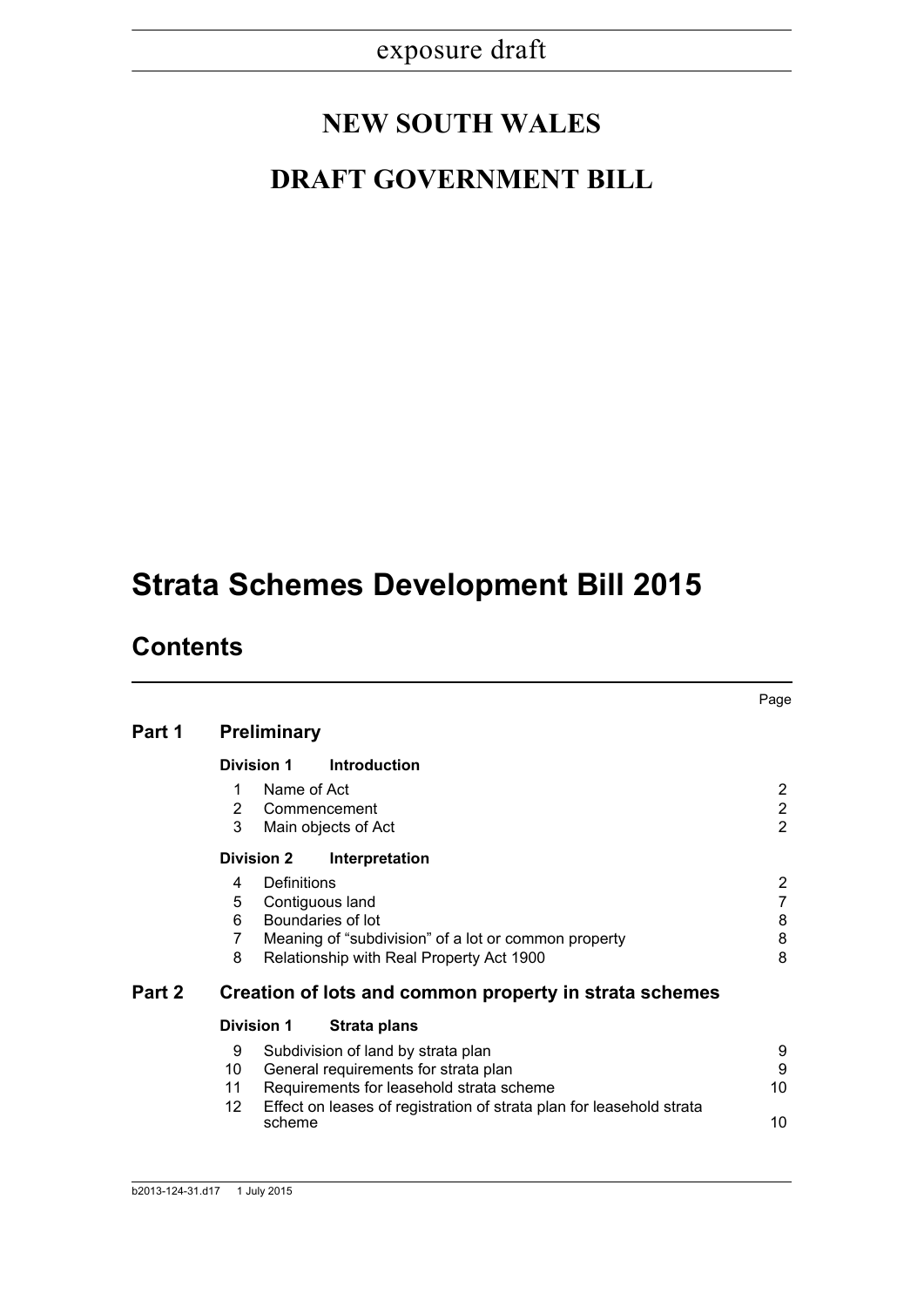Strata Schemes Development Bill 2015 [NSW] **Contents** 

|        |                  |                   |                                                                                                      | Page            |
|--------|------------------|-------------------|------------------------------------------------------------------------------------------------------|-----------------|
|        |                  | <b>Division 2</b> | Strata plans of subdivision and consolidation                                                        |                 |
|        | 13               |                   | Subdivision of lots and common property                                                              | 11              |
|        | 14               |                   | Subdivision of development lot                                                                       | 12 <sup>°</sup> |
|        | 15 <sub>15</sub> |                   | Consolidation of lots                                                                                | 12              |
|        | 16               |                   | Effect of registration of strata plan of subdivision or consolidation for<br>leasehold strata scheme | 12              |
|        |                  | Division 3        | <b>Notices of conversion</b>                                                                         |                 |
|        | 17               |                   | Conversion of lots into common property                                                              | 13              |
|        | 18               |                   | Effect of conversion of lots in leasehold strata scheme                                              | 14              |
|        |                  | <b>Division 4</b> | <b>Building alteration plans</b>                                                                     |                 |
|        | 19               |                   | Alteration of building affecting lot boundary                                                        | 14              |
|        | 20               |                   | Registrar-General to give plan to local council                                                      | 14              |
|        |                  | <b>Division 5</b> | Additional requirements for registration of plans and<br>notices                                     |                 |
|        | 21               |                   | Requirement for certificate of title for common property                                             | 15              |
|        | 22               |                   | Plans to be signed or consented to                                                                   | 15              |
|        |                  | <b>Division 6</b> | <b>Common property</b>                                                                               |                 |
|        | 23               |                   | Dealing with common property-general                                                                 | 15              |
|        | 24               |                   | Effect of creation of common property by registration of plans or                                    |                 |
|        |                  | notices           |                                                                                                      | 16              |
|        | 25<br>26         |                   | Acquisition of additional common property<br>Registration and effect of dealings                     | 16<br>16        |
|        | 27               |                   | Surrender of lease or sublease of common property                                                    | 17              |
|        | 28               |                   | Holding common property and dealing with lots and common property                                    | 17              |
|        | 29               |                   | Requirement for folio if no common property                                                          | 17              |
|        | 30               |                   | References to folios and certificates of title                                                       | 18              |
|        | 31               |                   | Requirement for folio if there is common property                                                    | 18              |
|        | 32               |                   | Recording particular matters relating to common property                                             | 18              |
|        | 33               |                   | Transfer or lease of common property                                                                 | 19              |
|        | 34               |                   | Creation or variation of easements, restrictions and positive covenants                              | 19              |
|        | 35               |                   | Dedication of common property                                                                        | 20              |
|        | 36               |                   | Restrictions on dealings under this Division                                                         | 20              |
|        | 37               |                   | Effect of dealings under this Division                                                               | 21              |
|        |                  | <b>Division 7</b> | <b>Miscellaneous</b>                                                                                 |                 |
|        | 38               |                   | Application of certain provisions of Conveyancing Act 1919                                           | 21              |
|        | 39               |                   | Encroachments shown on plans                                                                         | 21              |
|        | 40               |                   | When by-laws for strata scheme have effect                                                           | 21              |
| Part 3 |                  |                   | Provisions relating to leases in leasehold strata schemes                                            |                 |
|        |                  | <b>Division 1</b> | Leases of lots and common property                                                                   |                 |
|        | 41               |                   | Provisions generally applicable to leases                                                            | 22              |
|        | 42               |                   | Dealings in lease of lot or common property                                                          | 22              |
|        | 43               |                   | Powers of lessor if no current lease                                                                 | 22              |
|        | 44<br>45         |                   | Further leases of lots and common property<br>Lessor may refuse to grant further leases              | 22<br>23        |
|        |                  |                   |                                                                                                      |                 |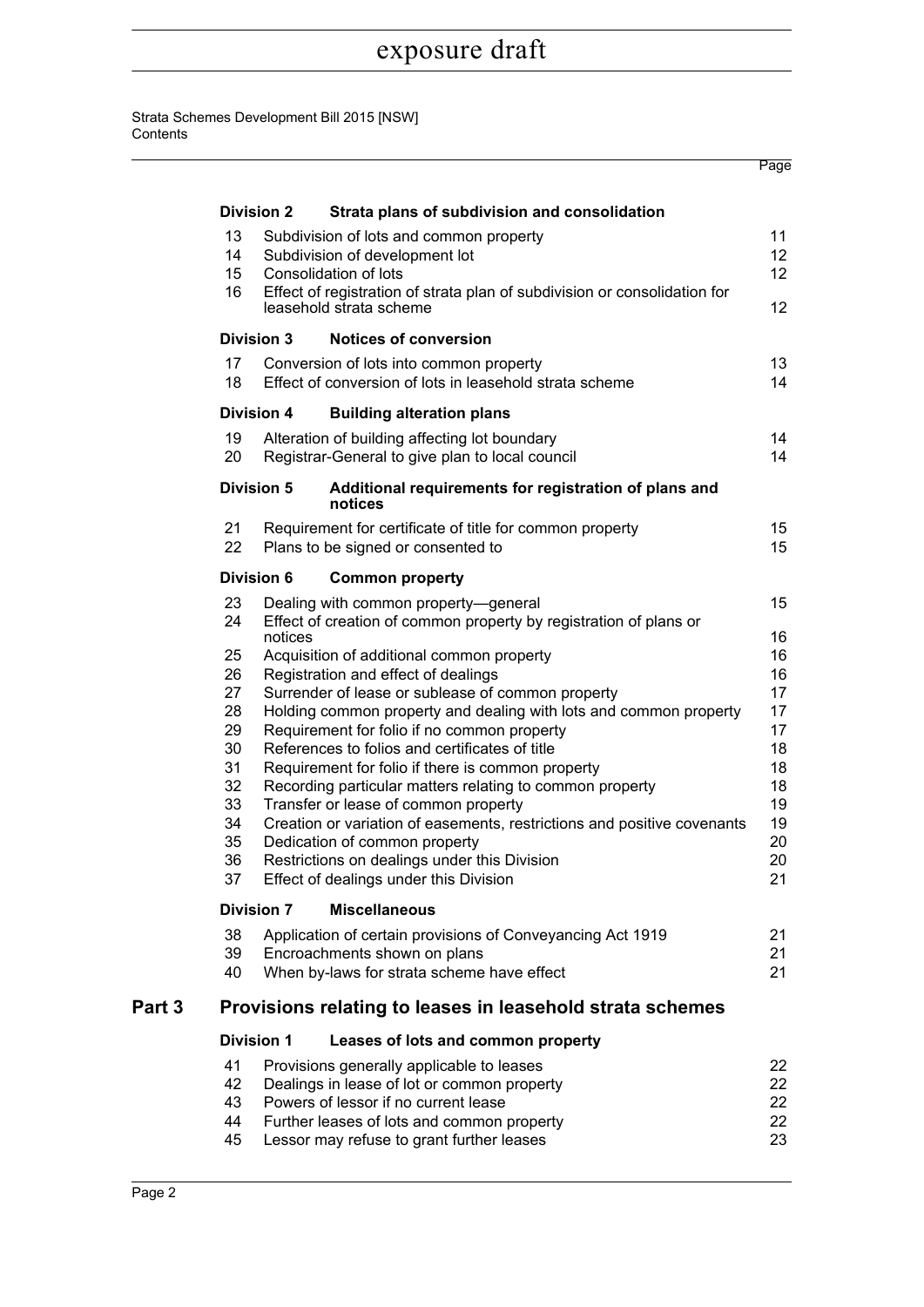Strata Schemes Development Bill 2015 [NSW] **Contents** 

|        |                                                                                                                                                                                                                                                                   |                            |                                                                                                                                                                                                                                            | Page                 |
|--------|-------------------------------------------------------------------------------------------------------------------------------------------------------------------------------------------------------------------------------------------------------------------|----------------------------|--------------------------------------------------------------------------------------------------------------------------------------------------------------------------------------------------------------------------------------------|----------------------|
|        |                                                                                                                                                                                                                                                                   | <b>Division 2</b>          | Re-entry or forfeiture of leases of lots                                                                                                                                                                                                   |                      |
|        | 46<br>47                                                                                                                                                                                                                                                          |                            | Restriction on re-entry or forfeiture<br>Order about re-entry or forfeiture                                                                                                                                                                | 23<br>24             |
|        |                                                                                                                                                                                                                                                                   | <b>Division 3</b>          | Conversion of leasehold strata schemes to freehold<br>strata schemes                                                                                                                                                                       |                      |
|        | 48<br>49                                                                                                                                                                                                                                                          |                            | Procedure for conversion<br>Effect of merger of leasehold estate with lessor's reversion                                                                                                                                                   | 24<br>25             |
| Part 4 |                                                                                                                                                                                                                                                                   | <b>Strata certificates</b> |                                                                                                                                                                                                                                            |                      |
|        |                                                                                                                                                                                                                                                                   | <b>Division 1</b>          | Preliminary                                                                                                                                                                                                                                |                      |
|        | 50<br>51<br>52<br>53                                                                                                                                                                                                                                              | Definitions                | Relationship with other Acts<br>When relevant planning approval is in force<br>Who may apply for strata certificate                                                                                                                        | 26<br>26<br>26<br>26 |
|        |                                                                                                                                                                                                                                                                   | <b>Division 2</b>          | Issue of strata certificates by local councils                                                                                                                                                                                             |                      |
|        | 54<br>Strata certificate for strata plans and subdivision of development lots<br>55<br>Strata certificate for subdivision not involving development lot<br>Strata certificate for notices of conversion<br>56<br>Restriction on issue of strata certificate<br>57 |                            |                                                                                                                                                                                                                                            |                      |
|        |                                                                                                                                                                                                                                                                   | <b>Division 3</b>          | Issue of strata certificates by accredited certifiers                                                                                                                                                                                      |                      |
|        | 58<br>59<br>60<br>61                                                                                                                                                                                                                                              |                            | Strata certificate for strata plans and subdivision of development lots<br>Strata certificate for subdivision not involving development lot<br>Strata certificate for notices of conversion<br>Restrictions on issue of strata certificate | 29<br>30<br>31<br>31 |
|        |                                                                                                                                                                                                                                                                   | <b>Division 4</b>          | Strata certificates relating to encroachments onto public<br>places, and to utility lots                                                                                                                                                   |                      |
|        | 62<br>63<br>64                                                                                                                                                                                                                                                    |                            | Issue of strata certificates relating to encroachments<br>Restriction on use of utility lot<br>Release of restriction on use of utility lot                                                                                                | 31<br>32<br>32       |
|        |                                                                                                                                                                                                                                                                   | <b>Division 5</b>          | Notice of decisions and appeals                                                                                                                                                                                                            |                      |
|        | 65<br>66                                                                                                                                                                                                                                                          |                            | Notice of decision<br>Appeal to Land and Environment Court                                                                                                                                                                                 | 32<br>33             |
|        |                                                                                                                                                                                                                                                                   | <b>Division 6</b>          | <b>Application of Building Professionals Act 2005</b>                                                                                                                                                                                      |                      |
|        | Accredited certifiers<br>67<br>Insurance of accredited certifiers<br>68                                                                                                                                                                                           |                            |                                                                                                                                                                                                                                            | 33<br>33             |
|        |                                                                                                                                                                                                                                                                   | <b>Division 7</b>          | <b>Miscellaneous</b>                                                                                                                                                                                                                       |                      |
|        | 69<br>70                                                                                                                                                                                                                                                          | Regulations                | Satisfaction about compliance with conditions precedent to issue of<br>strata certificates                                                                                                                                                 | 34<br>34             |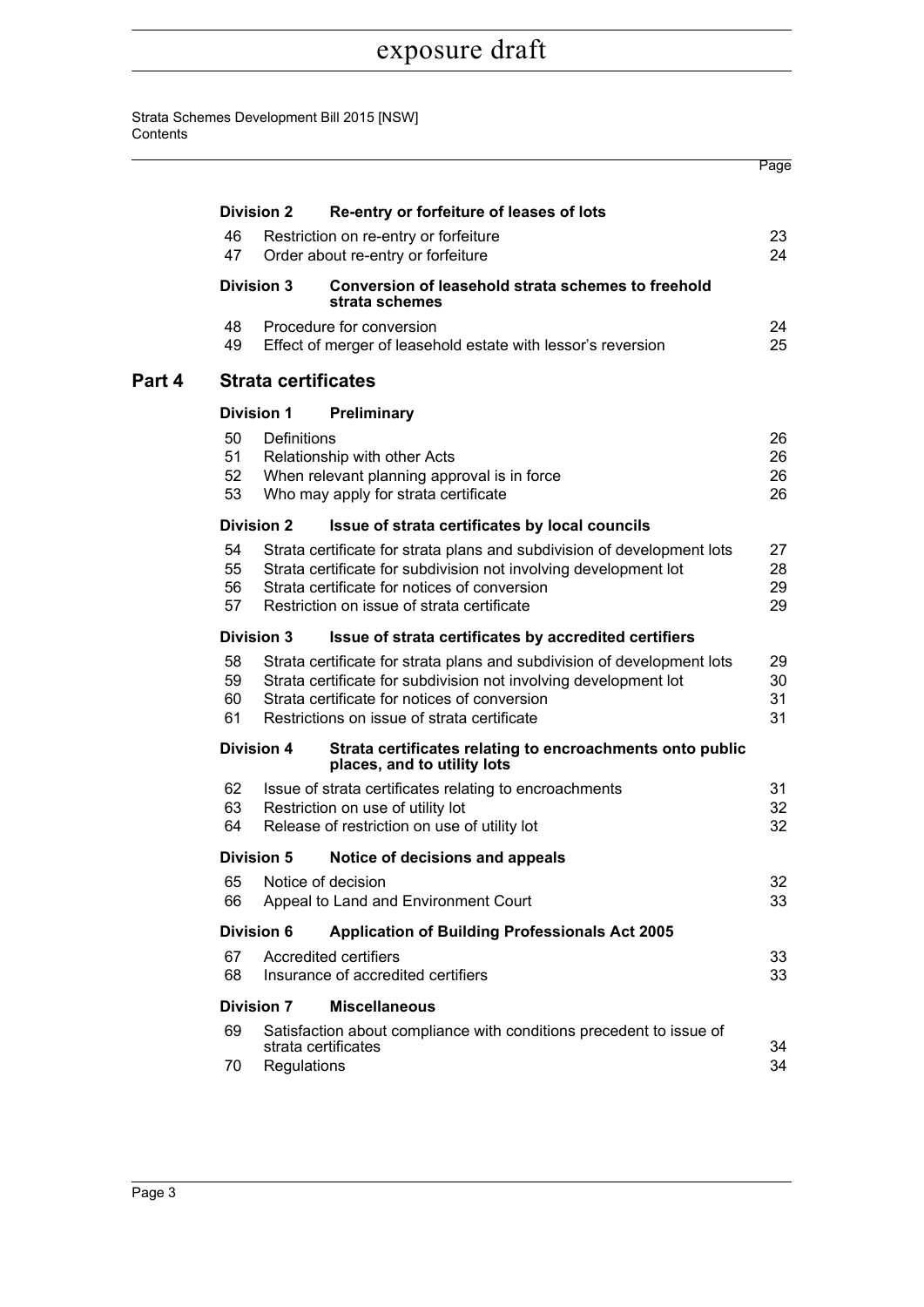Strata Schemes Development Bill 2015 [NSW] **Contents** 

Page

| Part 5 | <b>Staged development</b>                                                                                                                 |              |                                                                                                                                                                                                                                                                                                                                                                                                            |                                              |  |  |  |
|--------|-------------------------------------------------------------------------------------------------------------------------------------------|--------------|------------------------------------------------------------------------------------------------------------------------------------------------------------------------------------------------------------------------------------------------------------------------------------------------------------------------------------------------------------------------------------------------------------|----------------------------------------------|--|--|--|
|        | <b>Division 1</b><br>Preliminary                                                                                                          |              |                                                                                                                                                                                                                                                                                                                                                                                                            |                                              |  |  |  |
|        | 71<br>Purpose and scope of Part<br>72<br>Definitions<br>73<br>Explanation of staged development<br>74<br>Meaning of "development concern" |              |                                                                                                                                                                                                                                                                                                                                                                                                            |                                              |  |  |  |
|        | <b>Division 2</b><br>Restriction on granting planning approval                                                                            |              |                                                                                                                                                                                                                                                                                                                                                                                                            |                                              |  |  |  |
|        | 75                                                                                                                                        |              | Obligations of planning authorities                                                                                                                                                                                                                                                                                                                                                                        | 36                                           |  |  |  |
|        | <b>Division 3</b>                                                                                                                         |              | Strata development contracts and registration of<br>contracts and amendments                                                                                                                                                                                                                                                                                                                               |                                              |  |  |  |
|        | 76<br>77<br>78<br>79<br>80<br>81<br>82<br>83                                                                                              | Concept plan | Form and content of strata development contract<br>Variation of liability for common property expenses<br>Signing and lodging strata development contract and amendments<br>Registering strata development contract and amendments<br>Effect of strata development contract<br>Use of common property and development lot by developer<br>Adding land to a parcel subject to a strata development contract | 36<br>37<br>37<br>37<br>38<br>38<br>39<br>39 |  |  |  |
|        | <b>Division 4</b><br>Amendment of strata development contracts                                                                            |              |                                                                                                                                                                                                                                                                                                                                                                                                            |                                              |  |  |  |
|        | 84<br>85<br>86                                                                                                                            |              | Amendment of strata development contract<br>Notice of particular decision, and appeal<br>Approval of amendments by Land and Environment Court                                                                                                                                                                                                                                                              | 40<br>41<br>41                               |  |  |  |
|        | <b>Division 5</b>                                                                                                                         |              | Provisions relating to development concerns                                                                                                                                                                                                                                                                                                                                                                |                                              |  |  |  |
|        | 87<br>88                                                                                                                                  |              | Right to complete permitted development<br>Meetings of owners corporation relating to development concerns                                                                                                                                                                                                                                                                                                 | 42<br>42                                     |  |  |  |
|        | Division 6                                                                                                                                |              | <b>Conclusion of development schemes</b>                                                                                                                                                                                                                                                                                                                                                                   |                                              |  |  |  |
|        | 89<br>90<br>91                                                                                                                            | scheme       | When development scheme is concluded<br>Revised schedule of unit entitlement<br>Registrar-General to record matters about conclusion of development                                                                                                                                                                                                                                                        | 43<br>43<br>44                               |  |  |  |
|        | 92                                                                                                                                        |              | Order for extension or conclusion of development scheme                                                                                                                                                                                                                                                                                                                                                    | 44                                           |  |  |  |
|        | <b>Division 7</b>                                                                                                                         |              | <b>Applications for assistance</b>                                                                                                                                                                                                                                                                                                                                                                         |                                              |  |  |  |
|        | 93<br>94<br>95<br>96<br>97                                                                                                                |              | Application for assistance<br>Investigation of application<br>Application of Fair Trading Act 1987 to investigation<br>Grant of legal assistance<br>Resolution authorising application by owners corporation                                                                                                                                                                                               | 45<br>45<br>46<br>46<br>46                   |  |  |  |
|        | <b>Division 8</b>                                                                                                                         |              | <b>Miscellaneous</b>                                                                                                                                                                                                                                                                                                                                                                                       |                                              |  |  |  |
|        | 98                                                                                                                                        |              | <b>Functions of Chief Executive</b>                                                                                                                                                                                                                                                                                                                                                                        | 47                                           |  |  |  |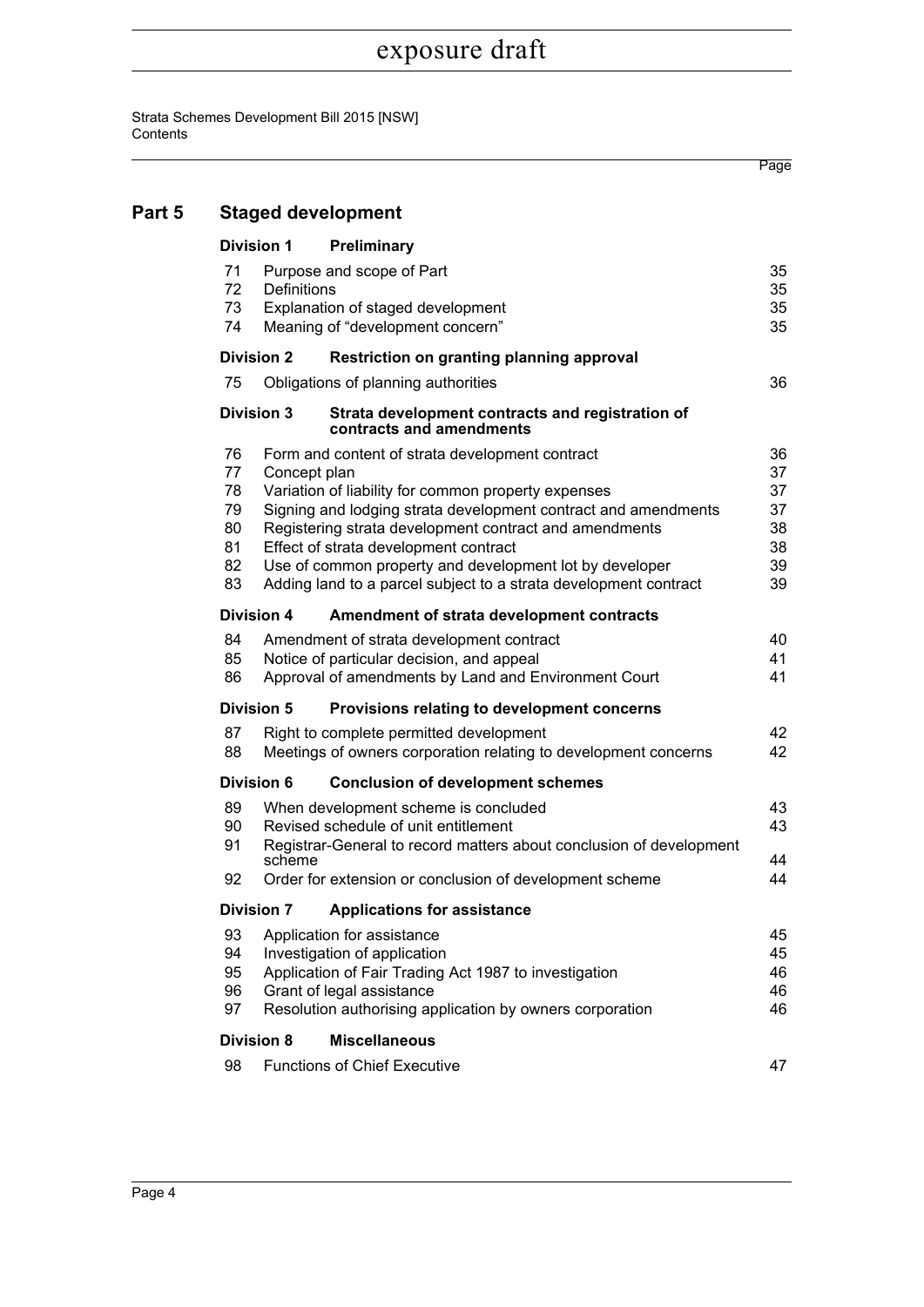Strata Schemes Development Bill 2015 [NSW] **Contents** 

|        |                                                                               |                   |                                                                                                                                                                                                                                                                                                                                                                                                                                           | Page                                               |  |  |  |
|--------|-------------------------------------------------------------------------------|-------------------|-------------------------------------------------------------------------------------------------------------------------------------------------------------------------------------------------------------------------------------------------------------------------------------------------------------------------------------------------------------------------------------------------------------------------------------------|----------------------------------------------------|--|--|--|
| Part 6 | Strata management statements and easements relating to part<br>strata parcels |                   |                                                                                                                                                                                                                                                                                                                                                                                                                                           |                                                    |  |  |  |
|        | <b>Division 1</b><br><b>Strata management statements</b>                      |                   |                                                                                                                                                                                                                                                                                                                                                                                                                                           |                                                    |  |  |  |
|        | 99<br>100<br>101<br>102<br>103<br>104<br>105                                  |                   | Requirement to register strata management statement<br>Form and content of strata management statement<br>Registration of strata management statement and amendment<br>Recording information about strata management statement in folios<br>Amendment of strata management statement<br>Signing of strata management statement and amendment<br>Effect of strata management statement                                                     | 48<br>48<br>48<br>48<br>49<br>49<br>50             |  |  |  |
|        |                                                                               | <b>Division 2</b> | <b>Easements</b>                                                                                                                                                                                                                                                                                                                                                                                                                          |                                                    |  |  |  |
|        | 106<br>107                                                                    |                   | Easements on registration of strata plan that creates part strata parcel<br>Other easements in particular strata schemes                                                                                                                                                                                                                                                                                                                  | 50<br>51                                           |  |  |  |
|        |                                                                               | <b>Division 3</b> | <b>Miscellaneous</b>                                                                                                                                                                                                                                                                                                                                                                                                                      |                                                    |  |  |  |
|        | 108<br>109<br>110                                                             |                   | Registered building management statement taken to be strata<br>management statement<br>Obligation of lessee to comply with particular management statements<br>Obligation to give information about particular management statements                                                                                                                                                                                                      | 52<br>52<br>52                                     |  |  |  |
| Part 7 | Compulsory acquisition of lots and common property                            |                   |                                                                                                                                                                                                                                                                                                                                                                                                                                           |                                                    |  |  |  |
|        | 111<br>112<br>113<br>114<br>115<br>116<br>117<br>118<br>119                   | Costs             | Application of Part<br>Restriction on resumptions affecting parcels<br>Requirements for registration of plans to effect resumption<br>Effect of resumption<br>Readjustment of strata scheme for purposes of resumption<br>Common property not to pass with lot or part of lot in certain<br>circumstances<br>Severance of lots by resumption<br>Resumption by authority bound by Act                                                      | 53<br>53<br>53<br>54<br>54<br>55<br>55<br>55<br>56 |  |  |  |
|        | 120                                                                           |                   | Resumption by authority not bound by Act                                                                                                                                                                                                                                                                                                                                                                                                  | 56                                                 |  |  |  |
| Part 8 | <b>Particular functions of Registrar-General</b>                              |                   |                                                                                                                                                                                                                                                                                                                                                                                                                                           |                                                    |  |  |  |
|        | 121<br>122<br>123<br>124<br>125<br>126<br>127<br>128                          |                   | Registration of plans and other instruments<br>Provisions applying to plans and certain other documents<br>Power to adjust unit entitlements<br>Recordings about restrictive use conditions<br>Prohibition on recordings in the Register in certain circumstances<br>Certain recordings to be made by Registrar-General<br>Functions if resumed land remains in strata scheme<br>Functions if resumed land is excluded from strata scheme | 57<br>57<br>57<br>58<br>58<br>58<br>59<br>59       |  |  |  |
| Part 9 |                                                                               |                   | Variation or termination of strata schemes                                                                                                                                                                                                                                                                                                                                                                                                |                                                    |  |  |  |
|        | <b>Division 1</b>                                                             |                   | Preliminary                                                                                                                                                                                                                                                                                                                                                                                                                               |                                                    |  |  |  |

| 129 Definitions |  | 60 |
|-----------------|--|----|
|                 |  |    |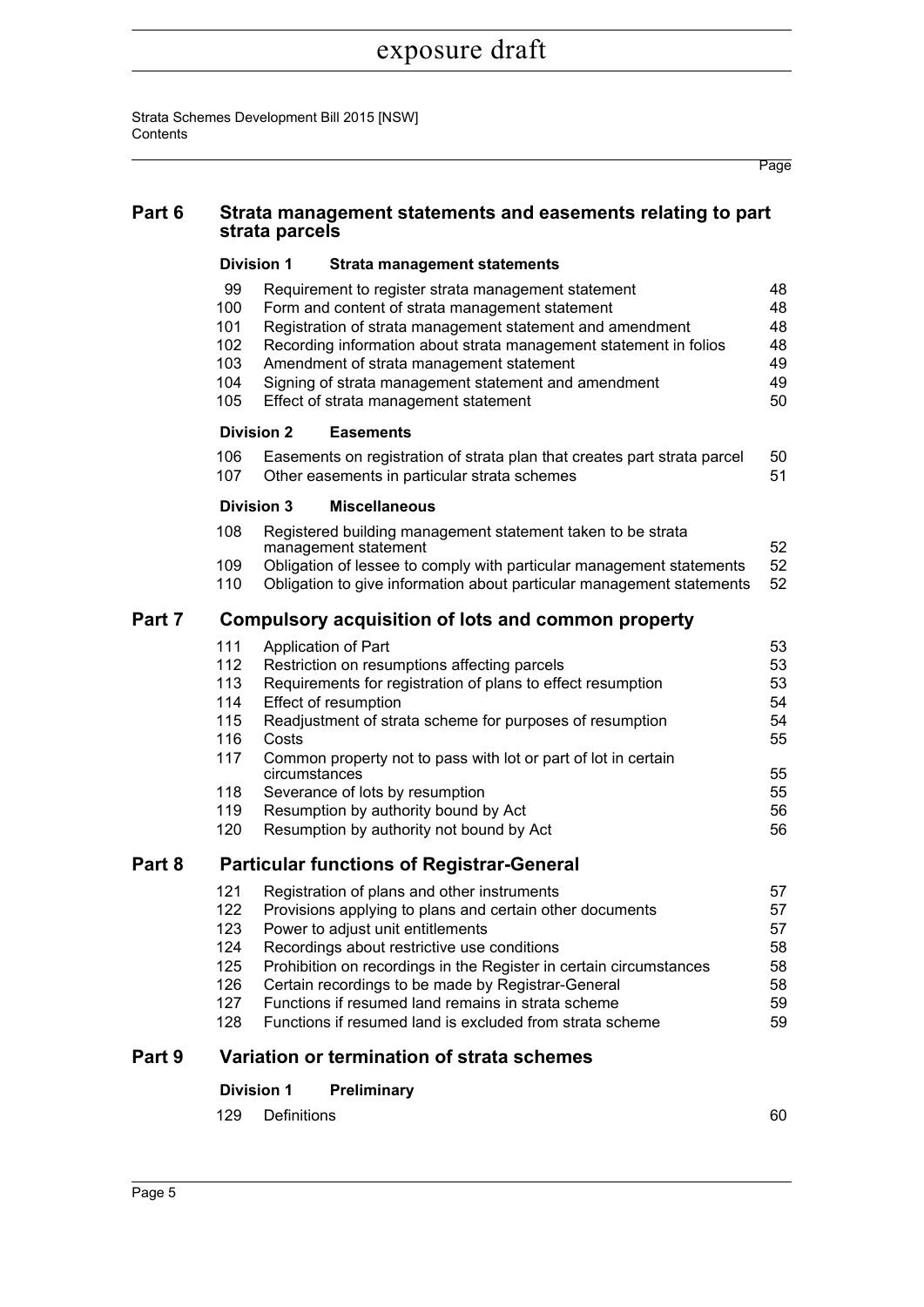#### Strata Schemes Development Bill 2015 [NSW] **Contents**

|         |                                                    |                                                         |                                                                                   | Page     |  |  |  |
|---------|----------------------------------------------------|---------------------------------------------------------|-----------------------------------------------------------------------------------|----------|--|--|--|
|         |                                                    | <b>Division 2</b>                                       | Variation of strata schemes                                                       |          |  |  |  |
|         | 130                                                | building                                                | Application for order consequent on damage to or destruction of                   | 60       |  |  |  |
|         | 131                                                |                                                         | Order to vary strata scheme                                                       | 60       |  |  |  |
|         | 132                                                |                                                         | When order takes effect                                                           | 61       |  |  |  |
|         | 133                                                |                                                         | Direction of court to treat application differently                               | 61       |  |  |  |
|         | 134                                                | Costs                                                   |                                                                                   | 61       |  |  |  |
|         |                                                    | <b>Division 3</b>                                       | Termination of strata schemes by order of court                                   |          |  |  |  |
|         | 135                                                |                                                         | Application for order to terminate strata scheme                                  | 61       |  |  |  |
|         | 136                                                |                                                         | Order to terminate strata scheme                                                  | 62       |  |  |  |
|         | 137                                                |                                                         | When order takes effect                                                           | 63       |  |  |  |
|         | 138                                                | Effect of order                                         |                                                                                   | 63       |  |  |  |
|         | 139                                                |                                                         | Dealing with disputes about value of improvements for leasehold<br>strata schemes | 63       |  |  |  |
|         | 140                                                |                                                         | Direction of court to treat application differently                               | 64       |  |  |  |
|         | 141                                                | Costs                                                   |                                                                                   | 64       |  |  |  |
|         |                                                    | <b>Division 4</b>                                       | <b>Termination of strata schemes by Registrar-General</b>                         |          |  |  |  |
|         | 142                                                |                                                         | Application to Registrar-General for termination of strata scheme                 | 64       |  |  |  |
|         | 143                                                | Decision about terminating strata scheme<br>65          |                                                                                   |          |  |  |  |
|         | 144                                                |                                                         | When order takes effect                                                           | 65       |  |  |  |
|         | 145                                                |                                                         | Registrar-General to record termination of strata scheme                          | 65       |  |  |  |
|         | 146                                                |                                                         | Effect of order for freehold strata scheme                                        | 65<br>65 |  |  |  |
|         | 147<br>Effect of order for leasehold strata scheme |                                                         |                                                                                   |          |  |  |  |
|         |                                                    | <b>Division 5</b>                                       | Termination of leasehold strata schemes on expiry of<br>leases                    |          |  |  |  |
|         | 148<br>Termination on expiry of leases             |                                                         |                                                                                   |          |  |  |  |
|         | 149                                                | Dispute about value of improvements                     |                                                                                   |          |  |  |  |
|         | 150                                                |                                                         | Order to continue owners corporation for specified purposes                       | 67       |  |  |  |
|         |                                                    | <b>Division 6</b>                                       | <b>Miscellaneous</b>                                                              |          |  |  |  |
|         | 151                                                |                                                         | Interchangeability of notices                                                     | 68       |  |  |  |
|         | 152                                                |                                                         | Consequences of making order                                                      | 68       |  |  |  |
| Part 10 | Strata renewal process for freehold strata schemes |                                                         |                                                                                   |          |  |  |  |
|         |                                                    | <b>Division 1</b>                                       | <b>Preliminary</b>                                                                |          |  |  |  |
|         | 153                                                |                                                         | Purpose of Part                                                                   | 69       |  |  |  |
|         | 154                                                | Definitions                                             |                                                                                   | 69       |  |  |  |
|         | 155                                                | Application of Strata Schemes Management Act 2015<br>70 |                                                                                   |          |  |  |  |
|         |                                                    | <b>Division 2</b>                                       | Strata renewal proposals                                                          |          |  |  |  |
|         | 156                                                |                                                         | Submission of strata renewal proposal                                             | 70       |  |  |  |
|         | 157<br>Strata committee to consider proposal<br>70 |                                                         |                                                                                   |          |  |  |  |
|         | 158                                                |                                                         | Convening general meeting to consider proposal                                    | 70       |  |  |  |
|         | 159                                                |                                                         | Lapsing of proposal                                                               | 71       |  |  |  |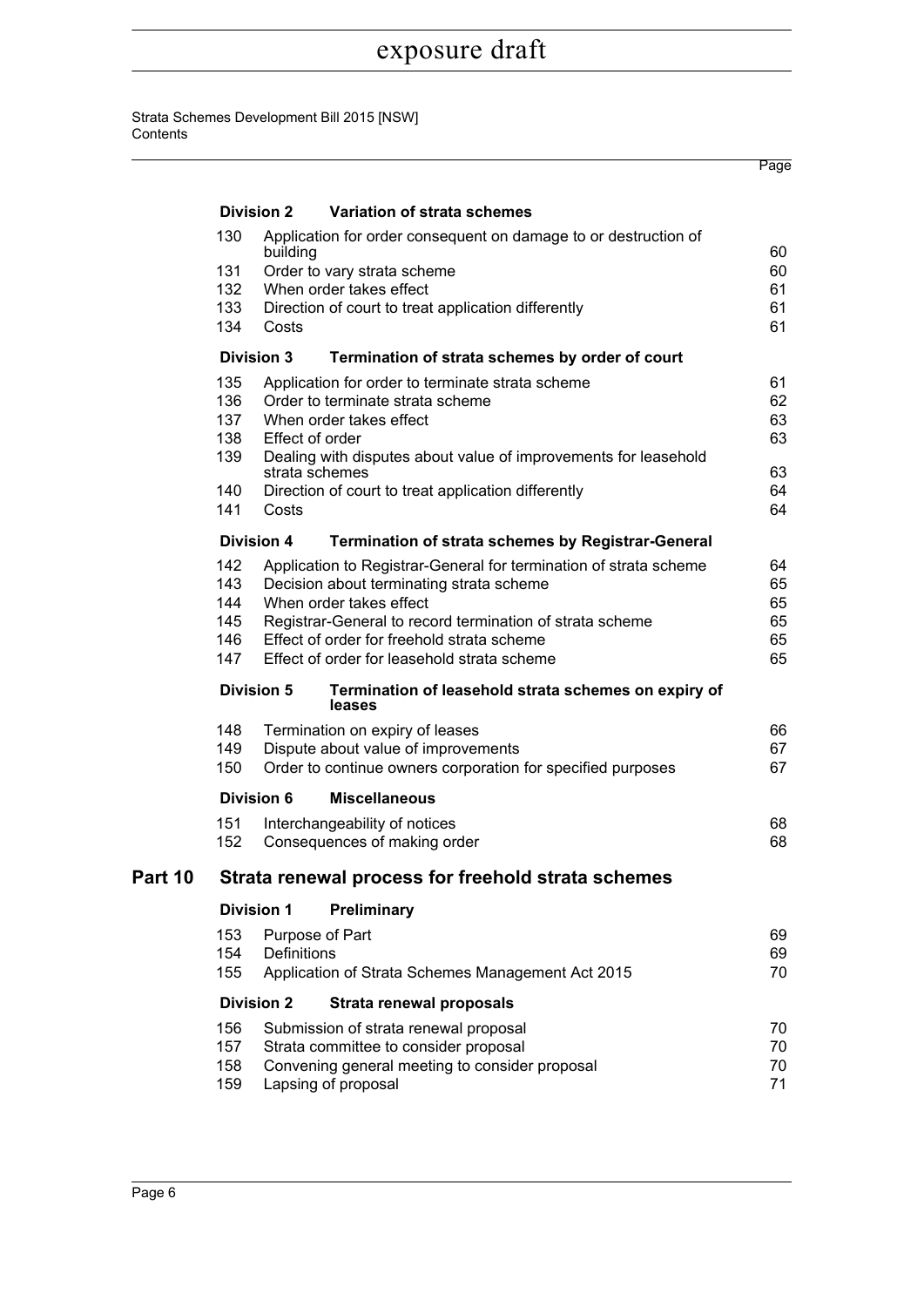#### Strata Schemes Development Bill 2015 [NSW] **Contents**

|         |                                                      |                              |                                                                                                                                                                                                                                                                                            | Page                                         |
|---------|------------------------------------------------------|------------------------------|--------------------------------------------------------------------------------------------------------------------------------------------------------------------------------------------------------------------------------------------------------------------------------------------|----------------------------------------------|
|         | <b>Division 3</b>                                    |                              | Establishment, membership, function, operation and<br>dissolution of strata renewal committees                                                                                                                                                                                             |                                              |
|         | 160<br>161<br>162<br>163<br>164<br>165<br>166<br>167 |                              | Establishment of committee<br>Election of members<br>Notice of decision to establish committee<br>Vacation of office<br>Function and operation of committee<br>Conflicts of interest<br>Period of operation of committee<br>Dissolution of committee                                       | 71<br>71<br>72<br>72<br>72<br>72<br>73<br>73 |
|         | <b>Division 4</b>                                    |                              | Procedures of strata renewal committees                                                                                                                                                                                                                                                    |                                              |
|         | 168<br>169                                           |                              | Meetings and voting<br>Minutes and record of decisions                                                                                                                                                                                                                                     | 73<br>73                                     |
|         | <b>Division 5</b>                                    |                              | Strata renewal plans                                                                                                                                                                                                                                                                       |                                              |
|         | 170<br>171<br>172<br>173<br>174<br>175<br>176<br>177 | Lapsing of plan              | Content of strata renewal plan<br>Requirements relating to sale of lots<br>Consideration of plan by owners corporation<br>Copy of plan to be given to owners<br>Notice of owner's decision to support plan<br>Withdrawal of support notice<br>Notice if required level of support obtained | 74<br>75<br>75<br>75<br>75<br>76<br>76<br>77 |
|         | <b>Division 6</b>                                    |                              | Applying for orders to give effect to strata renewal plans                                                                                                                                                                                                                                 |                                              |
|         | 178<br>179<br>180                                    |                              | Decision to apply for order<br>Application for order<br>Objection to application                                                                                                                                                                                                           | 77<br>77<br>78                               |
|         | <b>Division 7</b>                                    |                              | Orders to give effect to strata renewal plans                                                                                                                                                                                                                                              |                                              |
|         | 181<br>182<br>183<br>184<br>185<br>186<br>187        | Ancillary orders             | Hearing of application<br>Decision of court<br>Court order and directions<br>Effect of order relating to collective sale<br>Effect of order relating to redevelopment<br>Order attaches to land and is binding                                                                             | 78<br>79<br>80<br>80<br>81<br>82<br>82       |
|         | <b>Division 8</b>                                    |                              | <b>Miscellaneous</b>                                                                                                                                                                                                                                                                       |                                              |
|         | 188<br>189<br>190                                    | Costs                        | Relationship between orders and strata renewal plans<br>Limitation on submitting strata renewal proposal                                                                                                                                                                                   | 82<br>83<br>83                               |
| Part 11 |                                                      |                              | Rates and charges relating to parcels                                                                                                                                                                                                                                                      |                                              |
|         | 191<br>192<br>193<br>194                             | Definition<br>Rating of lots | Certain lots not rateable<br>Charge or fee for services                                                                                                                                                                                                                                    | 84<br>84<br>84<br>85                         |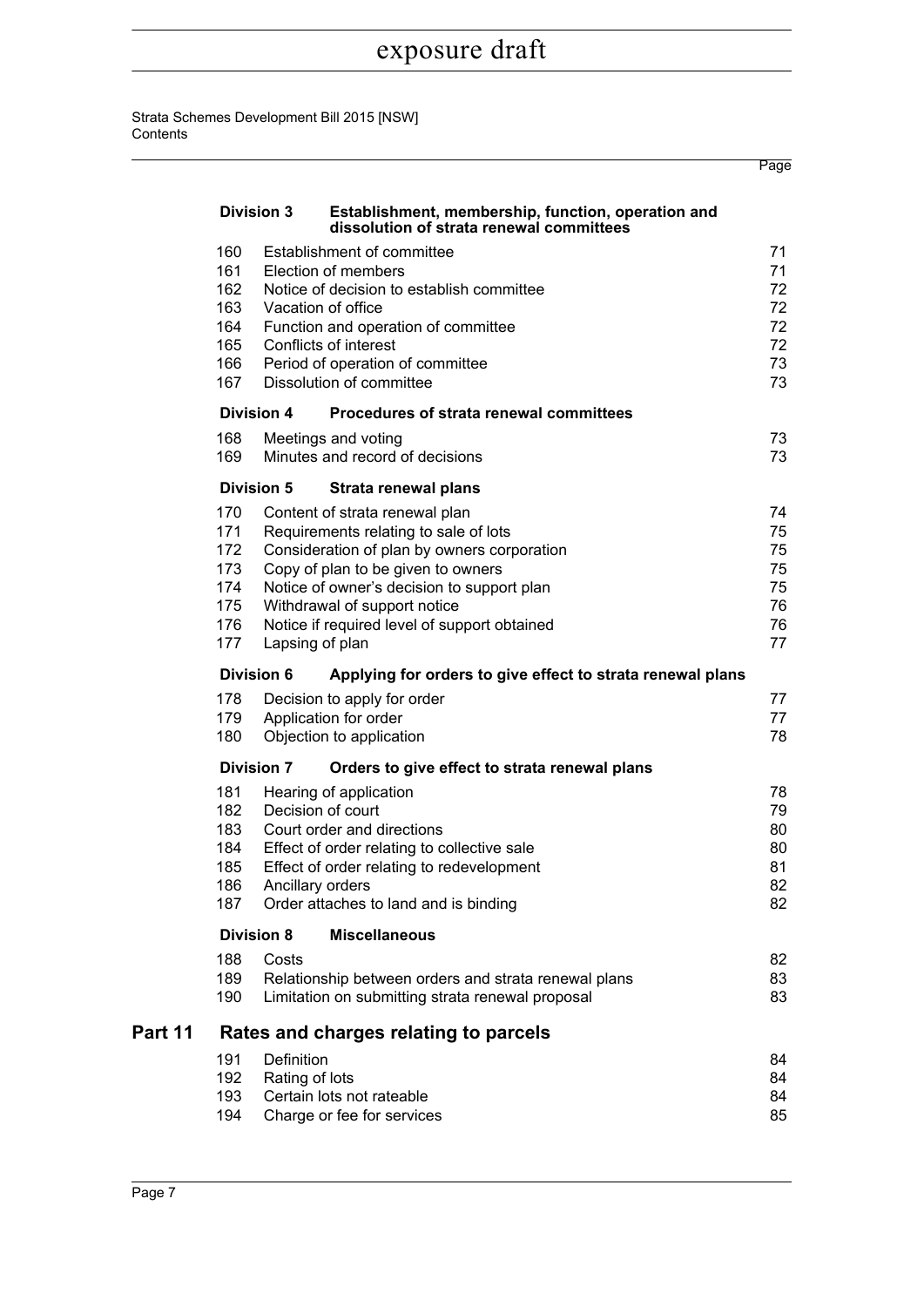Strata Schemes Development Bill 2015 [NSW] **Contents** 

### **[Part 12 General](#page-115-0)**

| 195               | Duty not payable for determination of lease                       | 86  |
|-------------------|-------------------------------------------------------------------|-----|
| 196               | Notice to produce electronic form plans and other documents       | 86  |
| 197               | Application of Act to electronic form plans and other documents   | 86  |
| 198               | Recordings in Register or folios-generally                        | 87  |
| 199               | Act to bind Crown                                                 | 87  |
| 200               | Delegation by Chief Executive                                     | 87  |
| 201               | Proceedings for offences                                          | 87  |
| 202               | Regulations-general                                               | 87  |
| 203               | Repeal of Acts                                                    | 88  |
| 204               | Review of Act                                                     | 88  |
| Schedule 1        | <b>Requirements for plans</b>                                     | 89  |
| <b>Schedule 2</b> | Requirements for schedules of unit entitlement                    | 90  |
| Schedule 3        | Covenants implied in strata development contracts                 | 92  |
|                   |                                                                   |     |
| <b>Schedule 4</b> | Strata management statements                                      | 94  |
| <b>Schedule 5</b> | Rights and obligations implied in certain easements               | 96  |
| <b>Schedule 6</b> | Compensation payable on termination of leasehold<br>strata scheme | 99  |
| <b>Schedule 7</b> | Requirements for notices of meetings relating to                  |     |
|                   | strata renewal process                                            | 100 |
| Schedule 8        | Savings, transitional and other provisions                        | 101 |
| Schedule 9        | <b>Amendment of Acts</b>                                          | 104 |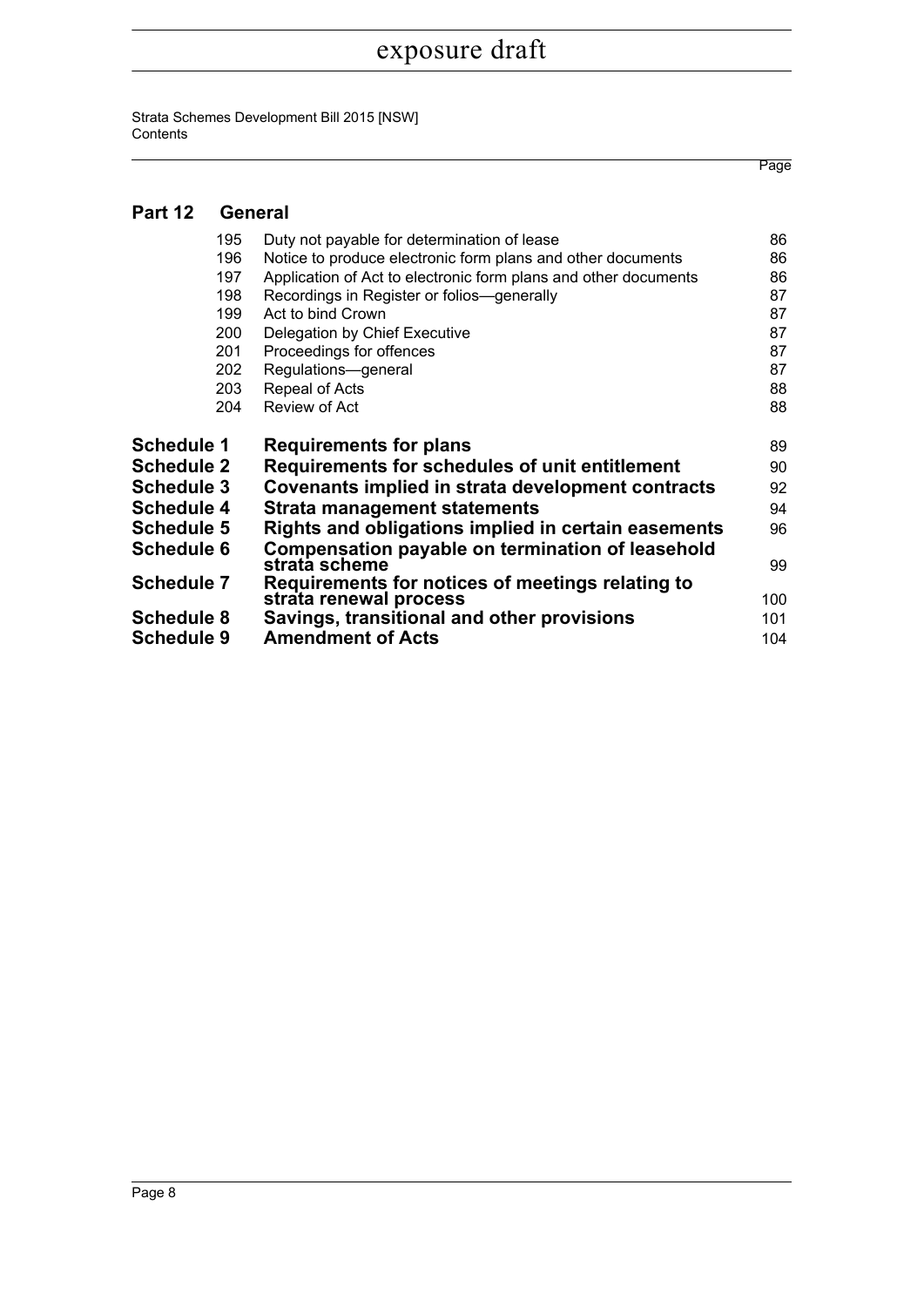## **NEW SOUTH WALES**

## **DRAFT GOVERNMENT BILL**

# **Strata Schemes Development Bill 2015**

No , 2015

### **A Bill for**

An Act to provide for the subdivision of land, including buildings, into cubic spaces to create freehold strata schemes and leasehold strata schemes; to provide for dealings with lots and common property in the schemes and varying, terminating and renewing the schemes; and for other purposes.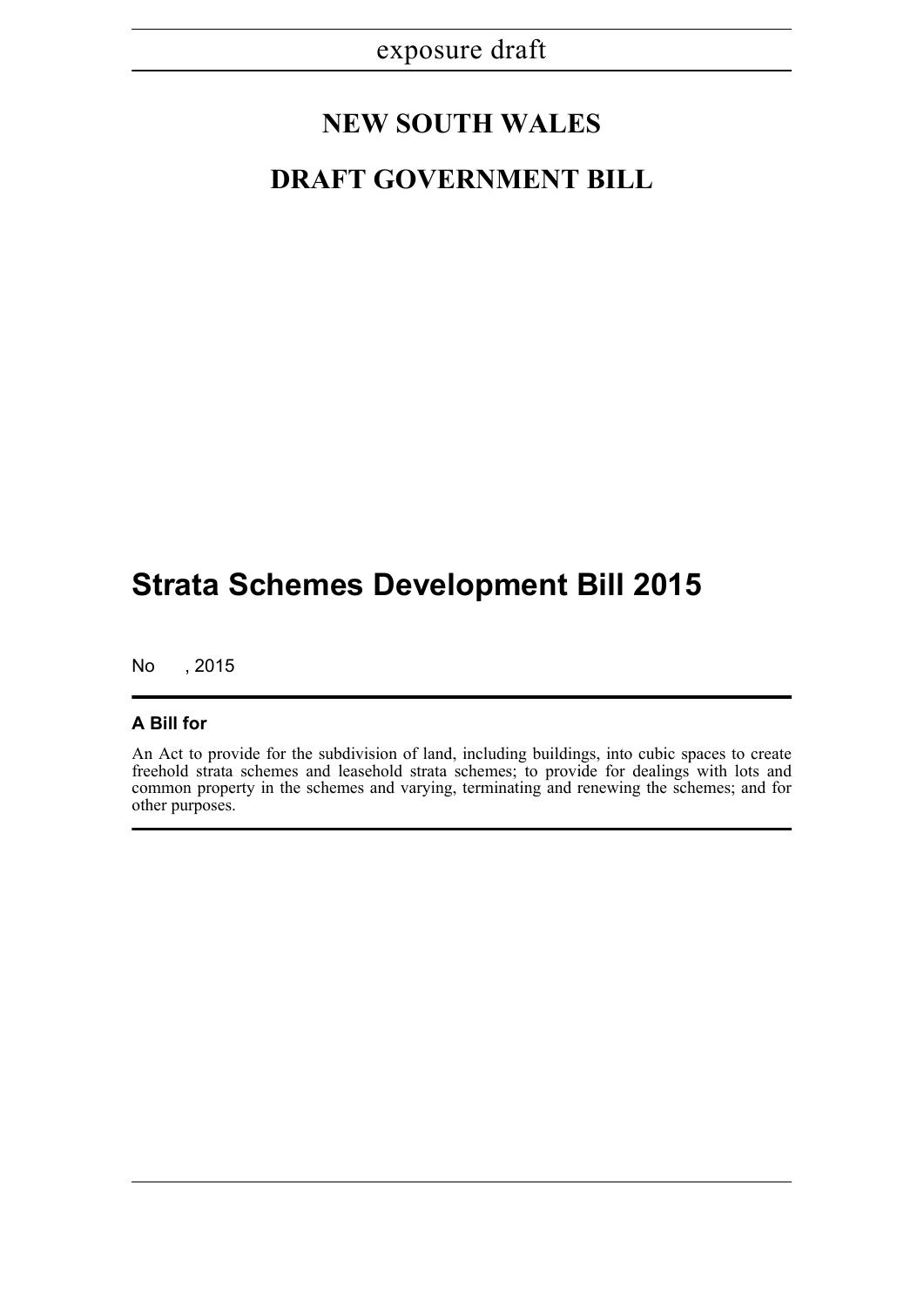Strata Schemes Development Bill 2015 [NSW] Part 1 Preliminary

**The Legislature of New South Wales enacts:**

### <span id="page-31-0"></span>**Part 1 Preliminary**

### <span id="page-31-2"></span><span id="page-31-1"></span>**Division 1 Introduction**

### **1 Name of Act**

This Act is the *Strata Schemes Development Act 2015*.

### <span id="page-31-3"></span>**2 Commencement**

This Act commences on a day or days to be appointed by proclamation.

### <span id="page-31-4"></span>**3 Main objects of Act**

The main objects of this Act are to provide for:

- (a) the subdivision of land, including buildings, into cubic spaces to create freehold strata schemes and leasehold strata schemes, and
- (b) the way in which lots and common property in strata schemes may be dealt with, and
- (c) the variation, termination and renewal of strata schemes.

### <span id="page-31-6"></span><span id="page-31-5"></span>**Division 2 Interpretation**

### **4 Definitions**

(1) In this Act:

*accepted lease or sublease* means a lease or sublease, or a transfer of a lease or sublease, accepted by an owners corporation under section 25 (1).

#### *accredited certifier*—see section 67.

*administration sheet* means a document in the approved form that provides for administrative matters relating to the registration of plans under this Act.

*aggregate unit entitlement* of lots in a strata scheme means the sum of the unit entitlements of the lots.

*approved form* means a form approved by the Registrar-General for use under this Act.

*building*, in relation to a strata scheme or a proposed strata scheme, means a building containing a lot or proposed lot, or part of a lot or proposed lot, in the scheme or proposed scheme.

*building alteration plan* means a plan that is registered as a building alteration plan, and includes any information, certificate or other document required by this Act or the regulations to be included with the plan before it may be registered.

*by-laws* for a strata scheme means the by-laws in force for the scheme.

*chargee*, in relation to a lot or development lot in a leasehold strata scheme, means a chargee of the leasehold estate of the lot.

*Chief Executive* means the Chief Executive of the Office of Finance and Services.

*common infrastructure* means:

- (a) the cubic space occupied by a vertical structural member of a building, other than a wall, or
- (b) the pipes, wires, cables or ducts that are not for the exclusive enjoyment of one lot and are: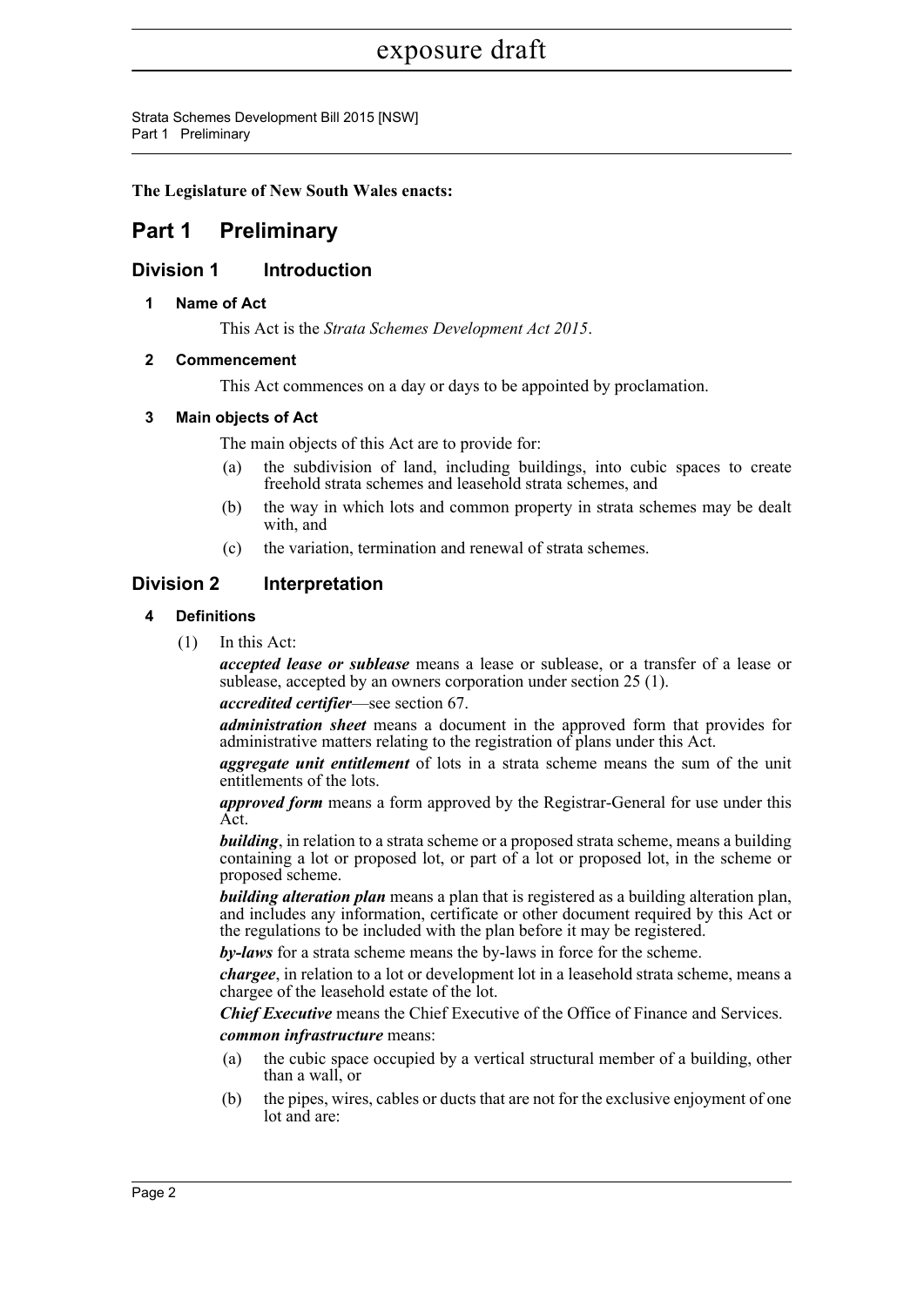- (i) in a building in relation to which a plan for registration as a strata plan was lodged with the Registrar-General before 1 March 1986, or
- (ii) otherwise—in a building or in a part of a parcel that is not a building, or
- (c) the cubic space enclosed by a structure enclosing pipes, wires, cables or ducts referred to in paragraph (b).

*common property*, in relation to a strata scheme or a proposed strata scheme, means any part of a parcel that is not comprised in a lot (including any common infrastructure that is not part of a lot).

*common property rights by-law* has the same meaning as it has in the *Strata Schemes Management Act 2015*.

*community scheme* has the same meaning as it has in the *Community Land Development Act 1989*.

*company nominee* of a corporation has the same meaning as it has in the *Strata Schemes Management Act 2015*.

*covenant chargee* of a lot or development lot in a leasehold strata scheme means a covenant chargee of the leasehold estate of the lot.

*current plan* means a current plan as defined in section 7A of the *Conveyancing Act 1919* that is registered, other than a strata plan, a strata plan of subdivision or a strata plan of consolidation.

#### *current plan lot*—see section 9 (4).

*developer* of a strata scheme constituted on registration of a strata plan proposed under a development scheme means the person who, for the time being, is:

- (a) the original owner of the strata scheme, or
- (b) a person, other than the original owner, who is the owner of a development lot within the strata plan.

*development* has the same meaning as it has in the *Environmental Planning and Assessment Act 1979*.

*development concern*—see section 74.

*development lot* means a lot in a strata plan or strata plan of subdivision that is identified by a strata development contract as a lot that is to be the subject of a strata plan of subdivision under the development scheme for the contract.

*development scheme* means the scheme of development provided for, and represented by, a strata development contract.

*drainage reserve* means land that is held by a local council for drainage purposes under section 49 of the *Local Government Act 1993*.

*floor* includes a stairway or ramp.

*floor area* of a lot means the area occupied on a horizontal plane by the base of the cubic space of the lot.

*floor plan* means a plan that:

- (a) defines by lines (each a *base line*) the base of the vertical boundaries of each cubic space forming the whole of a proposed lot, or the whole of a part of a proposed lot, to which the plan relates, and
- (b) shows:
	- (i) the floor area of each proposed lot, and
	- (ii) if a proposed lot has more than one part—the floor area of each part together with the aggregate of the floor areas of the parts, and
- (c) if a proposed lot or part of a proposed lot is superimposed on another proposed lot or part—shows the separate base lines of the proposed lots or parts, by reference to floors or levels, in the order in which the superimposition occurs.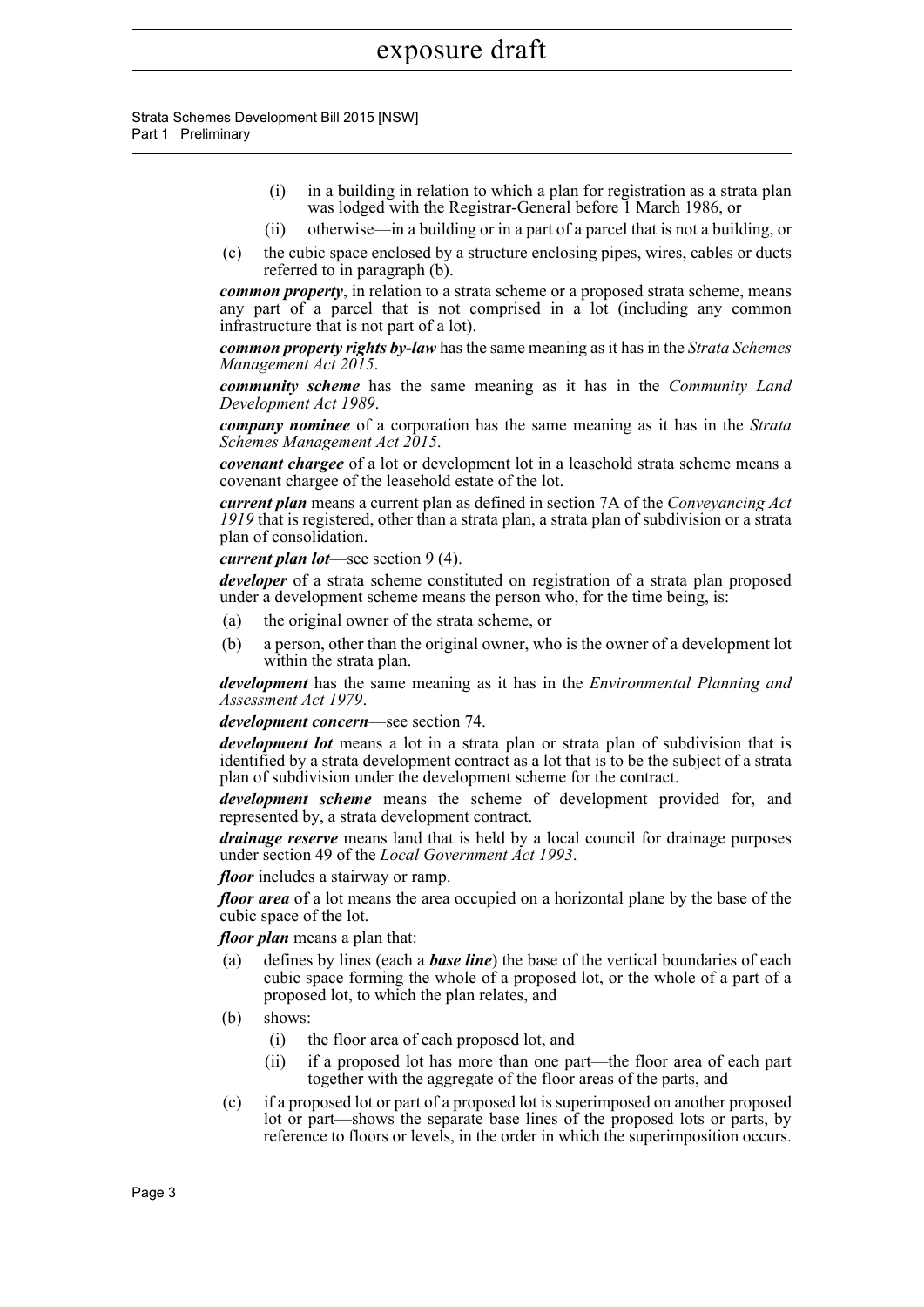#### *folio* means:

- (a) in relation to a lot or common property in a freehold strata scheme, a folio of the Register for the lot or common property, or
- (b) in relation to a lot or common property in a leasehold strata scheme, a folio of the Register for a lease of the lot or common property.

*freehold strata scheme* means a strata scheme in which no lots or common property in the scheme are subject to a lease or leases referred to in section 11.

*function* includes a power, authority or duty, and *exercise* a function includes perform a duty.

*initial period* has the same meaning as it has in the *Strata Schemes Management Act 2015*.

*leasehold strata scheme* means a strata scheme in which all lots and common property in the scheme are subject to a lease or leases referred to in section 11.

*lessee*, in relation to a lot, development lot or common property in a leasehold strata scheme, means the lessee of the leasehold estate under a lease registered on the folio for the lot, development lot or common property, but does not include an owner of a lot.

*lessor* of a leasehold strata scheme means the person who holds the fee simple in the lots and common property in the scheme.

*liabilities* of an owners corporation in relation to the termination of a strata scheme under Part 9 or 10 means any liabilities, debts or obligations of the owners corporation (whether present or future, whether vested or contingent and whether personal or assignable).

*local council*, in relation to land, means:

- (a) the council of the area under the *Local Government Act 1993* in which the land is situated, or
- (b) a person declared by the regulations to be the local council for the land for the purposes of this Act or any specified provision of this Act.

*location plan* means a plan that:

- (a) relates to land the subject of a proposed strata scheme, and
- (b) if the scheme does not relate to a proposed part strata parcel—delineates the perimeter of the land and the location, in relation to the perimeter, of each:
	- (i) building on the land, and
	- (ii) proposed lot or part of a proposed lot not within a building, and
- (c) if the scheme relates to a proposed part strata parcel:
	- (i) delineates the perimeter of the site of the building of which the proposed part strata parcel forms part and the location, in relation to the perimeter, of the building and proposed part strata parcel, and
	- (ii) delineates the location, in relation to the perimeter of the proposed part strata parcel, of the part of the building the subject of the proposed strata scheme and each proposed lot or part of a proposed lot not within the building, and
- (d) shows the particulars prescribed by the regulations.

*lodge* means lodge in the office of the Registrar-General.

*lot*, in relation to a strata scheme, means one or more cubic spaces shown as a lot on a floor plan relating to the scheme, but does not include any common infrastructure, unless the common infrastructure is described on the plan, in the way prescribed by the regulations, as a part of the lot.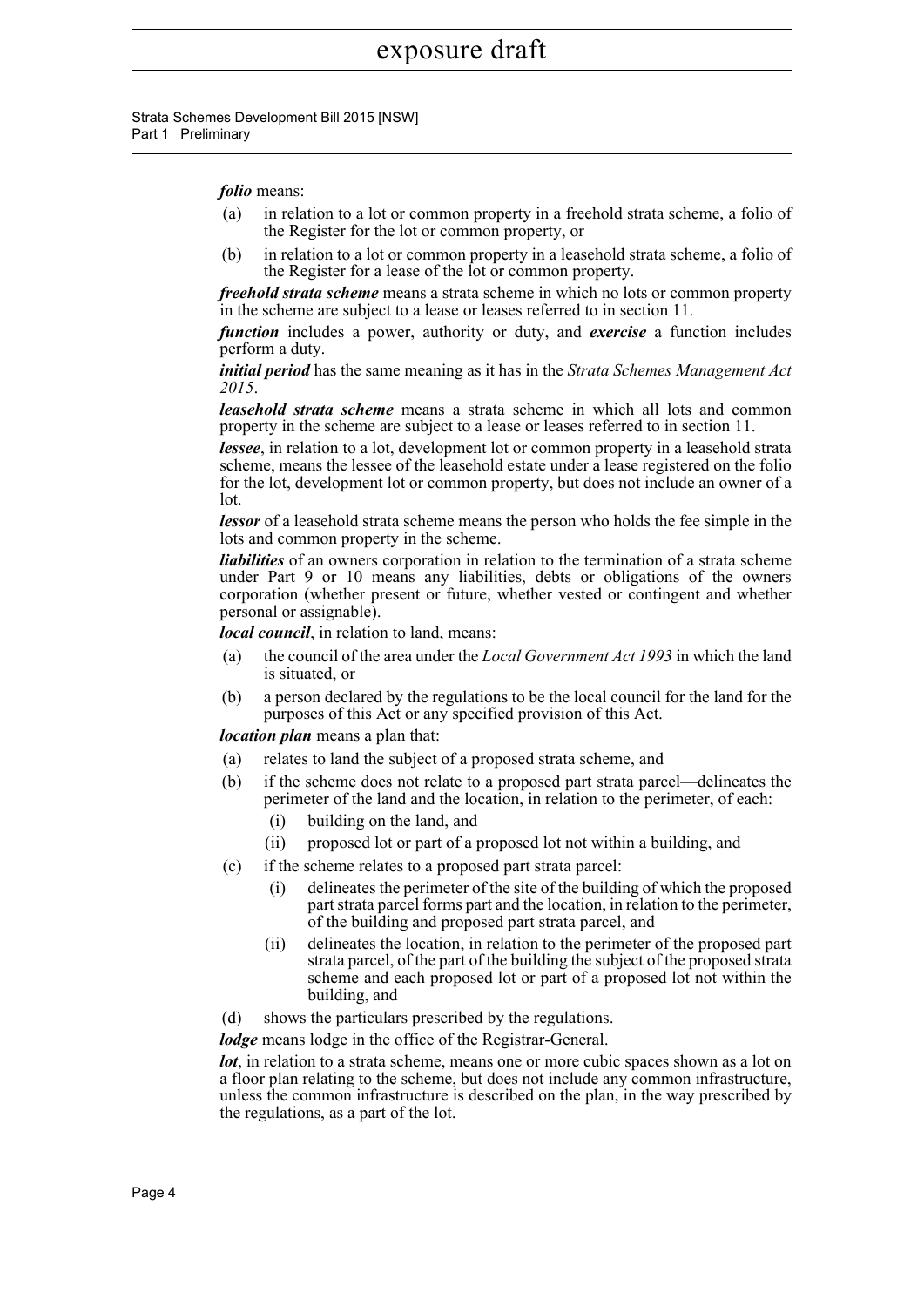> *mortgagee*, in relation to a lot or development lot in a leasehold strata scheme, means a mortgagee of the leasehold estate of the lot.

> *notice of conversion* means a notice that is registered as a notice of conversion, and includes any information, certificate or other document required by this Act or the regulations to be included with the notice before it may be registered.

> *notice of resumption* means a notice, notification or other instrument publication of which vests land described in the notice, notification or instrument in a resuming authority by way of resumption.

*occupier* of a lot means a person in lawful occupation of the lot.

#### *original owner*:

- (a) of a freehold strata scheme means the person who held the fee simple in the parcel the subject of the scheme when the strata plan for the scheme was registered, or
- (b) of a leasehold strata scheme means the person who, immediately after registration of the strata plan for the scheme, is entitled to a leasehold estate in all the lots in the scheme or is entitled to a leasehold estate in 2 or more lots in the scheme with total unit entitlements exceeding more than two-thirds of the aggregate unit entitlement of the lots in the scheme.

*owner* of a lot in a strata scheme means a person for the time being recorded in the Register as entitled to an estate in fee simple in the lot (in the case of a freehold strata scheme) or as entitled to a leasehold estate in the lot (in the case of a leasehold strata scheme), but does not include a sublessee of a lot in a leasehold strata scheme.

**Note.** Under section 43 (1), a lessor of a leasehold strata scheme may be taken to be the owner of a lot in the scheme if the lessor is entitled to immediate possession of the lot.

*owners corporation* of a strata scheme means the owners corporation constituted under the *Strata Schemes Management Act 2015* for the scheme.

*parcel* means:

- (a) in relation to a strata scheme, the land comprising the lots and common property in the scheme, or
- (b) in relation to a plan lodged for registration as a strata plan, the land comprised in the plan.

*part strata parcel* means a parcel created by a subdivision permitted by section  $9(1)$  (b).

*planning approval* means:

- (a) a development consent within the meaning of the *Environmental Planning and Assessment Act 1979*, or
- (b) an approval under Part 3A or Part 5.1 of that Act.

*planning authority*, in relation to a planning approval, means the entity or person authorised under the *Environmental Planning and Assessment Act 1979* to grant the approval.

*positive covenant* means a positive covenant imposed on land under section 88D or 88E of the *Conveyancing Act 1919*.

*public place* means land that is a drainage reserve, public reserve or public road.

*public reserve* has the same meaning as it has in the *Local Government Act 1993*.

*public road* has the same meaning as it has in the *Roads Act 1993*.

*registered* means registered in the office of the Registrar-General.

*registered building management statement* has the same meaning as it has in section 196C of the *Conveyancing Act 1919*.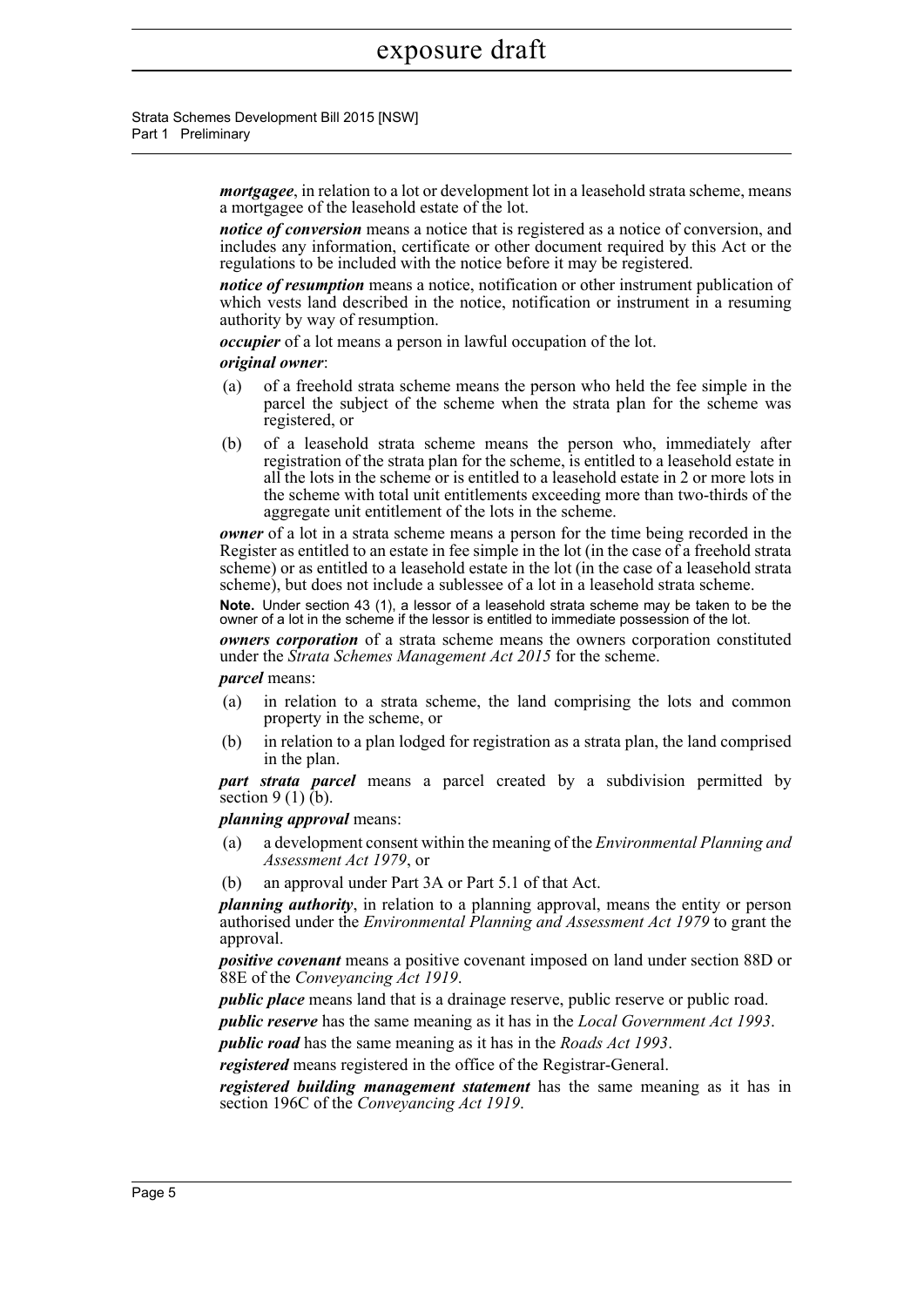*registered land surveyor* means a person who is registered as a land surveyor under the *Surveying and Spatial Information Act 2002*.

*registered valuer* means a person who is registered as a valuer under the *Valuers Act 2003*.

*relevant planning approval*—see section 52.

*replacement lease* for a proposed strata plan of subdivision or strata plan of consolidation in relation to a leasehold strata scheme means a lease:

- (a) relating to a proposed lot comprised in the plan, and
- (b) containing provisions to the effect that the lease is in substitution for a lease determined or otherwise affected by the proposed subdivision or consolidation, and
- (c) having terms all of which are expressed to commence on registration of the plan and to expire at the same time as any lease to be determined, and
- (d) if the lease confers rights of renewal—having the same renewal terms as any lease to be determined.

*restrictive use condition*—see section 63.

*resuming authority* means an entity that may resume land by way of resumption.

*resumption* means the compulsory acquisition of land under an Act or an Act of the Commonwealth authorising compulsory acquisition of land.

*rights* of an owners corporation in relation to the termination of a strata scheme under Part 9 or 10 means any rights or powers of the owners corporation (whether present or future, whether vested or contingent and whether personal or assignable).

*schedule of unit entitlement*, in relation to a strata scheme, means the schedule recorded as the schedule of unit entitlement in the folio for the common property in the scheme.

*special resolution* has the same meaning as it has in the *Strata Schemes Management Act 2015*.

*statutory interest* means a charge or other proprietary interest (whether or not it is recorded in the Register) that:

- (a) is created by an Act or an Act of the Parliament of the Commonwealth, and
- (b) affects a lot or common property, and
- (c) is enforceable against an owner of the lot or an owners corporation.

*strata certificate* means a certificate in the approved form issued under Part 4 that authorises the registration of a strata plan, strata plan of subdivision or notice of conversion.

*strata committee* of an owners corporation means the strata committee of the owners corporation under the *Strata Schemes Management Act 2015*.

*strata development contract* means a strata development contract registered under Part 5.

*strata management statement* means a strata management statement that complies with section 100.

*strata plan* means a plan that is registered as a strata plan, and includes any information, certificate or other document required by this Act or the regulations to be included with the plan before it may be registered.

*strata plan of consolidation* means a plan that is registered as a strata plan of consolidation, and includes any information, certificate or other document required by this Act or the regulations to be included with the plan before it may be registered.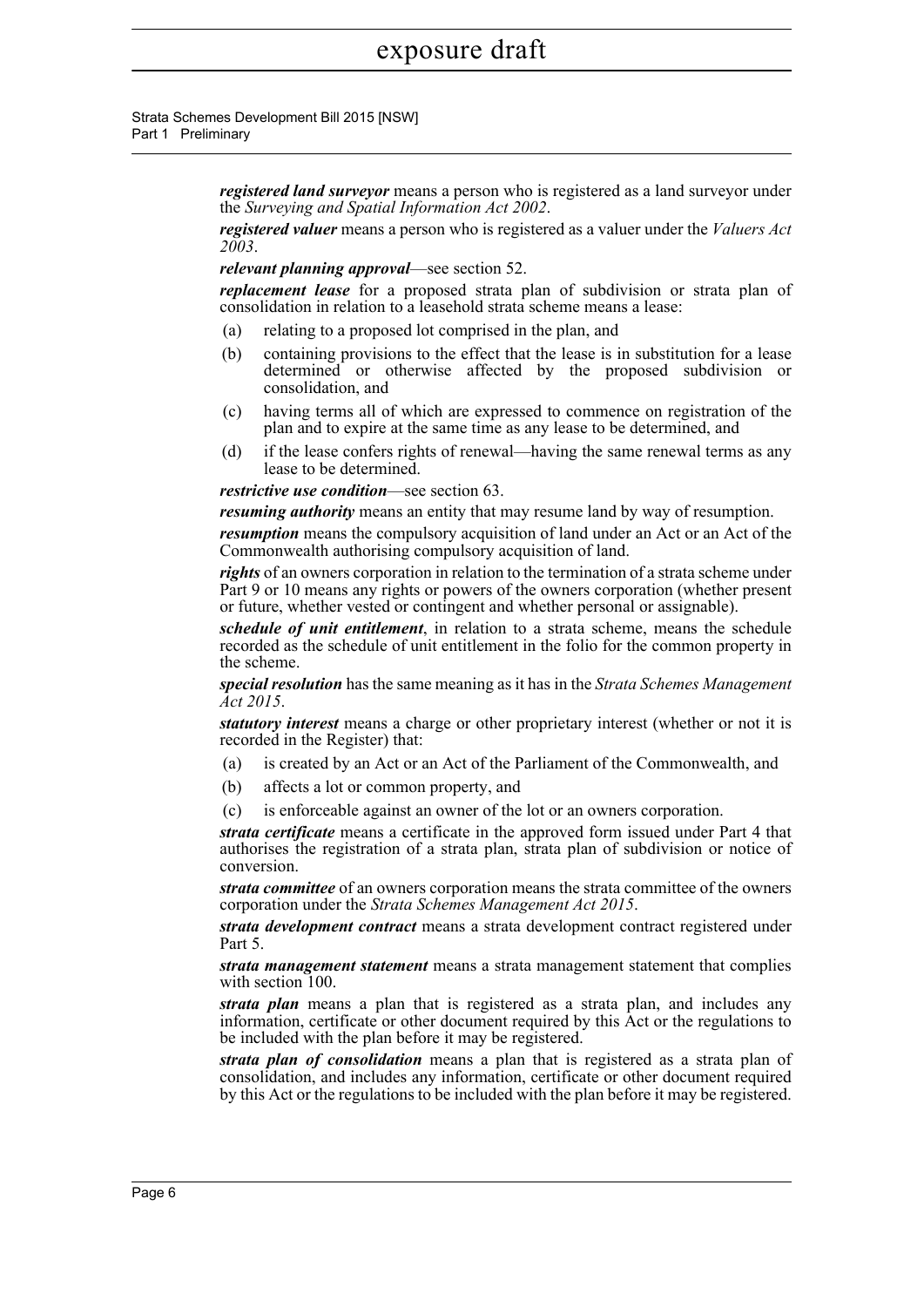Strata Schemes Development Bill 2015 [NSW] Part 1 Preliminary

> *strata plan of subdivision* means a plan that is registered as a strata plan of subdivision, and includes any information, certificate or other document required by this Act or the regulations to be included with the plan before it may be registered.

> *strata roll* has the same meaning as it has in the *Strata Schemes Management Act 2015*.

#### *strata scheme* means:

- (a) the way a parcel is subdivided under this Act into lots or lots and common property, and
- (b) the way unit entitlements are allocated under this Act among the lots, and
- (c) the rights and obligations, between themselves, of owners of lots, other persons having proprietary interests in or occupying the lots and the owners corporation, as conferred or imposed under this Act or the *Strata Schemes Management Act 2015*.

*subdivision* of a lot or common property—see section 7.

*surveyor's certificate*, in relation to a proposed strata plan, strata plan of subdivision or strata plan of consolidation, means a certificate in the approved form given by a registered land surveyor and certifying that each applicable requirement of Schedule 1 for the proposed strata plan, strata plan of subdivision or strata plan of consolidation has been met.

*unanimous resolution* has the same meaning as it has in the *Strata Schemes Management Act 2015*.

*unit entitlement* of a lot in a strata scheme means the unit entitlement of the lot shown on the schedule of unit entitlement for the scheme.

*utility lot* has the same meaning as it has in the *Strata Schemes Management Act 2015*.

*valuer's certificate*, in relation to a proposed schedule of unit entitlement, means a certificate of valuation in the approved form given by a registered valuer and certifying that the unit entitlements of lots to which the proposed schedule of unit entitlement relates are apportioned as required under Schedule 2.

*wall* includes a door, window or other structure dividing a lot:

- (a) from common property or another lot, or
- (b) if the lot is a lot in a part strata parcel—from a part of a building that is not within the parcel.

*water supply authority* means:

- (a) the Sydney Water Corporation, the Hunter Water Corporation or a water supply authority within the meaning of the *Water Management Act 2000*, or
- (b) a council or county council exercising water supply, sewerage or stormwater drainage functions under Division 2 of Part 3 of Chapter 6 of the *Local Government Act 1993*.
- (2) Notes included in this Act do not form part of this Act.

### **5 Contiguous land**

In this Act, land is contiguous to other land even if it is divided, or separated from the other land, by a natural feature (for example, a watercourse), a railway, a road, a public reserve or a drainage reserve.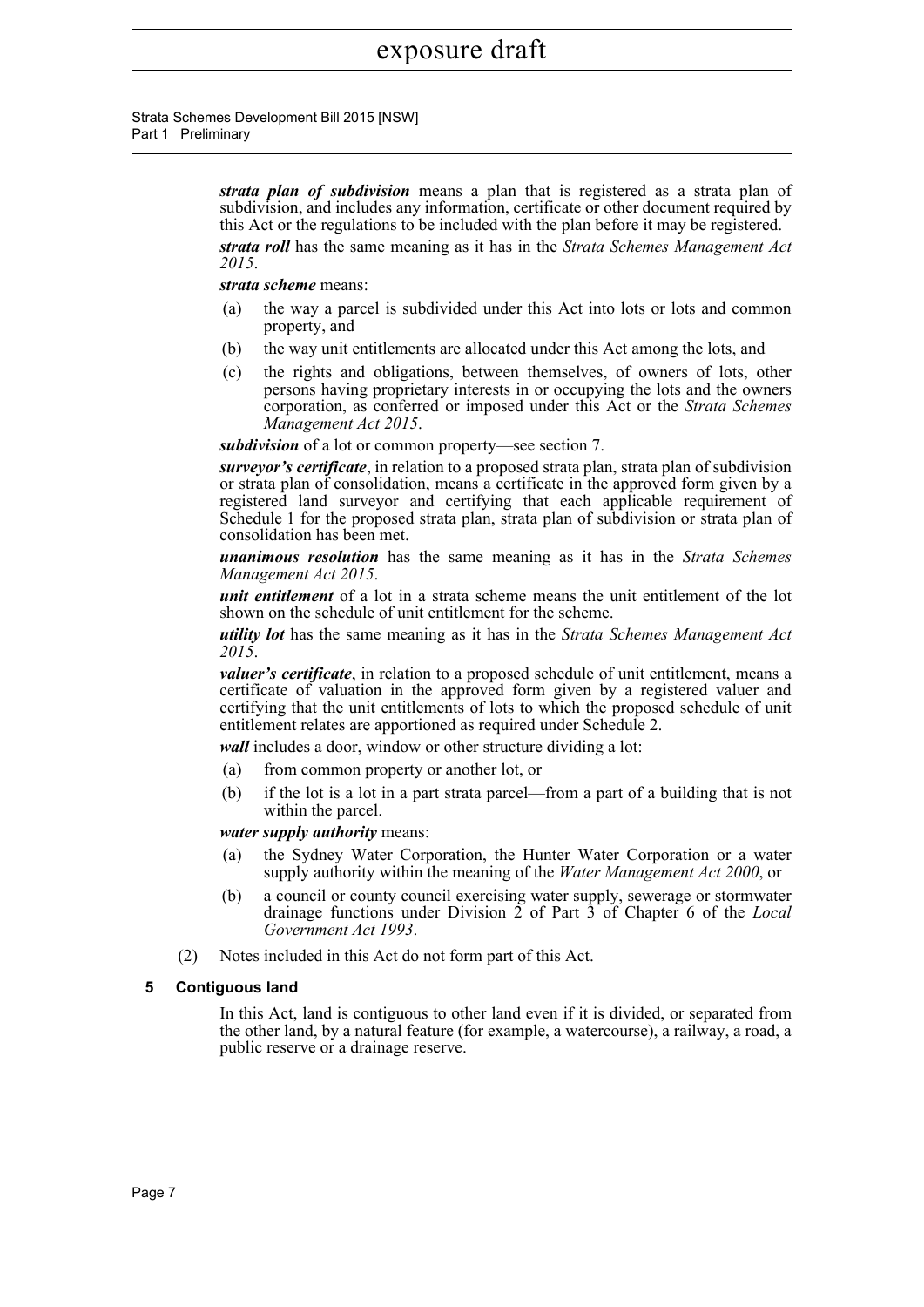Strata Schemes Development Bill 2015 [NSW] Part 1 Preliminary

## **6 Boundaries of lot**

- (1) For the purposes of this Act, the boundaries of a lot shown on a floor plan are:
	- (a) except as provided by paragraph (b):
		- (i) for a vertical boundary in which the base of a wall corresponds substantially with a base line—the inner surface of the wall, and
		- (ii) for a horizontal boundary in which a floor or ceiling joins a vertical boundary of the lot—the upper surface of the floor and the under surface of the ceiling, or
	- (b) the boundaries described on the floor plan relating to the lot, in the way prescribed by the regulations, by reference to a wall, floor or ceiling in a building to which the plan relates or to common infrastructure within the building.
- (2) In this section: *base line*—see paragraph (a) of the definition of *floor plan* in section 4 (1).

## **7 Meaning of "subdivision" of a lot or common property**

- (1) In this Act, *subdivision* of a lot or common property means the alteration of the boundaries of:
	- (a) one or more lots to create only 2 or more different lots, or
	- (b) one or more lots to create one or more different lots and common property, or
	- (c) one or more lots and common property to create one or more different lots or one or more different lots and common property, or
	- (d) common property to create one or more lots.
- (2) However, *subdivision* of a lot or common property does not include the consolidation of 2 or more lots into one lot or the conversion of one or more lots into common property.

## **8 Relationship with Real Property Act 1900**

- (1) This Act is to be read and interpreted with the *Real Property Act 1900* as if it formed part of that Act, and that Act applies to lots and common property in the same way as it applies to other land.
- (2) However, if a provision of this Act is inconsistent with a provision of the *Real Property Act 1900*, this Act prevails to the extent of the inconsistency.
- (3) Words and expressions used in this Act have the same meanings as in the *Real Property Act 1900* unless they are defined differently in this Act or the context or subject-matter otherwise indicates or requires.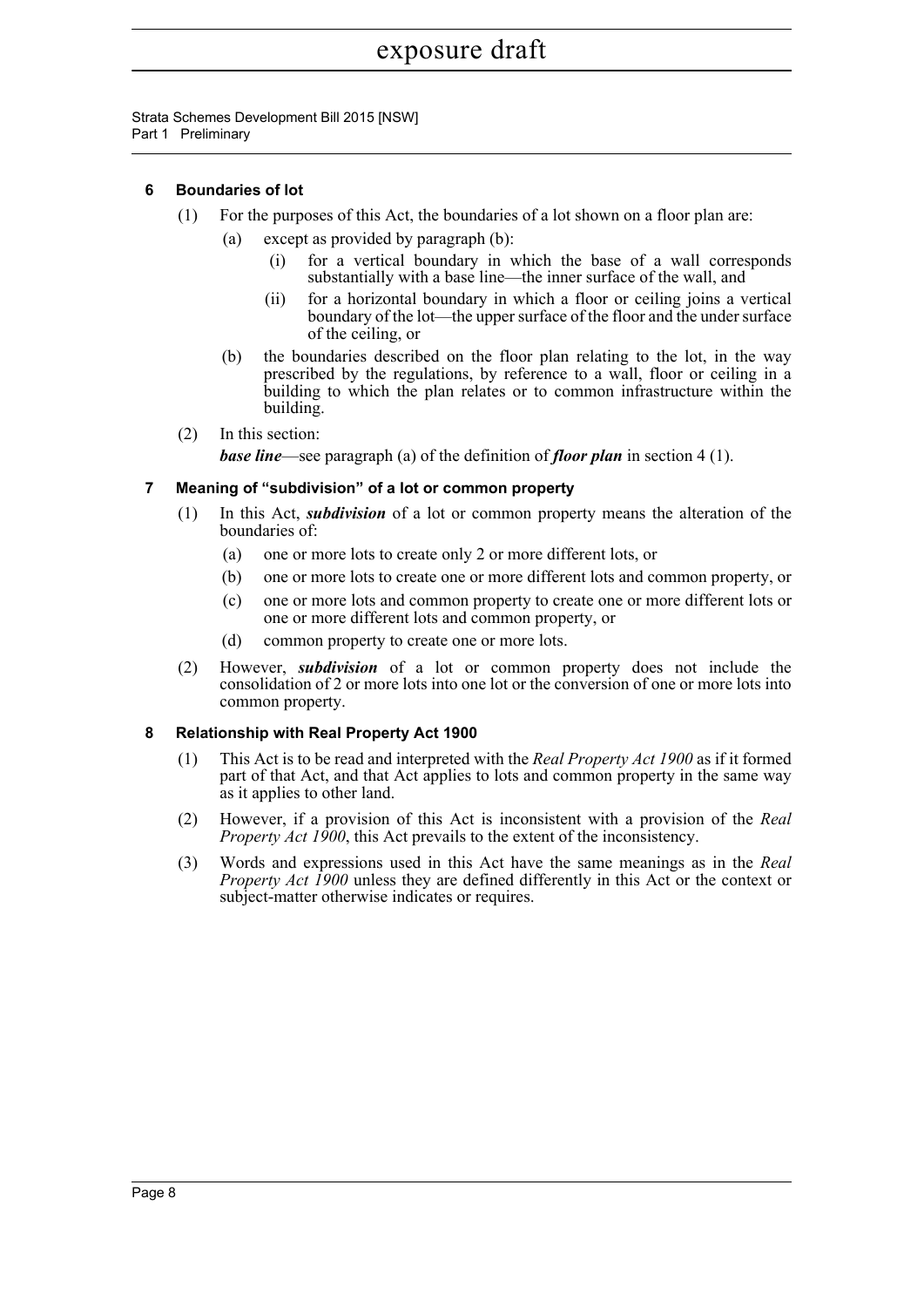Strata Schemes Development Bill 2015 [NSW] Part 2 Creation of lots and common property in strata schemes

# **Part 2 Creation of lots and common property in strata schemes**

# **Division 1 Strata plans**

## **9 Subdivision of land by strata plan**

- (1) The following land may be subdivided into lots, or lots and common property, by the registration of a plan as a strata plan:
	- (a) land including the whole of a building and consisting of one current plan lot or 2 or more contiguous current plan lots,
	- (b) land including part only of a building and consisting of one current plan lot or 2 or more current plan lots (whether contiguous or not).
- (2) For the purpose of creating a leasehold strata scheme, land that is subject to a lease or leases may be subdivided under this section.
- (3) Land that is a development lot in a strata plan cannot be subdivided under this section.

**Note.** See section 14 for subdivision of land that is a development lot.

(4) In this section:

*current plan lot* means an existing lot within the meaning of the *Conveyancing Act 1919*, other than a lot as defined in this Act.

*land* means land under the *Real Property Act 1900* that is held in fee simple, other than land comprised in a limited folio or qualified folio.

## **10 General requirements for strata plan**

- (1) A plan intended to be registered as a strata plan must:
	- (a) include a location plan, a floor plan and an administration sheet, and
	- (b) specify or be accompanied by proposed by-laws as follows:
		- (i) if model by-laws are proposed to be adopted for the strata scheme specify the model by-laws to be adopted and, if the model by-laws include any alternative versions of any by-law, specify the version to be adopted,
		- (ii) if by-laws other than model by-laws are proposed to be adopted for the strata scheme—be accompanied by a copy of the other by-laws in the approved form and signed by the persons required to sign the plan under section 22 (1), and

**Note.** For the matters in relation to which by-laws other than model by-laws may be made, see Part 7 of the *Strata Schemes Management Act 2015*.

- (c) if the proposed strata plan is intended to create a development lot—be accompanied by:
	- (i) the strata development contract relating to the lot, and
	- (ii) the certificate of the planning authority given under section 75 (2), unless the plan is lodged by the Crown, and
- (d) if the proposed strata plan is intended to create a part strata parcel—be accompanied by a strata management statement, unless the requirement for a strata management statement is waived under section 99 (2), and
- (e) indicate whether the proposed strata plan is intended to create a freehold strata scheme or a leasehold strata scheme.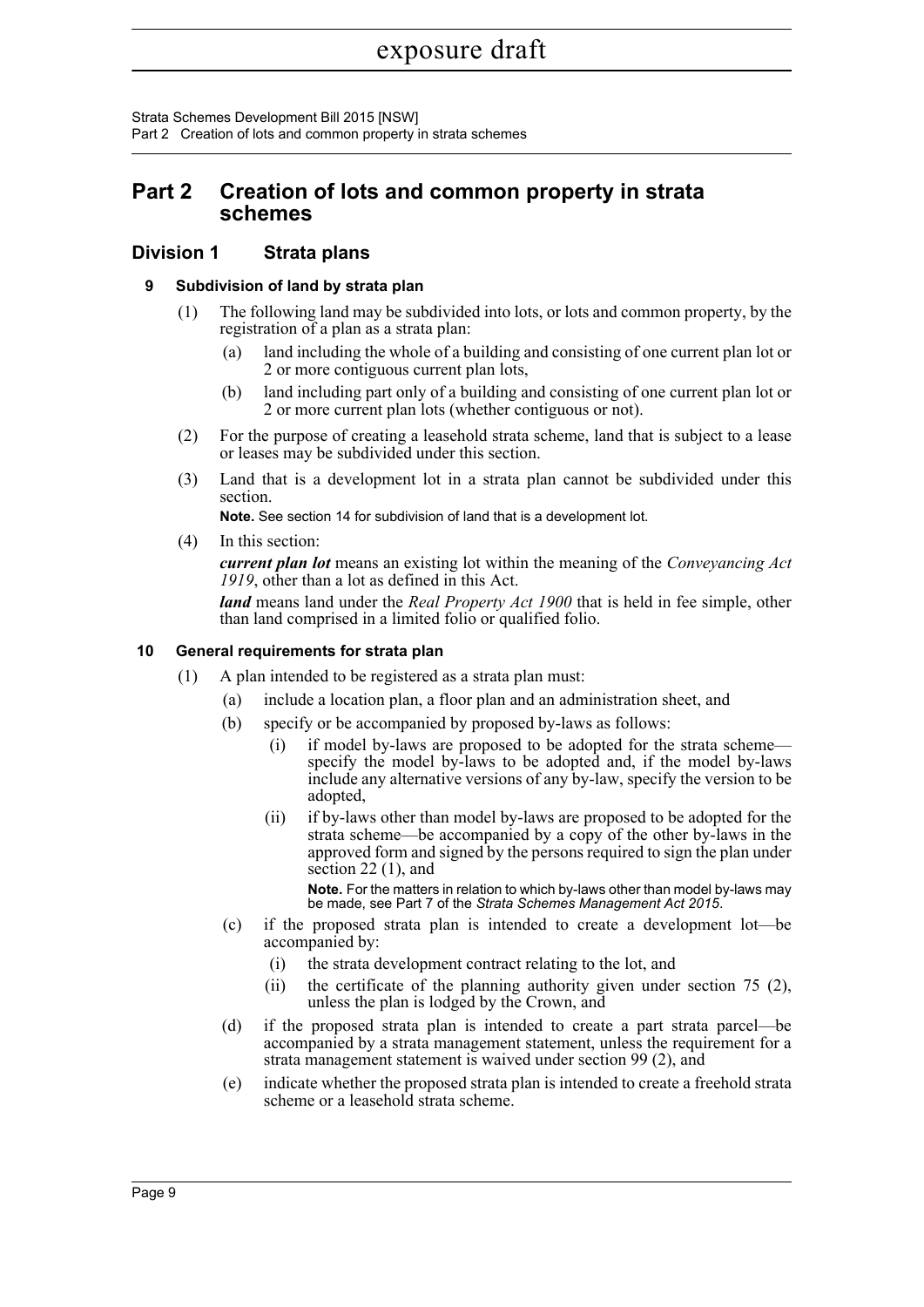Strata Schemes Development Bill 2015 [NSW] Part 2 Creation of lots and common property in strata schemes

- (2) If the floor plan for the proposed strata scheme does not provide for common property, the floor plan must show that at least one, or part of one, of the proposed lots is superimposed on another, or part of another, of the proposed lots.
- (3) The administration sheet for the proposed strata scheme must include the following:
	- (a) a proposed schedule of unit entitlement relating to the scheme that complies with clause 2 of Schedule 2,
	- (b) the address for service of documents on the proposed owners corporation,
	- (c) a strata certificate for the proposed strata plan,
	- (d) a surveyor's certificate for the proposed strata plan,
	- (e) a valuer's certificate for the proposed schedule of unit entitlement,
	- (f) any other information or document prescribed by the regulations.

**Note.** Subsection (3) (c) does not apply to a plan lodged by the Crown. See section 199 (2).

- (4) The Registrar-General may refuse to register a plan as a strata plan if the Registrar-General considers the boundaries of the land over which the plan is to be registered are not sufficiently defined in a plan registered under Division 3 of Part 23 of the *Conveyancing Act 1919*.
- (5) In this section:

*model by-law* means a model by-law prescribed by the regulations under the *Strata Schemes Management Act 2015*.

## **11 Requirements for leasehold strata scheme**

- (1) If a proposed strata plan is intended to create a leasehold strata scheme, the Registrar-General must not register the plan unless:
	- (a) separate leases for, or that correspond to, each lot and the common property shown on the plan are registered, or have been lodged for registration, under the *Real Property Act 1900*, and
	- (b) the separate leases are all expressed to expire at the same time and, if the leases confer rights of renewal, the renewal terms are the same, and
	- (c) if the separate leases have been lodged for registration under the *Real Property Act 1900*—the terms of the leases are all expressed to commence on registration of the plan.
- (2) A plan that, under this Act, is lodged for registration as a strata plan for a leasehold strata scheme and is required to be accompanied by a lease or leases to be registered under the *Real Property Act 1900* is taken to have been registered only when the lease or leases are registered under that Act.

## **12 Effect on leases of registration of strata plan for leasehold strata scheme**

- (1) Subsection (2) applies if, immediately before registration of a strata plan for a leasehold strata scheme, the whole of the parcel was subject to a lease or leases registered under the *Real Property Act 1900* (each a *registered lease*) and intended to be wholly or partly replaced by leases (each a *replacement lease*) of the lots and the common property shown on the plan.
- (2) On registration of the strata plan:
	- (a) each registered lease is determined (each a *determined lease*) to the extent it related to the lots and common property, and
	- (b) any estate, interest or caveat affecting a determined lease affects a replacement lease to the extent it relates to the lots, and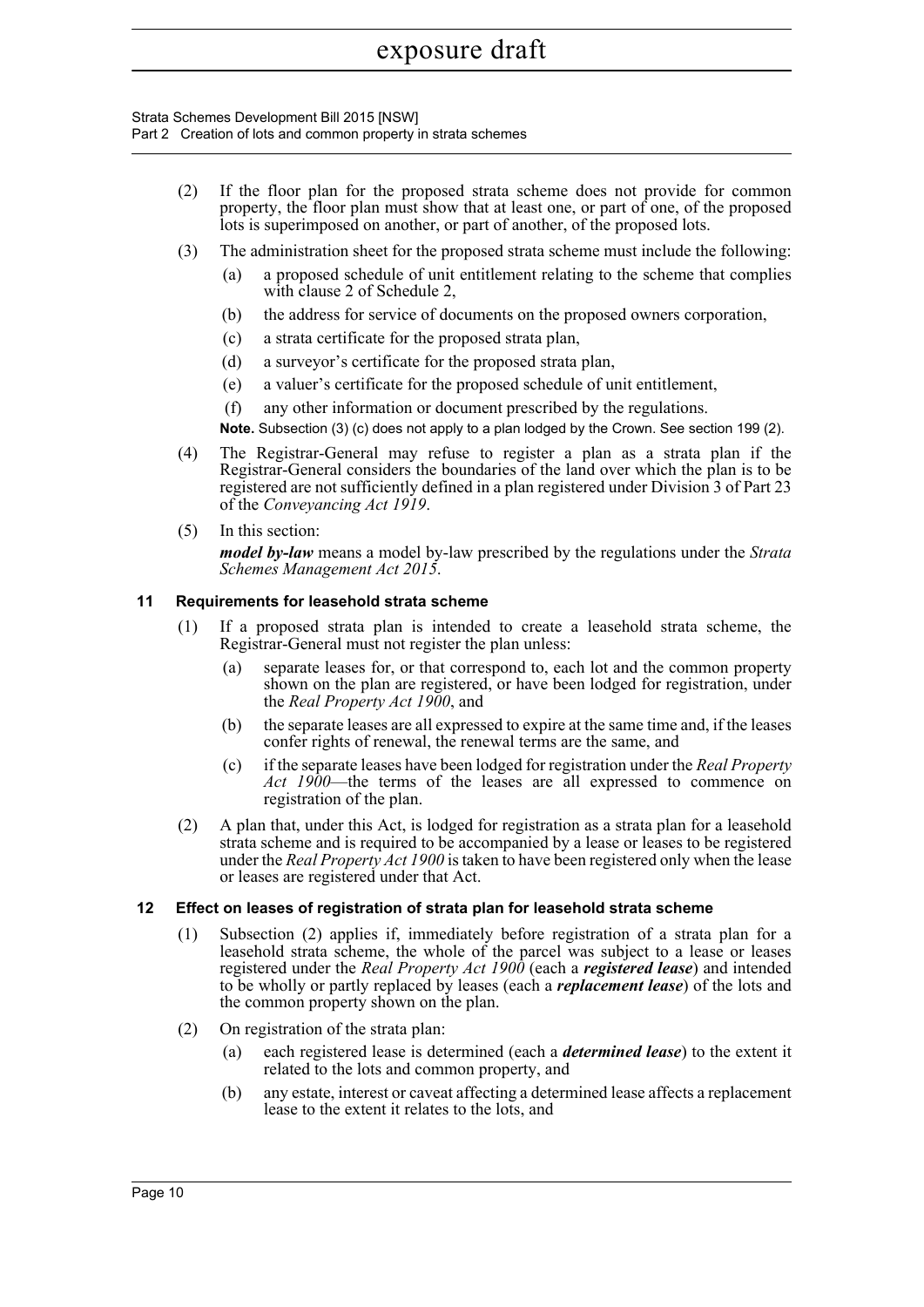Strata Schemes Development Bill 2015 [NSW] Part 2 Creation of lots and common property in strata schemes

- (c) all rights and obligations of the lessee, under a determined lease, existing immediately before the registration continue to be exercisable, or may be discharged, by that lessee as if the lease had not been determined, other than to the extent that the rights and obligations are:
	- (i) inconsistent with the provisions of a replacement lease, or
	- (ii) varied by the relevant parties.
- (3) Subsection (4) applies if, immediately before registration of a plan as a strata plan for a leasehold strata scheme, the parcel was subject to 2 or more registered leases intended to subsist after registration of the plan as leases of the lots shown on the plan.
- (4) On registration of the strata plan:
	- (a) each lease that, immediately before the registration, was a lease of a part of the parcel that corresponds to a lot shown on the plan becomes a lease of that lot for the remainder of the term of the lease, subject to any estate, interest or caveat affecting the lease immediately before the registration, and
	- (b) if any part of the parcel comprised in the plan is shown as common property, a lease affecting that part immediately before the registration is determined to the extent it relates to the common property.

## **Division 2 Strata plans of subdivision and consolidation**

## **13 Subdivision of lots and common property**

- (1) A lot or common property may be subdivided by the registration of a plan as a strata plan of subdivision.
- (2) In subsection (1):

*common property* does not include common property the subject of an accepted lease or sublease.

*lot* does not include a development lot.

- (3) The plan must:
	- (a) include a location plan (if required by the Registrar-General), a floor plan and an administration sheet, and
	- (b) if the plan is for a leasehold strata scheme—be accompanied by the replacement leases for the plan.
- (4) If land comprised in the plan is held by the original owner of the strata scheme, the plan must not be registered unless:
	- (a) the initial period has expired, or
	- (b) the original owner owns all lots in the scheme, or
	- (c) an order has been made under section 27 of the *Strata Schemes Management Act 2015* authorising the registration of the plan.
- (5) If the proposed strata plan of subdivision is intended to subdivide common property to which a common property rights by-law relates, the by-law must be repealed or amended so it does not relate to the common property intended to be subdivided.
- (6) The administration sheet for the plan must include the following:
	- (a) a proposed schedule of unit entitlement relating to the strata scheme that complies with clause 3 or 4 of Schedule 2,
	- (b) a strata certificate for the proposed strata plan of subdivision,
	- (c) a surveyor's certificate for the proposed strata plan of subdivision,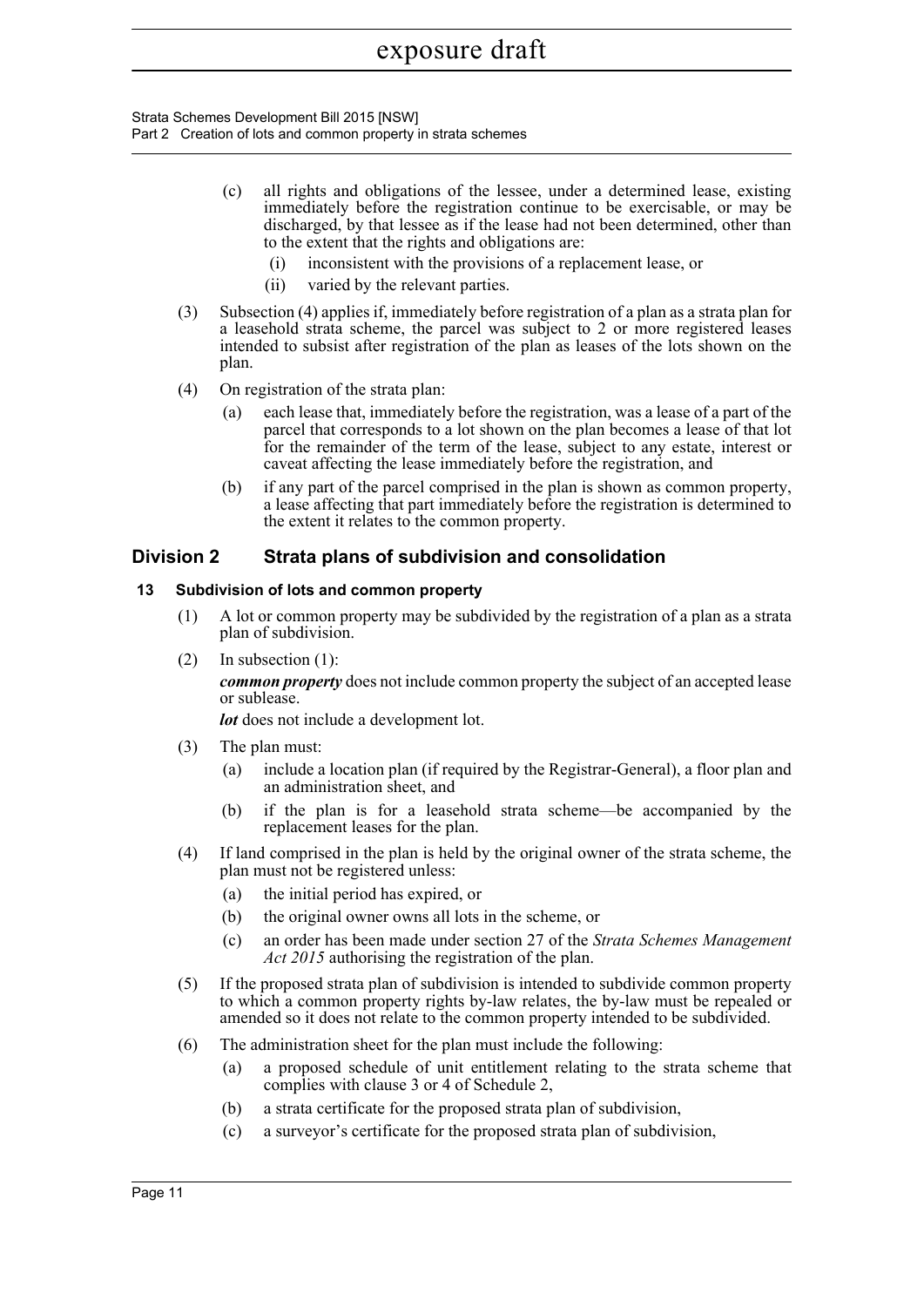Strata Schemes Development Bill 2015 [NSW] Part 2 Creation of lots and common property in strata schemes

- (d) a valuer's certificate for the proposed schedule of unit entitlement,
- (e) any other information or document prescribed by the regulations.

**Note.** Subsection (6) (b) does not apply to a plan lodged by the Crown. See section 199 (2).

## **14 Subdivision of development lot**

- (1) A development lot may be subdivided into lots, or lots and common property, by the registration of a plan as a strata plan of subdivision that complies with the relevant development contract.
- (2) The plan must:
	- (a) include a location plan, a floor plan and an administration sheet, and
	- (b) if the plan is for a leasehold strata scheme—be accompanied by the replacement leases for the plan.
- (3) The administration sheet for the plan must include the following:
	- (a) a proposed schedule of unit entitlement relating to the strata scheme that complies with clause 5 of Schedule 2,
	- (b) a strata certificate for the proposed strata plan of subdivision,
	- (c) a surveyor's certificate for the proposed strata plan of subdivision,
	- (d) a valuer's certificate for the proposed schedule of unit entitlement,
	- (e) any other information or document prescribed by the regulations.

**Note.** Subsection (3) (b) does not apply to a plan lodged by the Crown. See section 199 (2).

(4) In this section:

*lot* includes a development lot.

## **15 Consolidation of lots**

- (1) Two or more lots may be consolidated into one lot by the registration of a plan as a strata plan of consolidation.
- (2) The plan must:
	- (a) include an administration sheet, and
	- (b) if the plan is for a leasehold strata scheme—be accompanied by the replacement leases for the plan.
- (3) The administration sheet for the plan must include a surveyor's certificate for the proposed strata plan of consolidation.
- (4) Subsection (5) applies in relation to the consolidation of lots if the owners corporation of the strata scheme:
	- (a) agrees to the consolidation by special resolution, and
	- (b) signs the proposed strata plan of consolidation.
- (5) Any common property in a wall, floor or ceiling that is a boundary between any of the lots being consolidated ceases to be common property and vests in the owner of the consolidated lot on registration of the plan as a strata plan of consolidation.

## **16 Effect of registration of strata plan of subdivision or consolidation for leasehold strata scheme**

- (1) On the registration of a plan as a strata plan of subdivision or strata plan of consolidation for a leasehold strata scheme:
	- (a) a lease of a development lot, or other lot the subject of the subdivision or consolidation, is determined (each a *determined lease*), and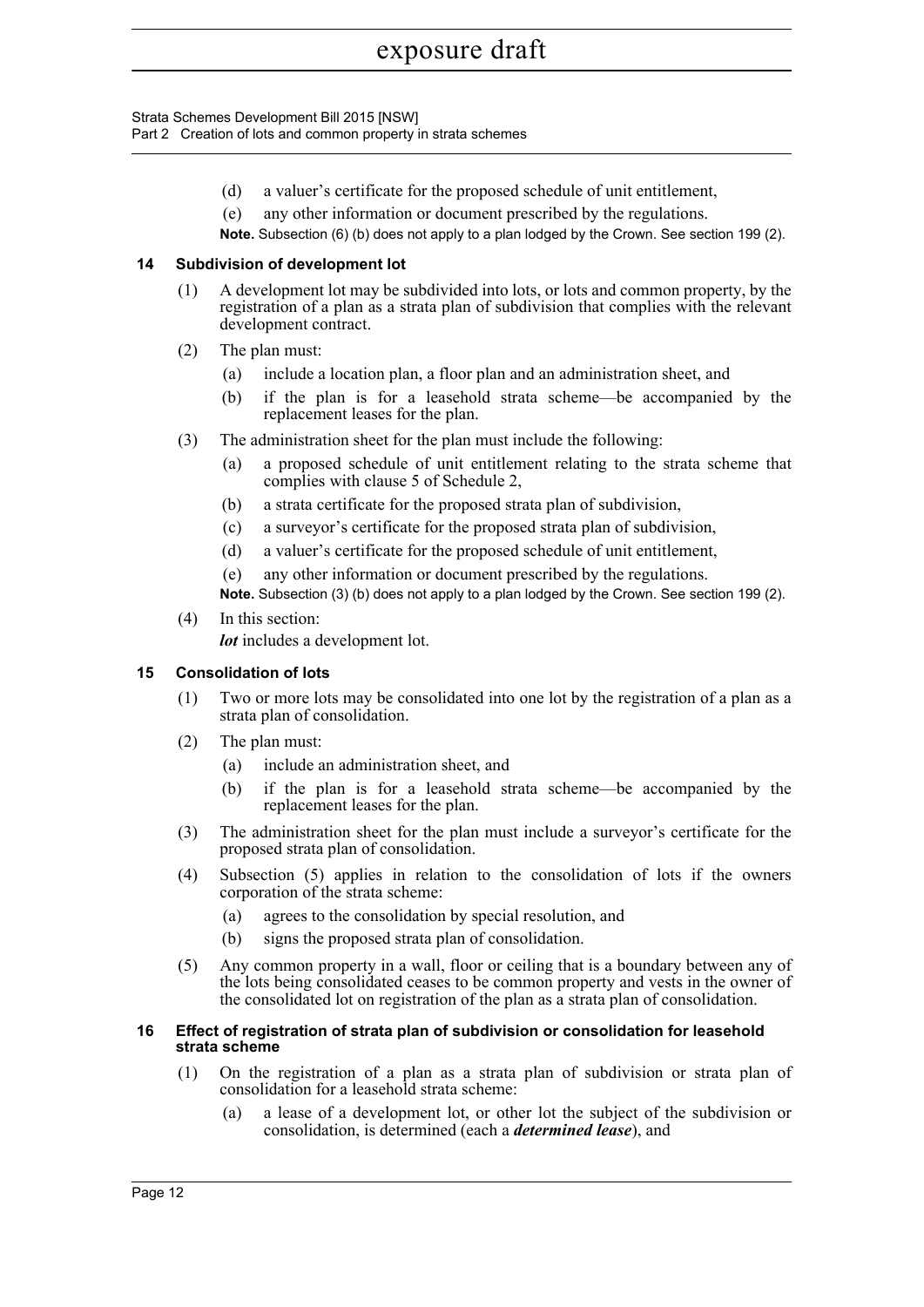Strata Schemes Development Bill 2015 [NSW] Part 2 Creation of lots and common property in strata schemes

- (b) a lease of common property ceases to apply to a lot created by the subdivision or consolidation, and
- (c) any estate, interest or a caveat affecting a determined lease affects the replacement leases accompanying the plan to the extent they relate to lots, and
- (d) the leasehold estate in any common property created vests in the owners corporation as lessee for the remainder of the term of the lease of the common property, and
- (e) all rights and obligations of the lessee, under a determined lease, existing immediately before the registration continue to be exercisable, or may be discharged, by the lessee as if the lease had not been determined, other than to the extent that the rights and obligations are:
	- (i) inconsistent with the provisions of a replacement lease, or
	- (ii) extinguished or varied by the relevant parties.
- (2) A plan that, under this Act, is lodged for registration as a strata plan of subdivision for a leasehold strata scheme and is required to be accompanied by a lease or leases to be registered under the *Real Property Act 1900* is taken to have been registered only when the lease or leases are registered under that Act.

# **Division 3 Notices of conversion**

## **17 Conversion of lots into common property**

- (1) One or more lots in a strata scheme may be converted into common property by the registration of a notice as a notice of conversion, if the owners corporation, by special resolution, authorises the proposed conversion.
- (2) The notice must:
	- (a) be in the approved form, and
	- (b) be signed by:
		- (i) the owners corporation, and
		- (ii) the owner of the lot or lots to be converted, and
		- (iii) if the notice is for a leasehold strata scheme—the lessor of the strata scheme, and
	- (c) be accompanied by a strata certificate for the notice of conversion.

**Note.** Subsection (2) (c) does not apply to a notice lodged by the Crown. See section 199 (2).

- (3) However, if part or all of the land to be converted is held by the original owner, the notice must not be registered unless:
	- (a) the initial period has expired, or
	- (b) the original owner owns all lots in the strata scheme, or
	- (c) an order has been made under section 27 of the *Strata Schemes Management Act 2015* authorising the registration of the notice.
- (4) Also, the Registrar-General must not register a notice of conversion unless each mortgage, charge, covenant charge, lease, caveat or writ recorded in the folio for the lot or lots to be converted has been discharged, surrendered, withdrawn or otherwise disposed of.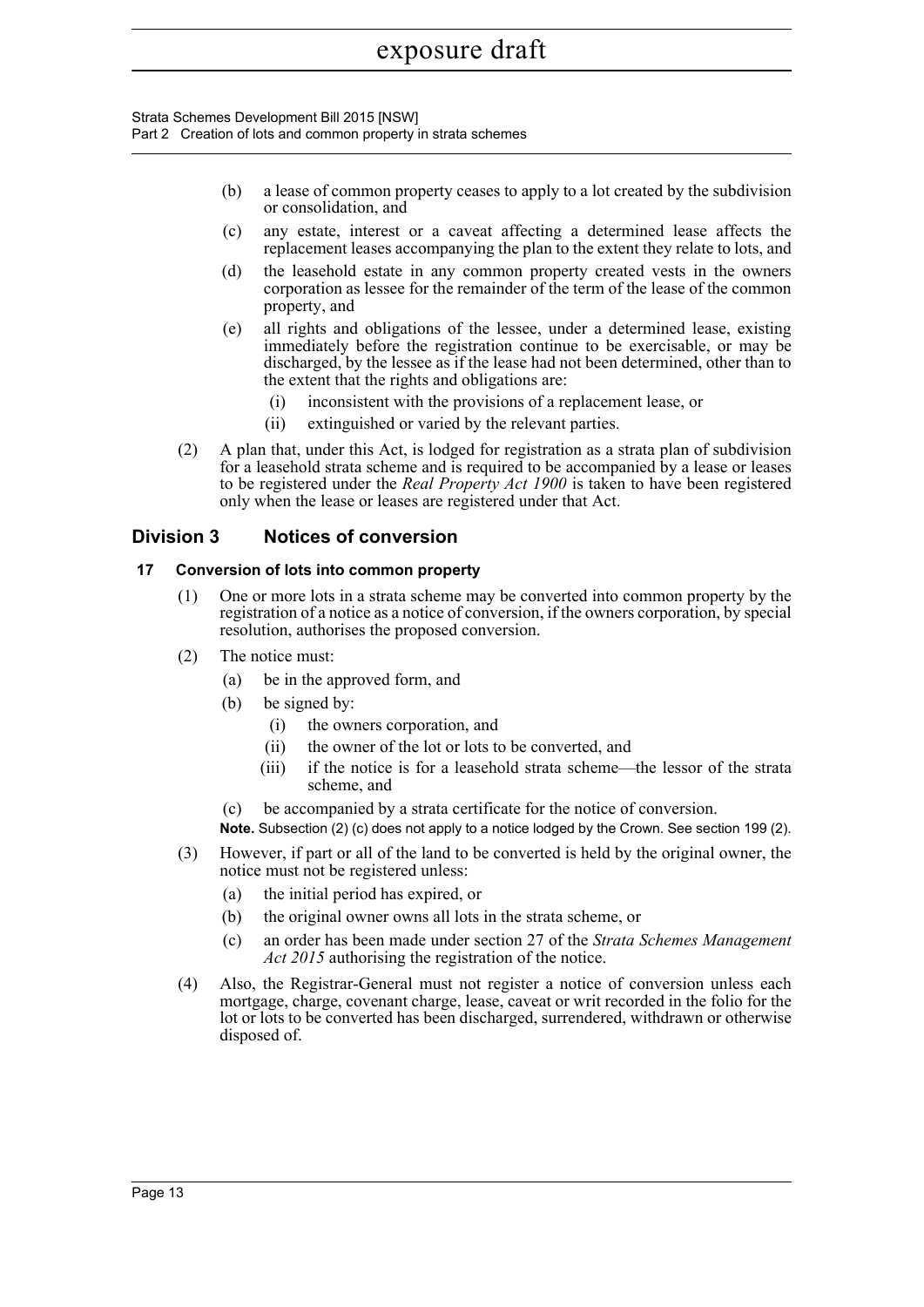Strata Schemes Development Bill 2015 [NSW] Part 2 Creation of lots and common property in strata schemes

## **18 Effect of conversion of lots in leasehold strata scheme**

On the registration of a notice of conversion for a leasehold strata scheme:

- (a) the lease of a lot converted into common property is determined, and
- (b) the lot vests in the owners corporation as lessee for the remainder of the term specified in the lease of the common property.

## **Division 4 Building alteration plans**

## **19 Alteration of building affecting lot boundary**

- (1) This section applies if a building of a strata scheme is altered:
	- (a) by demolishing a wall, floor, ceiling or common infrastructure, and a boundary of a lot was, immediately before the alteration:
		- (i) the inner surface or any part of the wall, the upper surface or any part of the floor or the under surface or any part of the ceiling, or
		- (ii) defined in terms of or by reference to the wall, floor, ceiling or common infrastructure, or
	- (b) by constructing a wall, floor or ceiling so that a boundary of a lot coincides with the inner surface or any part of the wall, the upper surface or any part of the floor or the under surface or any part of the ceiling.
- (2) The owner of the lot must, within one month after the demolition or construction is completed, lodge a plan complying with subsection (3) for registration as a building alteration plan.

Maximum penalty: 5 penalty units.

- (3) The plan must:
	- (a) define by lines the base of each vertical boundary of the lot after the alteration of the building, and
	- (b) include an administration sheet.
- (4) The administration sheet must include:
	- (a) a certificate in the approved form given by a registered land surveyor certifying that:
		- (i) the wall, floor, ceiling or common infrastructure has been demolished or constructed, and
		- (ii) any wall, floor or ceiling referred to in subsection (1) (b) is wholly within the perimeter of the parcel other than to the extent of any encroachment onto a public place or, if any part of the building encroaches on land other than a public place, that an appropriate easement exists, and
	- (b) any other information or document prescribed by the regulations.

## **20 Registrar-General to give plan to local council**

- (1) On the registration of a building alteration plan showing an encroachment onto a public place, the Registrar-General must give a copy of the plan to the local council for the place.
- (2) The copy may be on a scale that is different from the original plan.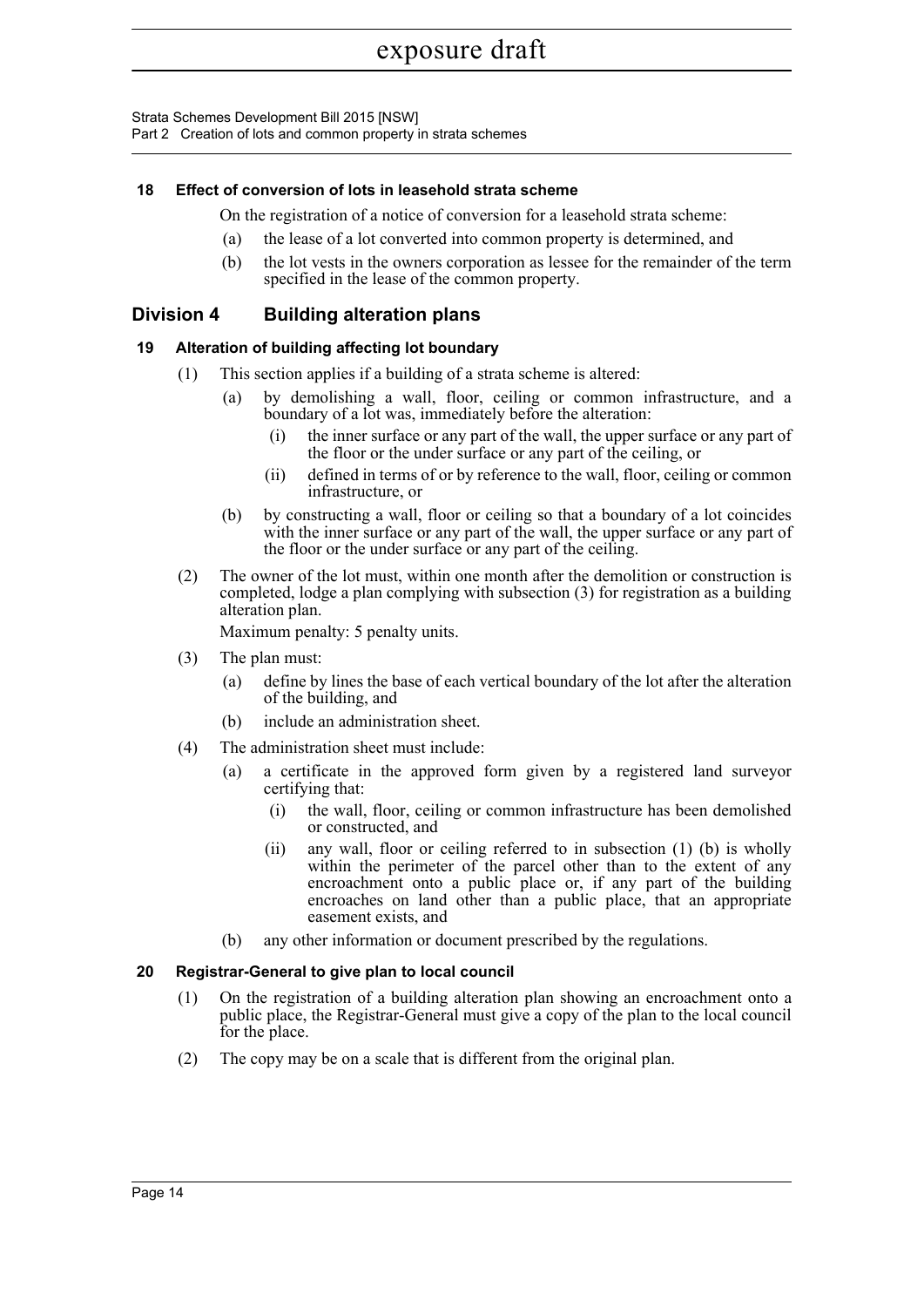Strata Schemes Development Bill 2015 [NSW]

Part 2 Creation of lots and common property in strata schemes

# **Division 5 Additional requirements for registration of plans and notices**

## **21 Requirement for certificate of title for common property**

- (1) The Registrar-General may refuse to register a proposed strata plan of subdivision, strata plan of consolidation, notice of conversion or building alteration plan unless it is accompanied by the certificate of title for the common property in the strata scheme.
- (2) The Registrar-General may waive the requirement for the certificate of title under subsection (1) if:
	- (a) the proposed plan or notice does not affect common property, and
	- (b) within 21 days after written notice served on the owners corporation by the person lodging the plan or notice, the certificate of title has not been lodged or an application under section 111 of the *Real Property Act 1900* for a new certificate of title has not been made.

## **22 Plans to be signed or consented to**

- (1) The Registrar-General must not register a plan as a strata plan unless it is signed by all of the following:
	- (a) the registered proprietor of the land comprised in the plan,
	- (b) each registered mortgagee, chargee or covenant chargee of the land,
	- (c) if the plan is for a leasehold strata scheme:
		- (i) each lessee under a registered lease of the land or part of it, and
		- (ii) each registered mortgagee or chargee under a mortgage of, or charge affecting, a lease referred to in subparagraph (i).
- (2) The Registrar-General must not register a plan as a strata plan of subdivision, strata plan of consolidation or building alteration plan unless it is signed by all of the following:
	- (a) the registered owner of the land comprised in the plan,
	- (b) each registered mortgagee, chargee or covenant chargee of the land,
	- (c) if the plan relates to common property—the owners corporation of the strata scheme,
	- (d) if the plan is for a leasehold strata scheme—the lessor of the scheme.
- (3) Also, the Registrar-General may refuse to register a plan referred to in subsection (1) or (2) unless written consent to its registration is lodged and is signed by each of the following the Registrar-General considers appropriate in the circumstances:
	- (a) the judgment creditor under any writ recorded in a folio for the land,
	- (b) the caveator under a caveat affecting any estate or interest in the land,
	- (c) the registered lessee of the land.
- (4) Despite subsection (1) or (2), the Registrar-General may, without giving notice to any person, waive the requirement for a person mentioned in the subsections to sign a plan.

# **Division 6 Common property**

## **23 Dealing with common property—general**

Common property may be dealt with only in accordance with this Act and the *Strata Schemes Management Act 2015*.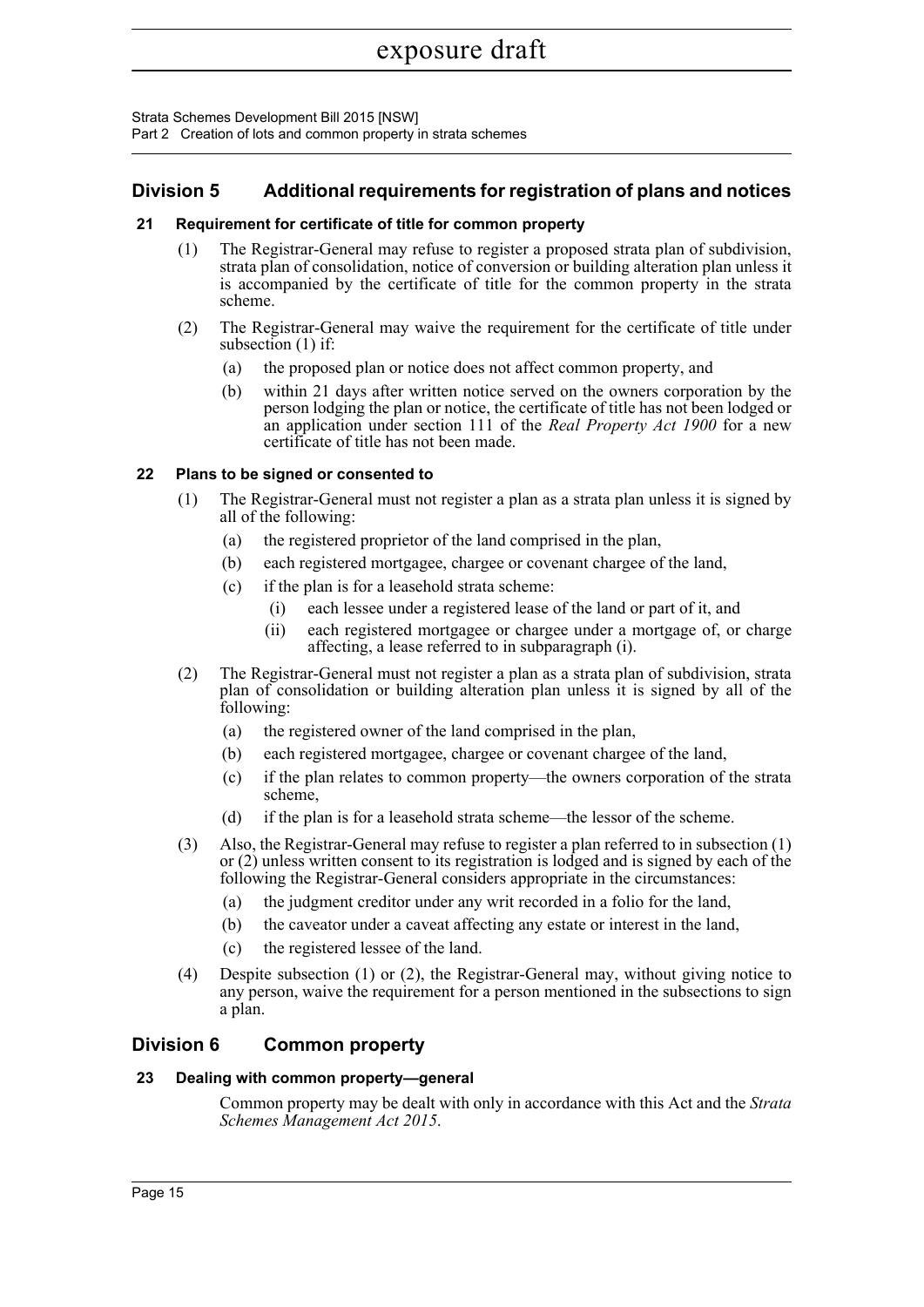Strata Schemes Development Bill 2015 [NSW] Part 2 Creation of lots and common property in strata schemes

## **24 Effect of creation of common property by registration of plans or notices**

- (1) This section applies if common property in a strata scheme is created by registration of a strata plan, strata plan of subdivision or notice of conversion.
- (2) On registration of the plan or notice, the common property:
	- (a) vests in the owners corporation of the strata scheme, and
	- (b) is freed and discharged from any mortgage, charge, covenant charge, writ or caveat affecting the land, and
	- (c) if the common property is land in a freehold strata scheme—is freed and discharged from any lease affecting the land immediately before registration of the plan or notice, other than a lease that is necessary for the purpose of providing a service to the scheme.
- (3) The Registrar-General must, on registration of a strata plan, create a folio for the estate or interest of the owners corporation in the common property.
- (4) Subsection (2) does not affect a right or remedy that may be exercised otherwise than in relation to common property by a person who is a mortgagee, chargee, covenant chargee, lessee, judgment creditor or caveator, even if the person signed or consented to the registration of the plan or signed the notice creating the common property.

## **25 Acquisition of additional common property**

- (1) For the purpose of creating or creating additional common property, the owners corporation of a strata scheme may, by special resolution, accept a lease or sublease, or a transfer of a lease or sublease, of land if:
	- (a) the land is contiguous to the parcel or the owners corporation considers the land is otherwise relevant to the strata scheme (whether or not the land is within the parcel or is contiguous to the parcel), and
	- (b) the land is not subject to a mortgage, charge, covenant charge or writ, and
	- (c) if the strata scheme is a leasehold strata scheme—the term of the lease or sublease does not expire after the term of the lease of the common property.
- (2) Also, for the purpose of creating or creating additional common property, the owners corporation of a freehold strata scheme may, by special resolution, accept a transfer of land that:
	- (a) is contiguous to the parcel, and
	- (b) is not subject to a mortgage, charge, covenant charge or writ.
- (3) If the strata scheme forms part of a community scheme, the Registrar-General may refuse to register a transfer of land creating or creating additional common property in the scheme unless the community scheme is appropriately amended by any necessary dealings registered under the *Community Land Development Act 1989*.
- (4) In this section:

*land* means land under the *Real Property Act 1900* (other than land comprised in a limited folio, qualified folio or a perpetual lease from the Crown), but does not include a leasehold interest in land evidenced by a lease that is not registered under that Act.

## **26 Registration and effect of dealings**

(1) As soon as practicable after accepting a dealing under section 25, the owners corporation must lodge the dealing evidencing the transaction for registration under the *Real Property Act 1900*.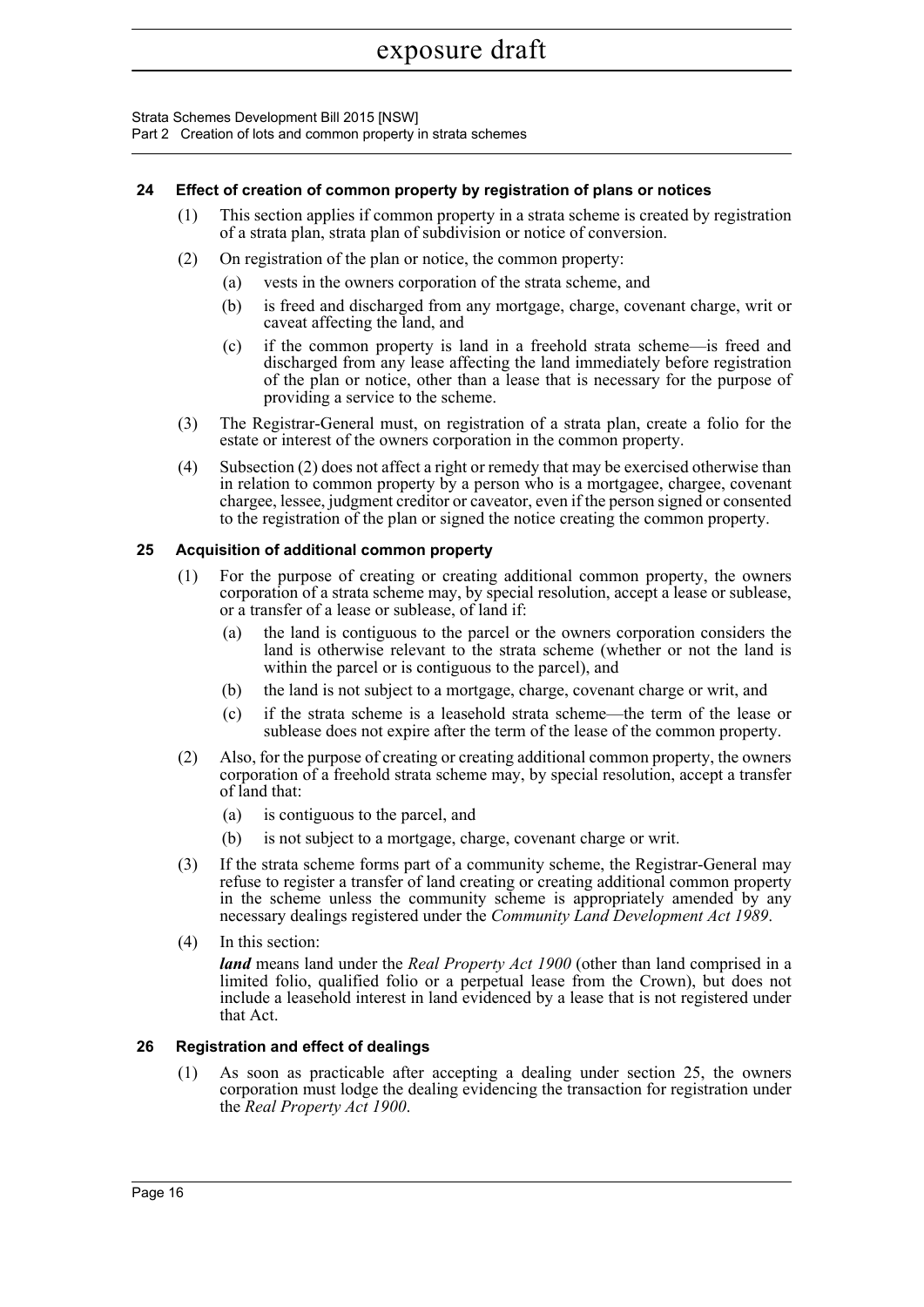Strata Schemes Development Bill 2015 [NSW] Part 2 Creation of lots and common property in strata schemes

- (2) The dealing must be accompanied by:
	- (a) the certificate of title for the land the subject of the dealing, and
	- (b) the certificate of title for the common property, and
	- (c) a certificate under the seal the owners corporation certifying that it authorised the dealing by special resolution.
- (3) If the dealing is a transfer of land, it may be registered only if a plan showing the transferred land and the original parcel as a single lot is registered under the *Conveyancing Act 1919*.
- (4) On the registration of an accepted lease or sublease, the leasehold interest becomes common property.
- (5) On the registration of a transfer of land, the land becomes common property.

## **27 Surrender of lease or sublease of common property**

An owners corporation may, by special resolution and with the lessor's or sublessor's agreement, surrender an accepted lease or sublease.

## **28 Holding common property and dealing with lots and common property**

- (1) The owners corporation of a strata scheme holds the common property in the scheme as agent for the owners as tenants in common in shares proportional to the unit entitlement of the owners' lots.
- (2) An owner's interest in the common property cannot be severed from, or dealt with separately from, the owner's lot.
- (3) A dealing or caveat relating to an owner's lot affects the owner's interest in the common property even if the common property is not expressly referred to in the dealing or caveat.

## **29 Requirement for folio if no common property**

- (1) If a strata plan that does not contain common property is registered, the Registrar-General must create a folio and record in it in the way the Registrar-General considers appropriate:
	- (a) a statement that the strata scheme does not contain common property, and
	- (b) the name of the owners corporation and the address for service of notices on it, and
	- (c) the schedule of unit entitlement for the scheme, and
	- (d) particulars of the by-laws specified in the strata plan for the scheme.
- (2) During any period in which a folio created under subsection (1) or section 24 (3) does not contain common property, the Registrar-General must record in the folio:
	- (a) any change in the address for service of notices on the owners corporation, notice of which has been lodged under section 260 of the *Strata Schemes Management Act 2015*, and
	- (b) any change in the by-laws for the strata scheme, notification of which has been lodged under section 141 of the *Strata Schemes Management Act 2015*, and
	- (c) any other matter that, by or under this Act or any other Act, the Registrar-General is required or authorised to make in the folio.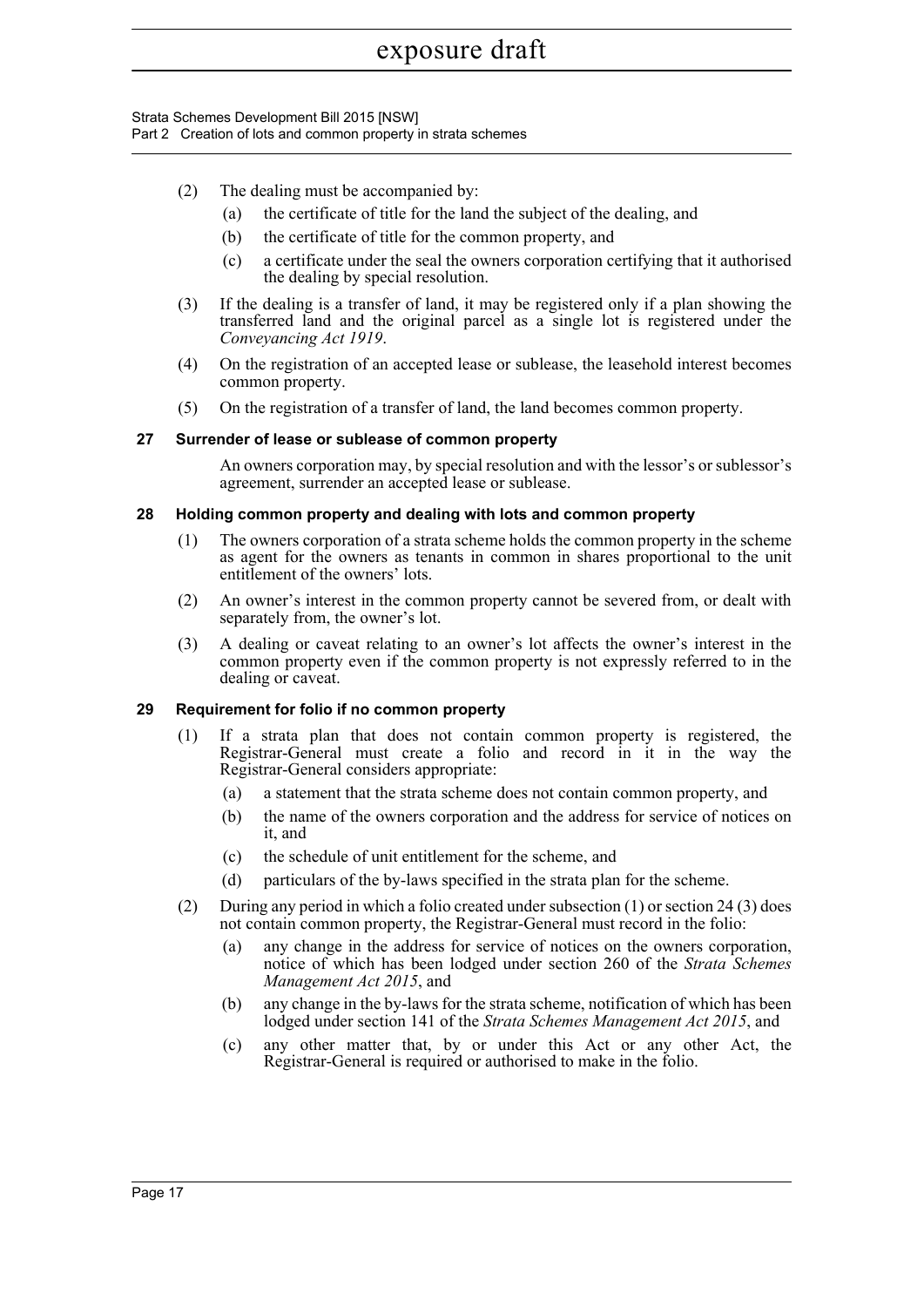Strata Schemes Development Bill 2015 [NSW] Part 2 Creation of lots and common property in strata schemes

## **30 References to folios and certificates of title**

- (1) A reference in this Act to a folio includes a reference to a folio created under section 24 (3) or 29 (1) during any period in which it does not contain common property.
- (2) A reference in this Act to a certificate of title includes a reference to a certificate of title in relation to a folio referred to in subsection (1).
- (3) To the extent a provision of the *Real Property Act 1900* can apply to a folio or certificate of title referred to in subsection  $(1)$  or  $(2)$ , a reference in the provision:
	- (a) to a folio includes a reference to a folio referred to in subsection (1) during any period for which it does not contain common property, or
	- (b) to a certificate of title includes a reference to a certificate of title in relation to a folio referred to in subsection (1).

## **31 Requirement for folio if there is common property**

- (1) In a folio for common property, it is sufficient that the land comprised in the common property is described as the common property in a designated strata plan without defining its area or dimensions.
- (2) A folio for common property is taken to certify title to the common property, other than common property the subject of an accepted lease or sublease, in the strata scheme as the common property may exist from time to time.
- (3) The Registrar-General must, in the way the Registrar-General considers appropriate, record the following in a folio for common property in a strata scheme:
	- (a) the name of the owners corporation,
	- (b) the address for service of notices on the owners corporation,
	- (c) the schedule of unit entitlement for the scheme,
	- (d) any easement benefiting or burdening the parcel and any restriction on the use of land or positive covenant burdening the parcel,
	- (e) particulars of the by-laws specified in the strata plan for the scheme, and any change in the by-laws, notification of which has been lodged under section 141 of the *Strata Schemes Management Act 2015*,
	- (f) any other matter that, by or under this Act or another Act, the Registrar-General is required or authorised to make in the folio.

### **32 Recording particular matters relating to common property**

- (1) The Registrar-General must not record the following in the folio for a lot in a strata scheme:
	- (a) an easement that burdens the common property in the scheme or benefits the common property or the whole parcel,
	- (b) an easement acquired by resumption, to the extent that it affects common property,
	- (c) a restriction on the use of land or a positive covenant that burdens the common property or the whole parcel.
- (2) The Registrar-General must record an easement, restriction or positive covenant referred to in subsection (1) in the folio for the common property in the strata scheme.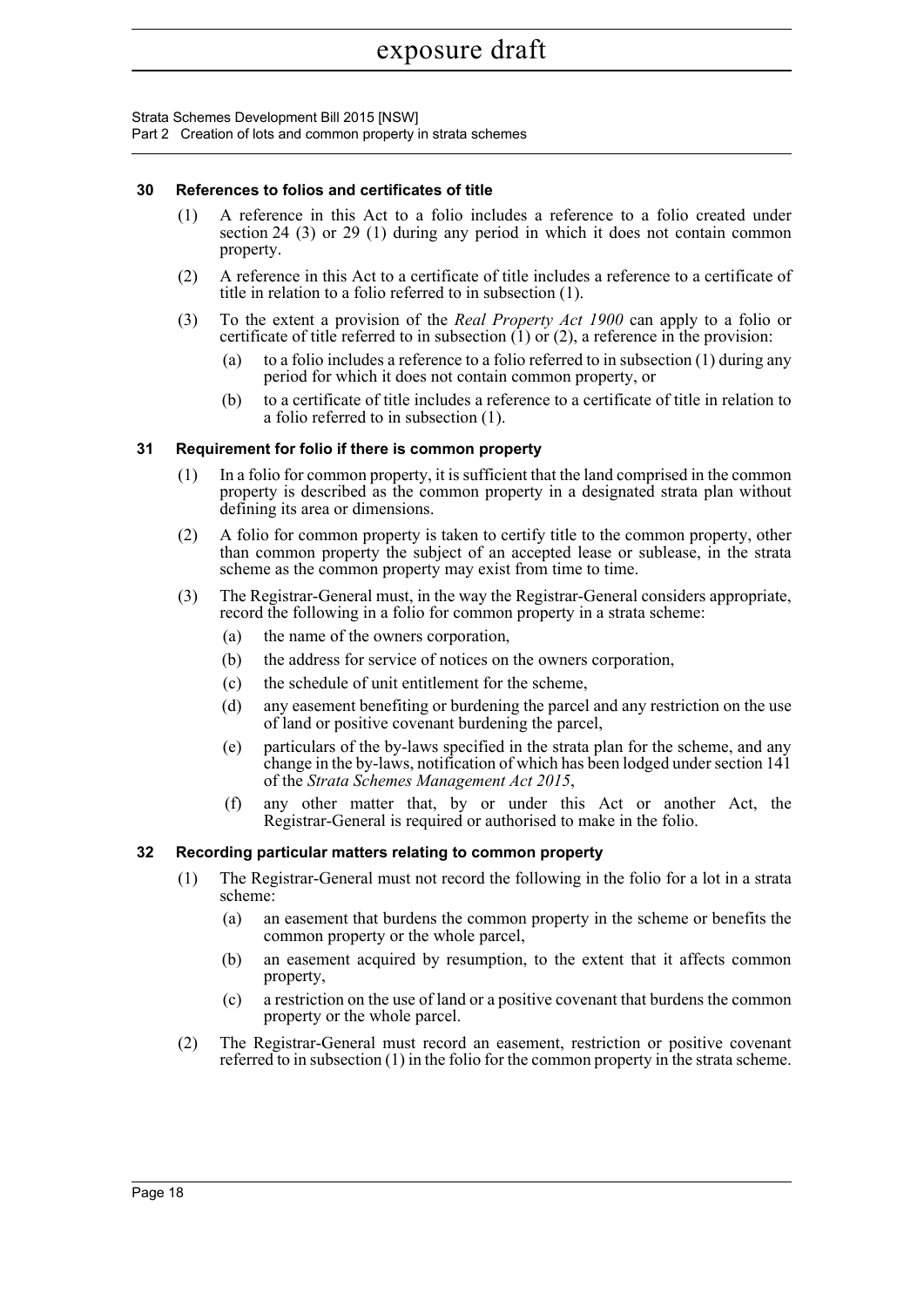Strata Schemes Development Bill 2015 [NSW] Part 2 Creation of lots and common property in strata schemes

- (3) However, the easement, restriction or positive covenant affects a lot in the strata scheme:
	- (a) to the extent that it can affect the lot, and
	- (b) as if it were recorded in the folio for the lot.
- (4) The Registrar-General must not record a mortgage, charge, covenant charge or writ in the folio for the common property in a strata scheme.

## **33 Transfer or lease of common property**

- (1) The owners corporation of a freehold strata scheme may:
	- (a) by special resolution, transfer or lease common property, other than common property the subject of an accepted lease or sublease, and
	- (b) by special resolution, and if not prevented by the terms of the lease or sublease, transfer an accepted lease or sublease of common property or grant a sublease of that lease or sublease, and
	- (c) by special resolution, and in accordance with section 55A of the *Real Property Act 1900*, execute a variation of a lease or sublease granted or transferred under paragraph (a) or (b).
- (2) The owners corporation of a leasehold strata scheme may:
	- (a) by special resolution, and with the lessor's consent and if not prevented by the terms of the lease, transfer a lease of part of the common property or grant a sublease of the part, and
	- (b) by special resolution, and with the lessor's consent, execute a variation of a lease or sublease referred to in paragraph (a) in accordance with section 55A of the *Real Property Act 1900*.
- (3) The owners corporation of any strata scheme may, by special resolution:
	- (a) accept a surrender of a lease or sublease granted under this section, or
		- (b) re-enter the lease or sublease, if otherwise authorised.
- (4) If the strata scheme forms part of a community scheme, the Registrar-General may refuse to register a transfer of common property unless the community scheme is appropriately amended by any necessary dealings registered under the *Community Land Development Act 1989*.

## **34 Creation or variation of easements, restrictions and positive covenants**

- (1) The owners corporation of a strata scheme may, by special resolution:
	- (a) execute a dealing creating or varying an easement that burdens the common property in the scheme, or a restriction on the use of land or a positive covenant that burdens the common property or the whole parcel, or
	- (b) execute a dealing releasing or varying an easement, a restriction on the use of land or a positive covenant that benefits the common property or the whole parcel.
- (2) The owners corporation of a strata scheme may, by ordinary resolution:
	- (a) accept a dealing creating an easement, a restriction on the use of land or a positive covenant that benefits the common property in the scheme or the whole parcel, or
	- (b) accept a dealing releasing an easement that burdens the common property, or a restriction on the use of land or a positive covenant that burdens the common property or the whole parcel.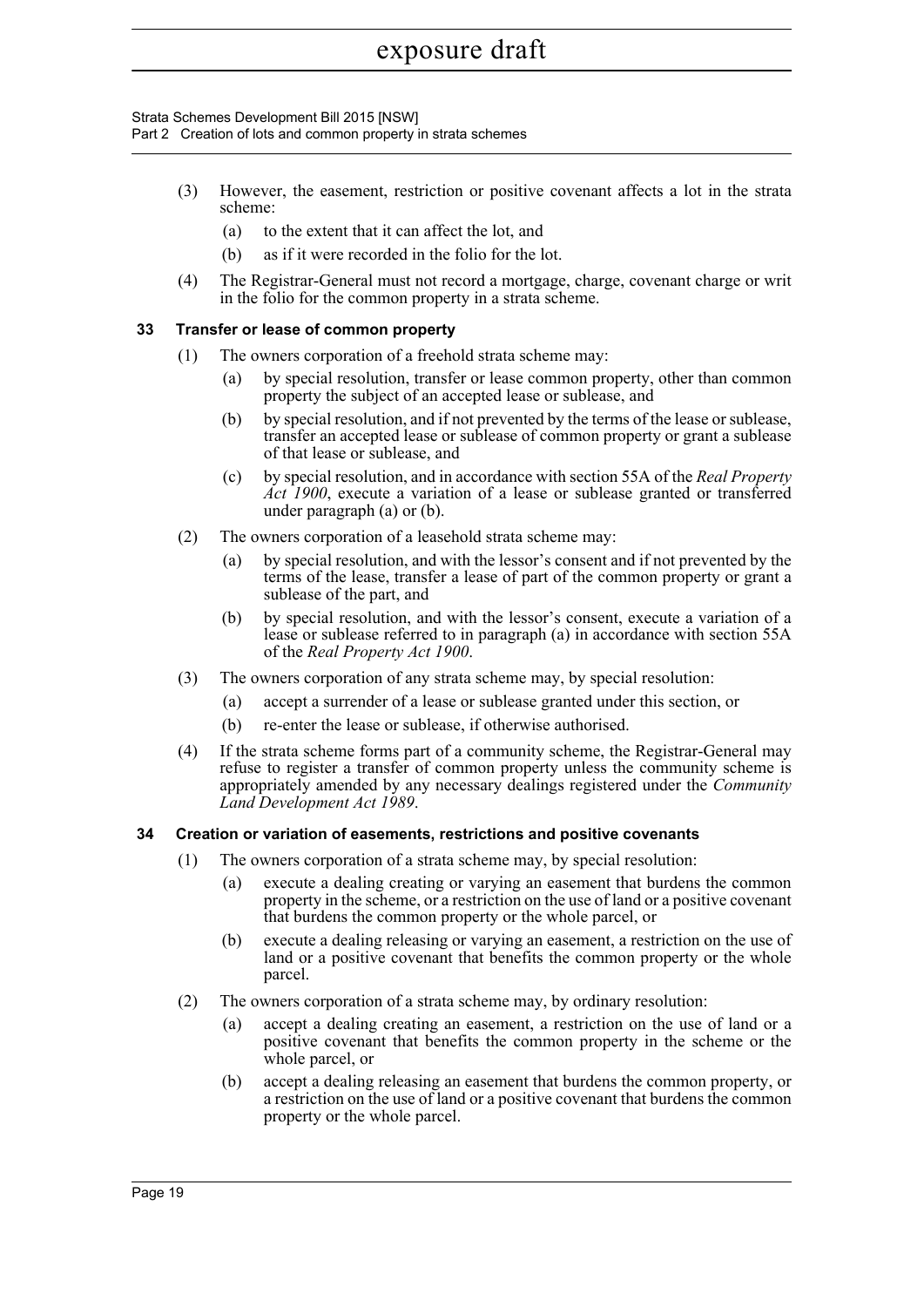Strata Schemes Development Bill 2015 [NSW]

Part 2 Creation of lots and common property in strata schemes

## **35 Dedication of common property**

- (1) The owners corporation of a strata scheme may, by special resolution, dedicate common property in the scheme as a public road, public reserve or drainage reserve by registration of a plan under Division 3 of Part 23 of the *Conveyancing Act 1919*.
- (2) However, common property may be dedicated as public reserve only if there is an adjoining public road or other public place giving access to the reserve by the public.
- (3) Also, common property in a leasehold strata scheme may be dedicated under this section only with the consent of the lessor of the scheme.
- (4) If the strata scheme forms part of a community scheme, the Registrar-General may refuse to register a plan referred to in subsection (1) unless the community scheme is appropriately amended by any necessary dealings registered under the *Community Land Development Act 1989*.

## **36 Restrictions on dealings under this Division**

- (1) An owners corporation of a strata scheme must not execute a dealing for the purposes of this Division that disposes of common property in the scheme unless:
	- (a) any common property rights by-law that relates to the common property being disposed of has been repealed or amended so it does not relate to the common property, and
	- (b) each registered interest in the common property being disposed of has been released or the dealing has been made subject to the interest, and
	- (c) each statutory interest, or other interest that is not registered, in the common property being disposed of and of which the owners corporation has been notified has been released.
- (2) A dealing lodged for registration under the *Real Property Act 1900* or the *Conveyancing Act 1919* for the purposes of this Division must not be registered unless it is accompanied by a certificate under the seal of the owners corporation certifying that:
	- (a) the resolution authorising the dealing was a special resolution or ordinary resolution (as required under this Division), and
	- (b) the resolution was passed after the expiration of the initial period, and
	- (c) subsection (1) (c) has been complied with.
- (3) Subsection (2) (b) does not apply to a dealing if:
	- (a) the original owner owns all lots in the strata scheme, or
	- (b) an order has been made under section 27 of the *Strata Schemes Management Act 2015* authorising the registration of the dealing.
- (4) The certificate is conclusive evidence of the facts stated in the certificate in favour of the Registrar-General and any person taking under the dealing or benefiting by the registration of the dealing.
- (5) This section does not prevent:
	- (a) the execution in accordance with section 87 of a dealing by an owners corporation, or by a developer on behalf of the owners corporation, to give effect to a decision about a development concern, or
	- (b) the registration of a dealing referred to in paragraph (a).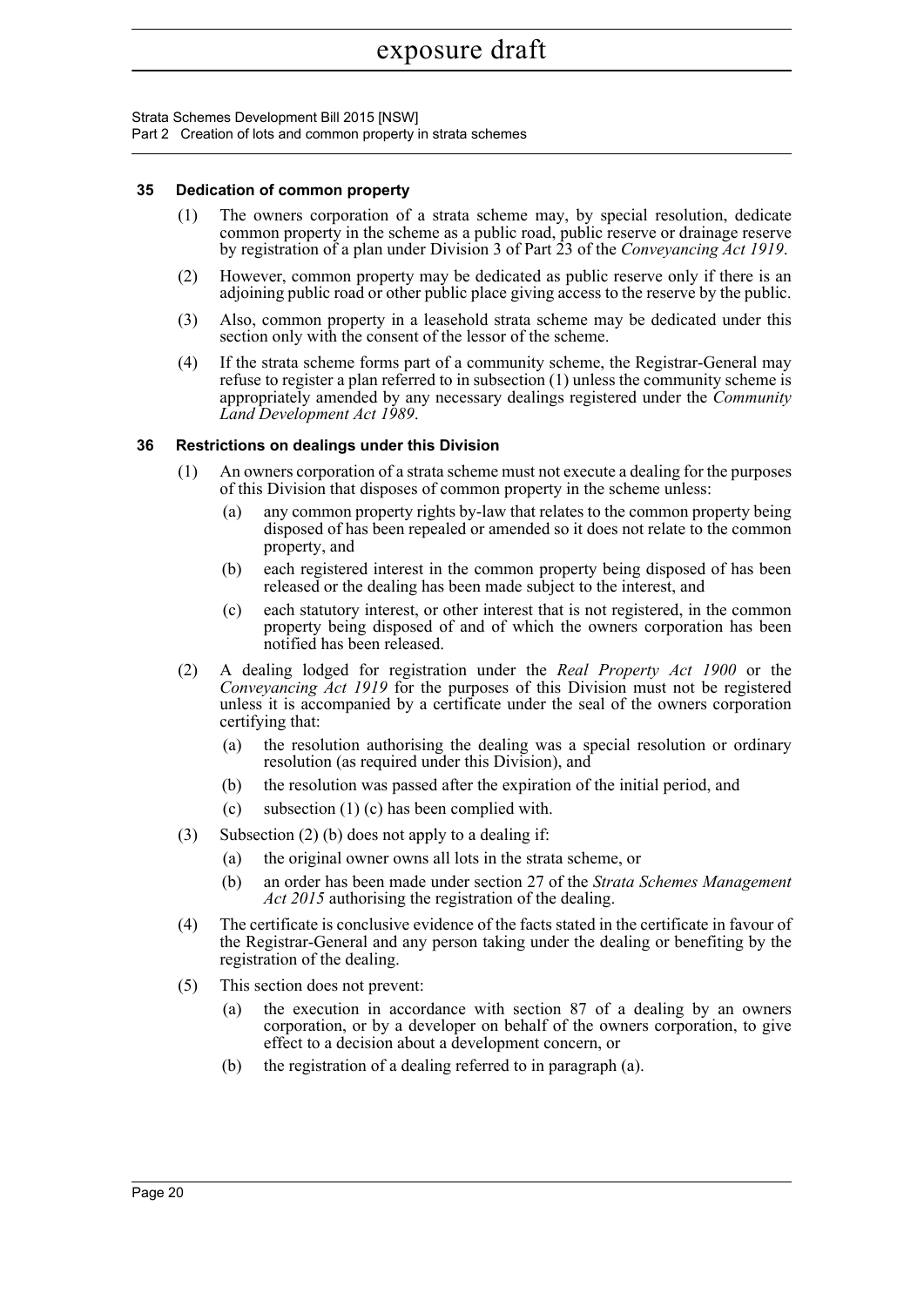Strata Schemes Development Bill 2015 [NSW] Part 2 Creation of lots and common property in strata schemes

## **37 Effect of dealings under this Division**

- (1) A dealing executed by an owners corporation for the purposes of this Division is as valid and effective as it would be if it were also executed by the owners of all the lots in the strata scheme.
- (2) The receipt of the owners corporation for an amount payable to it in relation to a dealing is a sufficient discharge for the payment and exonerates each person paying the amount from any responsibility for its application.

## **Division 7 Miscellaneous**

## **38 Application of certain provisions of Conveyancing Act 1919**

- (1) Section 88B of the *Conveyancing Act 1919* applies to a strata plan, strata plan of subdivision and strata plan of consolidation in the same way it applies to a plan referred to in that section relating to land under the *Real Property Act 1900*.
- (2) Sections 195F, 195H, 195J, 196 and 196AA of the *Conveyancing Act 1919* apply in relation to a plan lodged for registration as a strata plan, strata plan of subdivision, strata plan of consolidation or building alteration plan in the same way the sections apply to plans referred to in the sections.

## **39 Encroachments shown on plans**

- (1) If an encroachment is shown on a proposed strata plan, strata plan of subdivision or building alteration plan, this Act applies to the encroachment:
	- (a) to the extent it is designated for use with a lot—as if it were part of the lot, or
	- (b) otherwise—as if it were common property.
- (2) However, this section does not apply to a provision of this Act relating to ownership and certification of title.

### **40 When by-laws for strata scheme have effect**

- (1) The proposed by-laws for a strata scheme have no effect until the strata plan and any proposed by-laws that are required to accompany it are registered.
- (2) However, registration does not give effect to by-laws that have not been lawfully made.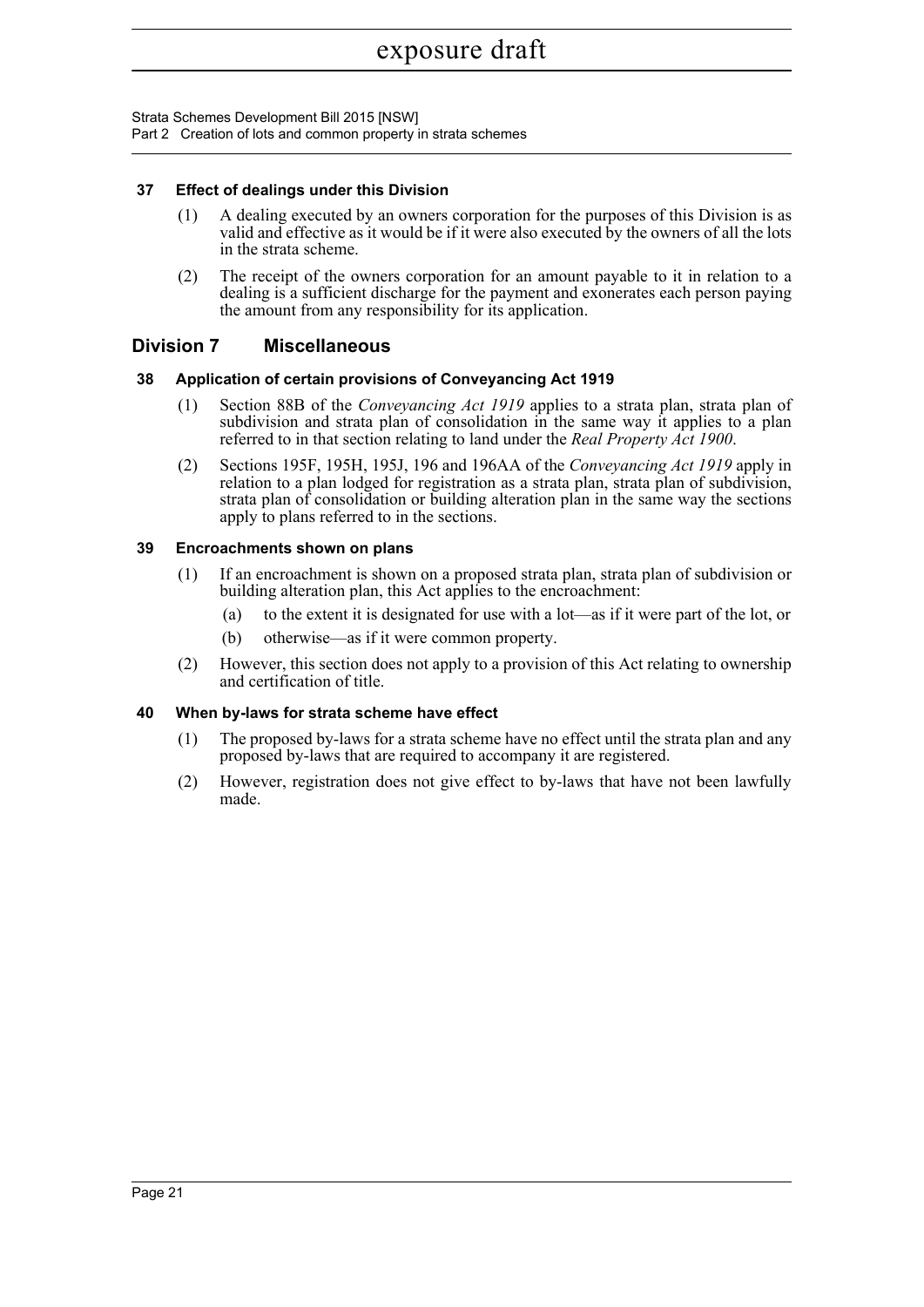Strata Schemes Development Bill 2015 [NSW] Part 3 Provisions relating to leases in leasehold strata schemes

# **Part 3 Provisions relating to leases in leasehold strata schemes**

## **Division 1 Leases of lots and common property**

## **41 Provisions generally applicable to leases**

- (1) The provisions of the *Conveyancing Act 1919* relating to leases of land apply to a lease of a lot or common property in a leasehold strata scheme other than to the extent the provisions are inconsistent with this Act or the regulations.
- (2) The lessor of a leasehold strata scheme may be the owner of any lot in the scheme despite any law relating to the merger of leasehold and reversionary estates in land.

## **42 Dealings in lease of lot or common property**

Except as expressly provided by Division 6 of Part 2, a provision in the lease of a lot or common property in a leasehold strata scheme that purports to require the consent of the lessor of the scheme to any dealing with the lease is void.

## **43 Powers of lessor if no current lease**

- (1) For the purposes of this Act, a lessor of a leasehold strata scheme who is entitled to immediate possession of a lot in the scheme because of the determination of a lease is taken to be the owner of the lot.
- (2) Subsection (1) does not confer or impose on the lessor a right or obligation created by a lease, sublease, mortgage, charge or covenant charge to which a former owner was subject.

## **44 Further leases of lots and common property**

- (1) Subject to subsection (4) and section 122 of the *Conveyancing Act 1919*, the lessor of a leasehold strata scheme may grant further leases of a lot in the scheme, including a further lease to the lessor, at any time before the scheme is terminated.
- (2) If a lease is granted under subsection (1) to commence when the lease of the common property expires, the lessor must also grant a further lease of the common property to the owners corporation.
- (3) Subsection (4) applies if, in relation to a leasehold strata scheme:
	- (a) the owners of lots the sum of whose unit entitlements is at least four-fifths of the aggregate unit entitlement and the owners corporation have, at least 6 months before the expiration of the terms of the leases, given written notice in accordance with subsection (5) to the lessor of their intention to exercise their rights to renew their leases, and
	- (b) the right to a further lease containing specified provisions has been granted, in writing signed by the lessor, to the owners and owners corporation by the lessor.
- (4) The lessor must, at least 3 months before the terms of the leases expire, grant:
	- (a) further leases of the lots to the owners, and

(b) a further lease of the common property to the owners corporation.

**Note.** However, see section 45 for when a lessor may refuse to grant a further lease.

(5) The notice referred to in subsection (3) (a) must be accompanied by a lease, for execution by the lessor, in the approved form and contain the specified provisions referred to in subsection (3) (b).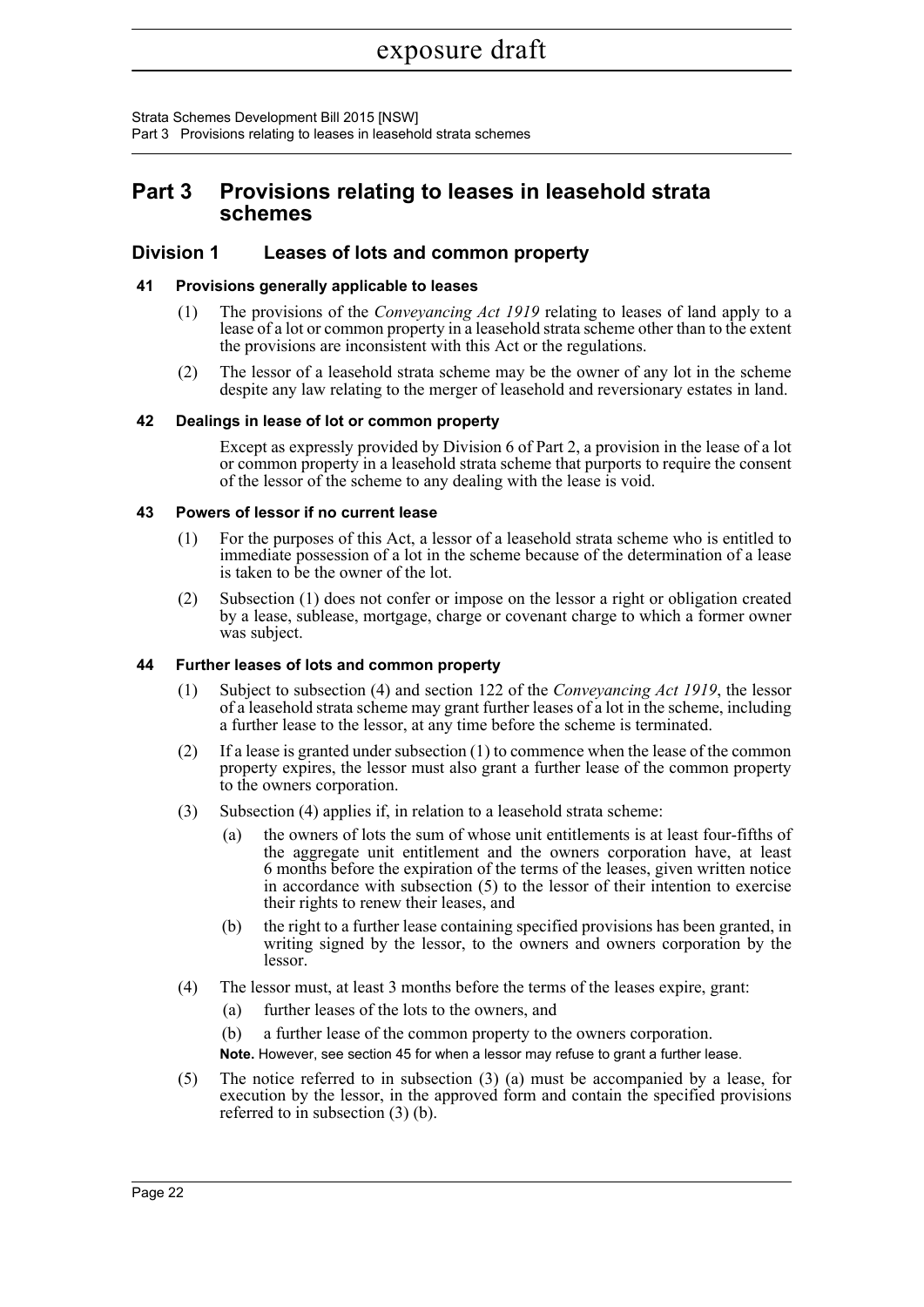#### Strata Schemes Development Bill 2015 [NSW] Part 3 Provisions relating to leases in leasehold strata schemes

- (6) The terms of all leases granted under this section in relation to a parcel, other than a further lease that commences during the term of another lease of the lot or the common property and that is expressed to expire at the same time as the other lease, must:
	- (a) commence at the expiration of the terms of the leases they are intended to replace, and
	- (b) expire at the same time.
- (7) If a lease granted under this section confers on the owner a right of renewal, the renewal term must be the same as that to which each other owner of a lot in the strata scheme is entitled.
- (8) The lessor of the strata scheme may execute a further lease of common property in the scheme as agent for the owners corporation, unless the lease is granted under subsection (4).
- (9) A right to a further lease of a lot or common property may not be exercised otherwise than in accordance with this section.

## **45 Lessor may refuse to grant further leases**

- (1) The lessor of a leasehold strata scheme may refuse to grant a further lease of a lot to an owner, if:
	- (a) the owner has breached a provision of the lease of the lot and the breach has not been remedied, or
	- (b) the owner has not complied with a provision of the lease for the renovation of improvements comprised in the lot.
- (2) The lessor of a leasehold strata scheme may refuse to grant a further lease of the common property to the owners corporation, if:
	- (a) the owners corporation has breached a provision of the lease of the common property and the breach has not been remedied, or
	- (b) the owners corporation has not complied with a provision of the lease for the renovation of improvements comprising common property.
- (3) If a lessor refuses to grant a further lease of the common property in a leasehold strata scheme, the lessor must also refuse to grant further leases of lots in the scheme.
- (4) This section applies despite section 44 (4).

# **Division 2 Re-entry or forfeiture of leases of lots**

## **46 Restriction on re-entry or forfeiture**

- (1) This section applies:
	- (a) if the lease of a lot in a leasehold strata scheme is subject to a registered mortgage, charge or covenant charge, and
	- (b) despite section 129 (6) of the *Conveyancing Act 1919*.
- (2) A right of re-entry or forfeiture under the lease for a breach of a covenant, condition or agreement (express or implied) in the lease may not be exercised unless the lessor has served on the mortgagee, chargee or covenant chargee a copy of the notice relating to the breach served on the owner under section 129 of the *Conveyancing Act 1919*.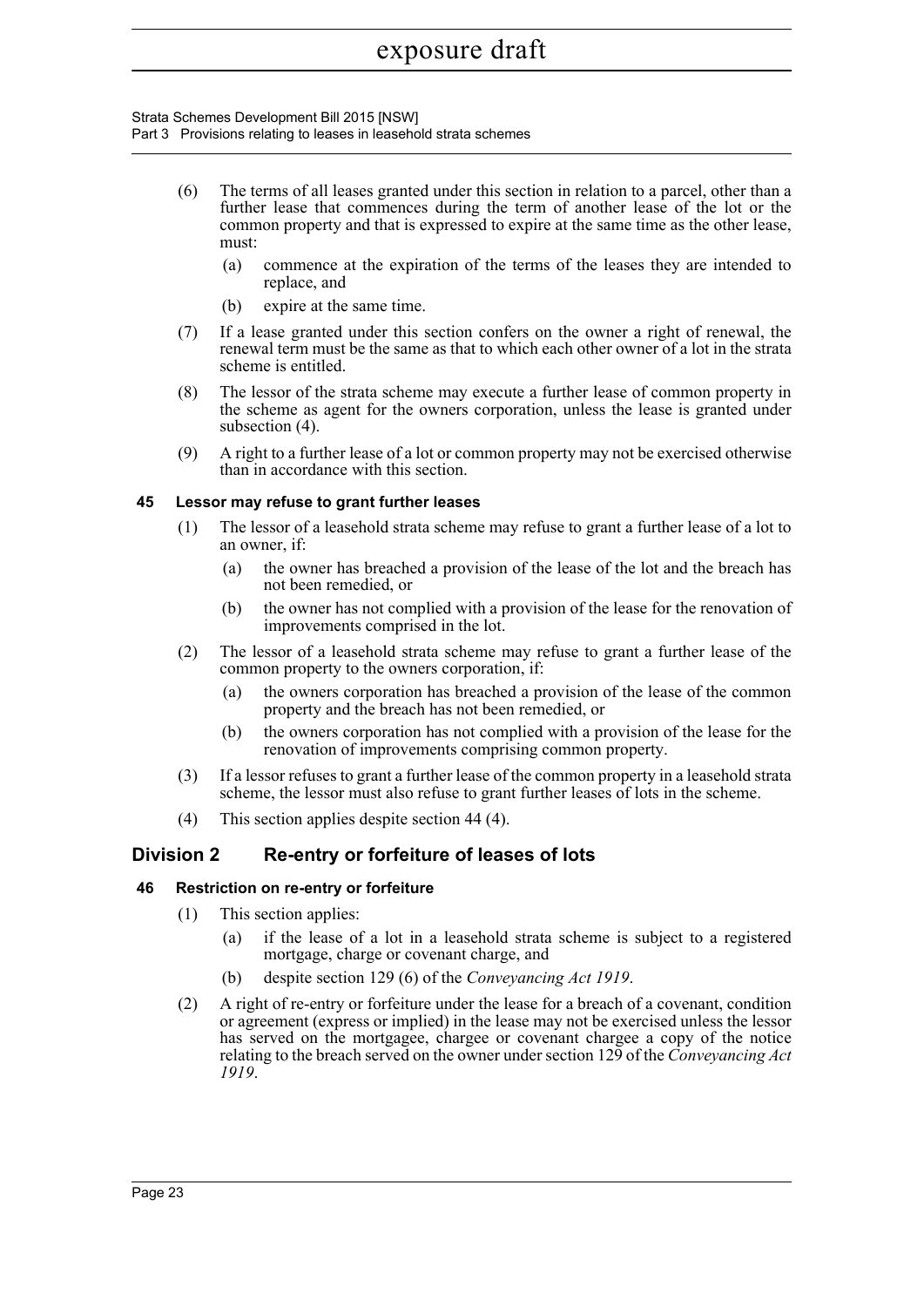Strata Schemes Development Bill 2015 [NSW] Part 3 Provisions relating to leases in leasehold strata schemes

## **47 Order about re-entry or forfeiture**

- (1) If a lessor has brought legal proceedings to enforce a right of re-entry or forfeiture under a lease of a lot in a leasehold strata scheme, the Supreme Court may, on application by a mortgagee, chargee or covenant chargee of the lot make an order:
	- (a) staying the proceedings on the terms the Supreme Court considers just and equitable, and
	- (b) vesting, for the remaining term of the lease or a shorter term, the lease of the lot in the mortgagee, chargee or covenant chargee on the conditions the court considers just and equitable, including, for example, conditions relating to:
		- (i) the execution of a dealing or other document, or
		- (ii) the payment of rent, or
		- (iii) costs, expenses, damages or compensation, or
		- (iv) the giving of a security.
- (2) The order may be made:
	- (a) in proceedings brought for the purpose by the mortgagee, chargee or covenant chargee, or
	- (b) in the proceedings brought by the lessor that are already in the Supreme Court.

## **Division 3 Conversion of leasehold strata schemes to freehold strata schemes**

### **48 Procedure for conversion**

- (1) If:
	- (a) under the leases of the lots in a leasehold strata scheme, the owners have rights to acquire the lessor's reversion in the lots, or
	- (b) the lessor otherwise confers on the owners rights to acquire the lessor's reversion in the lots,

the owners corporation may, by special resolution at a meeting convened to determine whether the rights are to be exercised and held before the scheme is terminated under section 148 or otherwise, authorise the conversion of the scheme into a freehold strata scheme.

**Note.** Under section 148, a leasehold strata scheme may be terminated if all leases of lots and common property in the scheme expire or are otherwise determined.

- (2) The rights referred to in subsection (1) may not be exercised unless a special resolution is passed in accordance with the subsection.
- (3) If the special resolution is passed, each owner may exercise the right to acquire from the lessor the reversion in the owner's lot.
- (4) Despite section 25, if an owner has not, within 6 weeks after the date of the meeting, acquired the reversion in the owner's lot, the owners corporation may, by unanimous resolution, acquire the reversion in and the lease of the lot.
- (5) If the reversion in a lot has not, within 3 months after the date of the meeting, been acquired by the owner of the lot or the owners corporation, the lessor may acquire the lease of the lot.
- (6) If there is no outstanding reversion in a lot in the leasehold strata scheme, the lessor must immediately give the Registrar-General notice in the approved form of:
	- (a) the passing of the special resolution authorising the conversion of the scheme, and
	- (b) the disposal of the reversionary estates in all lots in the scheme.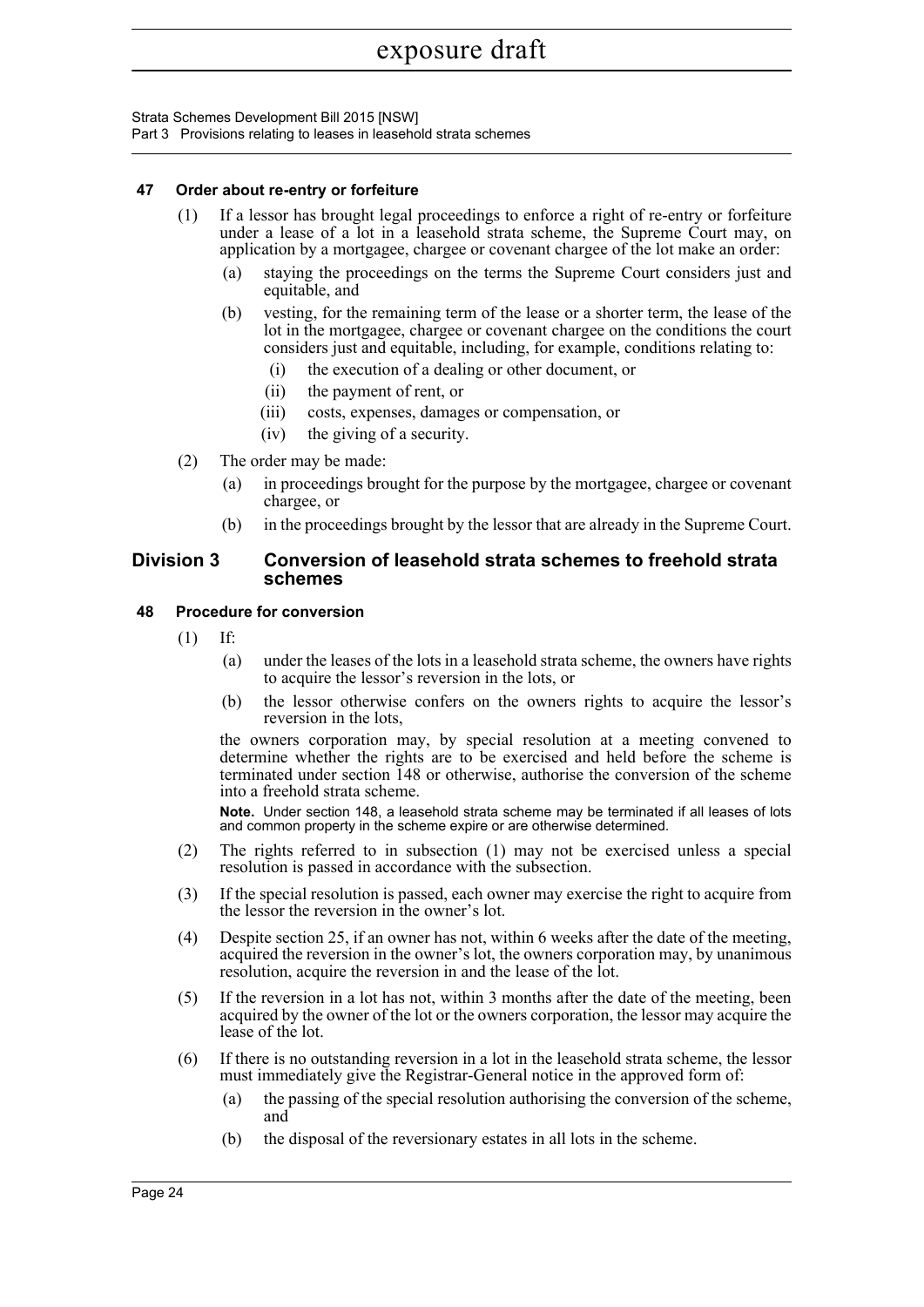#### Strata Schemes Development Bill 2015 [NSW] Part 3 Provisions relating to leases in leasehold strata schemes

- (7) If the reversion in any lot has not, within 6 months after the date of the meeting, been disposed of in accordance with this section, the lessor must give the Registrar-General notice in the approved form of:
	- (a) the passing of the special resolution authorising the conversion of the scheme, and
	- (b) the disposal of the reversionary estates in the lots the reversion in which has been acquired or the leases of which have been acquired in accordance with this section, and
	- (c) the identity of each lot the reversion in which, or lease of which, has not been acquired.
- (8) A notice required to be given under this section by the lessor may be given by the owners corporation, an owner or another person.

## **49 Effect of merger of leasehold estate with lessor's reversion**

- (1) This section applies if the Registrar-General receives a notice given under section 48 and an application in the approved form before the leasehold strata scheme to which the notice and application relate is terminated.
- (2) The Registrar-General must, if satisfied that the application has been properly made, record in the Register the matters the Registrar-General considers appropriate to effect the merger of the leasehold and reversionary estates.
- (3) When the Registrar-General makes the record:
	- (a) the leasehold strata scheme becomes a freehold strata scheme, and
	- (b) the strata plan for the leasehold strata scheme becomes a strata plan for the freehold strata scheme, and
	- (c) subject to paragraph (e), each former lot in the leasehold strata scheme vests in the former owner of the lot for an estate in fee simple, and
	- (d) the former common property in the leasehold strata scheme, other than common property under an accepted lease or sublease, vests in the owners corporation for an estate in fee simple, and
	- (e) the fee simple estate in a lot in relation to which a merger has not been recorded in the Register is held subject to the former lease of the lot, and
	- (f) a registered mortgage, charge, covenant charge, easement, restriction on the use of land or positive covenant conferring or imposing rights or obligations in relation to the former leases of lots or the former lots confers or imposes equivalent rights or obligations in relation to the lots created, and
	- (g) a registered easement, restriction on the use of land or positive covenant conferring or imposing rights or obligations in relation to the former common property confers or imposes equivalent rights or obligations in relation to the common property created, and
	- (h) subject to paragraph (e), the former leases of each former lot and the former lease of the former common property are determined.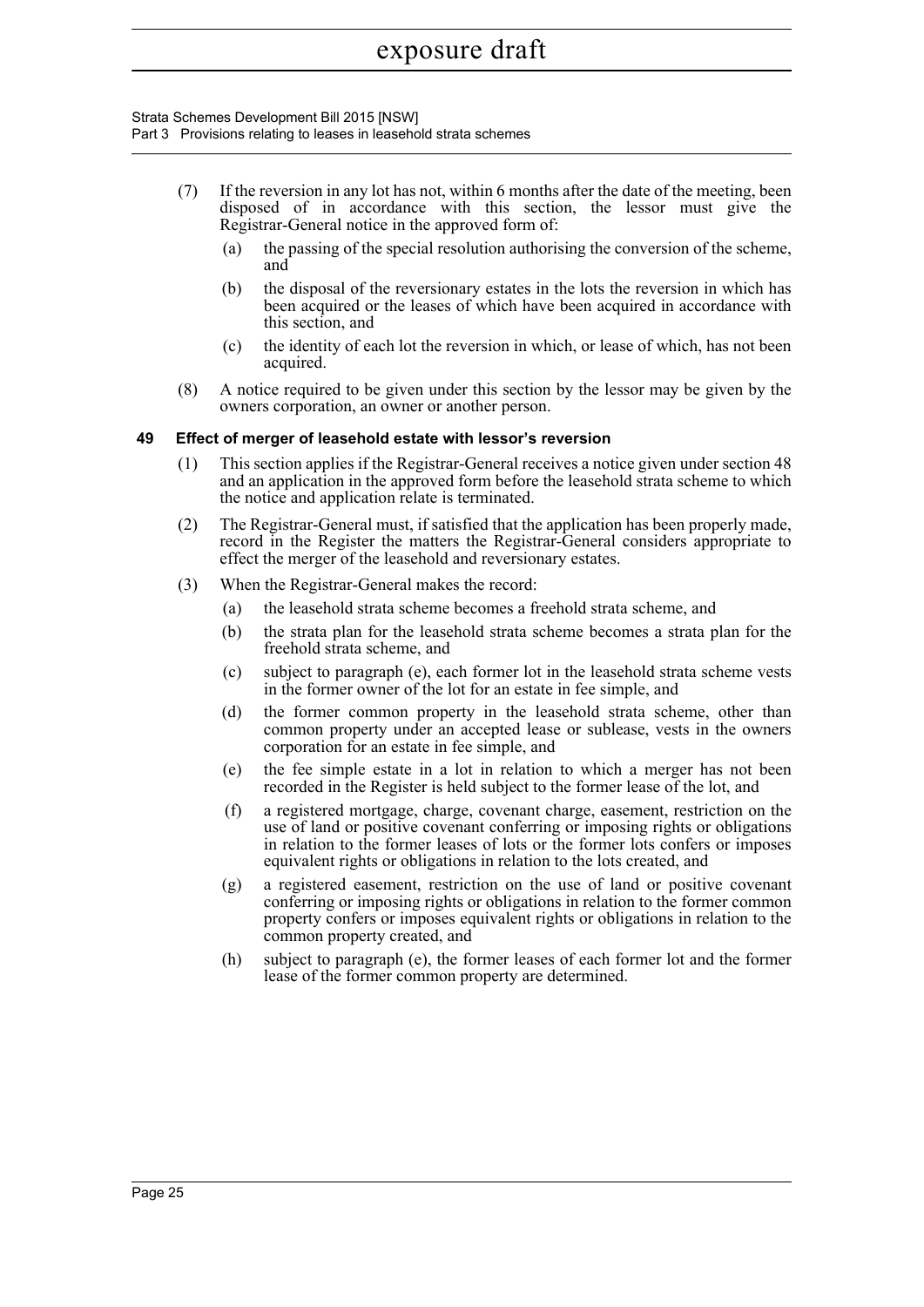Strata Schemes Development Bill 2015 [NSW] Part 4 Strata certificates

# **Part 4 Strata certificates**

# **Division 1 Preliminary**

## **50 Definitions**

In this Part:

*certificate of compliance* of a water supply authority means a certificate of compliance issued by the authority in accordance with the Act under which it is constituted.

*court* means the Land and Environment Court.

*order, requirement or notice* means an order, requirement or notice of a kind referred to in, or given under, any of the following:

- (a) an order of the kind referred to in Order No 2, 4, 8 or 9 in the table to section 121B of the *Environmental Planning and Assessment Act 1979*,
- (b) an order of the kind referred to in Order No 21, 22, 23, 24 or 25 in the table to section 124 of the *Local Government Act 1993*,
- (c) provisions of regulations made under the *Environmental Planning and Assessment Act 1979* or the *Local Government Act 1993* that are prescribed for the purposes of this definition.

## **51 Relationship with other Acts**

- (1) Subject to this Act, a provision of the *Conveyancing Act 1919*, the *Environmental Planning and Assessment Act 1979* or another Act relating to the way land is divided does not apply to a subdivision effected under Part 2.
- (2) This section does not affect a requirement to obtain planning approval for a subdivision.

## **52 When relevant planning approval is in force**

- (1) For the purposes of this Act, a relevant planning approval is in force for a proposed strata plan or strata plan of subdivision if:
	- (a) planning approval is required, and has been granted, for the subdivision the subject of the proposed plan and has not lapsed, or
	- (b) planning approval under paragraph (a) is not required but planning approval is required for the building, and has been granted for building work in relation to a building, or a change of use of a building, having proposed lots designed for separate occupation as illustrated by the plan, and has not lapsed.
- (2) For the purposes of this Act, a relevant planning approval is in force for a notice of conversion if:
	- (a) planning approval is required, and has been granted, to the conversion the subject of the notice and has not lapsed, or
	- (b) planning approval under paragraph (a) is not required but planning approval is required, and has been granted, for building work or a change of use associated with the conversion and has not lapsed.

## **53 Who may apply for strata certificate**

An application for a strata certificate may be made only by:

(a) if the certificate relates to a strata plan—the registered proprietor of the land to which the application relates, or another person with the proprietor's written consent, or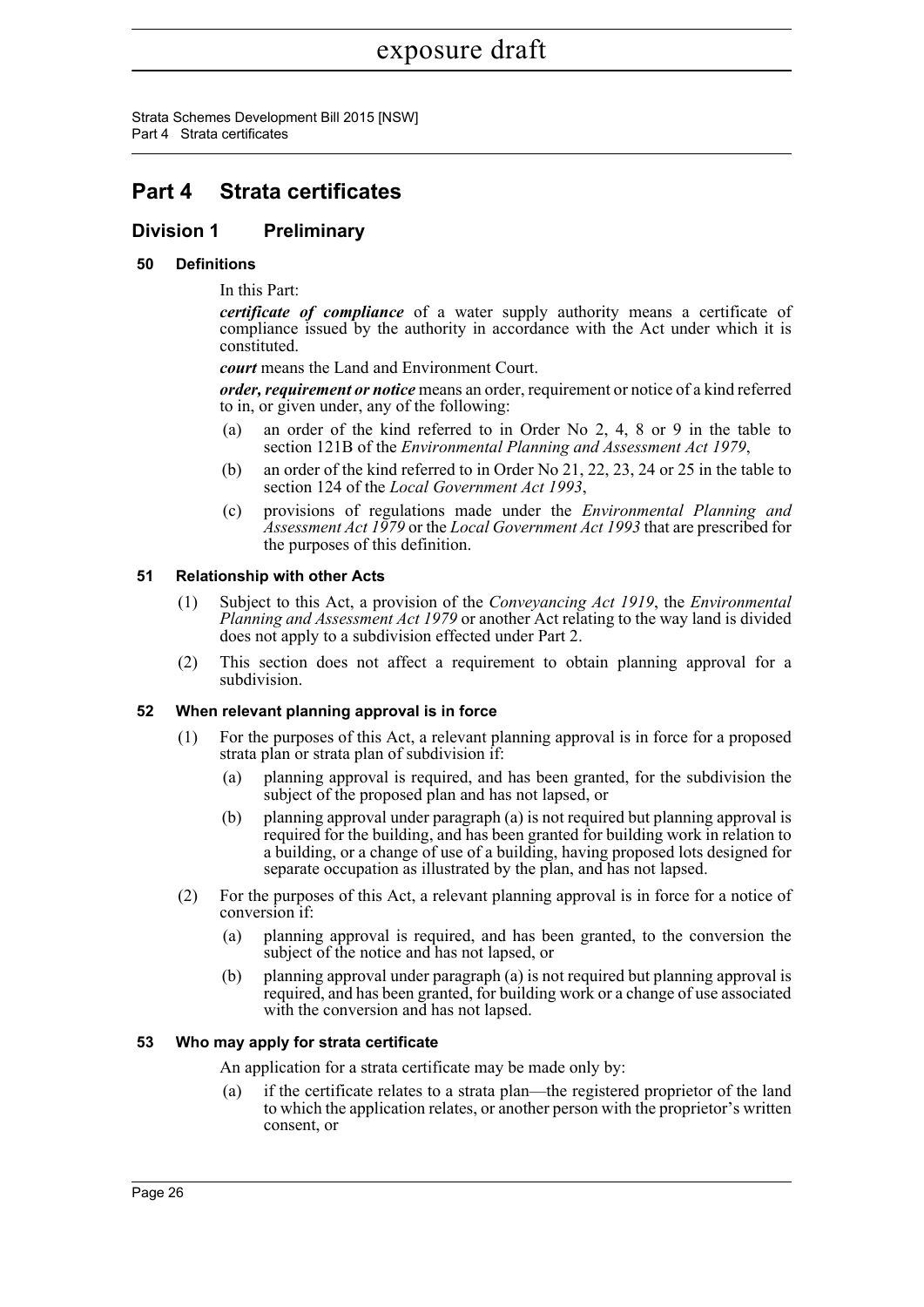> (b) if the certificate relates to a strata plan of subdivision or notice of conversion the registered owner of the land to which the application relates, or another person with the owner's written consent.

## **Division 2 Issue of strata certificates by local councils**

### **54 Strata certificate for strata plans and subdivision of development lots**

- (1) A local council must, on application made to it for a strata certificate in relation to a proposed strata plan that does not include a development lot, issue a strata certificate for the plan if:
	- (a) for land proposed to be subdivided that is within a water supply authority's area of operations—the water supply authority has issued a certificate of compliance for the proposed subdivision, and
	- (b) the following requirements of subparagraphs  $(i)$ – $(iii)$  or the following requirements of subparagraphs (iv)–(viii) are satisfied:
		- (i) a construction certificate has been issued under the *Environmental Planning and Assessment Act 1979* in relation to the erection of each building containing a proposed lot to which the plan relates,
		- (ii) each proposed lot in the plan substantially corresponds with a part of any such building shown in the building plans accompanying the construction certificate and is designated in the building plans as being intended for separate occupation,
		- (iii) each building referred to in subparagraph (i) was completed not more than 12 months, or a longer period fixed by the local council in any particular case, before the application for the strata certificate was made,
		- (iv) separate occupation of the proposed lots in the plan will not contravene the *Environmental Planning and Assessment Act 1979* or an environmental planning instrument,
		- (v) any consent required under that Act or instrument has been given in relation to the separate occupation of the proposed lots,
		- (vi) having regard to the circumstances of the case and the public interest, the local council is satisfied that the subdivision to which the plan relates will not interfere with the existing or likely future amenity of the neighbourhood,
		- (vii) the land proposed to be subdivided is not the subject of an outstanding order, requirement or notice,
		- (viii) if the local council has made an order of the kind referred to in Order No 6 in the table to section 121B of the *Environmental Planning and Assessment Act 1979* in relation to the land proposed to be subdivided the order has been complied with or an appeal against the order has been made under section 121ZK of that Act and the court has refused to confirm the order.
- (2) A local council must, on application made to it for a strata certificate in relation to a proposed strata plan that includes a development lot, or of a proposed strata plan of subdivision of a development lot, issue a strata certificate for the plan if:
	- (a) the requirements of subsection (1) (a) and (b) are satisfied, and
	- (b) the plan and each building to which the plan relates:
		- (i) satisfy the conditions of any planning approval relating to the plan and building, and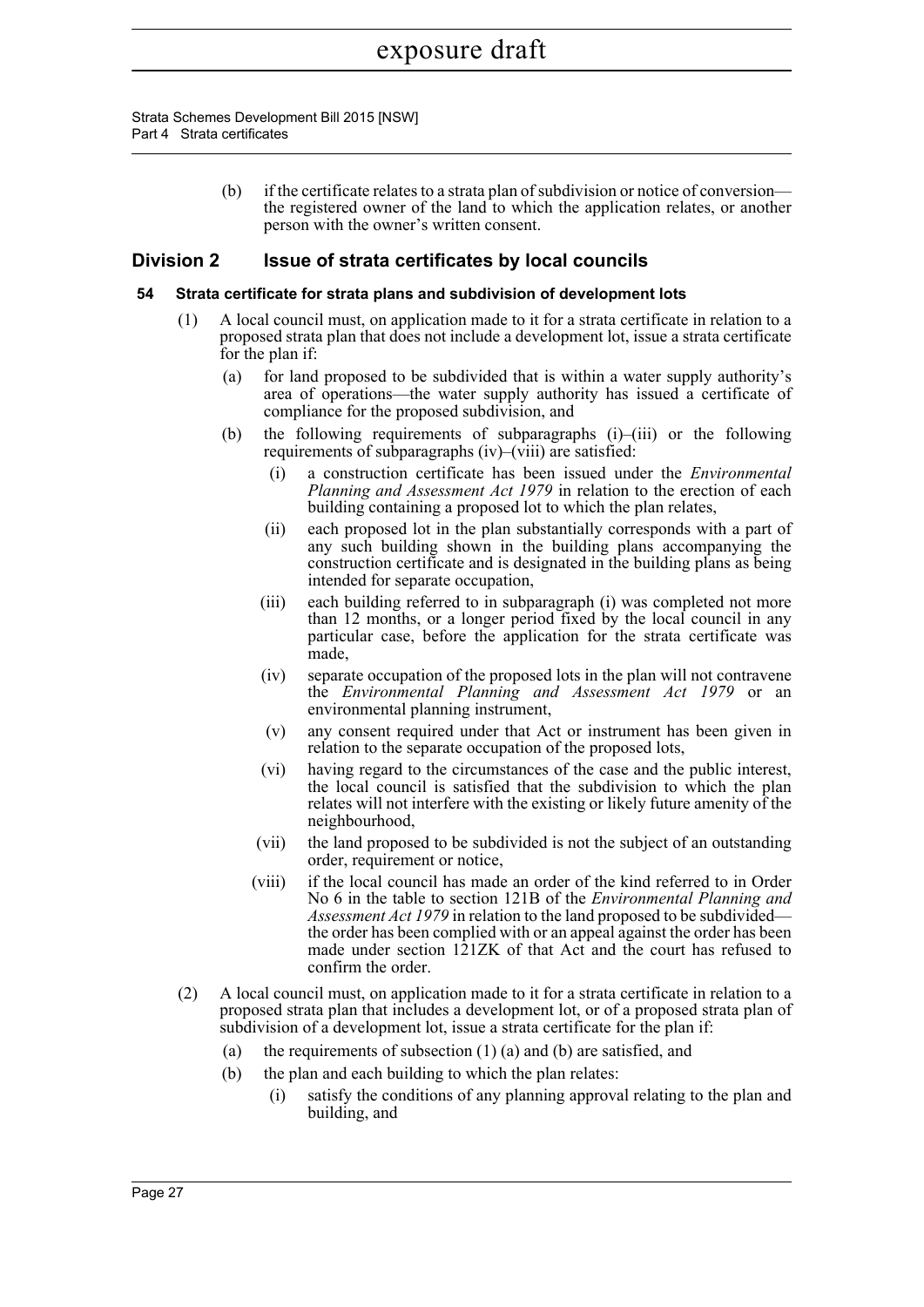- (ii) give effect to the stage of the strata development contract to which the plan and building relate.
- (3) However, for the purposes of subsections (1) (b) and (2) (a), if there is a relevant planning approval in force in relation to the proposed subdivision, the local council need not consider a requirement specified in subsection (1) (b) (vi).
- (4) Subsections (1) and (2) apply subject to this Part.

## **55 Strata certificate for subdivision not involving development lot**

- (1) A local council must, on application made to it for a strata certificate in relation to a proposed strata plan of subdivision (other than a subdivision of a development lot) that does not subdivide or create common property in a strata scheme, send notice of the proposed subdivision by registered post to the owners corporation.
- (2) The notice must invite the owners corporation to give its views on the proposed subdivision within the period, of not less than 21 days after the notice was sent, specified in the notice (the *specified period*).
- (3) Subsection (1) does not apply to a local council if the application was accompanied by a certificate under the seal of the owners corporation certifying that the owners corporation has, by resolution, agreed to the proposed subdivision.
- (4) A local council may issue the strata certificate after considering:
	- if the local council sent a notice referred to in subsection  $(1)$ —the representations, if any, made to it by the owners corporation within the specified period and whether the proposed subdivision would be likely:
		- (i) to detract from the external appearance of the building containing the lot the subject of the proposed subdivision, or
		- (ii) to render inadequate existing services to other lots in the strata scheme, or
		- (iii) to detract from the amenity or value of any other lot in the strata scheme by increasing the number and decreasing the size of lots within the building referred to in subparagraph (i), and
	- (b) if paragraph (a) does not apply in relation to the application—the requirements of section 54 (1) (b) (iv)–(vi) as if the reference in that section to a proposed strata plan were a reference to the proposed strata plan of subdivision.
- (5) A local council may, on application made to it for a strata certificate in relation to a proposed strata plan of subdivision (other than a subdivision of a development lot) that subdivides or creates common property, issue the certificate:
	- (a) if the plan, on lodgment with the council, was accompanied by a certificate under the seal of the owners corporation certifying that it has, by special resolution, agreed to the proposed subdivision, and
	- (b) after taking into consideration the requirements of section 54 (1) (b) (iv)–(vi) as if the reference in that section to a proposed strata plan were a reference to the proposed strata plan of subdivision.
- (6) However, if a relevant planning approval is in force in relation to the proposed subdivision, the local council need not consider:
	- (a) for the purposes of subsection  $(4)$ —the matters referred to in subsection  $(4)$   $(a)$ or a requirement specified in section 54 (1) (b) (vi), and
	- (b) for the purposes of subsection (5)—a requirement specified in section 54  $(1)$  $(b)$  (vi).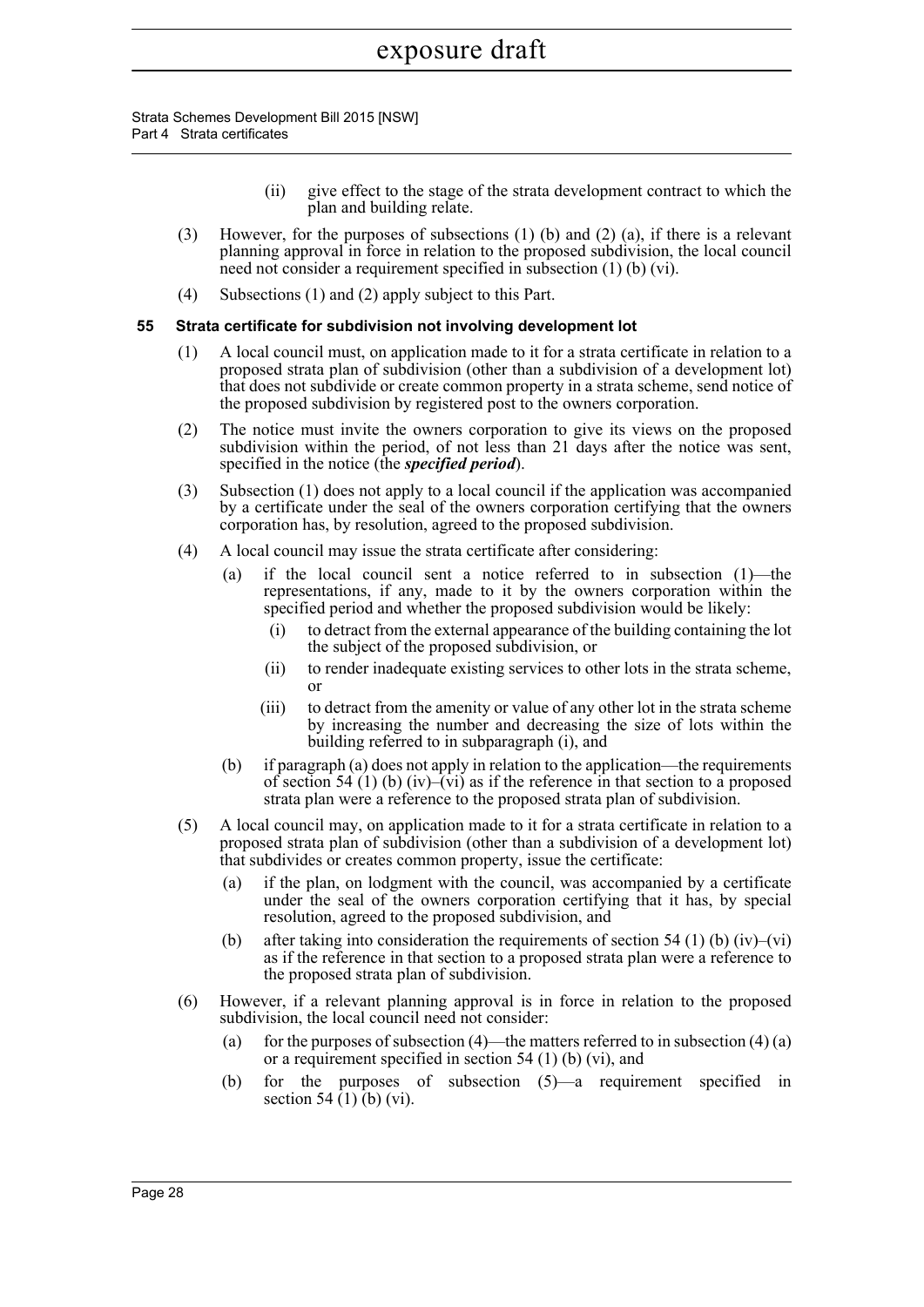## **56 Strata certificate for notices of conversion**

- (1) A local council may, on application made to it for a strata certificate in relation to a proposed notice of conversion, issue the certificate if:
	- (a) the notice, on lodgment with the council, was accompanied by a certificate under the seal of the owners corporation certifying that it has, by special resolution, agreed to the proposed conversion, and
	- (b) the council is satisfied, having regard to the circumstances of the case and the public interest, that the proposed conversion will not interfere with the existing or likely future amenity of the neighbourhood.
- (2) However, the council need not be satisfied about the matter referred to in subsection (1) (b) if a relevant planning approval is in force in relation to the notice of conversion.

## **57 Restriction on issue of strata certificate**

- (1) A local council must not issue a strata certificate unless:
	- (a) it complies with the regulations relating to the issue of strata certificates by a local council, and
	- (b) it is satisfied that any inspections prescribed by the regulations have been carried out.
- (2) Also, a local council must not issue a strata certificate in relation to a proposed strata plan, strata plan of subdivision or notice of conversion for which a relevant planning approval is not in force or is not required unless it has considered:
	- (a) whether the following will be appropriate to the proposed use of the building the subject of the plan or notice:
		- (i) the structural strength and load-bearing capacity of the building,
		- (ii) the measures to protect persons using the building, and to facilitate their egress from the building, in the event of fire,
		- (iii) the measures to restrict the spread of fire from the building to other buildings nearby, and
	- (b) whether the building complies, or will comply when completed, with the Category 1 fire safety provisions applicable to the building's proposed use.
- (3) This section applies despite any other provision of this Division.
- (4) In subsection (2), *Category 1 fire safety provisions* means the provisions prescribed by the regulations.

## **Division 3 Issue of strata certificates by accredited certifiers**

### **58 Strata certificate for strata plans and subdivision of development lots**

- (1) An accredited certifier must, on application made to the certifier for a strata certificate in relation to a proposed strata plan that does not include a development lot, issue a strata certificate for the plan if:
	- (a) a relevant planning approval is in force in relation to the plan, and
	- (b) all conditions of the planning approval that are required to be complied with before a strata certificate may be issued have been complied with, and
	- (c) if the land proposed to be subdivided is within a water supply authority's area of operations—the water supply authority has issued a certificate of compliance for the proposed subdivision, and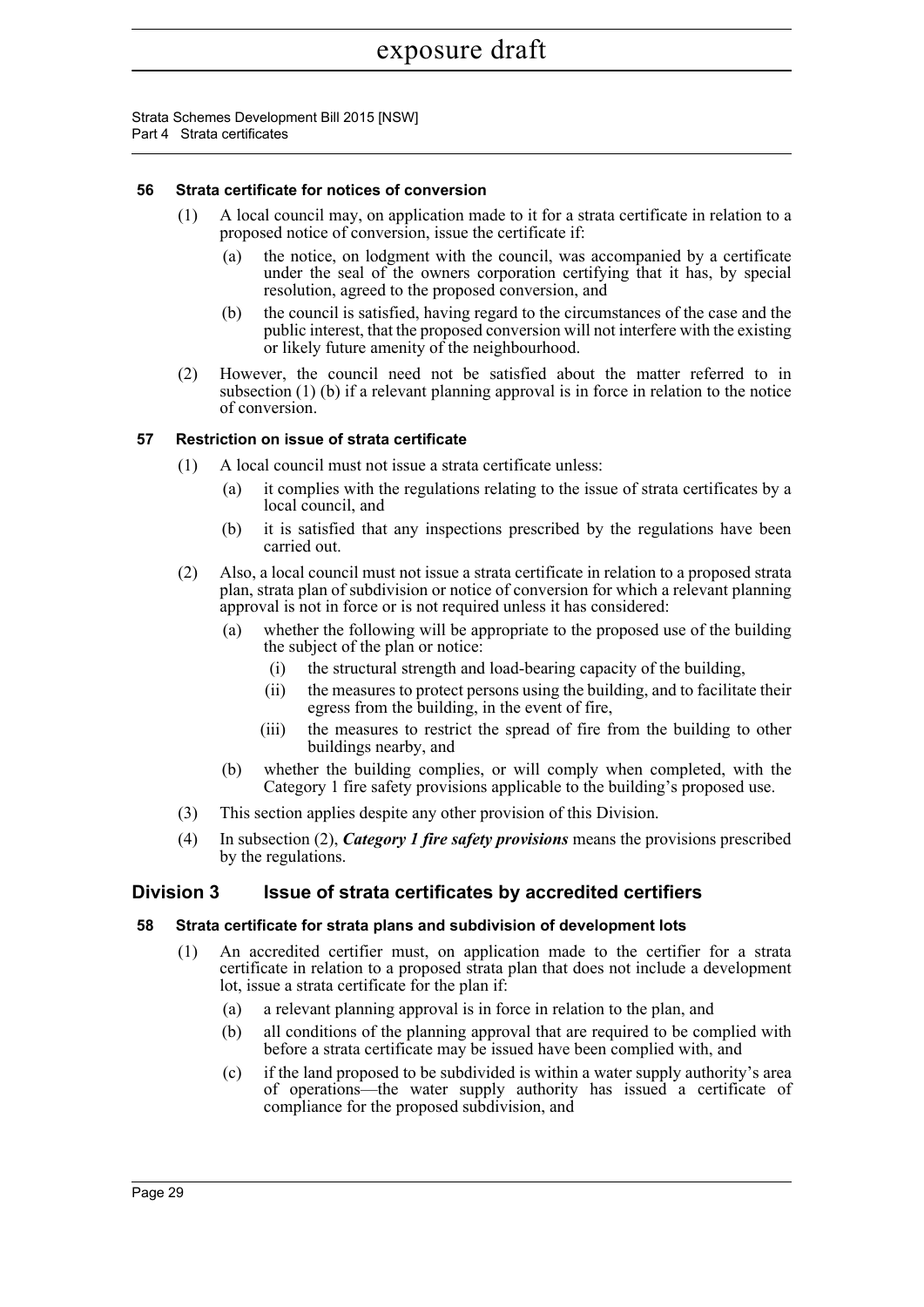- (d) the following requirements of subparagraphs (i)–(iii) or the following requirements of subparagraphs (iv)–(vii) are satisfied:
	- (i) a construction certificate has been issued under the *Environmental Planning and Assessment Act 1979* in relation to the erection of each building containing a proposed lot to which the plan relates,
	- (ii) each proposed lot in the plan substantially corresponds with a part of any such building shown in the building plans accompanying the construction certificate and is designated in the building plans as being intended for separate occupation,
	- (iii) each building referred to in subparagraph (i) was completed not more than 12 months, or a longer period fixed by the relevant local council in any particular case, before the application for the strata certificate was made,
	- (iv) separate occupation of the proposed lots in the plan will not contravene the *Environmental Planning and Assessment Act 1979* or an environmental planning instrument,
	- (v) any consent required under that Act or instrument has been given in relation to the separate occupation of the proposed lots,
	- (vi) the land proposed to be subdivided is not the subject of an outstanding order, requirement or notice,
	- (vii) if the relevant local council has made an order of the kind referred to in Order No 6 in the table to section 121B of the *Environmental Planning and Assessment Act 1979* in relation to the land proposed to be subdivided—the order has been complied with or an appeal against the order has been made under section 121ZK of that Act and the court has refused to confirm the order.
- (2) An accredited certifier must, on application made to the certifier for a strata certificate in relation to a proposed strata plan that includes a development lot or a proposed strata plan of subdivision of a development lot, issue a strata certificate for the plan if:
	- (a) the requirements of subsection  $(1)$  (a)–(d) are satisfied, and
	- (b) the plan and each building containing a proposed lot to which the plan relates:
		- (i) satisfy the applicable planning approval conditions, and
		- (ii) give effect to the stage of the strata development contract to which the plan and building relate.

## **59 Strata certificate for subdivision not involving development lot**

An accredited certifier must, on application made to the certifier for a strata certificate in relation to a proposed strata plan of subdivision (other than a subdivision of a development lot) issue a strata certificate in relation to the plan if:

- (a) the requirements of section 58 (1) (a), (b) and (d) (iv) and (v) are satisfied, and
- (b) if the subdivision does not subdivide or create common property in a strata scheme—the owners corporation has certified that it has, by resolution, agreed to the proposed subdivision, and
- (c) if the subdivision subdivides or creates common property in a strata scheme the owners corporation has certified that it has, by special resolution, agreed to the proposed subdivision.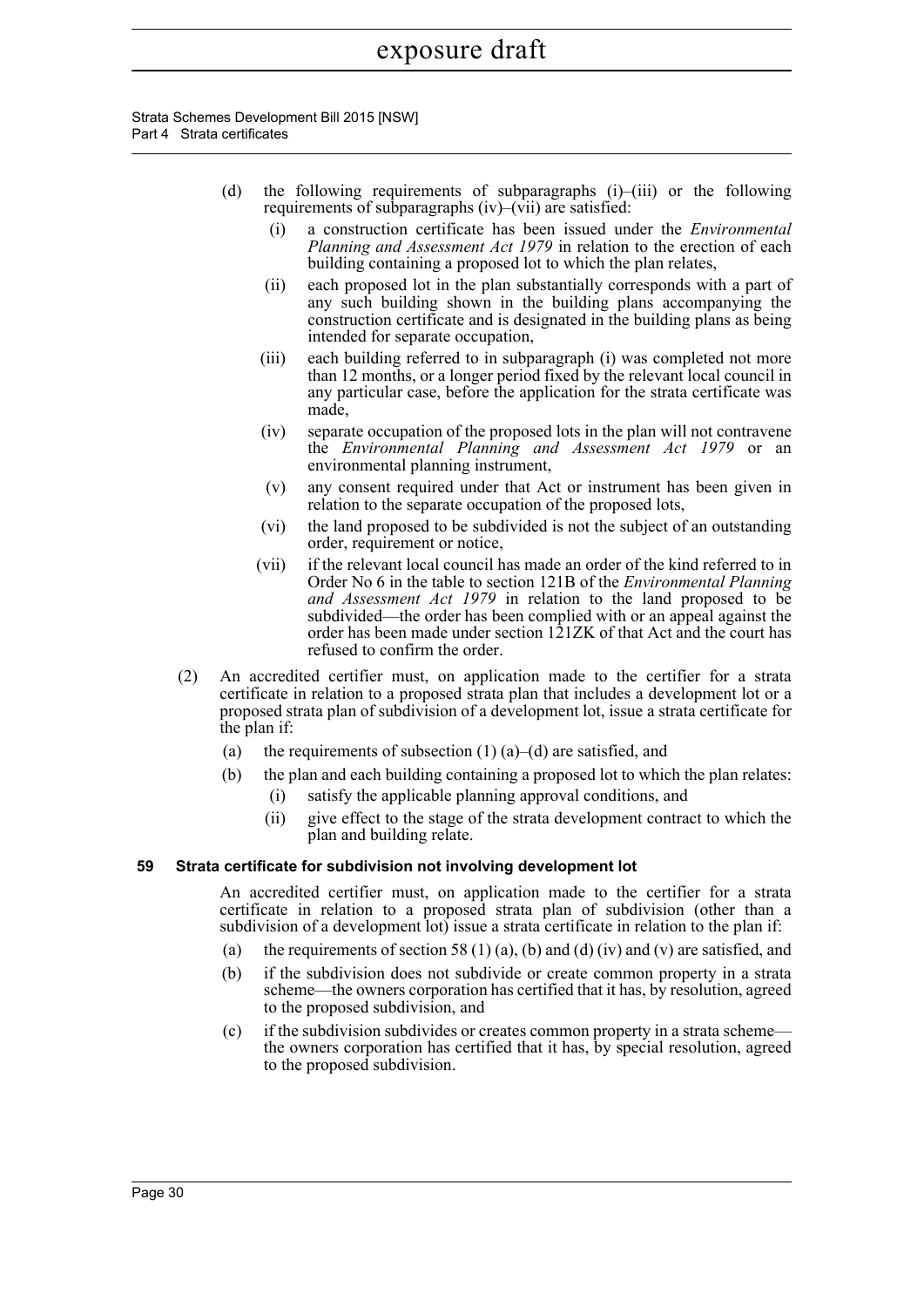## **60 Strata certificate for notices of conversion**

An accredited certifier must, on application made to the certifier for a strata certificate in relation to a proposed notice of conversion, issue the certificate if:

- (a) the requirements of section 58 (1) (a) and (b) are satisfied, and
- (b) the owners corporation has certified that it has, by special resolution, agreed to the proposed conversion.

## **61 Restrictions on issue of strata certificate**

Despite any other provision of this Division, an accredited certifier must not issue a strata certificate unless:

- (a) the certifier complies with the regulations relating to the issue of strata certificates by an accredited certifier, and
- (b) the certifier is satisfied that any inspections prescribed by the regulations have been carried out.

## **Division 4 Strata certificates relating to encroachments onto public places, and to utility lots**

## **62 Issue of strata certificates relating to encroachments**

- (1) This section applies to a proposed strata plan or strata plan of subdivision if a building to which the plan relates encroaches on a public place.
- (2) A local council may refuse to issue a strata certificate for the plan unless:
	- (a) the plan clearly indicates the existence, nature and extent of the encroachment, and
	- (b) the council is satisfied that retention of the encroachment in its existing state will not endanger public safety or unreasonably interfere with the amenity of the neighbourhood.
- (3) An accredited certifier must refuse to issue a strata certificate for the plan unless:
	- (a) the plan clearly indicates the existence, nature and extent of the encroachment, and
	- (b) either:
		- (i) the building complies with a relevant planning approval in force in relation to the building with the encroachment, or
		- (ii) a relevant planning approval in force in relation to the subdivision the subject of the plan specifies the existence of the encroachment.
- (4) A strata certificate for the plan issued by a local council must refer to the existence of the encroachment and indicate that the local council does not object to the encroachment.
- (5) A strata certificate for the plan issued by an accredited certifier must refer to the existence of the encroachment and indicate that:
	- (a) the local council has granted a relevant planning approval that is in force for the building with the encroachment, or
	- (b) the local council has granted a relevant planning approval that is in force for the subdivision the subject of the plan specifying the existence of the encroachment.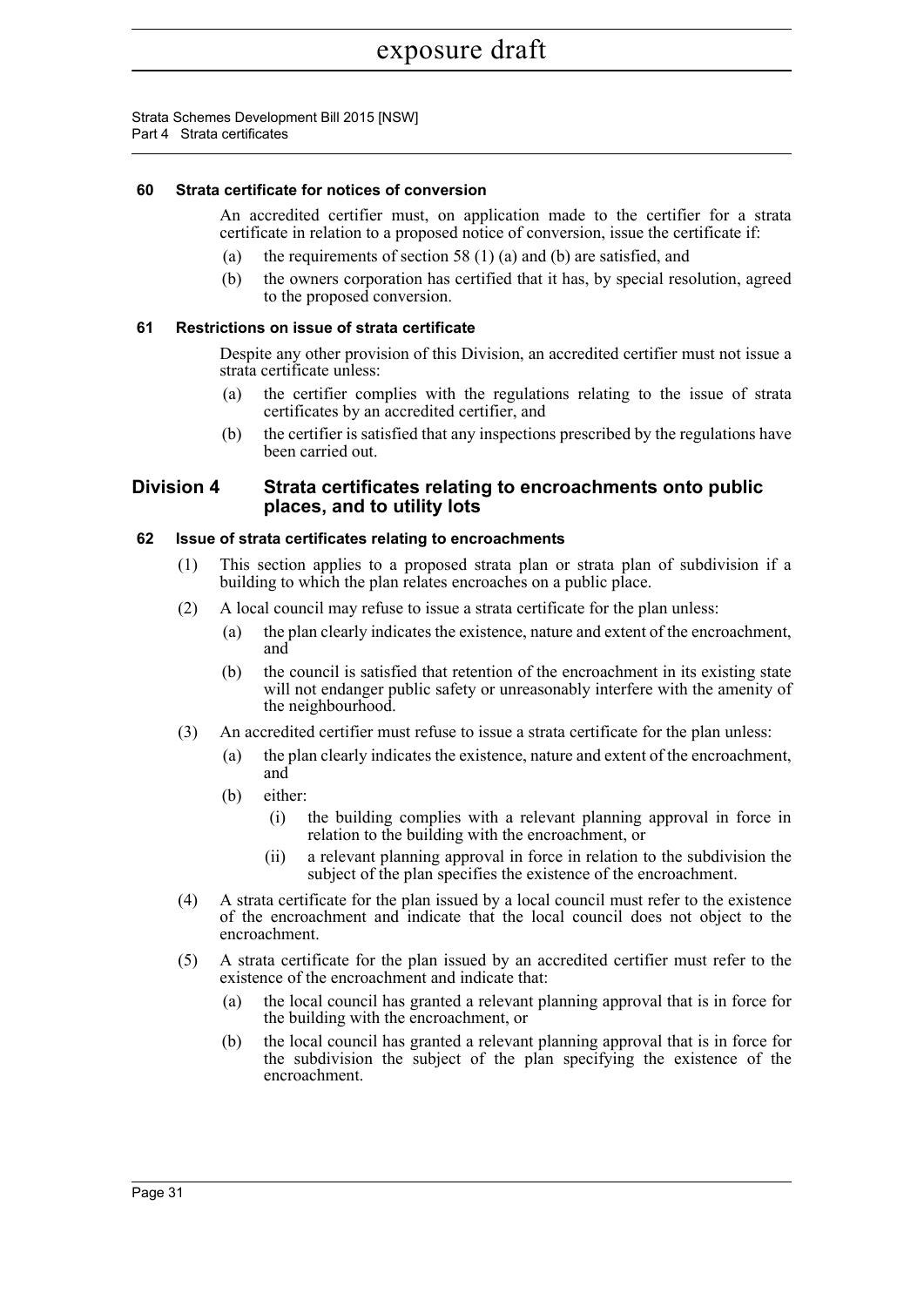Strata Schemes Development Bill 2015 [NSW] Part 4 Strata certificates

## **63 Restriction on use of utility lot**

- (1) If the registration of a plan for which a strata certificate is sought from a local council would result in the creation of a utility lot, the council may impose a condition (a *restrictive use condition*) on the strata certificate restricting the use of the utility lot to use by an owner or occupier of a lot or proposed lot (other than a utility lot) in the strata scheme to which the plan relates.
- (2) If:
	- (a) the registration of a plan for which a strata certificate is sought from an accredited certifier would result in the creation of a utility lot, and
	- (b) the relevant planning approval contains a condition (also a *restrictive use condition*) restricting the use of the utility lot to use by an owner or occupier of a lot or proposed lot (other than a utility lot),

the certifier must note the restriction on the strata certificate.

- (3) A restriction on use imposed or noted under subsection (1) or (2) must:
	- (a) designate each utility lot burdened by the restriction, and
	- (b) describe the restriction by reference to this section.
- (4) Section 88 of the *Conveyancing Act 1919* does not apply to a restriction referred to in subsection  $(1)$  or  $(2)$ .

### **64 Release of restriction on use of utility lot**

A local council that imposes a restrictive use condition may, on application made by the owner or a registered mortgagee of the utility lot to which the condition relates, execute an instrument in the approved form that provides that the lot is released from the restriction.

**Note.** On the Registrar-General recording the instrument in the Register, the utility lot is released from the restriction. See section 124.

## **Division 5 Notice of decisions and appeals**

### **65 Notice of decision**

- (1) A local council or accredited certifier must give notice of the council's or certifier's decision on an application for a strata certificate to the applicant.
- (2) If a local council refuses to issue a strata certificate, the notice must state:
	- (a) the grounds of refusal, and
	- (b) that the applicant may appeal to the court against the refusal, and
	- (c) the period within which the appeal may be made.
- (3) If a local council issues a strata certificate subject to a restrictive use condition, the notice must state:
	- (a) that the applicant may appeal to the court against the imposition of the condition, and
	- (b) the period within which the appeal may be made.
- (4) If an accredited certifier refuses to issue a strata certificate, the notice must state the grounds of refusal.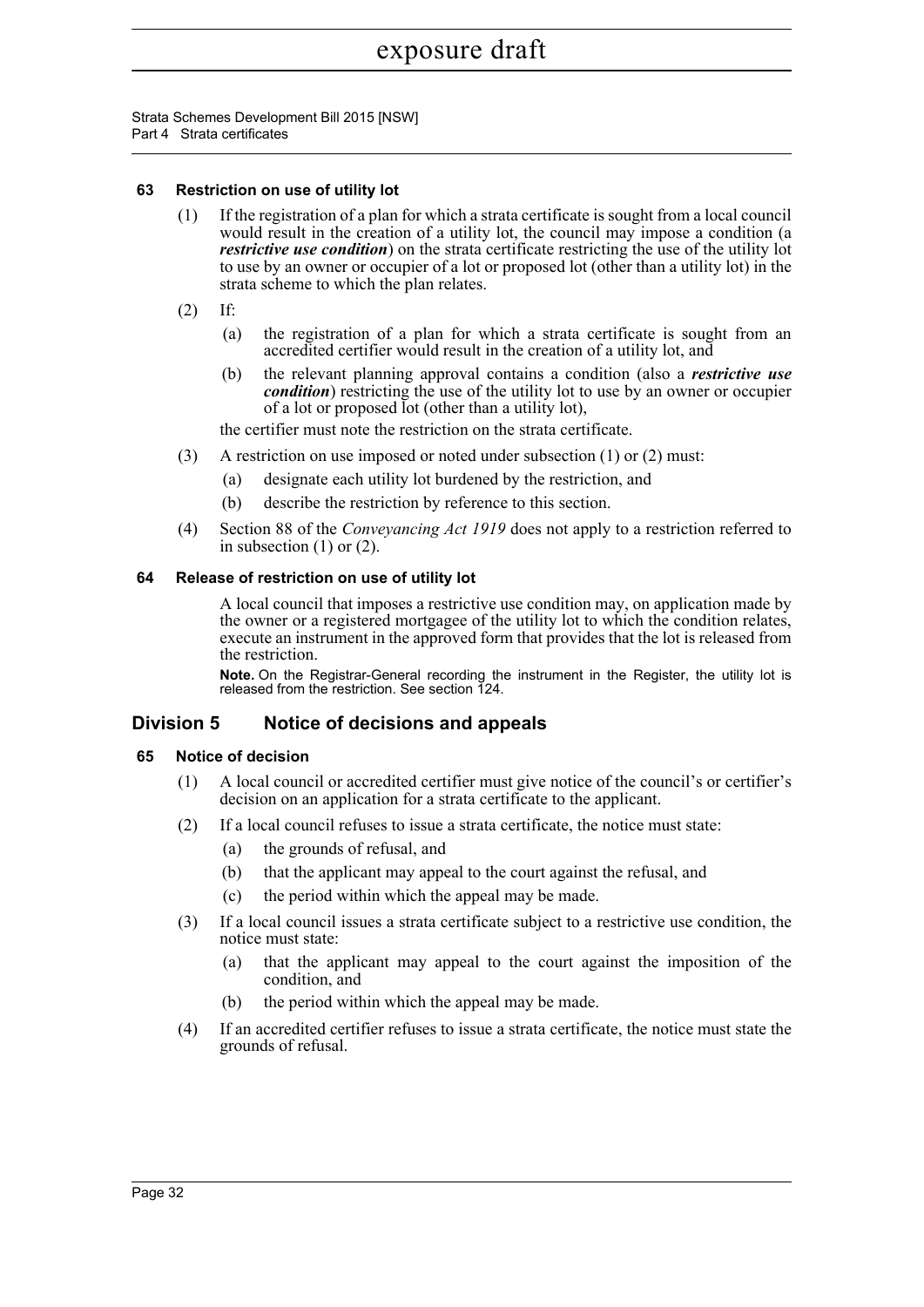Strata Schemes Development Bill 2015 [NSW] Part 4 Strata certificates

## **66 Appeal to Land and Environment Court**

- (1) The applicant for an application for a strata certificate made to a local council may appeal to the court against a decision of the council:
	- (a) to refuse the application, or
	- (b) to issue the strata certificate subject to a restrictive use condition.
- (2) For the purposes of an appeal under this section, a local council is taken to have refused an application if the council does not decide the application within 14 days after:
	- (a) if the application is for a strata certificate referred to in section 54 (1) and, in relation to the application, the council has given notice under that section to an owners corporation—the end of the period specified in the notice within which the owners corporation may give its views on the proposed subdivision to which the certificate relates, or
	- (b) otherwise—the day the council receives the application.
- (3) An appeal must be made within 12 months after:
	- (a) the day the applicant receives notice of the decision, or
	- (b) if the local council is taken to have refused the application—the day the council is taken to have refused it.
- (4) However, the court may, if it considers it appropriate in the circumstances, extend the period for making the appeal.
- (5) A decision of the court on an appeal is taken to be the final decision of the local council and is to be given effect as if it were the decision of the council.

## **Division 6 Application of Building Professionals Act 2005**

### **67 Accredited certifiers**

- (1) For the purposes of this Act, an *accredited certifier* is the holder of a certificate of accreditation as an accredited certifier for the purposes of this Act.
- (2) The relevant provisions apply with any necessary changes, and any changes prescribed by the regulations, to the following:
	- (a) the accreditation of accredited certifiers for the purposes of this Act,
	- (b) accredited certifiers,
	- (c) the exercise of functions under this Act by accredited certifiers.
- (3) In this section:

*relevant provisions* means the provisions of Parts 2–5 and Divisions 1, 3 and 4 of Part 6 and Parts 7 and 8 of the *Building Professionals Act 2005*, and the regulations made under that Act for the purposes of the provisions.

### **68 Insurance of accredited certifiers**

(1) The relevant provisions apply with any necessary changes, and any changes prescribed by the regulations, to accredited certifiers exercising functions under this Act in the same way that the provisions apply to accredited certifiers exercising the functions of a certifying authority within the meaning of the *Environmental Planning and Assessment Act 1979*.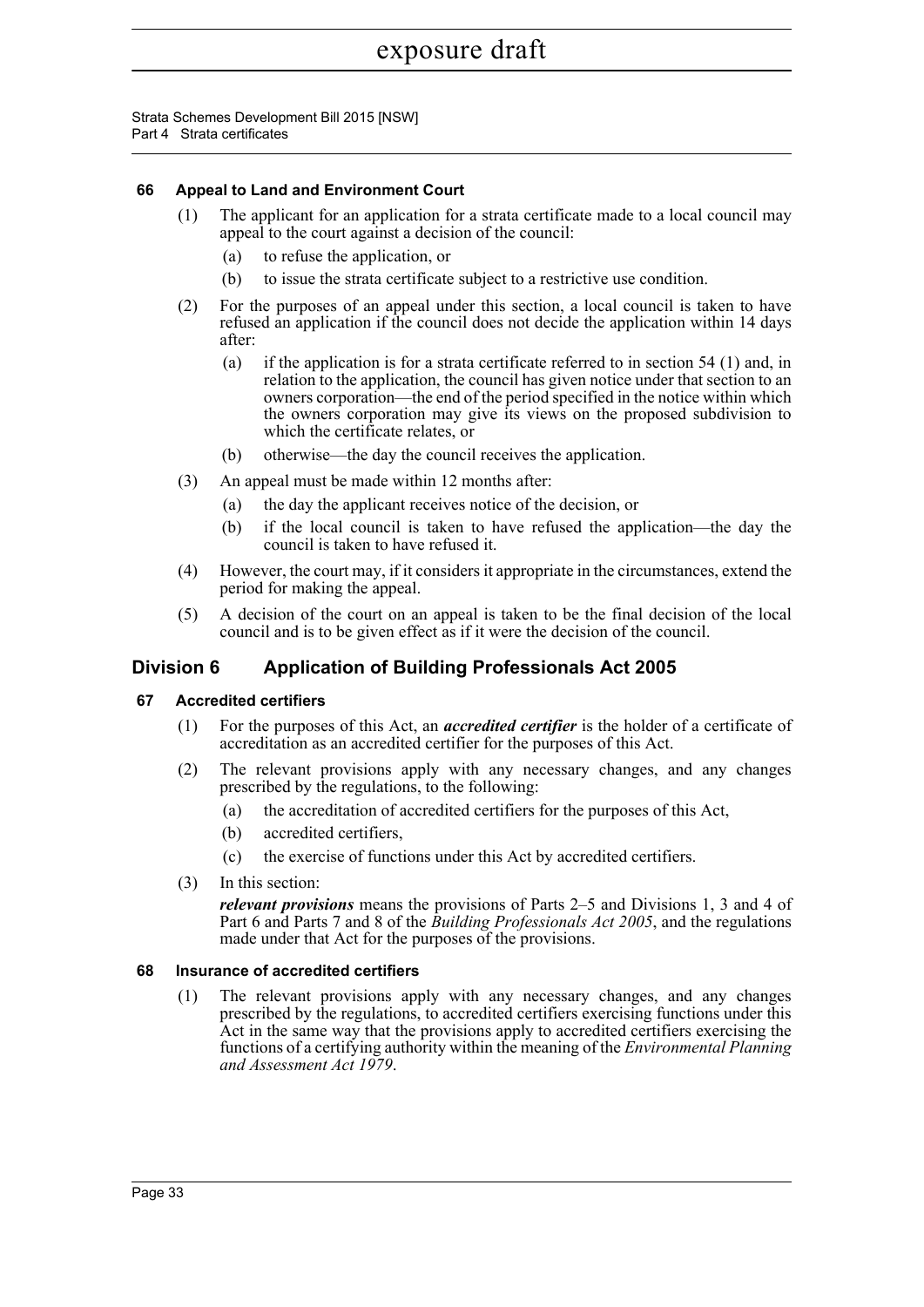Strata Schemes Development Bill 2015 [NSW] Part 4 Strata certificates

> (2) In this section: *relevant provisions* means the provisions of Division 2 of Part 6 of the *Building Professionals Act 2005*, and the regulations made under that Act for the purposes of the provisions.

**Note.** The relevant provisions relate to a requirement to have insurance.

## **Division 7 Miscellaneous**

## **69 Satisfaction about compliance with conditions precedent to issue of strata certificates**

- (1) A person who exercises functions under this Act or another Act in reliance on a strata certificate:
	- (a) is entitled to assume that:
		- (i) the certificate was properly issued, and
		- (ii) all conditions precedent to the issue of the certificate have been complied with, and
		- (iii) all things that are stated in the certificate as existing or having been done do exist or have been done, and
	- (b) is not liable for any loss or damage arising from a matter in relation to which the certificate was issued.
- (2) This section does not apply to an accredited certifier in relation to a strata certificate issued by the accredited certifier.

## **70 Regulations**

The regulations may make provision for or with respect to the following matters:

- (a) applications for and the issue of strata certificates,
- (b) the matters to be notified by accredited certifiers to local councils in relation to strata certificates,
- (c) the inspections to be carried out by local councils and accredited certifiers in relation to the issue of strata certificates,
- (d) the records to be kept by local councils and accredited certifiers in relation to strata certificates issued, or refused, by local councils and accredited certifiers.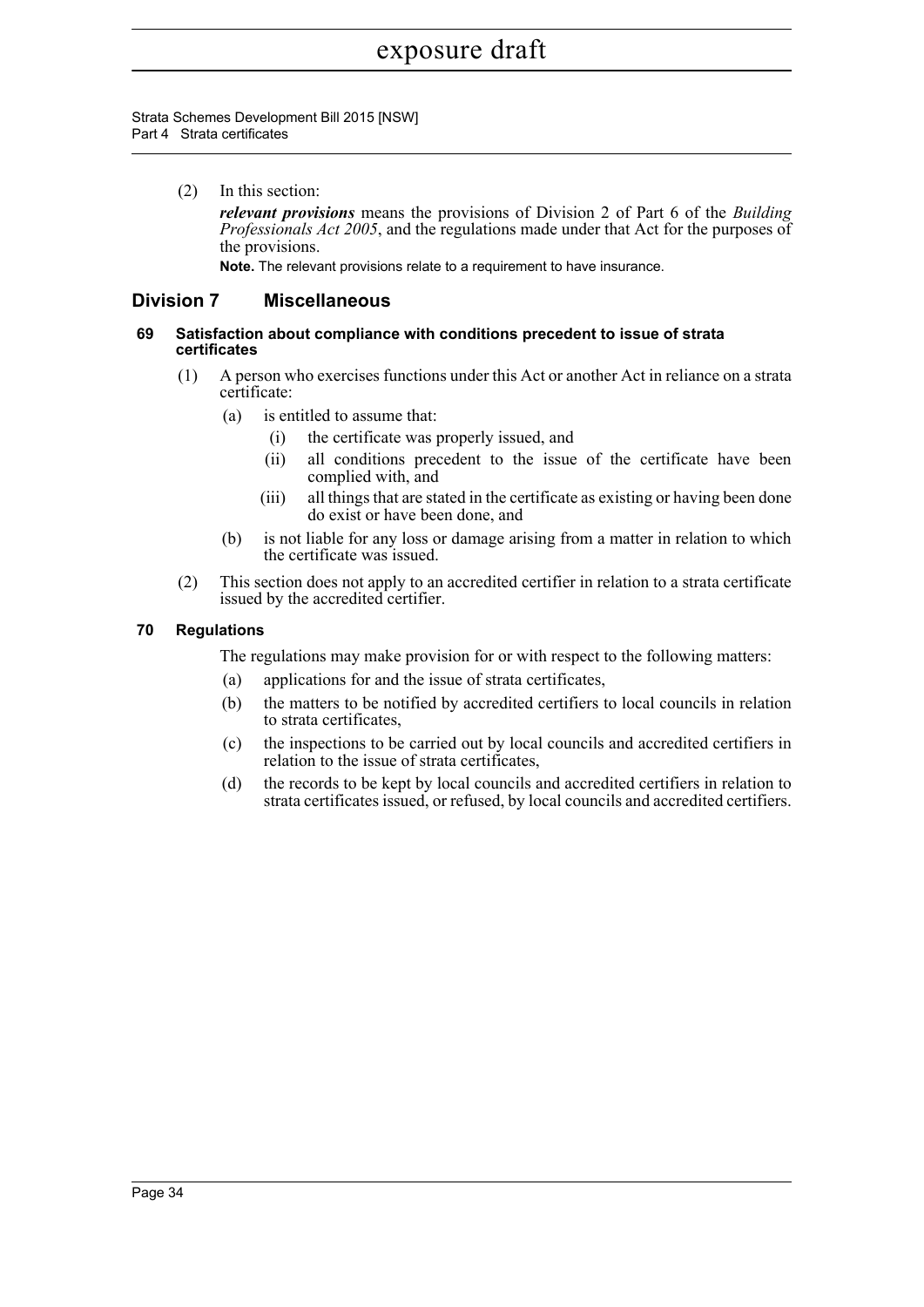Strata Schemes Development Bill 2015 [NSW] Part 5 Staged development

# **Part 5 Staged development**

# **Division 1 Preliminary**

## **71 Purpose and scope of Part**

- (1) The purpose of this Part is to facilitate the development in stages of a parcel subject to a strata scheme.
- (2) This Part does not prevent the development of a parcel otherwise than in accordance with the Part.

## **72 Definitions**

In this Part: *court* means the Land and Environment Court. *development concern*—see section 74. *permitted development*—see section 73 (4). *warranted development*—see section 73 (3) (a).

## **73 Explanation of staged development**

- (1) The proposed development in stages of a parcel subject to a strata scheme consists of:
	- (a) the progressive improvement of the parcel by the construction of buildings or the carrying out of works on development lots, and
	- (b) the subsequent subdivision of each development lot and the consequential adjustment of the unit entitlement of lots in the scheme.
- (2) A development lot may be situated wholly or partly above, below or alongside the building to which the strata scheme initially relates, but must be identified as a development lot in the strata plan for the scheme when the plan is registered or in a strata plan of subdivision of a development lot.
- (3) The development is carried out subject to a strata development contract that describes separately:
	- (a) any proposed development that the developer for the development lot warrants will be carried out and may be compelled to carry out *(warranted*) *development*), and
	- (b) any other proposed development that the developer will be authorised but cannot be compelled to carry out (*authorised proposals*).
- (4) Warranted development and authorised proposals are referred to as *permitted development* because the owners corporation of the strata scheme and other persons having estates or interests in lots included in the parcel must allow it to be carried out in accordance with the strata development contract.

## **74 Meaning of "development concern"**

- (1) A *development concern*, in relation to a strata development contract, is:
	- (a) doing any of the following in accordance with the contract:
		- (i) erecting structures, carrying out works or effecting other improvements,
		- (ii) creating easements, dedicating land, making by-laws or entering into covenants or management or other agreements,
		- (iii) creating or using common property,
		- (iv) adding land to the parcel,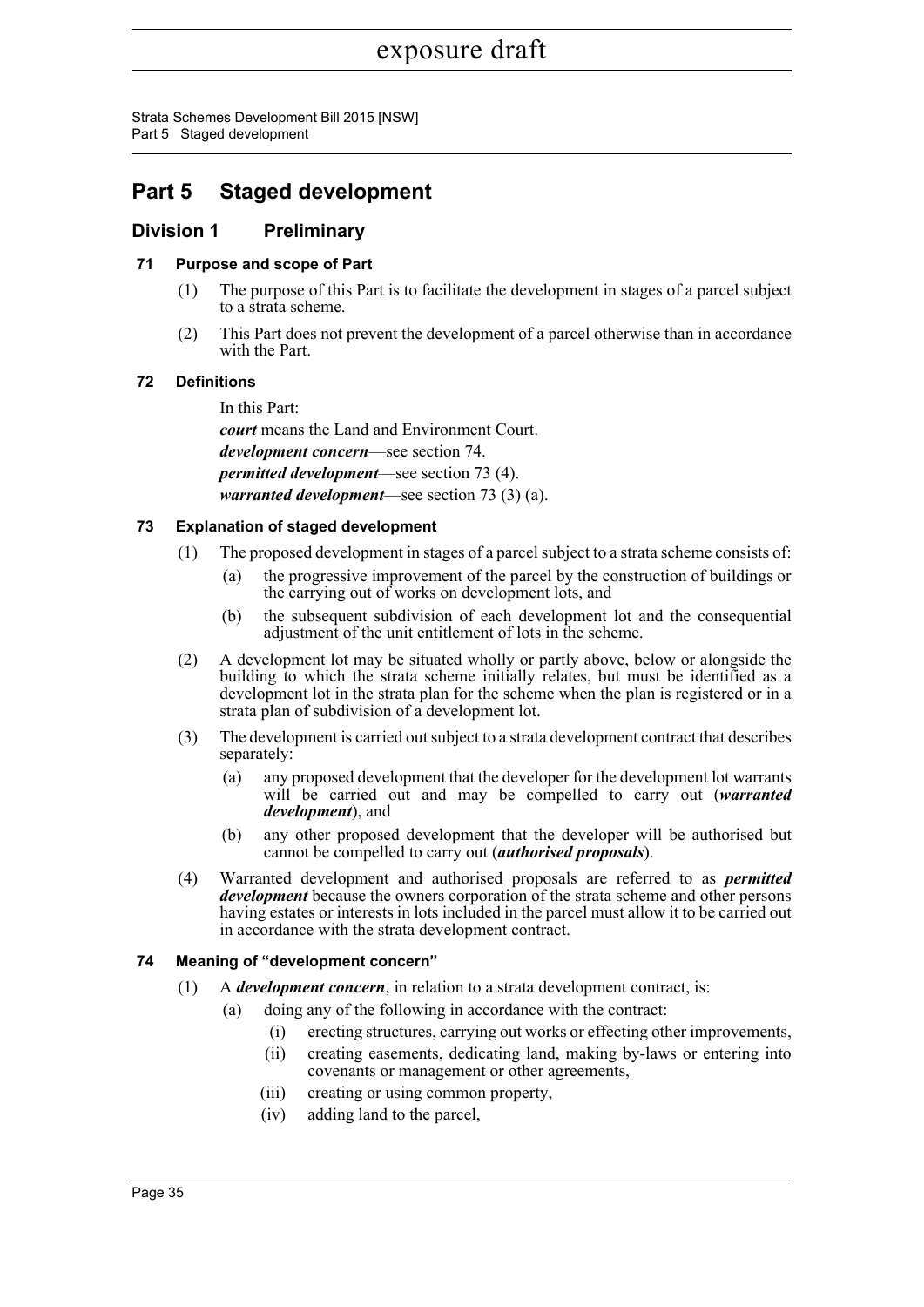#### Strata Schemes Development Bill 2015 [NSW] Part 5 Staged development

- (v) using water, sewerage, drainage, gas, electricity, oil, garbage, conditioned air, telephone or other services available to the parcel, or installing additional services,
- (vi) providing and using means of access or egress to or from a development lot, or to or from common property,
- (vii) subdivision of a development lot, or excising a development lot from the parcel, and
- (b) carrying out any other development that is permitted to be carried out because it is included in the contract.
- (2) However, a *development concern* does not include:
	- (a) subdivision of common property, or
	- (b) amendment of a strata development contract, regardless of whether the subject-matter involved is, or relates to, a development concern.

# **Division 2 Restriction on granting planning approval**

## **75 Obligations of planning authorities**

- (1) A planning authority must not grant planning approval for the subdivision of land by a strata plan for the purposes of the development in stages of a parcel under this Part unless:
	- (a) the proposed strata plan includes a development lot, and
	- (b) the application for the planning approval is accompanied by a proposed strata development contract.
- (2) When a planning authority grants a planning approval in accordance with this section, it must certify in the approved form that carrying out the permitted development would not contravene:
	- (a) any condition subject to which the approval was granted, or
	- (b) the provisions of any environmental planning instrument in force when the approval was granted, except to the extent, if any, specified in the certificate.
- (3) A planning approval that purports to have been granted in contravention of this section is invalid.

## **Division 3 Strata development contracts and registration of contracts and amendments**

## **76 Form and content of strata development contract**

- (1) A strata development contract must be in the approved form.
- (2) A strata development contract must include:
	- (a) a concept plan that complies with section 77, and
	- (b) a description of the following:
		- (i) the land comprising the parcel, identifying separately the development lot or lots,
		- (ii) any land proposed to be added to the parcel at a later time,
		- (iii) any part of the common property in relation to which the developer is to have a right to occupy to carry out the proposed development,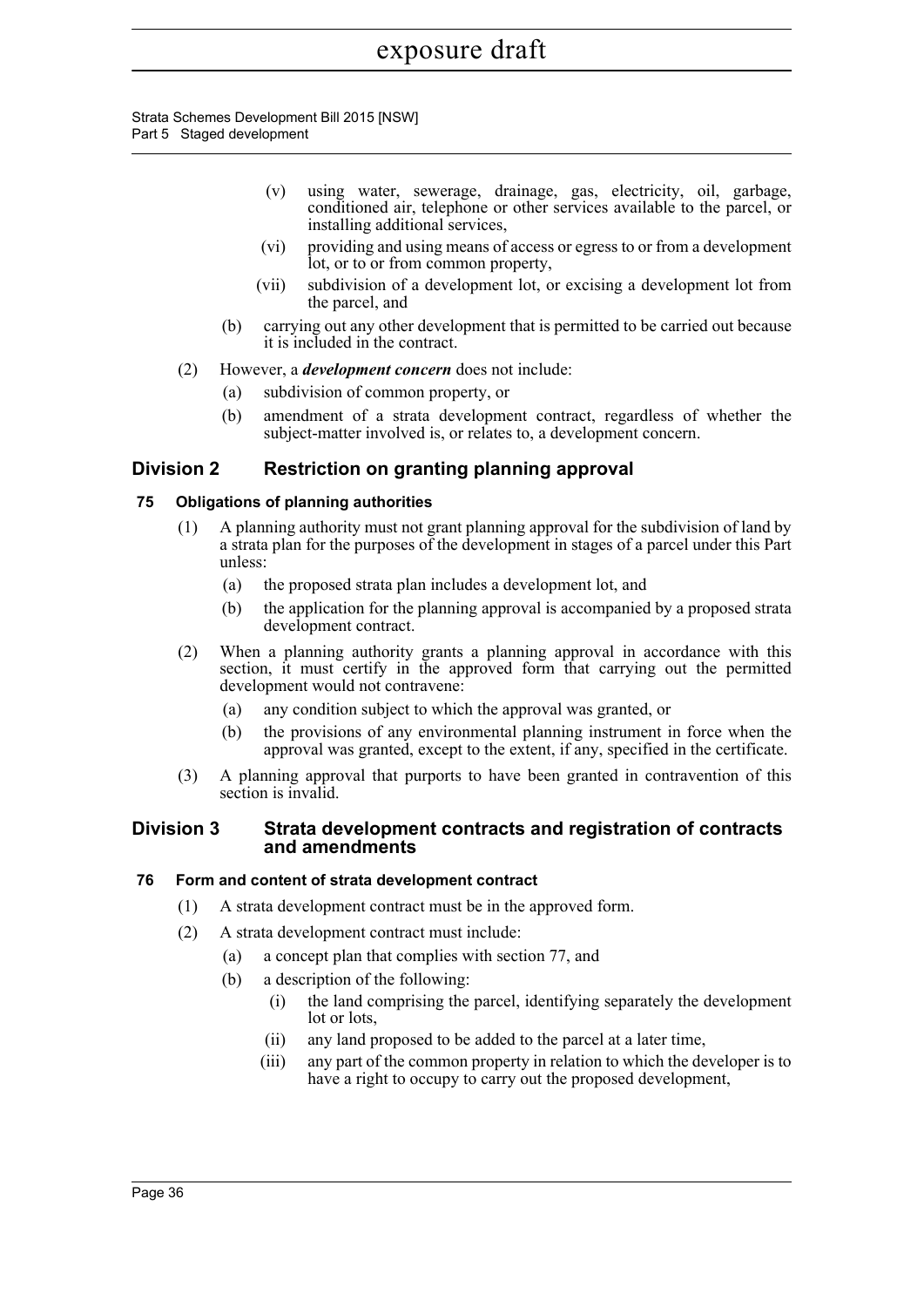Strata Schemes Development Bill 2015 [NSW] Part 5 Staged development

- (iv) any part of the proposed development that the developer is permitted by the contract to carry out and may be compelled to carry out (identified in the contract as "warranted development—proposed development subject to a warranty"),
- (v) any part of the proposed development that the developer is permitted by the contract to carry out but cannot, merely because it is described in the contract, be compelled to carry out (identified in the contract as "authorised proposals—proposed development *not* subject to a warranty"), and
- (c) any other information or document prescribed by the regulations.
- (3) A strata development contract must predict a time, not more than 10 years after the day on which the contract is registered, for conclusion of the development scheme to which it relates.
- (4) A strata development contract that relates to development of a part strata parcel must include a description of the part of the building and its site outside the part strata parcel.
- (5) A strata development contract cannot provide for the subdivision of common property in a strata scheme without the consent, by special resolution, of the owners corporation.

## **77 Concept plan**

A concept plan for a strata development contract must separately illustrate, in the way approved by the Registrar-General:

- (a) the sites proposed for, and the nature of, the buildings and works that would result from the carrying out of all permitted development under the contract, and
- (b) the sites proposed for, and the nature of, the buildings and works that would result from the carrying out of all warranted development.

## **78 Variation of liability for common property expenses**

- (1) A strata development contract may apportion the liability for expenses relating to the use or maintenance of common property in the strata scheme differently from the way that liability would otherwise be apportioned by the schedule of unit entitlement for the scheme.
- (2) An apportionment under this section has effect despite the current schedule of unit entitlement, but does not apply to any liability that relates to the use or maintenance of the common property after the development scheme is concluded.

## **79 Signing and lodging strata development contract and amendments**

- (1) The Registrar-General may register a strata development contract, or an amendment of a strata development contract, only if the contract or amendment is signed by all of the following:
	- (a) the developer for the development lot,
	- (b) each registered mortgagee, chargee, covenant chargee and lessee of the development lot,
	- (c) each registered mortgagee and chargee of a lease of the development lot,
	- (d) if the contract or amendment relates to a leasehold strata scheme—the lessor of the scheme,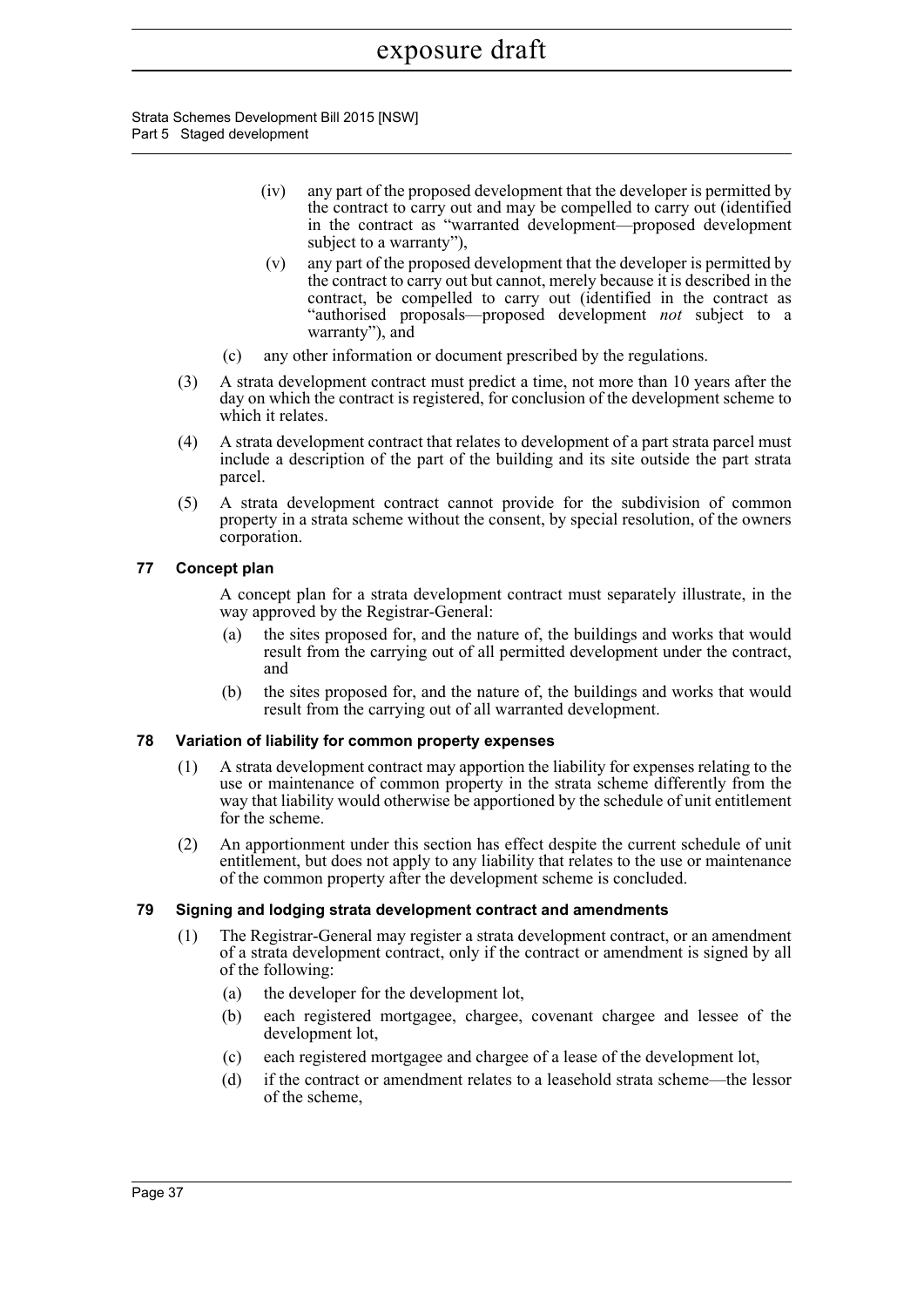#### Strata Schemes Development Bill 2015 [NSW] Part 5 Staged development

- (e) if the amendment is required, under section 84, to be supported by any resolution of the owners corporation of the strata scheme—the owners corporation.
- (2) A strata development contract, or an amendment of a strata development contract, must be lodged with the certificate required under section 75 (2) or  $\hat{8}4$  (7).
- (3) The Registrar-General may refuse to register a strata development contract or an amendment of a strata development contract if written consent to the registration has not been lodged and signed by any one or more of the following that the Registrar-General determines:
	- (a) the judgment creditor under any writ recorded in the folio for the development lot,
	- (b) the lessee of any common property in the strata scheme,
	- (c) the caveator under a caveat affecting any estate or interest in the development lot.
- (4) The same person may be more than one of the parties to a strata development contract.

## **80 Registering strata development contract and amendments**

- (1) The Registrar-General may register a strata development contract or an amendment of a strata development contract by recording the contract or amendment in the Register.
- (2) The Registrar-General may refuse to register an amendment of a strata development contract if:
	- (a) the certificate of title for the owners corporation or the common property, if any, has not been given to the Registrar-General, or
	- (b) the contract does not include a revised concept plan that will comply with section 77 after the amendment is registered.
- (3) The Registrar-General must refuse to register a strata development contract or an amendment of a strata development contract that does not comply with this Part.

## **81 Effect of strata development contract**

- (1) A strata development contract has effect as an agreement under seal containing the covenants specified in Schedule 3 entered into by the owners corporation and each person who for the time being is any of the following:
	- (a) the developer of the strata scheme,
	- (b) if the scheme is a leasehold strata scheme—the lessor of the scheme,
	- (c) an owner of a lot, other than the developer,
	- (d) a registered mortgagee, chargee, covenant chargee or lessee, or an occupier, of a lot.
- (2) The contract ceases to have effect:
	- (a) in relation to a person described in subsection  $(1)$  (a),  $(b)$ ,  $(c)$  or  $(d)$ , when the person ceases to be a person so described, and
	- (b) in relation to all of the persons described in subsection (1), when the development scheme to which the contract relates is concluded.
- (3) Subsection (2) does not affect an obligation incurred by a person, or a right that accrued to a person, under the contract before it ceased to have effect in relation to the person.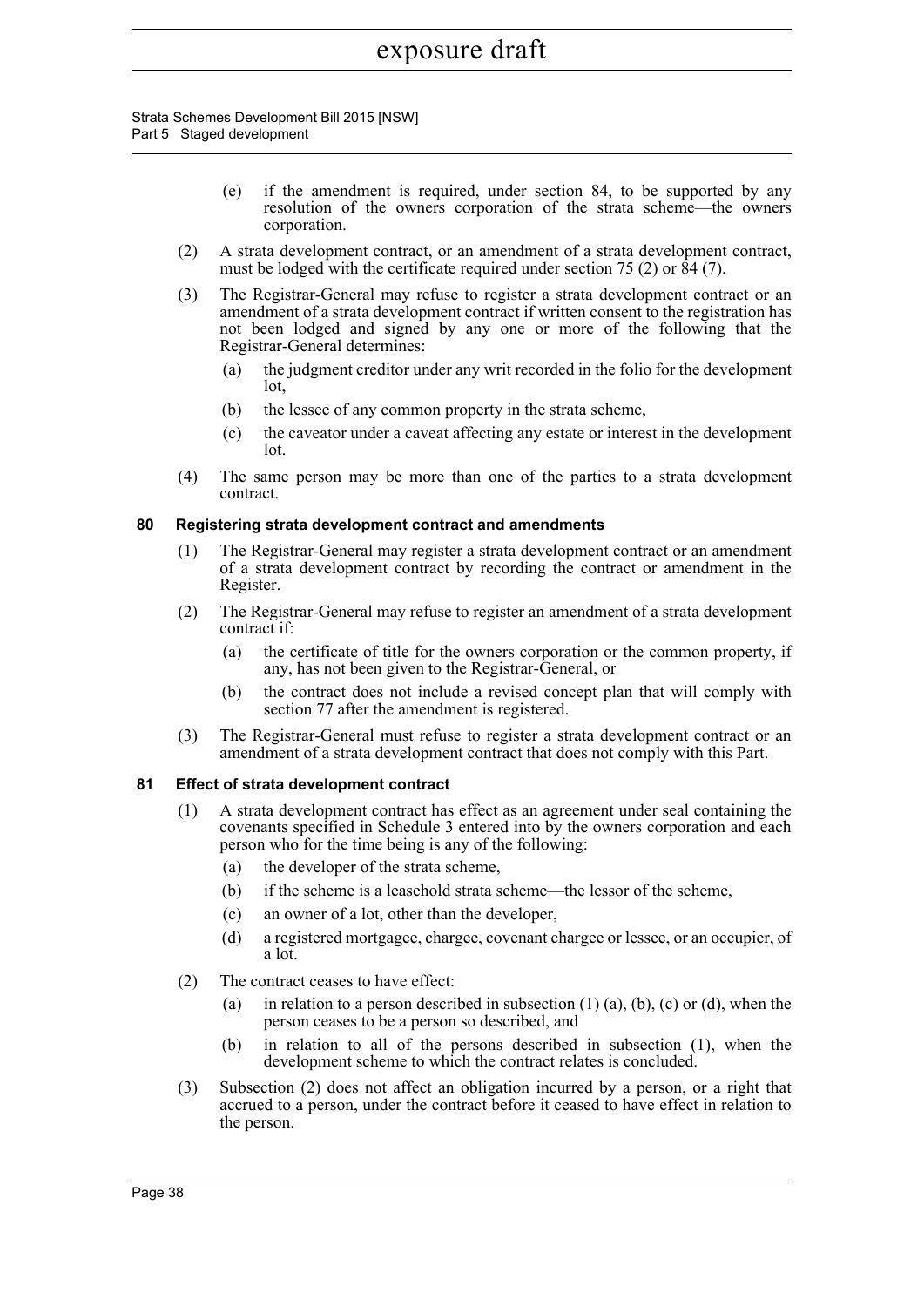### Strata Schemes Development Bill 2015 [NSW] Part 5 Staged development

- (4) A lessee entitled under a lease to immediate possession of a development lot is taken to be the developer, and the person who would otherwise be the developer is taken not to be the developer, for the purposes of this Act, the regulations and the strata development contract.
- (5) A mortgagee, chargee or covenant chargee in possession of a development lot is taken to be the developer, and the person who would otherwise be the developer is taken not to be the developer, for the purposes of this Act, the regulations and the strata development contract.
- (6) A strata development contract does not permit development to be carried out in contravention of this Act or any other Act or law.
- (7) A provision in any other contract or instrument under which a strata development contract is excluded, modified or restricted is void.
- (8) A covenant entered into under a strata development contract does not merge on the transfer of a lot.
- (9) This section does not affect a right or remedy a person may have apart from a right or remedy under a strata development contract.
- (10) However, the *Strata Schemes Management Act 2015* does not apply in relation to matters arising under a strata development contract. **Note.** A strata development contract for a strata scheme is void to the extent that it is inconsistent with a strata management statement for the scheme. See section 105 (7).

## **82 Use of common property and development lot by developer**

- (1) A strata development contract may confer on a developer an exclusive, or any lesser, right to occupy common property specified in the contract.
- (2) When carrying out permitted development under a strata development contract, a developer is entitled to use common property or a development lot to which the contract relates:
	- (a) to the extent necessary to carry out the development, or
	- (b) to such other extent, if any, conferred by the contract in relation to specified common property.
- (3) A right conferred by this section may be exercised despite any other provision of this Act or any provision of the by-laws for the strata scheme or of an order under section 131 of the *Strata Schemes Management Act 2015*.
- (4) However, the right must be exercised in a way that does not cause unreasonable inconvenience to the occupier of any lot.
- (5) The provisions of a strata development contract that relate to the maintenance or upkeep of common property have effect despite any provision of the by-laws for the strata scheme or of an order under section 131 of the *Strata Schemes Management Act 2015*.

### **83 Adding land to a parcel subject to a strata development contract**

- (1) Land may be added to a parcel containing a development lot by registration of a plan as a strata plan of subdivision.
- (2) The plan may be registered only if:
	- (a) the land consisting of the former parcel and the additional land could be the subject of a strata plan had the land in the former parcel not already been subdivided under this Act, and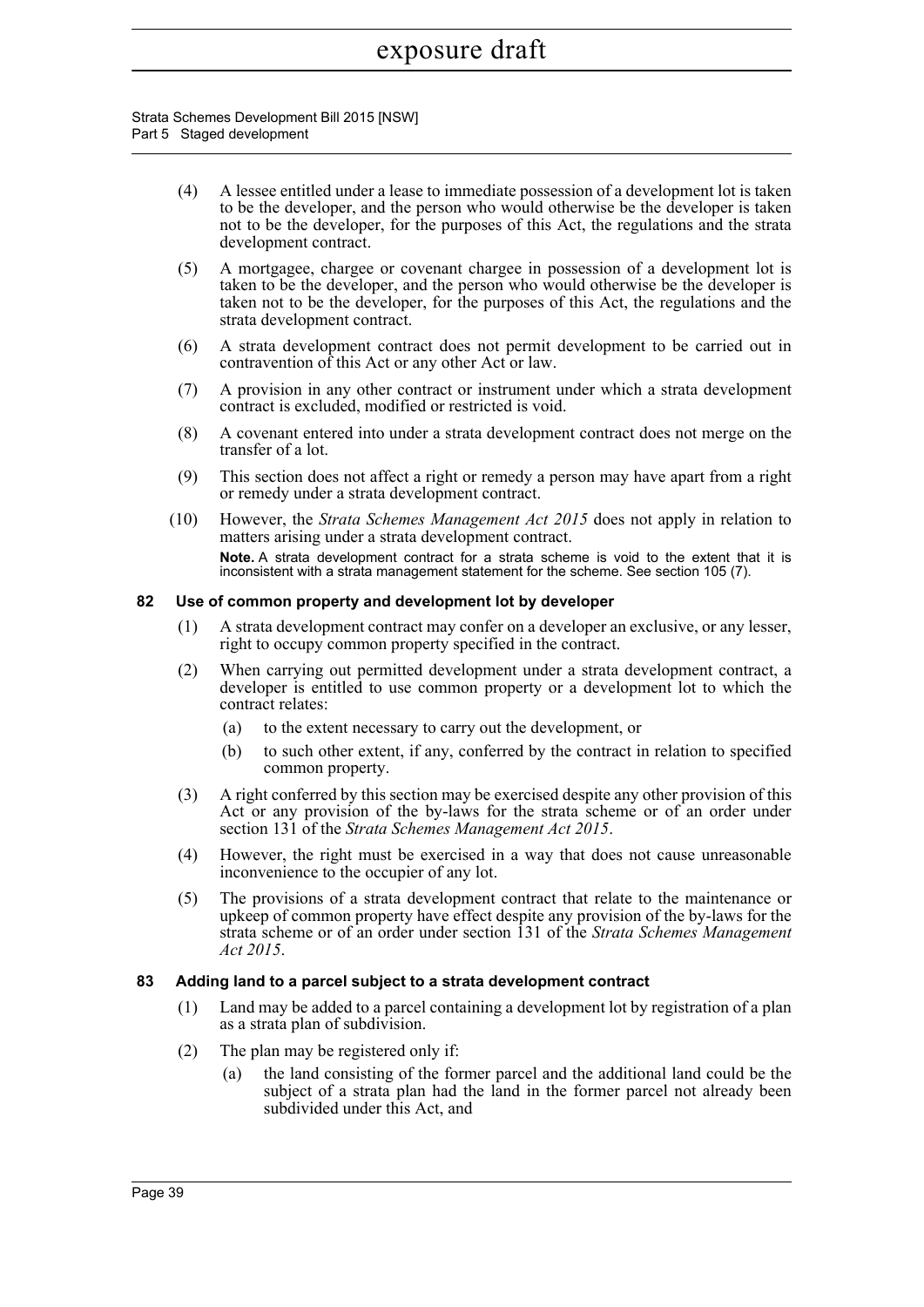Strata Schemes Development Bill 2015 [NSW] Part 5 Staged development

- (b) the strata development contract, as in force when the plan is registered: (i) provides for the land to be added to the parcel, and
	- (ii) states whether, on it being added to the parcel, the land will become common property, a further development lot or an addition to an existing development lot, or any specified combination of them, and
- (c) a plan showing as a single lot the additional land and the former parcel has been lodged for registration under the *Conveyancing Act 1919*.
- (3) On registration of the plan as a strata plan of subdivision, the land becomes common property, a further development lot or an addition to an existing development lot, or any specified combination of them, as provided by the strata development contract.

## **Division 4 Amendment of strata development contracts**

## **84 Amendment of strata development contract**

- (1) A strata development contract for a strata scheme may be amended by the developer.
- (2) An amendment must be in the approved form and has effect only if it:
	- (a) is made in compliance with this Division, and
	- (b) is registered, and
	- (c) is not inconsistent with a registered strata management statement for the strata scheme.
- (3) A proposed amendment that involves a change in the basic architectural or landscaping design of the development, or in its essence or theme, may be made only if it is:
	- (a) approved by the planning authority, and
	- (b) supported by a unanimous resolution of the owners corporation of the strata scheme, unless the developer is the only owner of lots in the scheme.
- (4) An amendment proposed to give effect to a change in the law or a change in the requirements of a planning authority, and that does not involve a change referred to in subsection (3), may be made only if:
	- (a) it is approved by the planning authority, and
	- (b) notice of the amendment is given to:
		- (i) the owners corporation of the strata scheme, and
		- (ii) the owner of each lot in the scheme, other than the developer, and
		- (iii) each registered mortgagee, chargee, covenant chargee and lessee of a lot in the scheme.
- (5) Any other proposed amendment that would require a change in the terms of a planning approval may be made only if it is:
	- (a) approved by the planning authority, and
	- (b) supported by a special resolution of the owners corporation of the strata scheme.
- (6) Any other proposed amendment that would not require a change in the terms of a planning approval may be made only if:
	- (a) it is supported by a resolution of the owners corporation of the strata scheme, and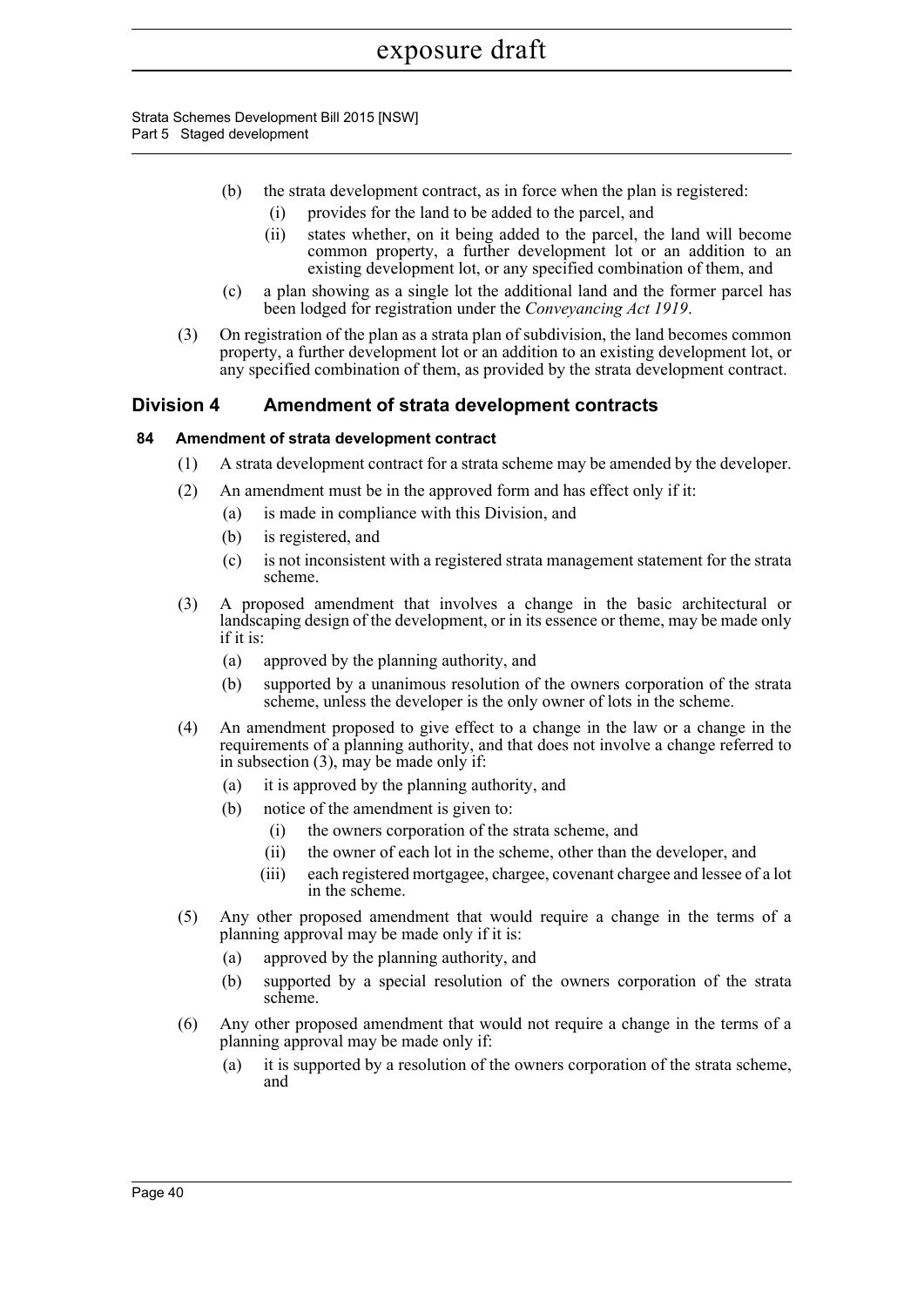Strata Schemes Development Bill 2015 [NSW] Part 5 Staged development

- (b) the application for registration, or the contract as intended to be amended, is accompanied by a certificate, given in the approved form by the planning authority to the effect that a change in the terms of any planning approval is not required.
- (7) A planning authority that approves an amendment of a strata development contract must give the applicant for the approval a copy of the instruments, plans and drawings that describe and illustrate the amendment and a certificate in the approved form to the effect that:
	- (a) the copy describes and illustrates the approved amendment, and
	- (b) the contract, if amended as approved, would not be inconsistent with any related planning approval.

**Note.** An amendment is not required to be supported by a resolution of the owners corporation if the amendment is approved by the court under section 86.

## **85 Notice of particular decision, and appeal**

- (1) If a planning authority does not approve an amendment of a strata development contract, the authority must give the applicant for the approval a notice stating:
	- (a) the grounds for the refusal, and
	- (b) that the applicant may appeal to the court against the refusal, and
	- (c) the period within which the appeal may be made.
- (2) The applicant may appeal to the court against the refusal within 12 months after receiving the notice.
- (3) However, the court may, if it considers it appropriate in the circumstances, extend the period for making the appeal.
- (4) A decision of the court on appeal is taken to be the final decision of the planning authority and is to be given effect as if it were the decision of the planning authority.

### **86 Approval of amendments by Land and Environment Court**

- (1) Despite section 84, an amendment of a strata development contract is not required to be supported by a resolution of an owners corporation if the amendment is approved by the court.
- (2) The court may approve an amendment only if it is satisfied:
	- (a) that a motion supporting the amendment has been defeated, or
	- (b) that the notice of intention to move a motion supporting the amendment has been given but a meeting to consider the motion has not been held within a reasonable time after the notice was given, or
	- (c) that the consent to the amendment of a mortgagee, chargee, covenant chargee or lessee has been sought but has been refused.
- (3) The developer must serve an application for the court's approval on all of the following:
	- (a) each owner of a lot in the strata scheme, other than the developer,
	- (b) each person, other than the applicant, who is the owner of a development lot,
	- (c) each registered mortgagee, chargee, covenant chargee and lessee of a lot in the scheme,
	- (d) if the strata scheme is a leasehold strata scheme—the lessor (unless the lessor is the developer),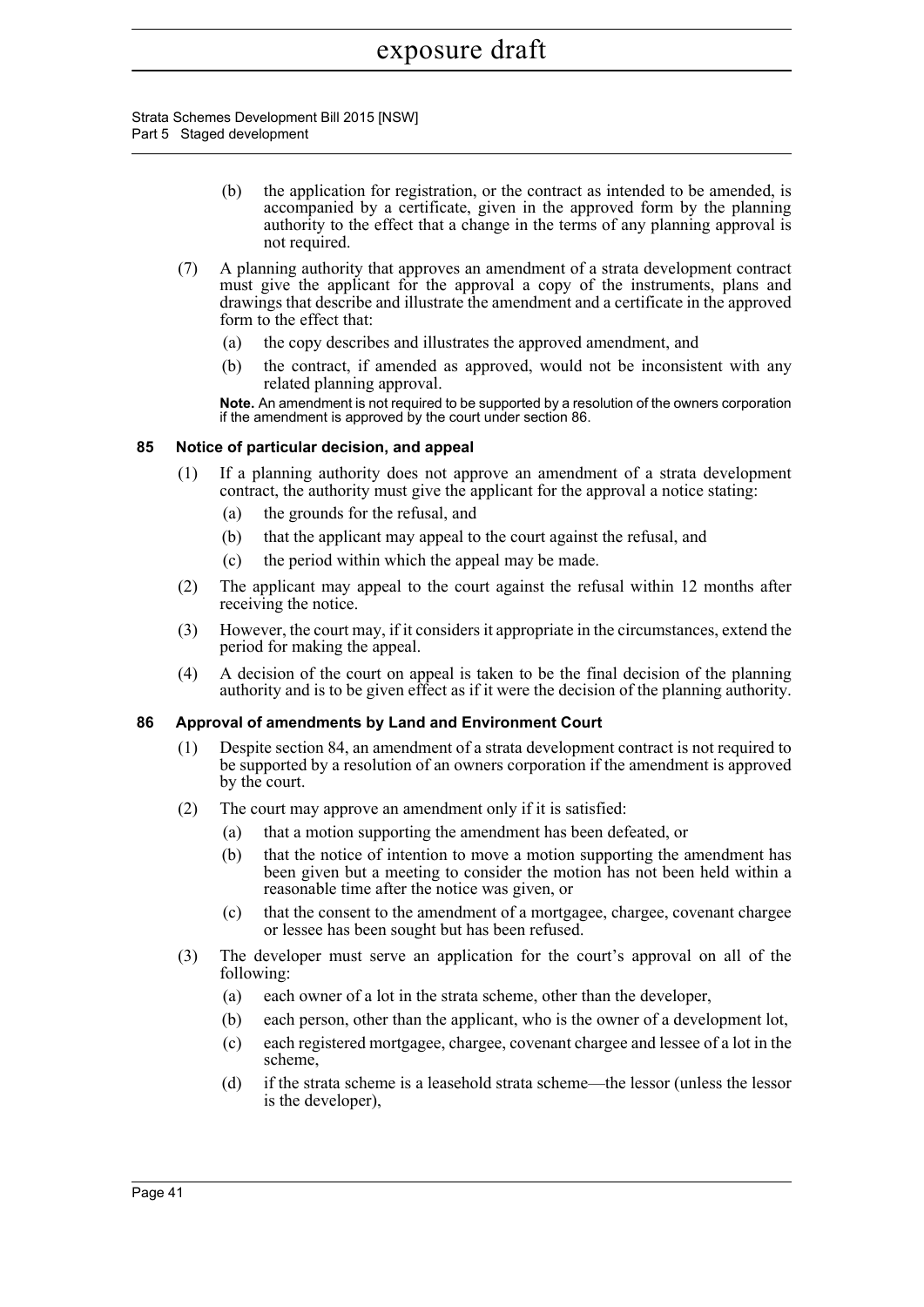Strata Schemes Development Bill 2015 [NSW] Part 5 Staged development

- (e) the owners corporation,
- (f) the planning authority.
- (4) Each person entitled to be served with the application is entitled to appear and be heard on the hearing of the application.

## **Division 5 Provisions relating to development concerns**

## **87 Right to complete permitted development**

- (1) The vote of a developer who is permitted to carry out development because it is included in a strata development contract is sufficient to pass or defeat a motion included in the notice for a meeting of the owners corporation or its strata committee if the passing or defeat of the motion would have the effect of making a decision about a development concern.
- (2) A decision about a development concern need not be supported by a special or unanimous resolution of an owners corporation, despite any other provision of this Act or the *Strata Schemes Management Act 2015*.
- (3) A dealing, plan or other instrument may be executed by the owners corporation or by a developer on behalf of the owners corporation for the purpose of giving effect to a decision about a development concern.
- (4) The regulations may impose requirements for the execution of dealings, plans and other instruments by owners corporations and developers and may require verification by statutory declaration of the circumstances in which they were executed.

### **88 Meetings of owners corporation relating to development concerns**

- (1) A motion, the passing or defeat of which at a meeting of the owners corporation or its strata committee would have the effect of making a decision about a development concern, must be:
	- (a) identified as relating to a development concern in the notice for the meeting, and
	- (b) moved separately from any other kind of motion.
- (2) An extraordinary general meeting of the owners corporation for the purpose of making a decision about a development concern may be convened under Schedule 1 to the *Strata Schemes Management Act 2015* by the developer or the owners of at least 25% of the lots in the strata scheme that are not development lots.
- (3) In convening the extraordinary general meeting, the developer or any of the owners convening the meeting may give notice of the meeting on behalf of the strata committee of the owners corporation.
- (4) The presence of the developer (or if the developer is a corporation, of the company nominee of the corporation) constitutes a sufficient quorum for any meeting of the owners corporation or its strata committee of which notice has been properly given.
- (5) Subsection (4) applies only while business relating to a development concern is being dealt with.
- (6) For the purpose only of allowing development permitted by a strata development contract to be carried out, a developer (or if the developer is a corporation, the company nominee of the corporation) may exercise the functions of an owners corporation bound by the contract, or of another person having functions under the strata scheme, that are prescribed by the regulations.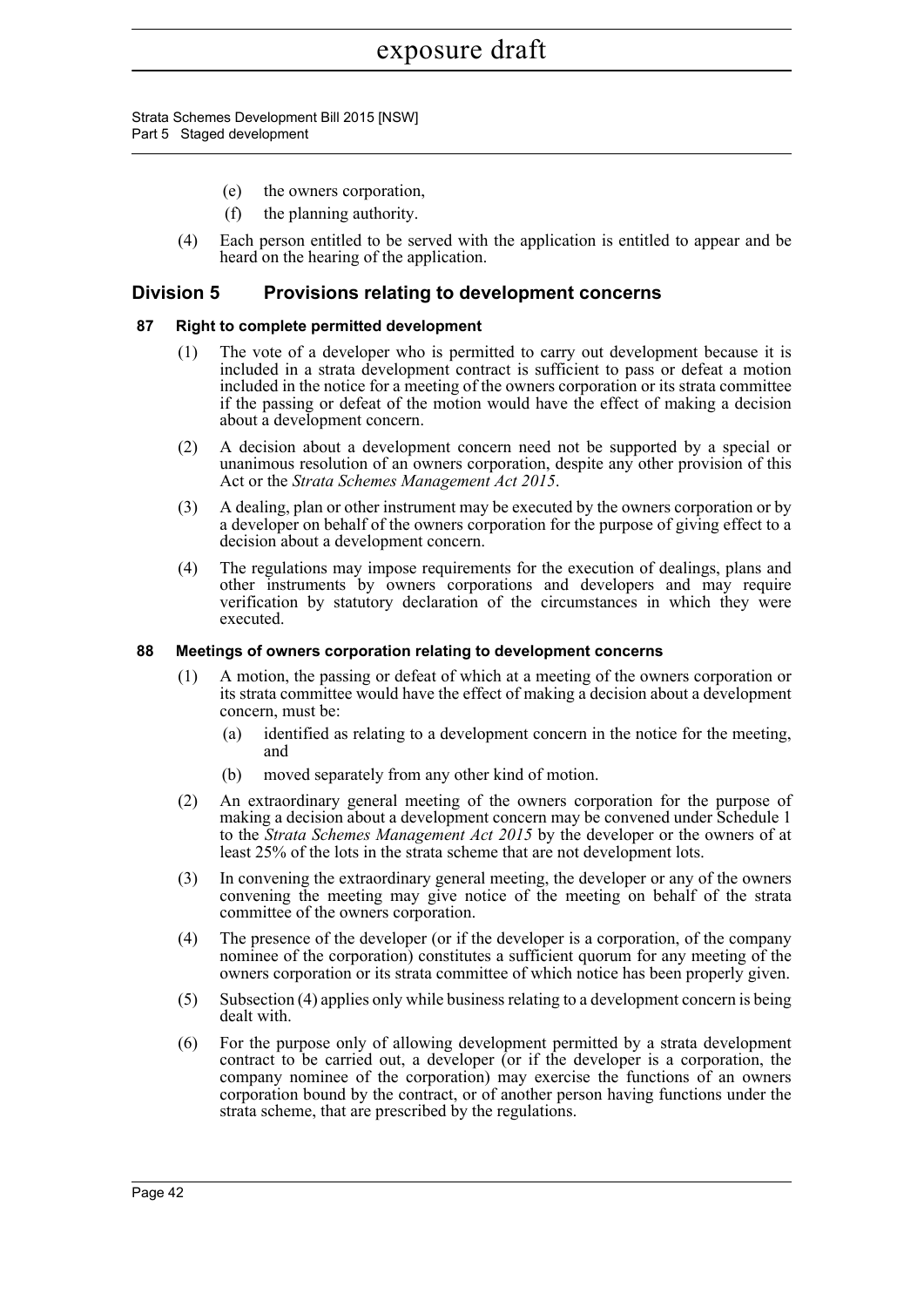Strata Schemes Development Bill 2015 [NSW] Part 5 Staged development

> (7) This section has effect despite any other provision of this Act or the *Strata Schemes Management Act 2015*.

## **Division 6 Conclusion of development schemes**

#### **89 When development scheme is concluded**

- (1) A development scheme to which a strata development contract relates is concluded when any of the following happens:
	- (a) any planning approval required for carrying out the scheme is revoked,
	- (b) a strata plan of subdivision that subdivides the last remaining unsubdivided development lot to which the contract relates, or subdivides the residue of that development lot after excision of part of the lot in accordance with the contract, is registered,
	- (c) the conclusion time for the development scheme arrives,
	- (d) a notice in the approved form, that complies with subsection (2) and stating that the development scheme to which the contract relates has concluded, is registered,
	- (e) the strata scheme to which the contract relates is terminated under Part 9 by an order of the Supreme Court.
- (2) For the purpose of subsection  $(1)$   $(d)$ , the notice must:
	- (a) be signed by the developer, and
	- (b) be signed by each registered mortgagee, chargee, covenant chargee and lessee of the development lot, and
	- (c) be lodged with a certificate, given in the approved form by the owners corporation of the strata scheme, certifying that the owners corporation has, by unanimous resolution, agreed that the development scheme has concluded.
- (3) In this section:

*conclusion time* for a development scheme means:

- (a) the time predicted by the contract for conclusion of the development scheme, or
- (b) if the time referred to in paragraph (a) is changed by an order under section 92—the time provided for under the order.

#### **90 Revised schedule of unit entitlement**

- (1) If, at the conclusion of a development scheme, the owners corporation considers that the schedule of unit entitlement for the strata scheme does not apportion the unit entitlements so as to reflect the market value of the lots in the strata scheme, the owners corporation may lodge a revised schedule of unit entitlement for the scheme.
- (2) The revised schedule of unit entitlement must be lodged within 2 years after the conclusion of the development scheme.
- (3) A revised schedule of unit entitlement must:
	- (a) be in the approved form, and
	- (b) be clearly identified as a revised schedule of unit entitlement, and
	- (c) show, as a whole number apportioned on a market value basis and totalling the unit entitlements, the unit entitlement of each lot, and
	- (d) be accompanied by a certificate in the approved form signed by a registered valuer certifying that the unit entitlements of the lots are apportioned on a market value basis, and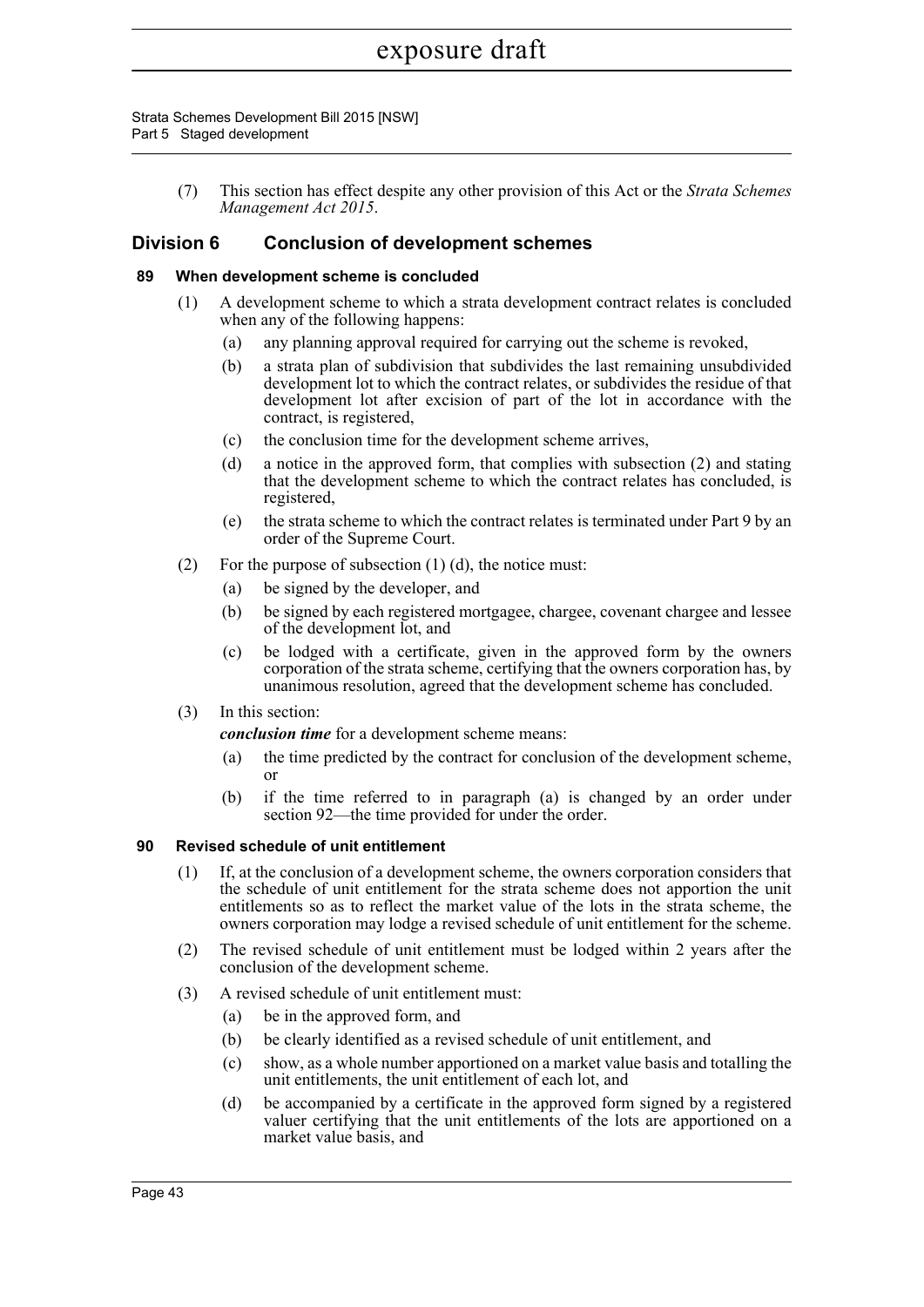Strata Schemes Development Bill 2015 [NSW] Part 5 Staged development

- (e) be accompanied by a certificate in the approved form signed by the owners corporation and certifying that it has, by special resolution, agreed to the substitution of the existing schedule of unit entitlement with the revised schedule.
- (4) In this section: *market value basis*—see clause 1 of Schedule 2.

#### **91 Registrar-General to record matters about conclusion of development scheme**

- (1) The Registrar-General must record the conclusion of a development scheme in the folio for the owners corporation and the common property in the strata scheme.
- (2) If, after the conclusion of a development scheme, a revised schedule of unit entitlement for the scheme is lodged under section 90, the Registrar-General must record it as the schedule of unit entitlement in substitution for the existing schedule of unit entitlement for the scheme.

### **92 Order for extension or conclusion of development scheme**

- (1) On application made to it by any person bound by a strata development contract, the court may, by order, do either or both of the following:
	- (a) defer, either generally or to a specified time, the time at which a development scheme would otherwise be concluded,
	- (b) fix a time for the conclusion of a development scheme, whether it is an earlier or a later time than it would otherwise be.
- (2) The applicant for the order must serve notice of the application, in accordance with rules of court, on all of the following:
	- (a) the developer,
	- (b) each owner of a lot in the strata scheme, other than the developer,
	- (c) each registered mortgagee, chargee, covenant chargee and lessee of a lot in the scheme,
	- (d) if the strata scheme is a leasehold strata scheme—the lessor (unless the lessor is the developer),
	- (e) the owners corporation,
	- (f) the planning authority,
	- (g) the Registrar-General,
	- (h) any other person directed by the court.
- (3) Each person entitled to be served with notice of the application may appear and be heard on the hearing of the application.
- (4) An order under this section may:
	- (a) contain provisions relating to the strata scheme that the court considers necessary because of the conclusion of the development scheme, and
	- (b) require the payment of an amount to or by the owners corporation or the owners of lots to any one or more of them in addition to, or instead of, an award of damages in the exercise of the jurisdiction conferred by section 20 (2) (d) of the *Land and Environment Court Act 1979*, and
	- (c) contain other provisions and requirements the court considers just and equitable.
- (5) The court may, from time to time, vary an order under this section on the application of any person entitled to apply for an order.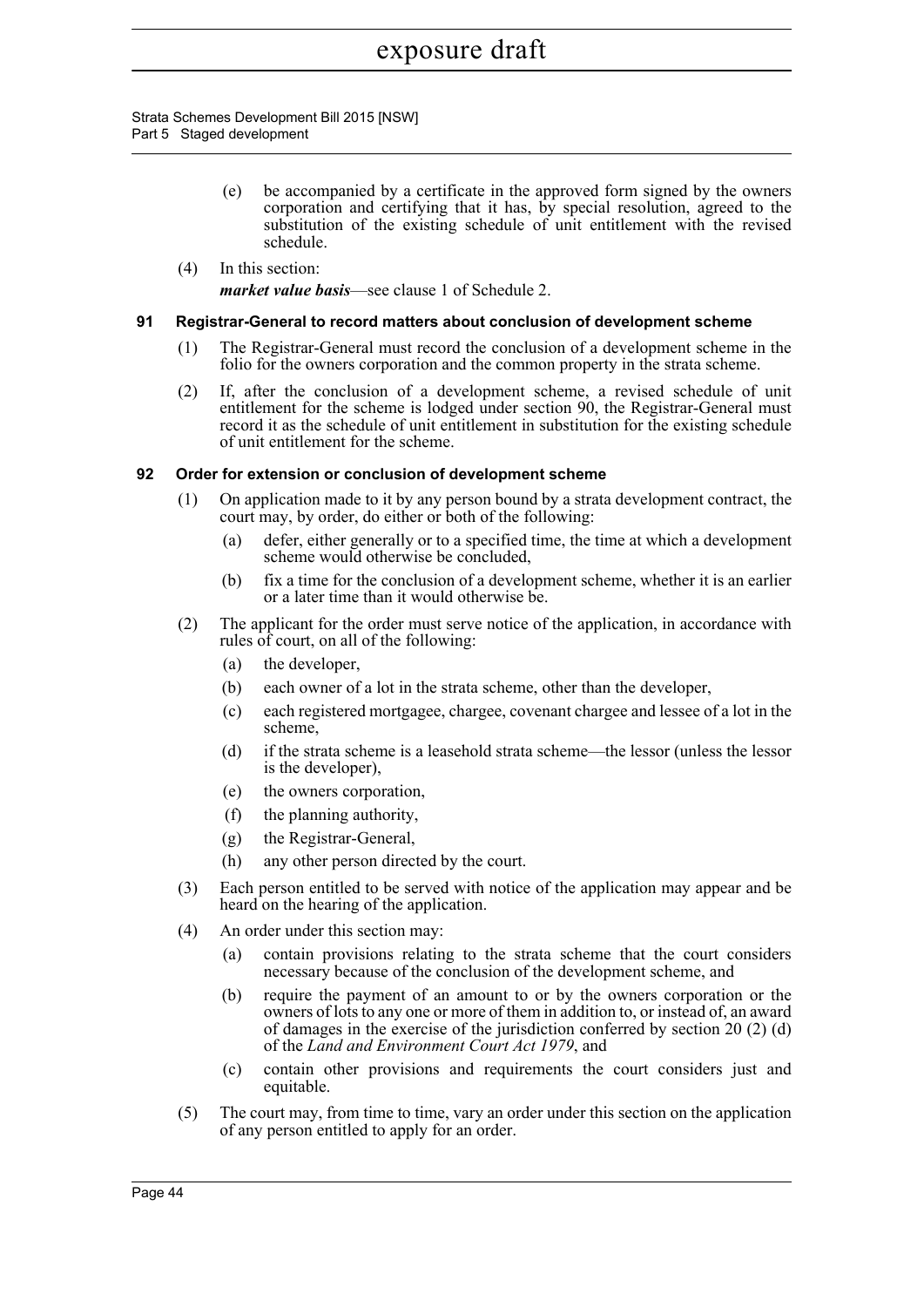Strata Schemes Development Bill 2015 [NSW] Part 5 Staged development

## **Division 7 Applications for assistance**

### **93 Application for assistance**

- (1) An owners corporation or an owner of a lot, other than the developer, may apply in writing to the Chief Executive for assistance to bring or defend proceedings before the court relating to:
	- (a) a strata development contract or an amendment of any such contract, or
	- (b) an agreement implied by section 81, or
	- (c) a planning approval granted in accordance with section 75 (1) or a modification of any such approval.
- (2) After receiving an application, the Chief Executive:
	- (a) may require the applicant to give the Chief Executive further information about the application that the Chief Executive considers may assist investigation of the application, and
	- (b) may refuse to proceed with the application until the further information is given.
- (3) For the purpose of this Division, an application under subsection (1) is called an *application for assistance*.

#### **94 Investigation of application**

- (1) The Chief Executive may decide to proceed with an investigation of an application for assistance or, having proceeded with an investigation, decide to discontinue the investigation.
- (2) In making the decision, the Chief Executive must have regard to whether, in the opinion of the Chief Executive:
	- (a) the application is frivolous, vexatious, misconceived or lacking in substance, or
	- (b) the applicant has unreasonably delayed complying with a requirement for further information, or
	- (c) investigation, or further investigation, is a matter for a planning authority, or
	- (d) the applicant has an alternative and better means of redress.
- (3) The Chief Executive may have regard to other matters the Chief Executive considers appropriate.
- (4) If the Chief Executive decides to investigate an application, the Chief Executive must:
	- (a) inform the applicant of the decision, and
	- (b) inform the owners corporation of the decision and the subject-matter of the investigation, unless the owners corporation is the applicant, and
	- (c) inform the developer and the relevant planning authority of the decision and the subject-matter of the investigation, and
	- (d) invite each person referred to in paragraph (b) or (c), other than the applicant, to give the Chief Executive a written submission about the subject-matter within a specified period.
- (5) If the Chief Executive decides not to investigate an application or to discontinue an investigation, the Chief Executive must:
	- (a) inform the applicant of the decision, and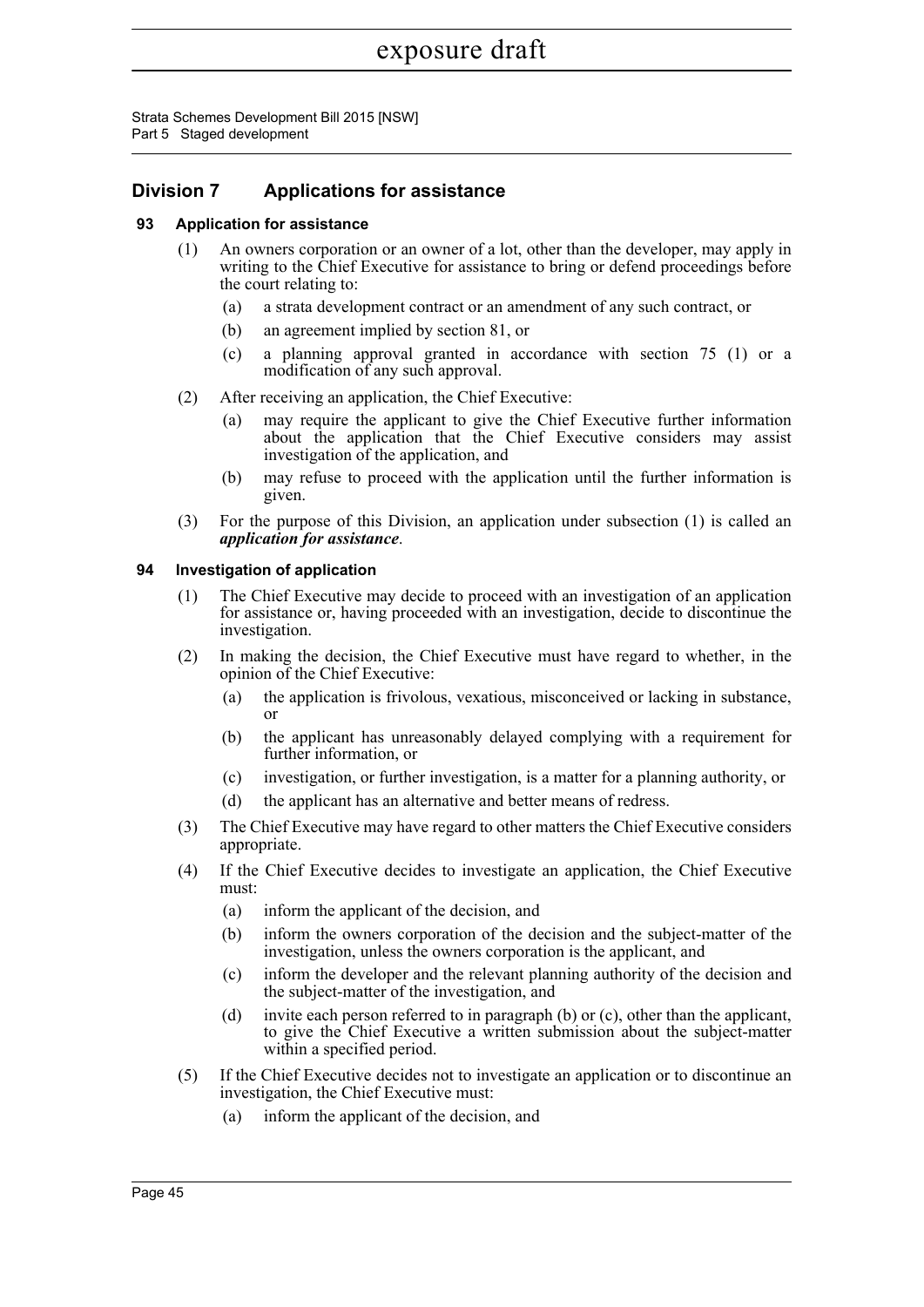Strata Schemes Development Bill 2015 [NSW] Part 5 Staged development

> (b) if the decision is to discontinue an investigation—inform each other person the Chief Executive informed of the original decision to investigate the application.

#### **95 Application of Fair Trading Act 1987 to investigation**

Sections 20–22 of the *Fair Trading Act 1987* apply to an investigation of an application for assistance as if:

- (a) references in the sections to information, documents or evidence included references to information, documents or evidence relating to an application for assistance, and
- (b) references in the sections to an investigator included references to the Chief Executive and to any person who has been delegated the powers conferred on the Chief Executive in relation to an application for assistance, and
- (c) references in the sections to that Act included references to this Act.

**Note.** Sections 20–22 of the *Fair Trading Act 1987* provide for matters about obtaining information, documents or evidence in relation to an investigation, the inspection and copying of documents and the confidentiality of information, documents and evidence obtained.

#### **96 Grant of legal assistance**

- (1) Division 2, other than sections 12 and 15 (6), of Part 2 of the *Fair Trading Act 1987* applies to an application for assistance in the same way as it applies to an application under section 12 of that Act.
- (2) The Chief Executive may, with the consent of the Minister administering the *Fair Trading Act 1987*, seek an interim restraining order under section 124 of the *Environmental Planning and Assessment Act 1979* in relation to the subject-matter of the application.
- (3) The Chief Executive may seek the order whether or not investigation of the application has been completed.
- (4) The order may be granted without any undertaking being given by the Chief Executive as to damages.
- (5) An interim restraining order sought by the Chief Executive is, for the purposes of subsection (1), taken to have been sought by the person who made the application for assistance and that person is taken to be an assisted person under Division 2 of Part 2 of the *Fair Trading Act 1987*.

#### **97 Resolution authorising application by owners corporation**

- (1) An owners corporation may, if authorised by resolution:
	- (a) make an application for assistance, or
	- (b) bring proceedings referred to in section 123 of the *Environmental Planning and Assessment Act 1979* or section 20 (1) (e) of the *Land and Environment Court Act 1979* relating to:
		- (i) a strata development contract or an amendment of any such contract, or
		- (ii) a planning approval granted in accordance with section 75 (1) of this Act or a modification of any such approval.
- (2) Any vote cast by the developer (whether as an owner of a lot or as a mortgagee, covenant chargee or proxy) or by a mortgagee of the developer (whether as a mortgagee, covenant chargee or proxy) is to be disregarded in determining whether a resolution has been passed.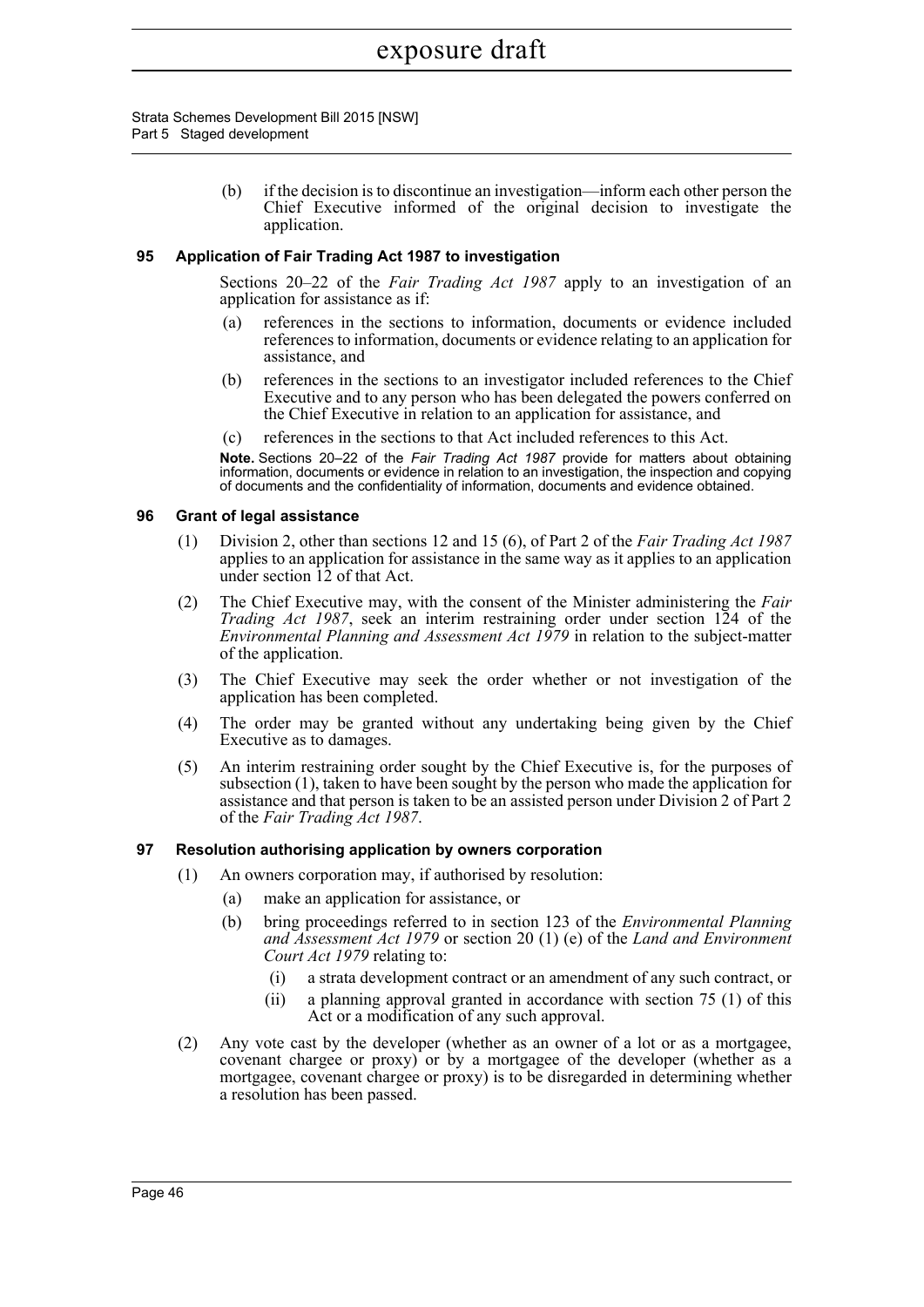Strata Schemes Development Bill 2015 [NSW] Part 5 Staged development

## **Division 8 Miscellaneous**

### **98 Functions of Chief Executive**

The Chief Executive may:

- (a) give advice about the remedies available in relation to matters arising under this Part, and
- (b) try to bring the interested parties to an agreement that will settle any question, dispute or difficulty that arises from the operation of this Part, and
- (c) advise the relevant planning authority of any departure from the terms of a planning approval or strata development contract.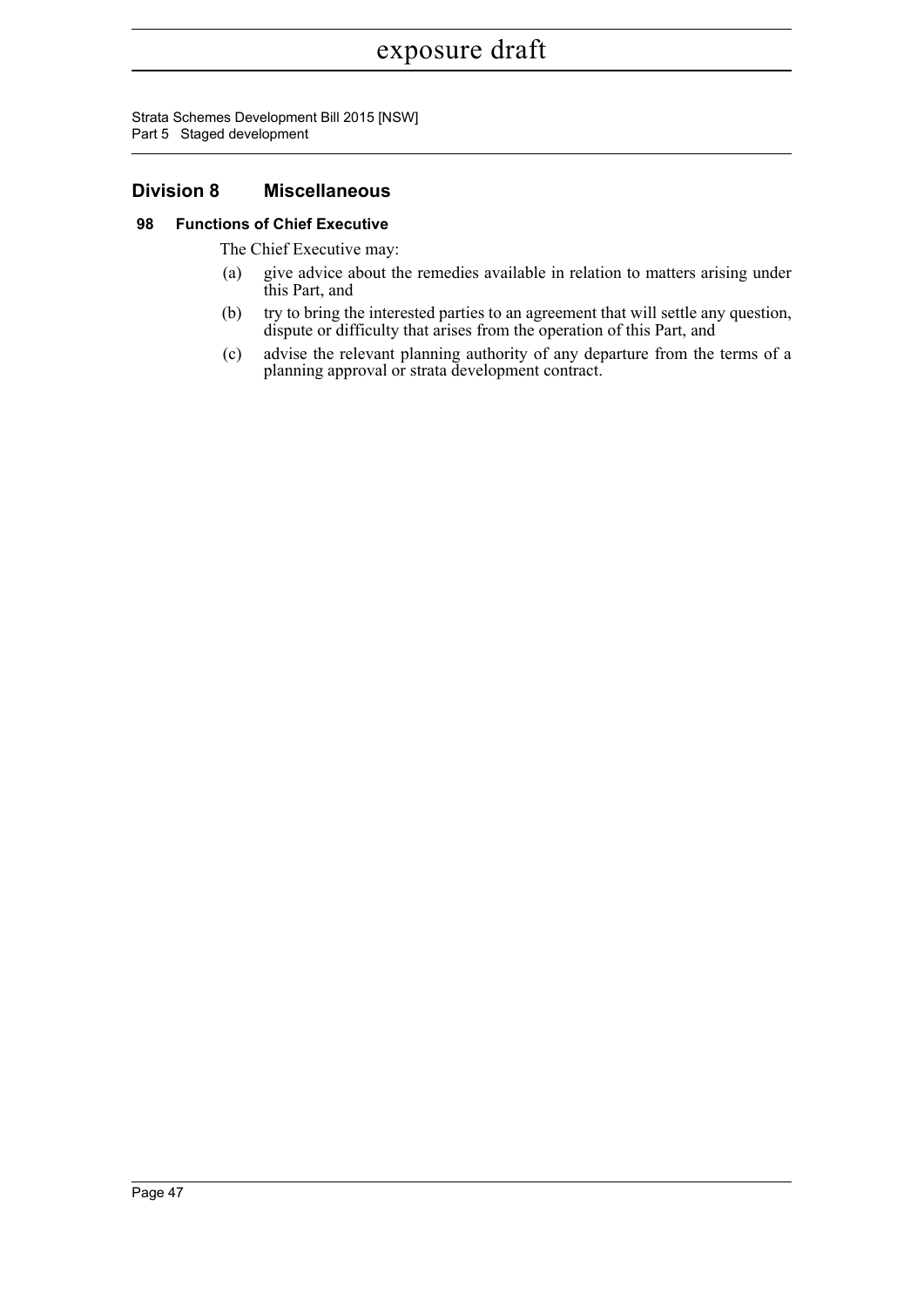Strata Schemes Development Bill 2015 [NSW]

Part 6 Strata management statements and easements relating to part strata parcels

## **Part 6 Strata management statements and easements relating to part strata parcels**

### **Division 1 Strata management statements**

#### **99 Requirement to register strata management statement**

- (1) The Registrar-General must not register a plan as a strata plan that creates a part strata parcel unless the Registrar-General also registers a strata management statement for the building and its site or waives, under subsection (2), the requirement for a strata management statement.
- (2) The Registrar-General may waive the requirement for a strata management statement:
	- $(a)$  if:
		- (i) the building is erected on a lot in a community scheme, and
		- (ii) only part of the building and site is to be subdivided by a strata plan, and
		- (iii) all of the residue of the building and site is to be community property within the meaning of the *Community Land Management Act 1989*, or
	- (b) if:
		- (i) the plan relates to part of a building that includes one or more part strata parcels, and
		- (ii) a strata management statement has already been registered for the building and its site, or
	- (c) if a registered building management statement is in force for the building and its site, or
	- (d) if the Minister, on the grounds the Minister considers sufficient, directs.

### **100 Form and content of strata management statement**

A strata management statement must be in the approved form and comply with Schedule 4, and that Schedule applies to the statement.

### **101 Registration of strata management statement and amendment**

- (1) The Registrar-General may register a strata management statement or an amendment of a strata management statement by recording the statement or amendment in the Register.
- (2) The Registrar-General may refuse to register a strata management statement or an amendment of a strata management statement if the application for registration does not comply with a requirement of this Act or the regulations.
- (3) The Registrar-General may register a strata management statement for a building and its site at any time part of the building is included in a part strata parcel but is not the subject of a strata management statement.

### **102 Recording information about strata management statement in folios**

- (1) If a strata management statement is registered, the Registrar-General must record the following in the relevant folios:
	- (a) the existence of the statement and of each registered amendment of it,
	- (b) other information relating to the statement and each amendment that the Registrar-General considers appropriate.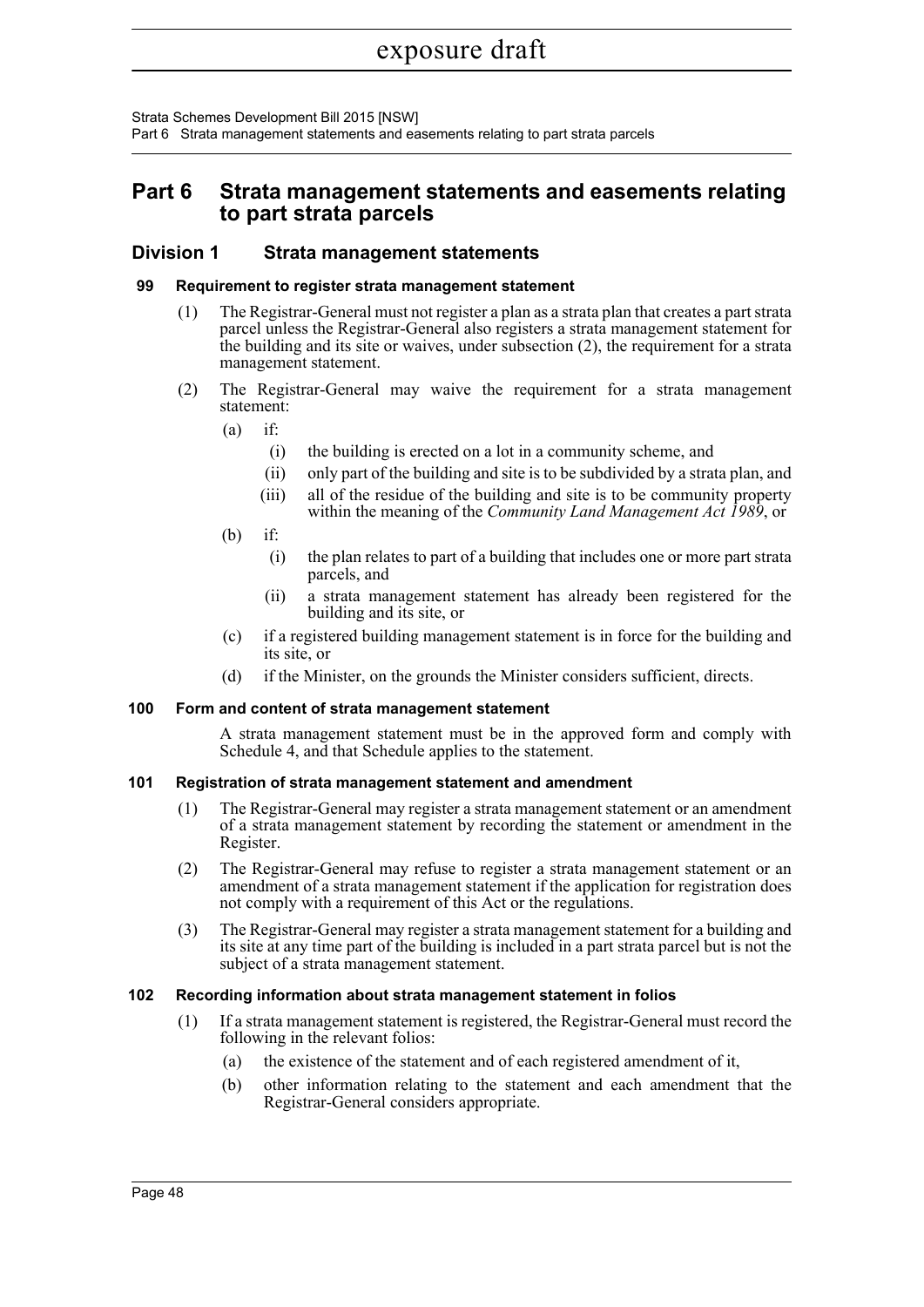Strata Schemes Development Bill 2015 [NSW]

Part 6 Strata management statements and easements relating to part strata parcels

(2) In this section:

*relevant folios* means the folios for:

- (a) each owners corporation of a strata scheme for part of the building, and
- (b) each part of the building or site that does not form part of a part strata parcel.

### **103 Amendment of strata management statement**

- (1) A registered strata management statement may be amended only if the amendment is:
	- (a) supported by the following:
		- (i) a special resolution of the owners corporation of each strata scheme for part of the building,
		- (ii) each person in whom is vested an estate in fee simple in a part of the building or its site that is not included in a part strata parcel,
		- (iii) if the building is the subject of a leasehold strata scheme—each person in whom is vested a leasehold estate, recorded in a folio, in a part of the building or its site that is not included in a part strata parcel, or
	- (b) ordered under this Act or another Act by a court, or
	- (c) consequential on the revocation or modification, under section 103 of the *Environmental Planning and Assessment Act 1979*, of a planning approval.
- (2) An amendment of a strata management statement must be in the approved form and has effect under this Part only if it is recorded in the folio for:
	- (a) each owners corporation of a strata scheme for part of the building, and
	- (b) each part of the building or site that does not form part of a part strata parcel.

#### **104 Signing of strata management statement and amendment**

- (1) The Registrar-General may register a strata management statement or an amendment of a strata management statement only if the statement or amendment is:
	- (a) signed by the owners corporation of each strata scheme, if any, for a part of the building and is accompanied by evidence to show that it is supported by a special resolution of the owners corporation, and
	- (b) signed by each person in whom is vested an estate in fee simple in a part of the building or its site that is not included in a part strata parcel, and
	- (c) if the building is the subject of a leasehold strata scheme—signed by each person in whom is vested a leasehold estate in a part of the building or its site that is not included in a part strata parcel, and
	- (d) signed by each registered mortgagee, chargee or covenant chargee of an estate referred to in paragraph (b) or (c).
- (2) The Registrar-General may refuse to register a strata management statement or an amendment of a strata management statement unless written consent to the registration has been lodged and signed by one or more of the following as the Registrar-General determines:
	- (a) the lessee under any lease, or the judgment creditor under any writ, recorded in a folio for an estate referred to in subsection  $(1)$  (b) or  $(c)$  or the folio relating to any common property affected by the statement or amendment,
	- (b) the caveator under a caveat affecting any estate or interest referred to in subsection  $(1)$   $(b)$ ,  $(c)$  or  $(d)$ .
- (3) The Registrar-General may, in a particular case, waive a requirement for a signature under this section without giving notice to any person.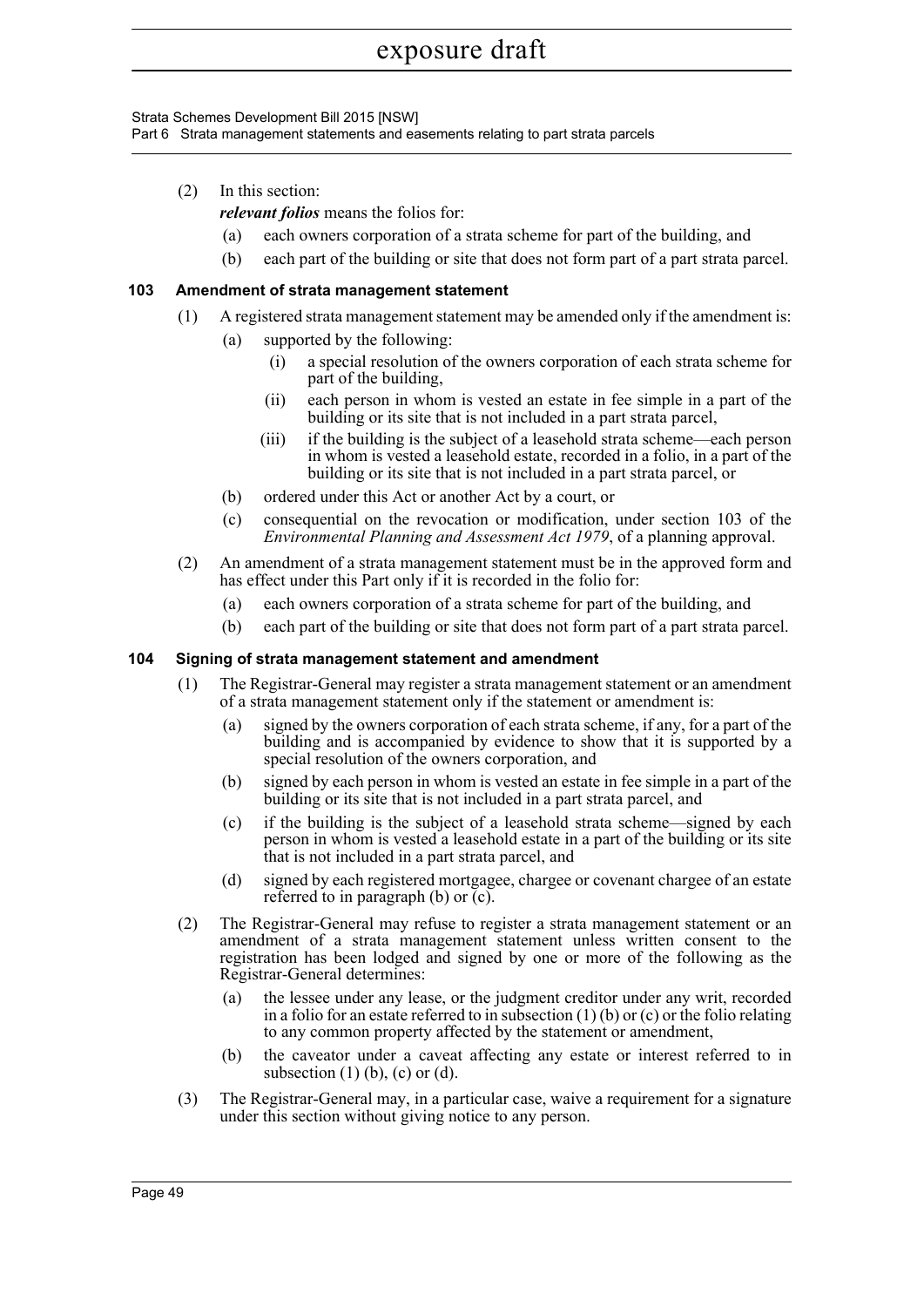Strata Schemes Development Bill 2015 [NSW]

Part 6 Strata management statements and easements relating to part strata parcels

#### **105 Effect of strata management statement**

- (1) A registered strata management statement for a building has effect as an agreement under seal containing the covenants referred to in subsection (2) entered into by each person who for the time being is:
	- (a) the owners corporation of a strata scheme for part of the building, or
	- (b) an owner, mortgagee in possession or lessee of a lot in a strata scheme for part of the building, or
	- (c) another person in whom is vested the fee simple of a part of the building or site affected by the statement, or
	- (d) the mortgagee in possession or lessee of a part of the building or site referred to in paragraph (c).
- (2) The covenants referred to in subsection (1) are:
	- (a) a covenant by which the persons jointly and severally agree to carry out their obligations under the registered strata management statement, and
	- (b) a covenant by which the persons jointly and severally agree to permit the carrying out of the obligations.
- (3) The agreement ceases to have effect under this Part:
	- (a) in relation to a person referred to in subsection  $(1)$  (b),  $(c)$  or  $(d)$ , on the person ceasing to be that person, and
	- (b) in relation to all persons referred to in subsection (1), on the termination of all strata schemes to which the strata management statement relates.
- (4) Subsection (3) does not prejudice or affect an obligation incurred by, or a right that accrued to, a person under the agreement while it was in force.
- (5) A strata management statement has no effect to the extent that it is inconsistent with:
	- (a) a condition imposed on a planning approval relating to the site of the building to which the statement relates, or
	- (b) an order under Part 12 of the *Strata Schemes Management Act 2015*, or
	- (c) another Act or law.
- (6) Subject to this Act and the regulations, a provision in any instrument under which the agreement is excluded, modified or restricted is void.
- (7) Without limiting subsection (6), a provision of a strata development contract relating to a strata scheme is void to the extent that it is inconsistent with a provision of a strata management statement relating to the scheme.
- (8) A covenant entered into under the agreement does not merge in a transfer of a lot.
- (9) Part 12 of the *Strata Schemes Management Act 2015* applies to or in relation to matters arising under the agreement.
- (10) Subject to subsection (9), this section does not affect a right or remedy that a person may have under a strata management statement apart from a right or remedy under this Part.

## **Division 2 Easements**

#### **106 Easements on registration of strata plan that creates part strata parcel**

(1) On registration of a plan as a strata plan that creates a part strata parcel, the following easements are implied in relation to the lots and common property comprising the part strata parcel and situated within a building: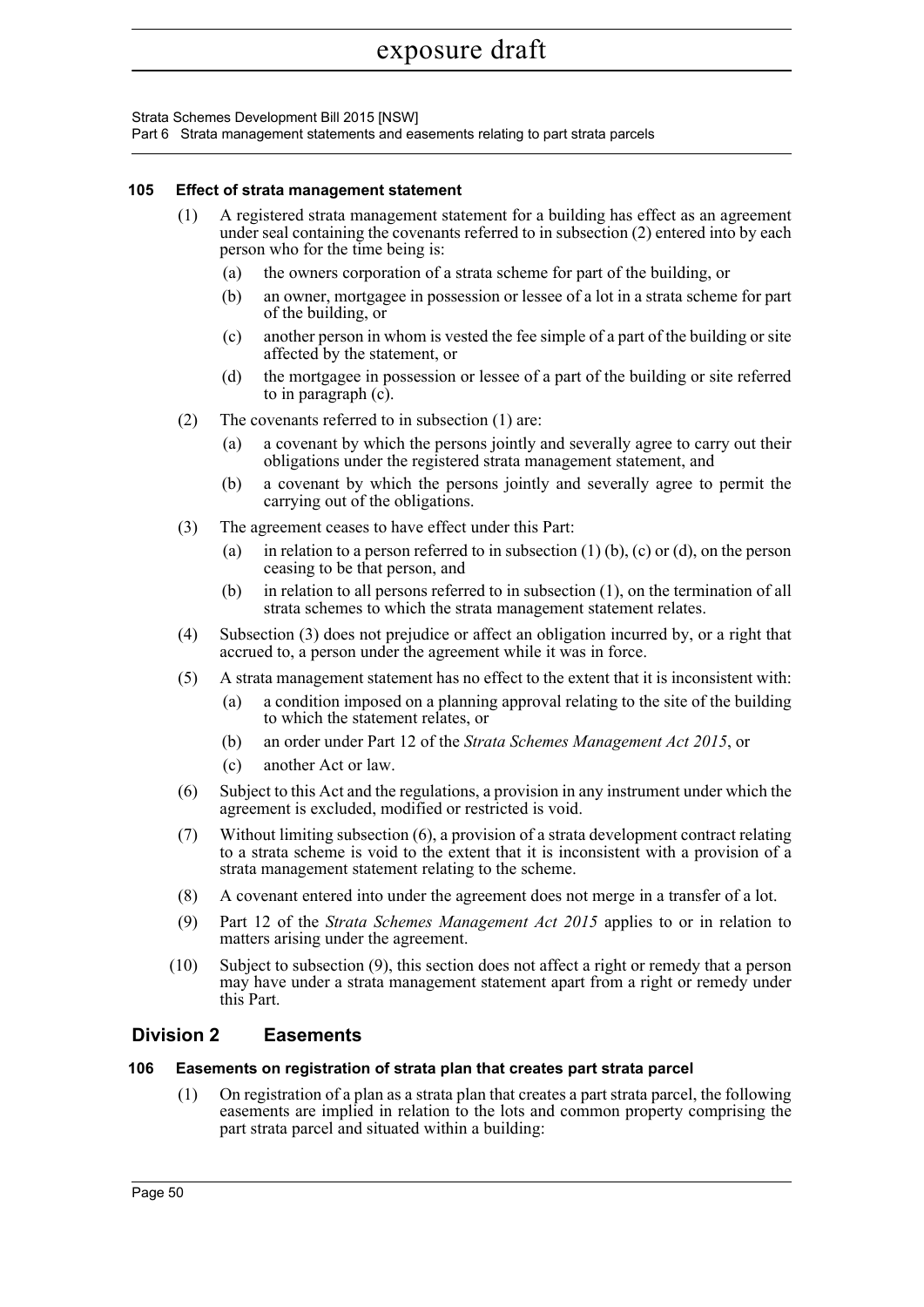Strata Schemes Development Bill 2015 [NSW]

Part 6 Strata management statements and easements relating to part strata parcels

- (a) an easement benefiting the lots and common property for their subjacent and lateral support and burdening other parts of the building capable of affording support,
- (b) an easement burdening the lots and common property for subjacent and lateral support and benefiting other parts of the building capable of enjoying support,
- (c) an easement benefiting the lots and common property for their shelter and burdening all other parts of the building capable of affording shelter,
- (d) an easement burdening the lots and common property for shelter and benefiting other parts of the building capable of being sheltered by the lots and common property.
- (2) All ancillary rights and obligations reasonably necessary to make easements effective apply in relation to the easements.
- (3) An easement for support or shelter:
	- (a) entitles the owner of the dominant tenement to enter the servient tenement to replace, renew or restore the support or shelter, and
	- (b) subsists until the easement is extinguished.
- (4) The Registrar-General must record the easements in the Register.
- (5) This section applies despite section 88 of the *Conveyancing Act 1919*.

#### **107 Other easements in particular strata schemes**

- (1) This section applies if an instrument lodged with a strata plan that creates a part strata parcel purports to create any of the following easements burdening or benefiting the part strata parcel or the land comprised in the part strata parcel:
	- (a) a right of vehicular access,
	- (b) a right of personal access,
	- (c) an easement for a specified service.
- (2) The rights and obligations conferred or imposed by the easement are the rights and obligations specified in Schedule 5, other than to the extent the rights or obligations are varied or negatived under this section or in the instrument.
- (3) The terms of an easement referred to in subsection (1) may be varied under section 47 of the *Real Property Act 1900*, to the extent the terms relate to:
	- (a) the responsibility for maintaining in good order or repairing the access or other things required for enjoyment of the easement, or
	- (b) the proportions in which the persons having the benefit or burden of the easement are liable to contribute to the cost of maintaining in good order or repairing the access or other things.
- (4) On application by a person who has an estate or interest in land that has the benefit or burden of an easement to which this section applies, the Supreme Court may, by order, vary the terms of the easement to the extent the terms relate to a matter referred to in subsection  $(3)$   $(a)$  or  $(b)$ .
- (5) The Registrar-General must, on application made in the approved form, make all necessary recordings in the Register to give effect to an order.
- (6) On registration under subsection (5), an order is binding on all persons entitled or later becoming entitled to the easement, whether of full age or capacity or not and whether the persons are parties to the proceedings or have been served with notice or not.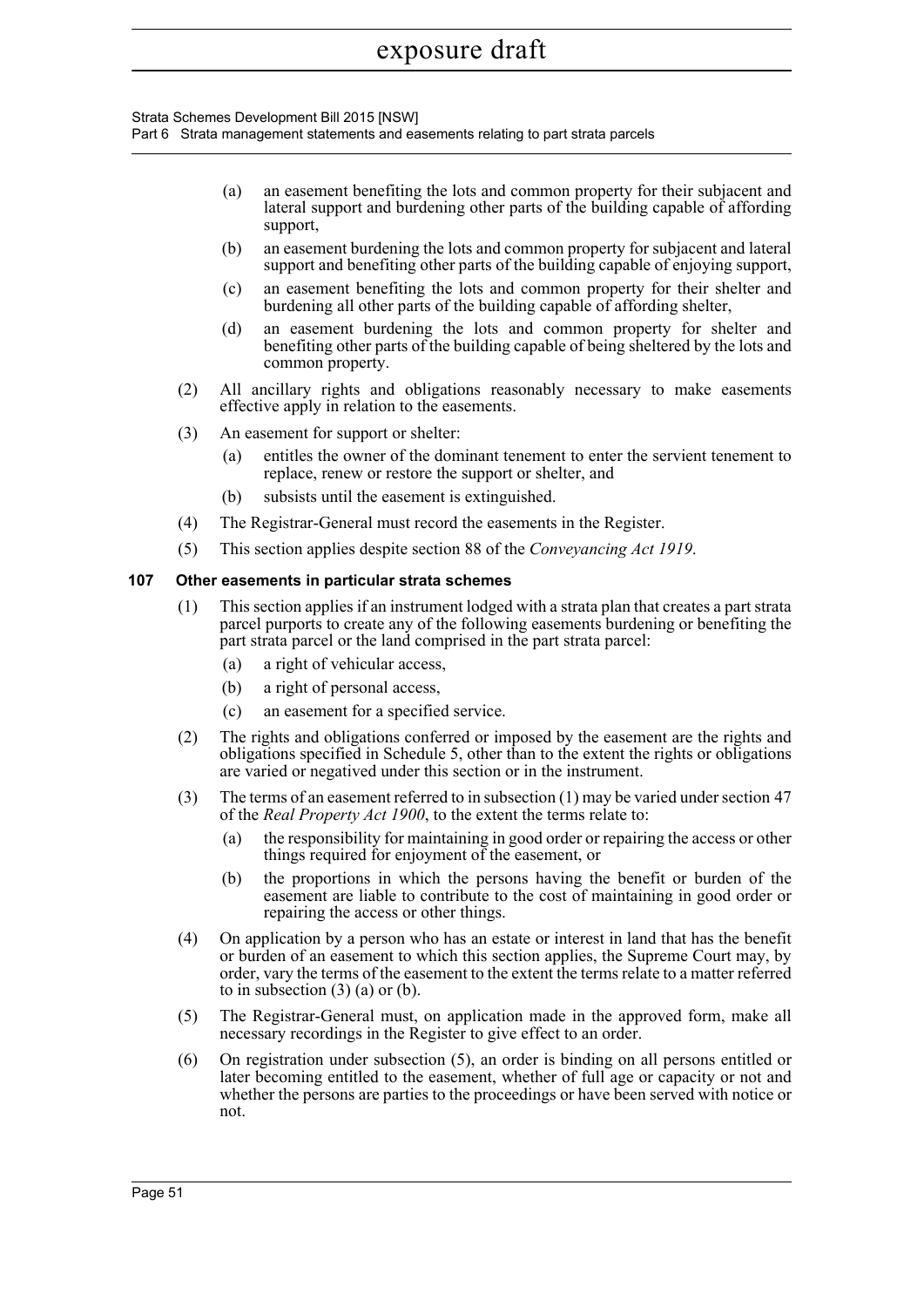Strata Schemes Development Bill 2015 [NSW]

Part 6 Strata management statements and easements relating to part strata parcels

- (7) Despite section 88 of the *Conveyancing Act 1919*, the site of an easement for a specified service need not be identified on the strata plan.
- (8) In this section:

*drainage* includes the product of rain, a storm, soakage, a spring or seepage. *service* means a water, sewerage, drainage, gas, electricity, oil, garbage, conditioned air, telephone, television or radio impulses or signals service or another service prescribed by the regulations.

## **Division 3 Miscellaneous**

#### **108 Registered building management statement taken to be strata management statement**

- (1) This section applies if the Registrar-General:
	- (a) registers a plan as a strata plan that creates a part strata parcel, and
	- (b) under section 99 (2), waives the requirement for a strata management statement because a registered building management statement is in force for the building and its site.
- (2) On registration of the plan, the building management statement is taken to be the registered strata management statement for the building and its site.

#### **109 Obligation of lessee to comply with particular management statements**

In a lease of a lot or common property in a strata scheme that is part of a community scheme, an agreement by the lessee to comply with the following is implied:

- (a) the community management statement under the *Community Land Development Act 1989* for the community scheme,
- (b) if the strata scheme is also part of a precinct scheme under the *Community Land Development Act 1989*—the precinct management statement under that Act for the precinct scheme.

#### **110 Obligation to give information about particular management statements**

If it is proposed to grant a lease of a lot or common property in a strata scheme that is part of a community scheme, the lessor must include a copy of the following with the copy of the lease to be signed by the lessee:

- (a) the community management statement under the *Community Land Development Act 1989* for the community scheme,
- (b) if the strata scheme is also part of a precinct scheme under the *Community Land Development Act 1989*—the precinct management statement under that Act for the precinct scheme.

Maximum penalty: 1 penalty unit.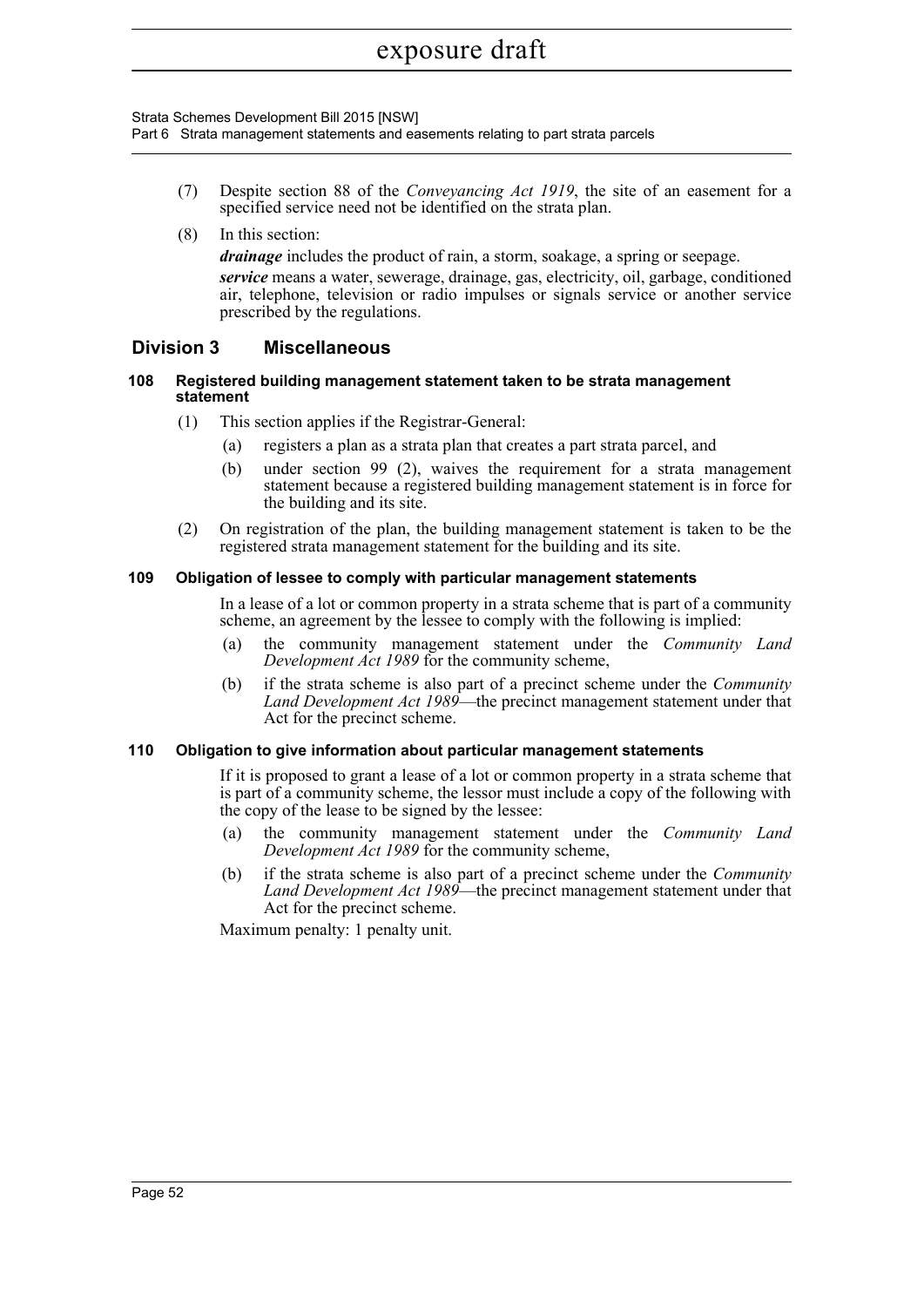Strata Schemes Development Bill 2015 [NSW]

Part 7 Compulsory acquisition of lots and common property

## **Part 7 Compulsory acquisition of lots and common property**

## **111 Application of Part**

This Part does not apply to:

- (a) an easement, or
- (b) land in a strata scheme that is part of a community scheme.

## **112 Restriction on resumptions affecting parcels**

- (1) A resuming authority cannot resume land:
	- (a) comprising solely common property, unless the resumed land is defined in the notice of resumption as a lot in a current plan, or
	- (b) comprising or including all the lots in a strata scheme, unless:
		- (i) the resumed land also includes all common property in the scheme and the notice of resumption states whether the resumed land is to be excluded from the strata scheme or to remain in the scheme, and
		- (ii) if any resumed land is to be excluded from the scheme—the resumed land is defined in the notice of resumption as a lot in a current plan, and
		- (iii) if any resumed land is a lot that is to remain in the scheme—the resumed land is defined in the notice of resumption as one or more lots in a strata plan, strata plan of subdivision or strata plan of consolidation, or
	- (c) comprising some, but not all, of the lots in a strata scheme and any common property in the scheme, unless:
		- (i) the notice of resumption states whether the resumed land is to be excluded from the strata scheme or to remain in the scheme, and
		- (ii) if any resumed land is to be excluded from the scheme—the resumed land is defined in the notice of resumption as a lot in a current plan, and
		- (iii) if any resumed land is a lot that is to remain in the scheme—the resumed land is defined in the notice of resumption as one or more lots in a strata plan, strata plan of subdivision or strata plan of consolidation.
- (2) This section applies despite any other Act.

## **113 Requirements for registration of plans to effect resumption**

- (1) The Registrar-General must not register a plan that relates to a parcel and is lodged by a resuming authority to effect a resumption referred to in section 112 (1) unless:
	- (a) the notice of resumption complies with that subsection, and
	- (b) the plan includes a statement or otherwise indicates that registration of the plan is required to effect the resumption, and
	- (c) if the plan is lodged for registration as a current plan that relates to all the lots and all the common property in a strata scheme—it is accompanied by a certified or office copy of the minute of an order made under section 136 in relation to the resumption, and
	- (d) if the plan is lodged for registration as a current plan that does not relate solely to common property and is not a plan to which paragraph (c) applies—it is accompanied by a certified or office copy of the minute of an order made under section 115, 131 or 136, or an order dismissing the application for any such order, in relation to the resumption.
- (2) Despite section 22, a plan that is intended to effect a resumption and is lodged for registration as a strata plan of subdivision may be registered if it is signed or sealed by or on behalf of the resuming authority.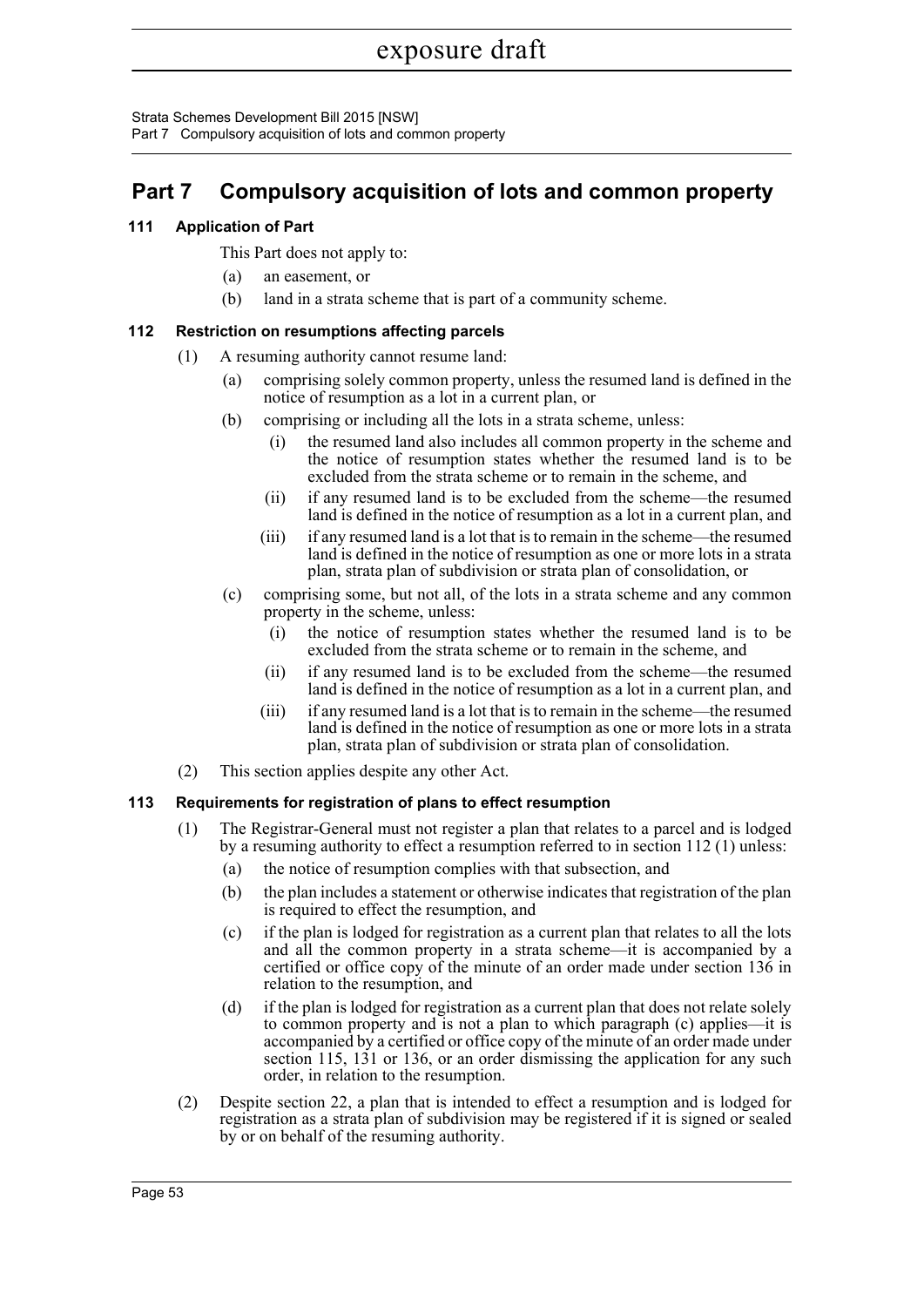Strata Schemes Development Bill 2015 [NSW] Part 7 Compulsory acquisition of lots and common property

> (3) Despite section 195D (1) of the *Conveyancing Act 1919*, a plan that is intended to effect a resumption and is lodged for registration as a current plan may be registered if it is signed or sealed by or on behalf of the resuming authority.

### **114 Effect of resumption**

- (1) If land was common property immediately before its resumption, the land ceases to be common property and this Act ceases to apply to the land on its resumption.
- (2) However, subsection (1) does not apply to a resumption of all lots and all common property in a strata scheme if the notice of resumption states the resumed land is to remain in the scheme.
- (3) If a notice of resumption states that any resumed lots in a strata scheme are to be excluded from the scheme, the lots cease to be subject to the strata scheme, and this Act ceases to apply to the lots, on the resumption.
- (4) If a notice of resumption states that any resumed land is to remain in the scheme, this Act applies in relation to the resuming authority and the resumed land as if the resuming authority had acquired the land by registration under the *Real Property Act 1900* of a transfer.
- (5) Subsection (4) applies despite any other Act.

### **115 Readjustment of strata scheme for purposes of resumption**

- (1) A resuming authority may apply to the Supreme Court for an order under subsection  $\overline{4}$ ) if the resuming authority:
	- (a) proposes to resume land in a parcel and the land does not consist solely of common property or of all the lots and all the common property comprised in the parcel, and
	- (b) proposes to exclude the land from the strata scheme.
- (2) Notice of the application must be served, in accordance with rules of court, on:
	- (a) each owner and registered mortgagee of a lot in the strata scheme, and
	- (b) if the strata scheme is a leasehold strata scheme—the lessor of the scheme, and
	- (c) the owners corporation, and
	- (d) if part of a lot is proposed to be resumed and the local council has not approved of a plan referred to in section 113 (1) (d) relating to the part—the local council, and
	- (e) the Registrar-General, and
	- (f) any other person directed by the Supreme Court.
- (3) A person who is entitled to be served with a notice under subsection (2) and the resuming authority are entitled to appear and be heard on the hearing of the application.
- (4) The Supreme Court may, on an application made under subsection (1), make an order for or in relation to any one or more of the following matters:
	- (a) substituting a new schedule of unit entitlement for the existing schedule of unit entitlement,
	- (b) if part of a lot is to be resumed and the resuming authority proposes to exclude the part from the strata scheme—designating as a lot the residue of the lot affected by the resumption,
	- (c) amending a strata development contract that relates to the parcel,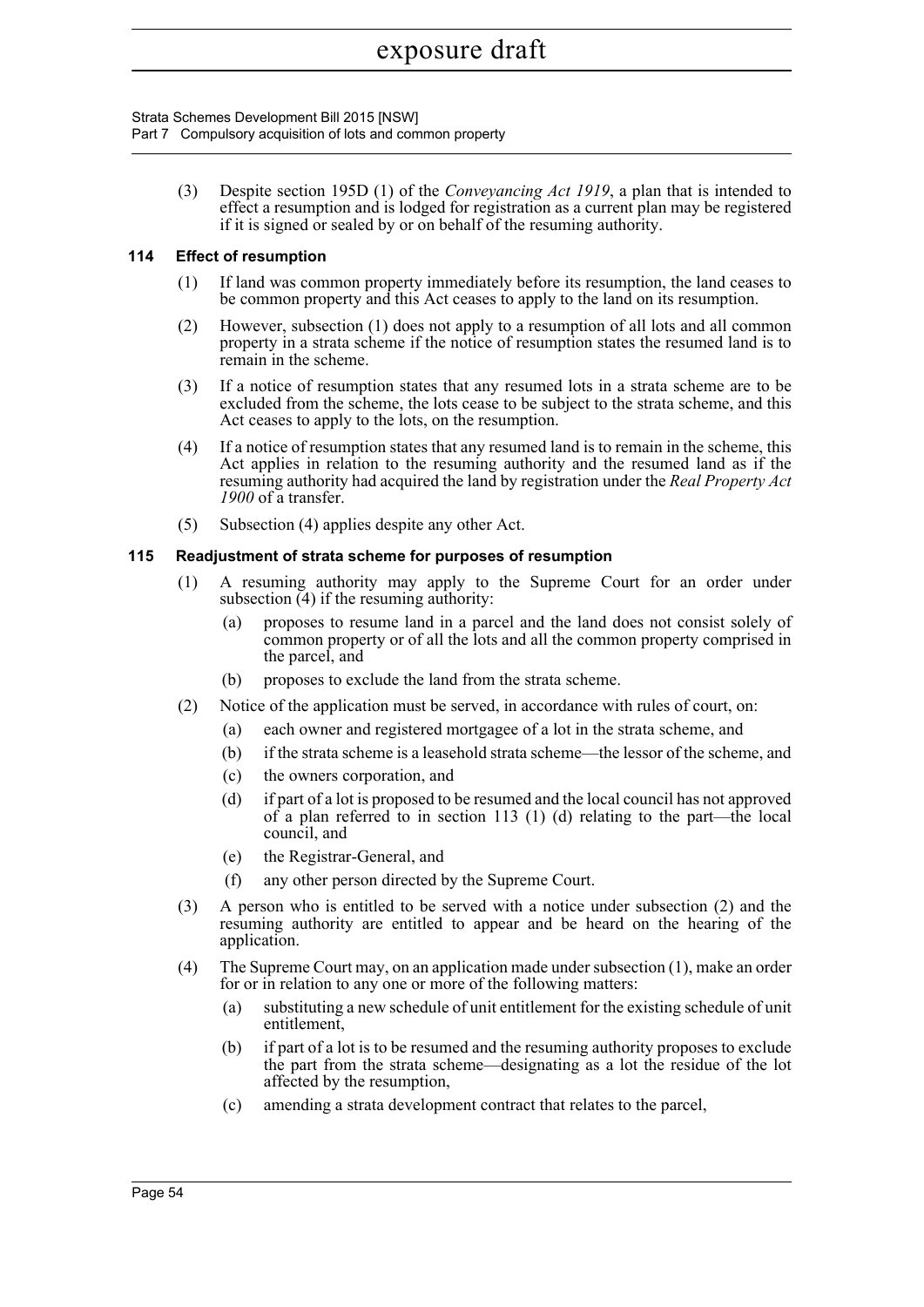Strata Schemes Development Bill 2015 [NSW] Part 7 Compulsory acquisition of lots and common property

- (d) requiring the resuming authority, when resuming the land referred to in its application, also to resume any residue referred to in paragraph (b) so that the residue will either be excluded from the strata scheme or remain subject to the scheme, according to the terms of the order,
- (e) with the consent of the owner of a lot part of which is proposed to be resumed—vesting, freed and discharged from any mortgage, charge, covenant charge or writ, any other part of the lot in the owners corporation as common property,
- (f) any matter in relation to which the Supreme Court considers it just and equitable, in the circumstances of the case, to make provision in the order.
- (5) An order made under subsection (4):
	- (a) takes effect on the day on which the resumption referred to in the order takes effect, and
	- (b) has effect according to its tenor.
- (6) If, on an application made under subsection (1), the Supreme Court considers that an order should not be made under subsection (4):
	- (a) the court may, on application made by any person entitled to appear and be heard on the hearing of the application or on its own initiative, direct that the application be treated as an application for an order under section 131 or 136, and
	- (b) if the court makes a direction referred to in paragraph (a):
		- (i) the application the subject of the direction is taken to be an application made under section 130 or 135 by a person entitled to make the application, and
		- (ii) the applicant under subsection (1), and any other person entitled to appear and be heard under those sections, is entitled to appear and be heard on the hearing of the application.

### **116 Costs**

The costs of proceedings for an application under section 115 are payable by the resuming authority unless the Supreme Court otherwise orders.

#### **117 Common property not to pass with lot or part of lot in certain circumstances**

A resuming authority does not acquire any interest in common property in a strata scheme merely because it resumes the whole or part of a lot that immediately before the resumption was a lot in the scheme if the notice of resumption states that the lot is to be excluded from the scheme.

#### **118 Severance of lots by resumption**

For the purposes of any Act relating to the payment of compensation on the resumption of land:

- (a) a part of a lot that is resumed is taken to be severed from every other part of the lot, whether or not the part and any other part are contiguous, and
- (b) if the resumed land or any part of the resumed land is common property, the beneficial interests of the owners in the common property is taken to be vested in the owners corporation to the exclusion of the owners for the purposes of any claim for or the payment of compensation in relation to the resumption.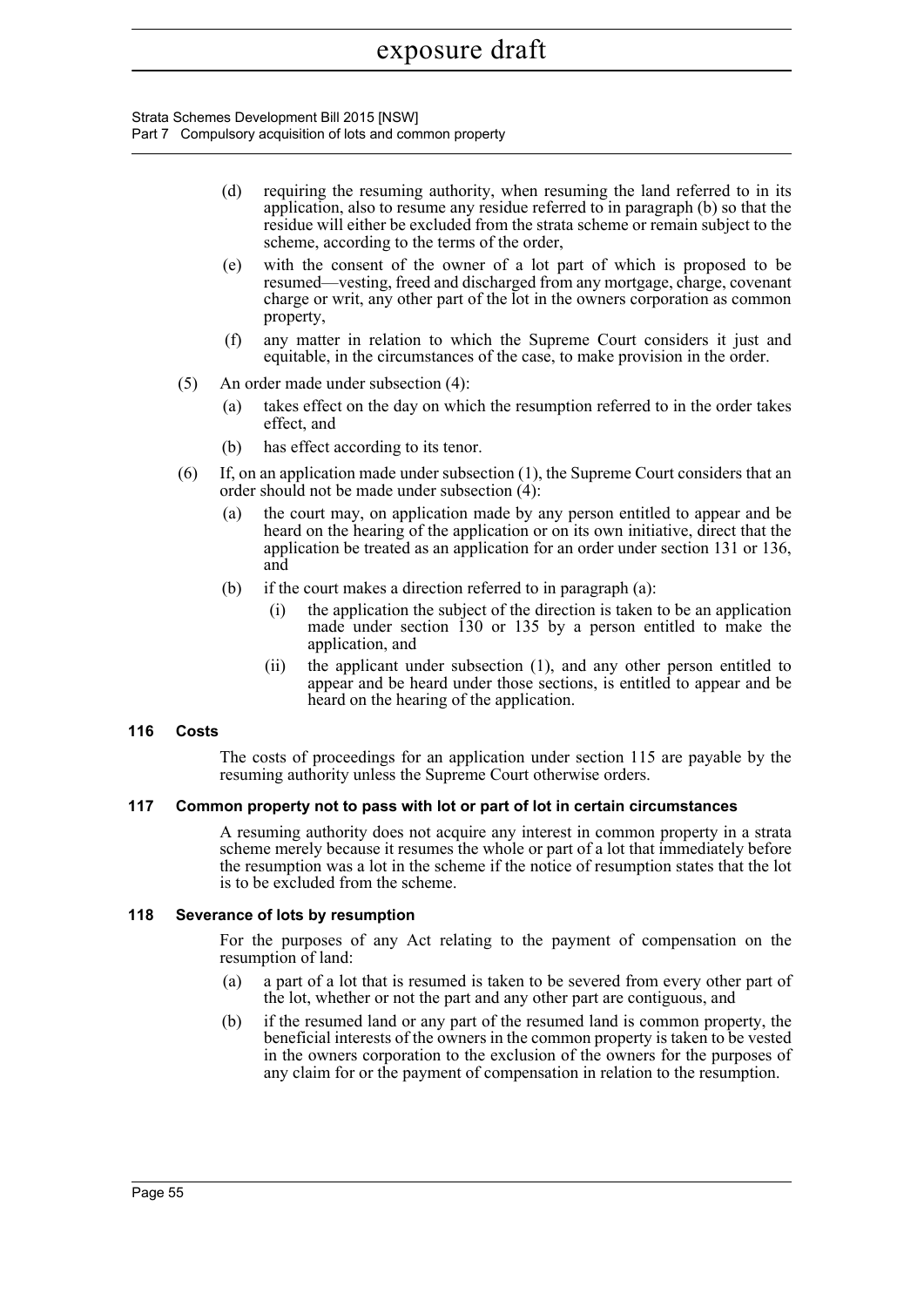Strata Schemes Development Bill 2015 [NSW]

Part 7 Compulsory acquisition of lots and common property

#### **119 Resumption by authority bound by Act**

- (1) Despite section 8 of the *Land Acquisition (Just Terms Compensation) Act 1991*, a resumption of land to which this Part and that Act apply must comply with this Part and that Act.
- (2) A resumption of land to which this Part applies and to which Part 12 of the *Roads Act 1993* applies must comply with this Part and that Part.
- (3) If there is an inconsistency between this Part and an Act referred to in subsection (1) or (2), this Part prevails to the extent of the inconsistency.

#### **120 Resumption by authority not bound by Act**

If a part of a parcel is resumed by a resuming authority that is not bound by this Act and does not comply with this Part, the owners corporation or a person affected by the resumption may apply under Part 9 for an order under section 131 (Order to vary strata scheme), as if the building had been damaged or destroyed, or for an order under section 136 (Order to terminate strata scheme).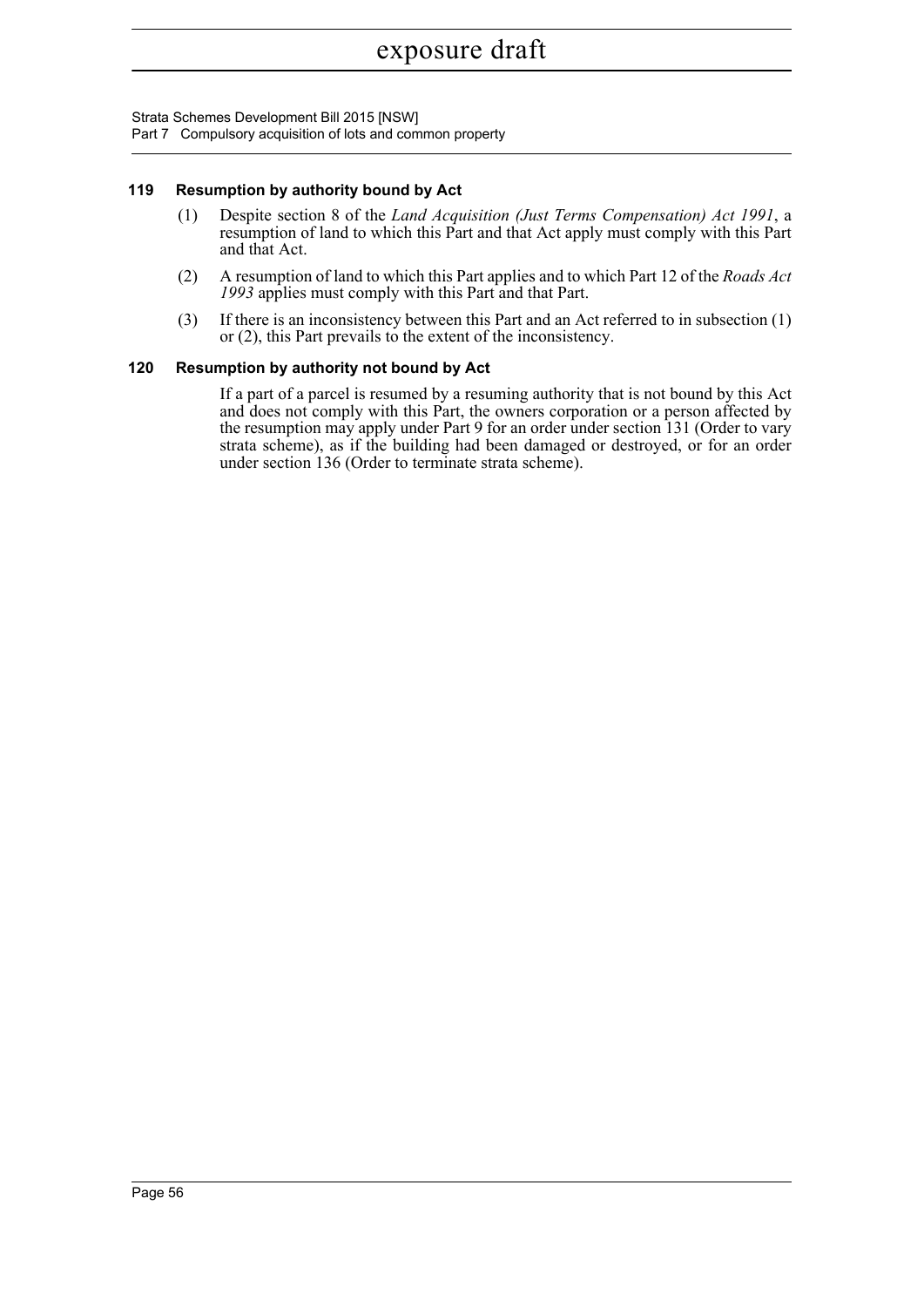Strata Schemes Development Bill 2015 [NSW] Part 8 Particular functions of Registrar-General

## **Part 8 Particular functions of Registrar-General**

### **121 Registration of plans and other instruments**

- (1) The Registrar-General may, subject to and for the purposes of this Act, register a plan or other instrument lodged for registration.
- (2) A plan is registered as a strata plan, strata plan of subdivision, strata plan of consolidation or building alteration plan when the Registrar-General records on the plan, in the Register or in another record kept by the Registrar-General, the matters about the plan the Registrar-General considers appropriate.
- (3) Subsection (2) is subject to sections 11 (2) and 16 (2). **Note.** Under sections 11 (2) and 16 (2), a plan that is lodged for registration as a strata plan or strata plan of subdivision for a leasehold strata scheme and is required to be accompanied by a lease or leases for registration under the *Real Property Act 1900* is taken to be registered only when the lease or leases are registered.
- (4) A notice is registered as a notice of conversion when the Registrar-General records the notice in the Register.
- (5) Despite any other provision of this Act, a plan or notice referred to in this section must not be registered unless all other plans or documents prescribed by the regulations are lodged with the plan or notice.

### **122 Provisions applying to plans and certain other documents**

- (1) The Registrar-General may copy a document and certify the copy as a true copy of the document (a *certified copy*).
- (2) A certified copy has, for all purposes, the same validity and effect as the original document to which it relates.
- (3) If the Registrar-General certifies a document under subsection (1), the Registrar-General may destroy, or cease to keep in electronic form, the original document to which the certified copy relates.
- (4) In this section:

### *document* means:

- (a) a plan, strata development contract or strata management statement, or amendment of a strata development contract or strata management statement, that is registered, or
- (b) a copy of a document referred to in paragraph (a), or
- (c) a strata plan or strata plan of resubdivision within the meaning of the repealed *Conveyancing (Strata Titles) Act 1961*.

### **123 Power to adjust unit entitlements**

- (1) If a whole number is obtained by dividing by a whole number the unit entitlements of the lots and proposed lots shown on a proposed schedule of unit entitlement for a strata scheme that accompanies a plan lodged for registration, or on a revised schedule of unit entitlement lodged under section 90, the Registrar-General may, in registering the plan, record in the folio for the common property:
	- (a) as the unit entitlement of each lot, the whole number obtained in relation to the lot, and
	- (b) as the aggregate unit entitlement, the appropriate aggregate unit entitlement.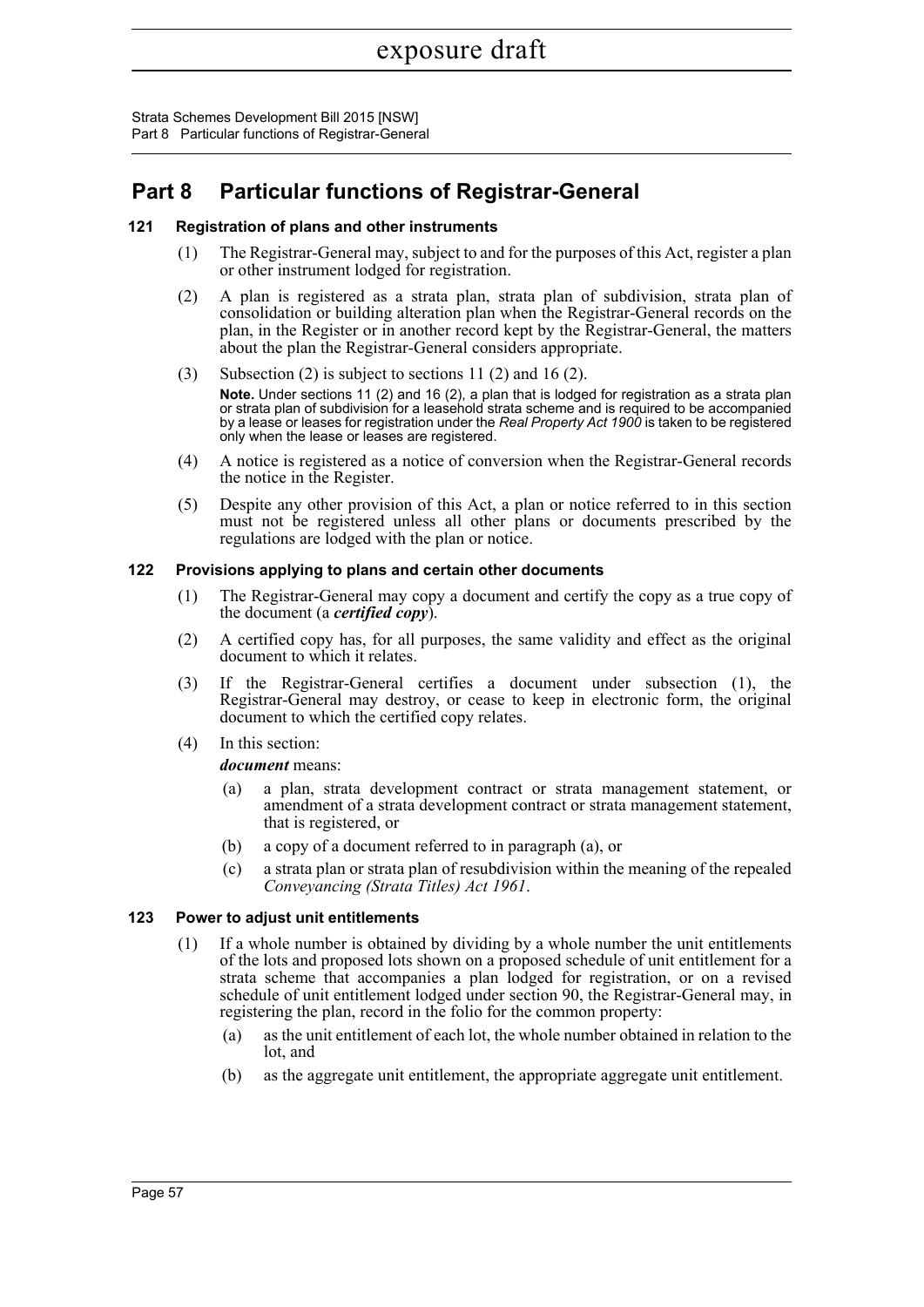#### Strata Schemes Development Bill 2015 [NSW] Part 8 Particular functions of Registrar-General

- (2) If a whole number is obtained by dividing by a whole number the unit entitlement of each lot in a strata scheme, the Registrar-General may amend the schedule of unit entitlement recorded in the folio for the common property:
	- (a) by substituting for the unit entitlement of each lot a unit entitlement equal to the whole number obtained in relation to the lot, and
	- (b) by substituting for the aggregate unit entitlement the appropriate aggregate unit entitlement.
- (3) The Registrar-General must, on making a recording or amendment under this section, give the owners corporation of the strata scheme written notice of the unit entitlements and aggregate unit entitlement recorded.

#### **124 Recordings about restrictive use conditions**

- (1) If a strata certificate issued by a local council is subject to a restrictive use condition, or a strata certificate issued by an accredited certifier has a notation of a restrictive use condition, the Registrar-General must, on creating a folio for the lot, record the condition in the folio.
- (2) A condition recorded under subsection (1) is an interest within the meaning of section 42 of the *Real Property Act 1900*.
- (3) On lodgment of an instrument referred to in section 64, the Registrar-General must record the instrument in the Register.
- (4) When the Registrar-General makes the record, the utility lot to which the instrument relates is released from the restriction referred to in the instrument.

#### **125 Prohibition on recordings in the Register in certain circumstances**

- (1) This section applies if the Registrar-General registers a strata plan of subdivision or a current plan in relation to a resumption referred to in section 112 (1).
- (2) Until the Registrar-General makes a recording in the Register under section 31A (3) of the *Real Property Act 1900* in relation to the resumption, the Registrar-General must not:
	- (a) create a folio for a lot comprised in the strata plan of subdivision or a current plan lot in the current plan, or
	- (b) make a recording in the Register by reference to any such lot or current plan lot.

#### **126 Certain recordings to be made by Registrar-General**

- (1) If the Registrar-General registers a strata plan of subdivision that is not a plan referred to in section  $125$ , or registers a strata plan of consolidation, the Registrar-General must:
	- (a) cancel the folio for any former lot subdivided or consolidated by the registration of the plan, and
	- (b) create a folio for each new lot created by the subdivision or consolidation, and
	- (c) amend the schedule of unit entitlement recorded in the folio for the common property in the strata scheme by recording in the folio the matters the Registrar-General considers appropriate.
- (2) If the Registrar-General registers a notice of conversion of a lot into common property, the Registrar-General must:
	- (a) cancel the folio for the converted lot, and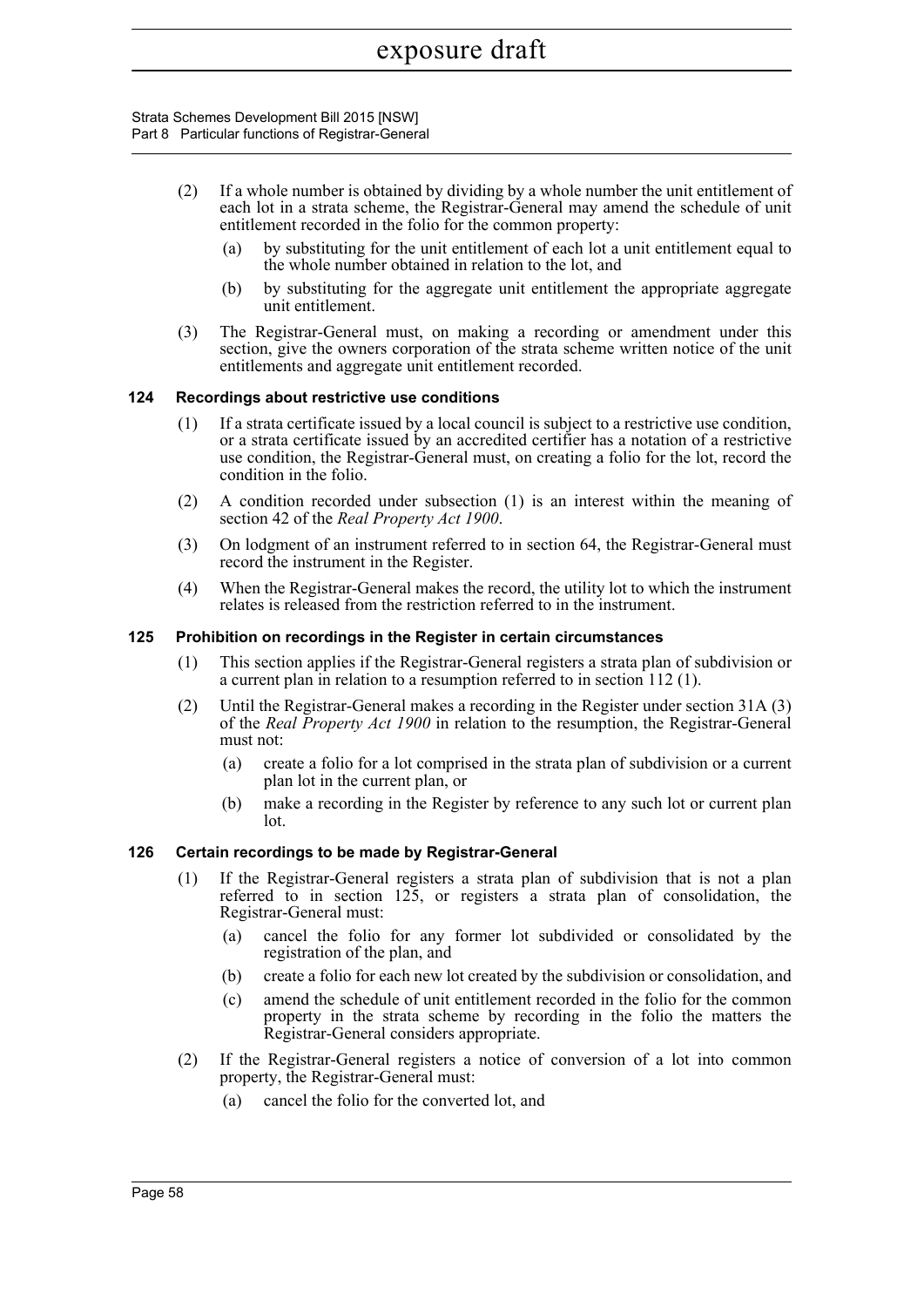Strata Schemes Development Bill 2015 [NSW] Part 8 Particular functions of Registrar-General

> (b) amend the schedule of unit entitlement recorded in the folio for the common property in the strata scheme by recording in the folio the matters the Registrar-General considers appropriate.

#### **127 Functions if resumed land remains in strata scheme**

- (1) Subsection (2) applies if the whole of a lot, other than a lot in a strata plan of subdivision referred to in section 125, is resumed and the notice of resumption states that the resumed land is to remain in the strata scheme.
- (2) A recording in the Register that the Registrar-General is, under section 31A (3) of the *Real Property Act 1900*, authorised or required to make in relation to the resumption must be made in the folio for the resumed lot.
- (3) Subsection (4) applies if the whole of a lot in a strata plan of subdivision referred to in section  $125$  is resumed and the notice of resumption states that the resumed land is to be excluded from the strata scheme.
- (4) The Registrar-General must, after making a recording in the Register under section 31A (3) of the *Real Property Act 1900*, in relation to the resumption:
	- (a) cancel the folio for the subdivided lot, and
	- (b) create a folio for each new lot, and
	- (c) amend the schedule of unit entitlement recorded in the folio for the common property in the strata scheme by recording in the folio the matters the Registrar-General considers appropriate.

### **128 Functions if resumed land is excluded from strata scheme**

- (1) If land consisting solely of common property is resumed, any recording in the Register that, under section 31A (3) of the *Real Property Act 1900*, the Registrar-General is authorised or required to make must be made in the folio for the common property.
- (2) Subsection (3) applies if:
	- (a) the whole of a parcel or any part of a parcel that does not consist of common property is resumed, and
	- (b) the notice of resumption states that the resumed land is to be excluded from the strata scheme, and
	- (c) the Registrar-General makes a recording in the Register under section 31A (3) of the *Real Property Act 1900* in relation to the resumption.
- (3) The Registrar-General must make the recordings in the Register and create the folios the Registrar-General considers necessary or appropriate to give effect to the order made under section 115, 131 or 136 in relation to the resumed land and the strata scheme.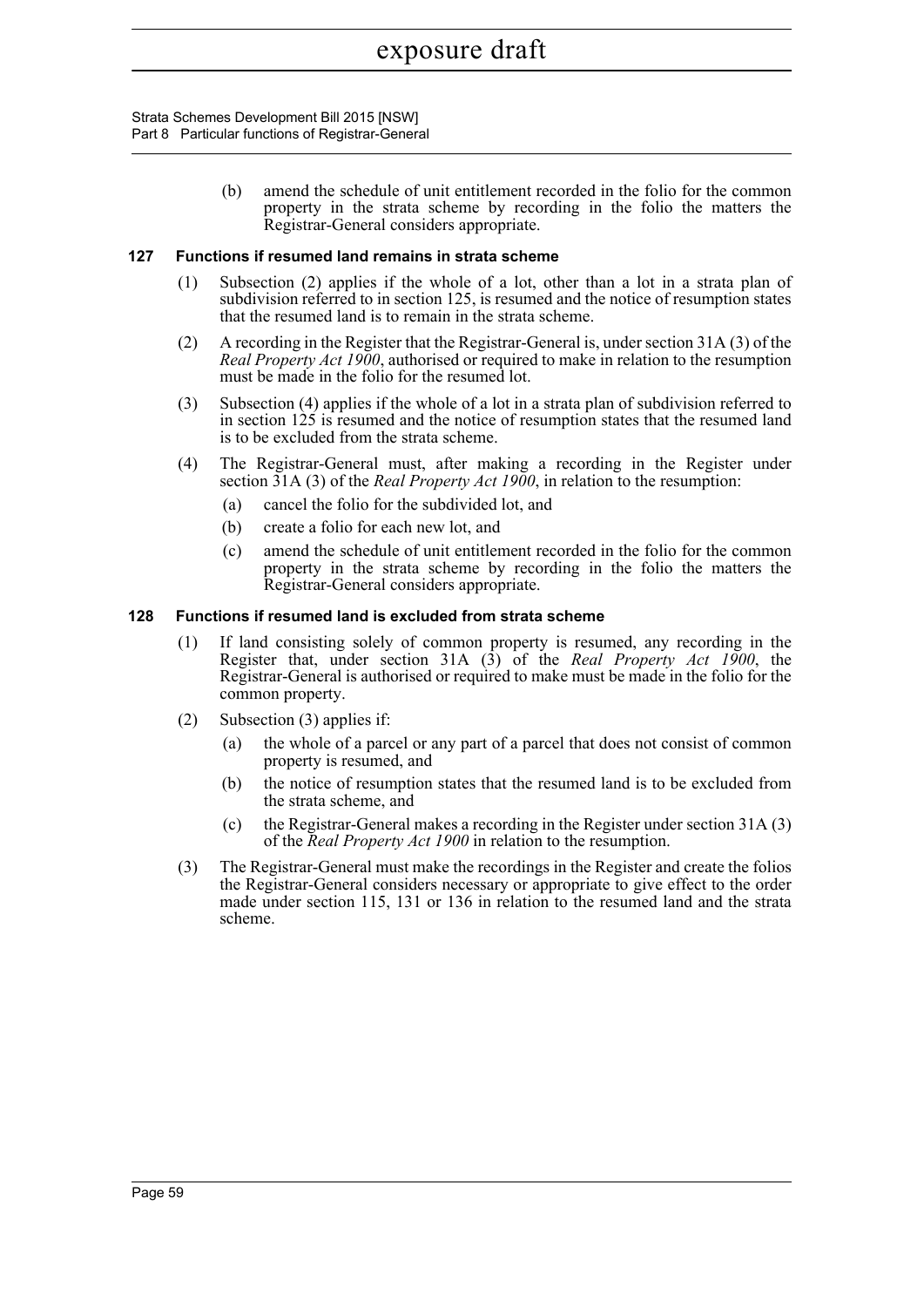## **Part 9 Variation or termination of strata schemes**

## **Division 1 Preliminary**

### **129 Definitions**

In this Part:

*court* means the Supreme Court.

*section 115 termination application* means an application made under section 115 that, under section 115 (6) or under sections  $\hat{115}$  (6) and 133, is treated as an application for an order under section 136.

*section 115 variation application* means an application made under section 115 that, under section 115 (6) or under sections 115 (6) and 140, is treated as an application for an order under section 131.

*termination order*:

- (a) for Division 3—see section 136 (1), or
- (b) for Division 4—see section 143 (1) (a).
- *variation order*—see section 131 (1).

## **Division 2 Variation of strata schemes**

### **130 Application for order consequent on damage to or destruction of building**

- (1) If a building the subject of a strata scheme is damaged or destroyed, any of the following persons may apply to the court for a variation order for the scheme:
	- (a) an owner of a lot in the scheme,
	- (b) a registered mortgagee or covenant chargee of a lot in the scheme,
	- (c) if the scheme is a leasehold strata scheme—the lessor of the scheme,
	- (d) the owners corporation.
- (2) Notice of the application must be served, in accordance with rules of court, on:
	- (a) each person referred to in subsection (1), other than the applicant, and
	- (b) the local council, and
	- (c) the Registrar-General, and
	- (d) any other person directed by the court.
- (3) The applicant and each person entitled to be served with notice of the application may appear and be heard on the hearing of the application.

### **131 Order to vary strata scheme**

- (1) The court may, on an application made under section 130, make an order in relation to the variation of an existing strata scheme or the substitution for the existing strata scheme of a new strata scheme (each a *variation order*).
- (2) A variation order may include directions about any of the following:
	- (a) the substitution for the existing schedule of unit entitlement of a new schedule of unit entitlement,
	- (b) the reinstatement in whole or in part of the building or, in the case of a part strata parcel, of the part of the building subject to the scheme,
	- (c) the amendment of any strata development contract or strata management statement that relates to the parcel,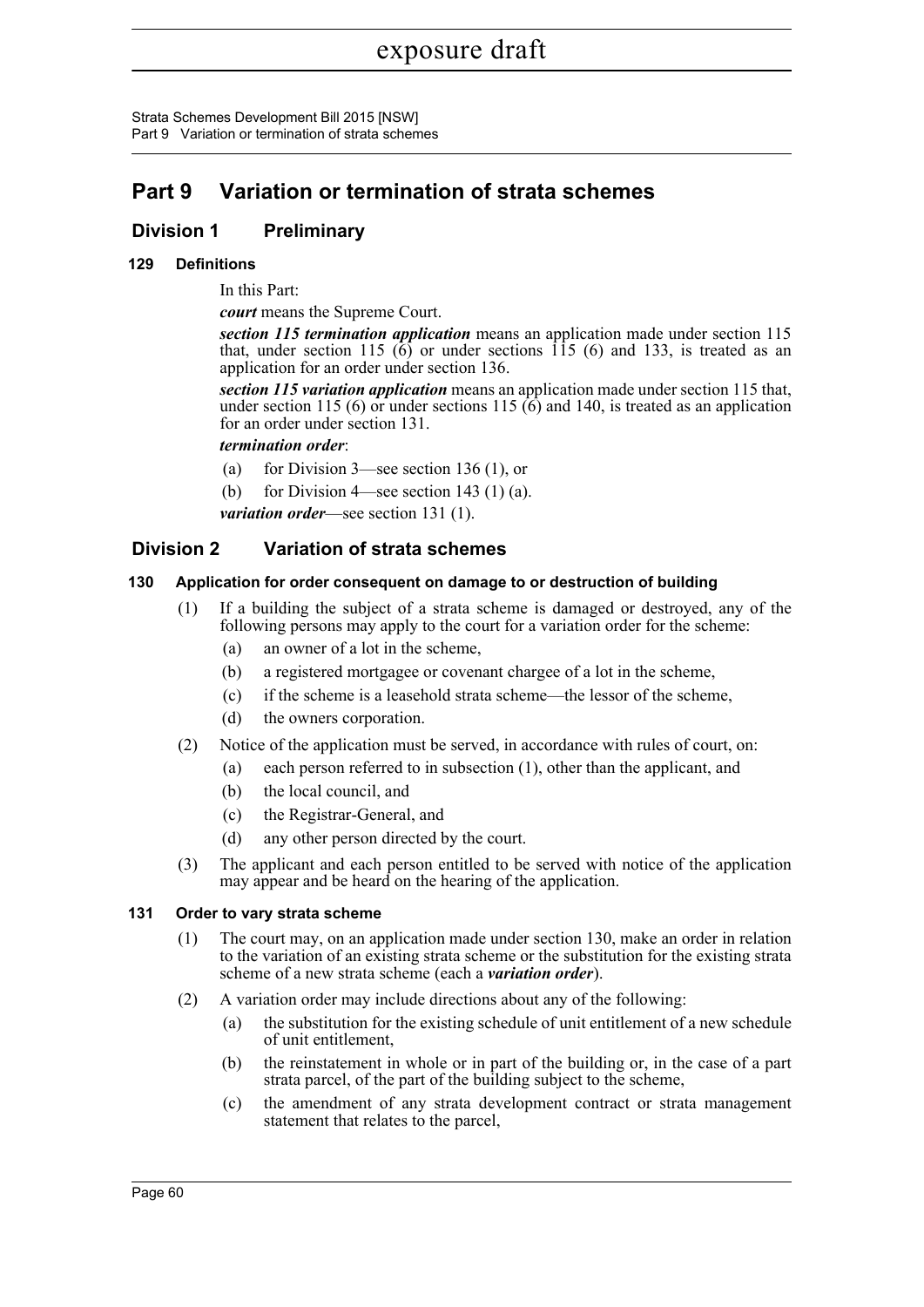#### Strata Schemes Development Bill 2015 [NSW] Part 9 Variation or termination of strata schemes

- (d) the transfer to or vesting in the owners corporation, free from mortgages, charges, covenant charges and writs, of the interests of owners of lots that have been wholly or partly destroyed,
- (e) the application of insurance amounts received by the owners corporation in relation to the damage to or destruction of the building,
- (f) the payment of amounts to or by the owners corporation, an owner of a lot or a lessor of a leasehold strata scheme,
- (g) if the order is made on a section 115 variation application—any matter referred to in section 115 (4),
- (h) if the application for the order is authorised by section 120—any matter referred to in section 115 (4) (a), (b) or (e),
- (i) any matter in relation to which the court considers it just and equitable, in the circumstances of the case, to make provision in the order.
- (3) A variation order has effect according to its tenor.
- (4) The court may, from time to time, change a variation order on the application of any person entitled to appear and be heard on the hearing of the application for the order.

#### **132 When order takes effect**

A variation order takes effect:

- (a) if the order is made on a section 115 variation application or an application authorised by section 120—on the day on which the resumption referred to in the order takes effect, or
- (b) otherwise—on the day specified in the order.

### **133 Direction of court to treat application differently**

- (1) If the court considers that a variation order should not be made, it may, on application made by any person entitled to appear and be heard on the hearing of the application for the order or on its own initiative, direct that the application be treated as an application for an order under section 136.
- (2) If the court makes a direction under subsection (1):
	- (a) the application the subject of the direction is taken to be made under section 135 by a person entitled to make the application, and
	- (b) the applicant for the variation order, and any other person entitled to appear and be heard under that section, is entitled to appear and be heard on the hearing of the application.

### **134 Costs**

Unless the court otherwise orders, the costs of proceedings under this Division on a section 115 variation application are payable by the resuming authority.

### **Division 3 Termination of strata schemes by order of court**

### **135 Application for order to terminate strata scheme**

- (1) Any of the following persons may apply to the court for a termination order for a strata scheme:
	- (a) an owner of a lot in the scheme,
	- (b) a mortgagee or covenant chargee of a lot in the scheme,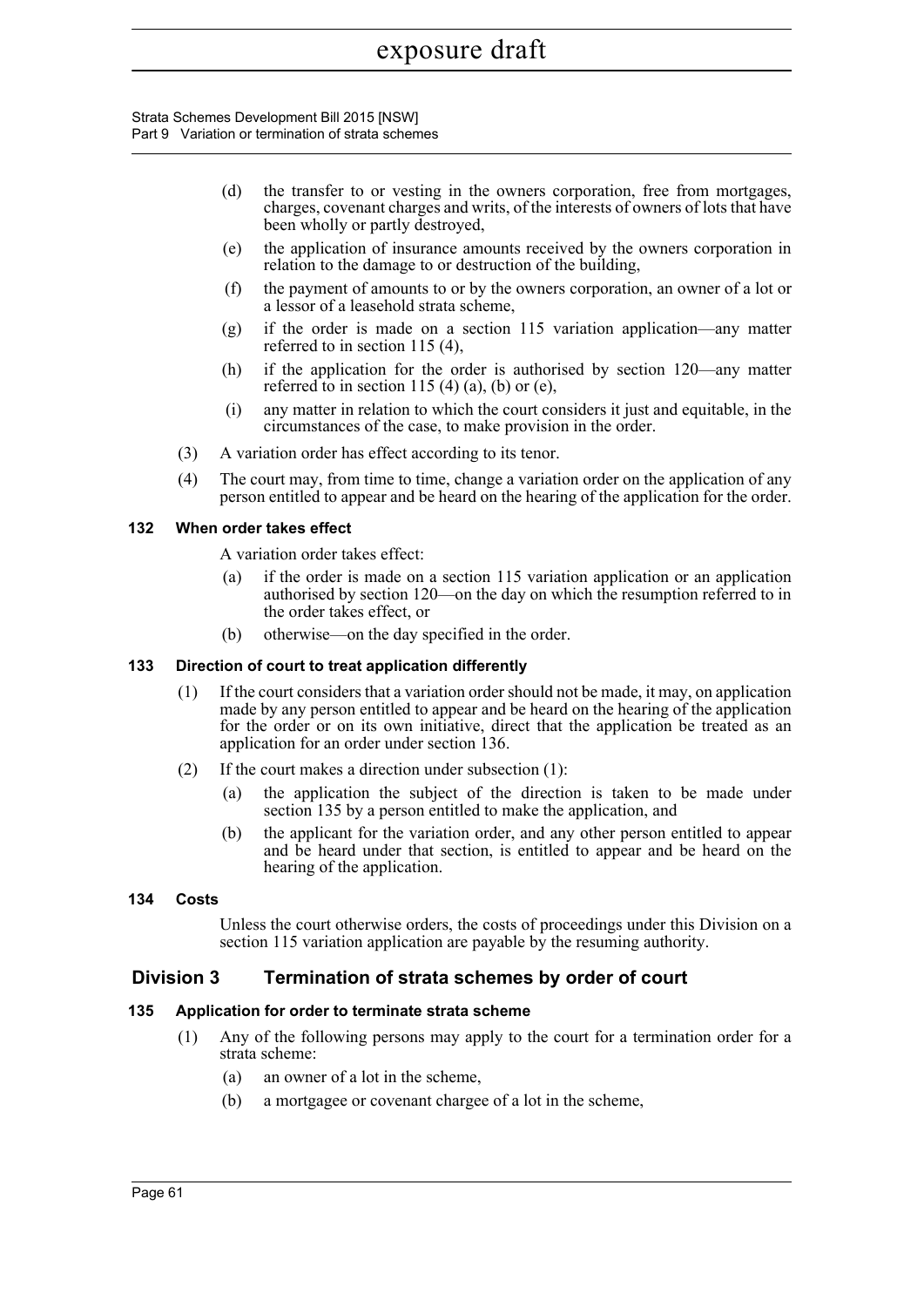#### Strata Schemes Development Bill 2015 [NSW] Part 9 Variation or termination of strata schemes

- (c) if the scheme is a leasehold strata scheme—the lessor of the scheme,
- (d) the owners corporation.
- (2) Notice of the application must be served, in accordance with rules of court, on:
	- (a) each person referred to in subsection (1), other than the applicant, and
	- (b) the local council, and
	- (c) the Registrar-General, and
	- (d) any other person (including creditors of the owners corporation) directed by the court.
- (3) The applicant and each person entitled to be served with notice of the application may appear and be heard on the hearing of the application.
- (4) An application under subsection (1) (b) may be made by a prescribed authority having the benefit of a positive covenant only if the authority has applied under section 88I of the *Conveyancing Act 1919* for an order that the land the subject of the strata scheme be transferred to the authority.
- (5) In subsection (4), *prescribed authority* means a prescribed authority within the meaning of section 88D or 88E of the *Conveyancing Act 1919*.

#### **136 Order to terminate strata scheme**

- (1) The court may, on an application made under section 135, make an order terminating a strata scheme (a *termination order*).
- (2) A termination order may include directions about any of the following:
	- (a) the sale or disposition of property of the owners corporation,
	- (b) the discharge of the liabilities of the owners corporation,
	- (c) the termination of any development scheme that relates to the parcel and the cancellation of the strata development contract,
	- (d) the termination or amendment of a strata management statement that relates to the parcel,
	- (e) the persons liable to contribute amounts required for the discharge of the liabilities of the owners corporation and the proportionate liability of the persons,
	- (f) the distribution of the assets of the owners corporation and the proportionate entitlement of each person under the distribution,
	- (g) the administration, powers, authorities, duties and functions of the owners corporation,
	- (h) the voting power at meetings of the owners corporation of persons referred to in paragraph (e) or (f),
	- (i) the winding up of the owners corporation, including the appointment, powers, authorities, duties and functions of any person to carry out the winding up,
	- (j) any matter in relation to which the court considers it just and equitable, in the circumstances of the case, to make provision in the order.
- (3) The court may, from time to time, change a termination order on the application of any person entitled to appear and be heard on the hearing of the application for the order.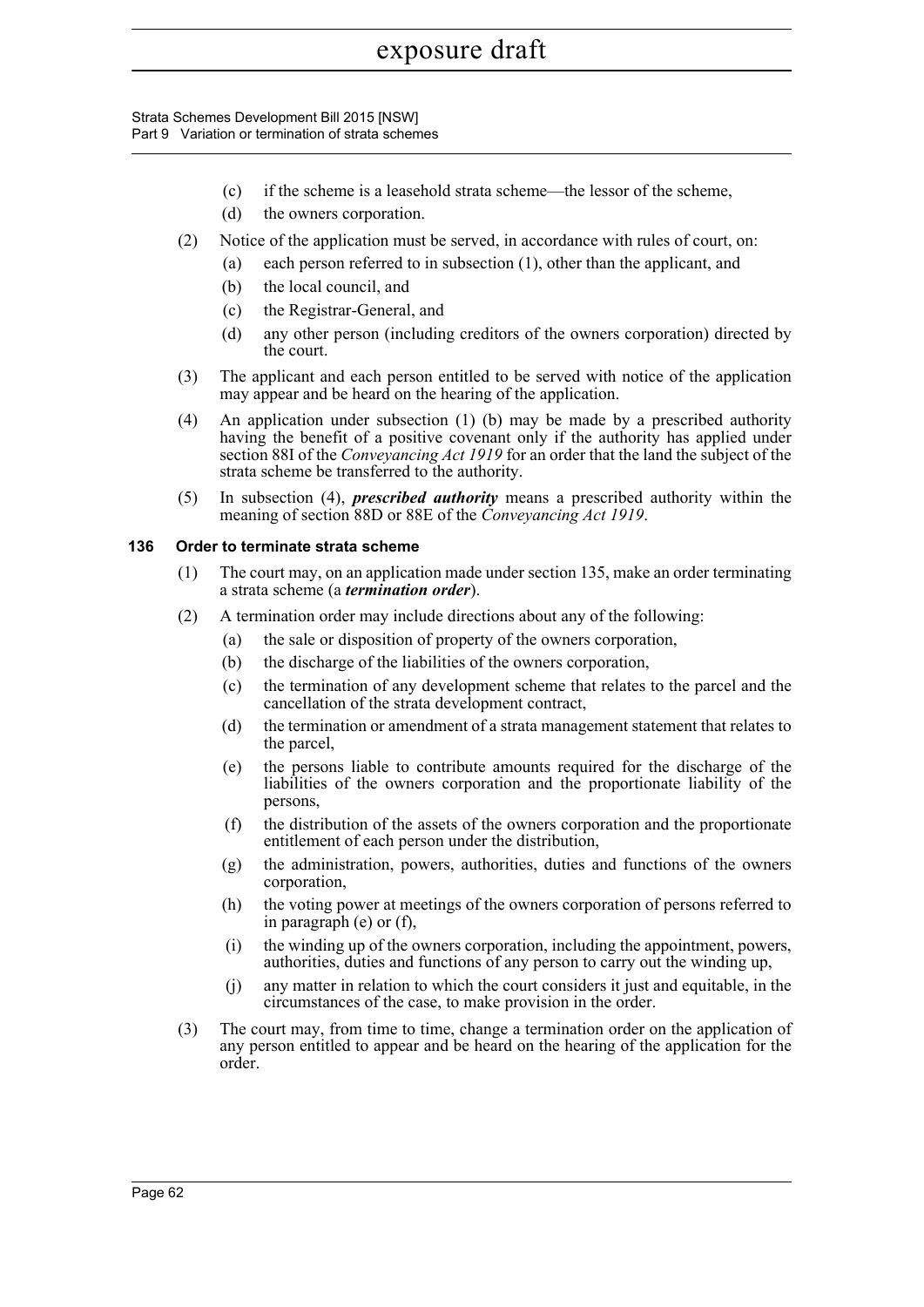#### **137 When order takes effect**

A termination order takes effect:

- (a) if the order is made on a section 115 termination application or an application authorised by section 120—on the day on which the resumption referred to in the order takes effect, or
- (b) otherwise—on the day specified in the order.

### **138 Effect of order**

- (1) When a termination order takes effect:
	- (a) the estate or interest of the former owners in the part of the former parcel that consisted of common property vested in the owners corporation as agent for the former owners vests in the owners corporation as principal, subject only to an estate or interest recorded in:
		- (i) the folio, or on any registered lease or registered sublease, evidencing the estate or interest of the owners corporation in the common property, or
		- (ii) the relevant folio created under section 29 (1), and
	- (b) the estate or interest of each person in the part of the former parcel that did not consist of common property vests in the owners corporation as principal, subject only to an estate or interest recorded in:
		- (i) the folio evidencing the estate or interest of the owners corporation in the common property comprised in the former parcel, or
		- (ii) the relevant folio created under section 29 (1),

to the extent the recorded estate or interest was capable of affecting a former lot, and

- (c) each person who, immediately before the order took effect, was an owner of a lot in the strata scheme ceases to be an owner of a lot in the scheme, and
- (d) each person whose estate or interest is divested by paragraph (b) has instead the rights and liabilities conferred or imposed on the person by the order, and
- (e) if the strata scheme is a leasehold strata scheme and the leases or another agreement provide for the payment of compensation for the value of improvements comprised in the parcel—the former lessor under the scheme is liable to pay compensation to each former owner for the value of the improvements comprised in the former parcel that is attributable to the lot leased by the former owner.
- (2) Compensation payable under subsection (1) (e) is to be determined in accordance with the formula set out in Schedule 6 or as otherwise agreed by the former lessor and former owner.
- (3) A termination order has effect according to its tenor and despite any provision of this Act, other than this Division.

#### **139 Dealing with disputes about value of improvements for leasehold strata schemes**

- (1) If, in relation to a former lot in a leasehold strata scheme that is terminated by a termination order, there is a dispute about the amount of compensation to be paid for the value of improvements attributable to the lot, the dispute must be resolved:
	- (a) if provided for under the lease of the lot or the parties to the dispute otherwise agree—by arbitration under the *Commercial Arbitration Act 2010*, or
	- (b) otherwise—by order of the court.
- (2) An application for an order of the court may be made by any party to the dispute.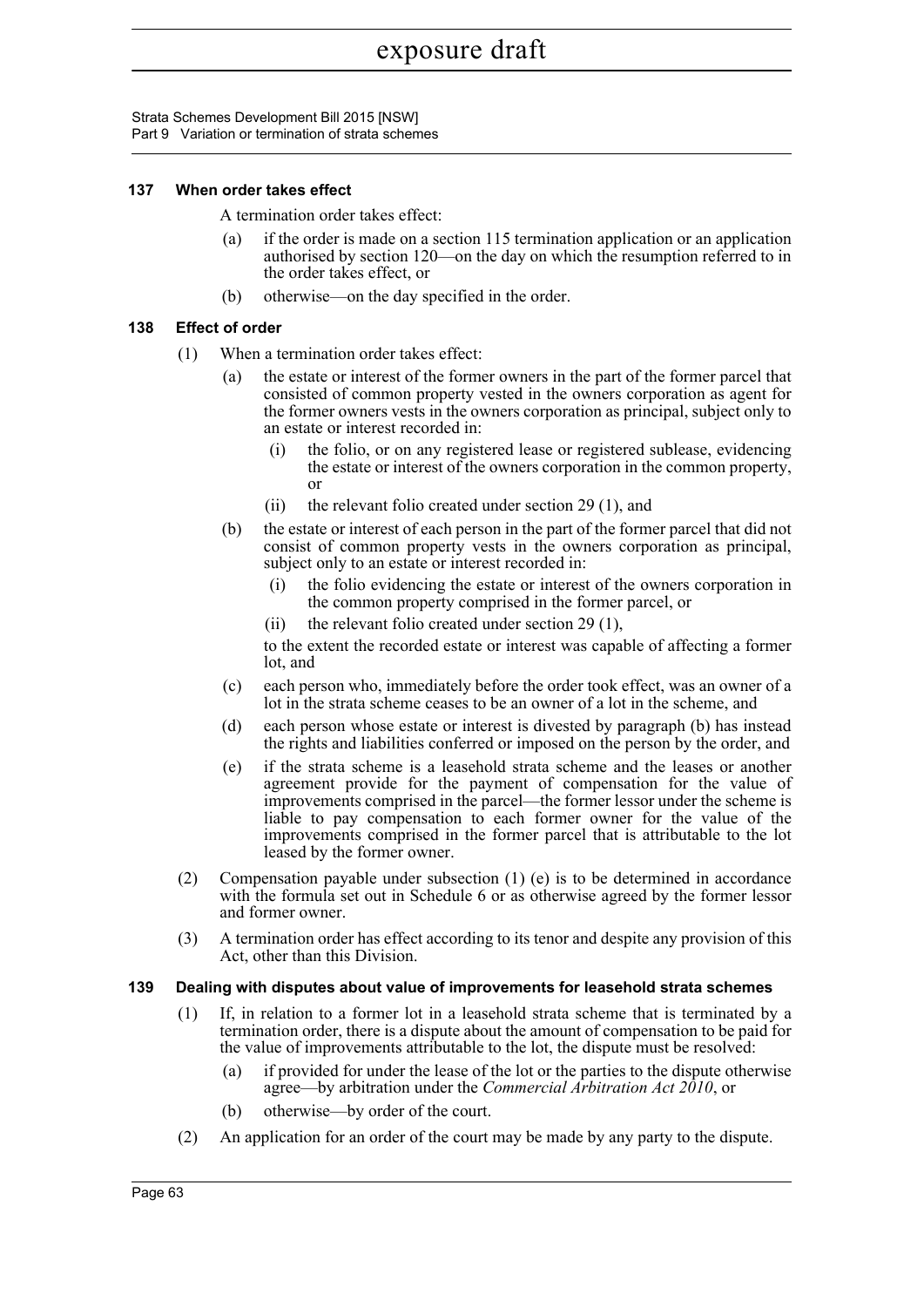#### Strata Schemes Development Bill 2015 [NSW] Part 9 Variation or termination of strata schemes

- (3) Notice of the application must be served, in accordance with rules of court, on the persons directed by the court.
- (4) As far as practicable, all applications relating to the same leasehold strata scheme must be heard together.

#### **140 Direction of court to treat application differently**

- (1) If the court considers that a termination order should not be made, it may, on application made by any person entitled to appear and be heard on the hearing of the application for the order or on its own initiative, direct that the application be treated as an application for a variation order.
- (2) If the court makes a direction under subsection (1):
	- (a) the application the subject of the direction is taken to be made under section 130 by a person entitled to make the application, and
	- (b) the applicant for the termination order, and any other person entitled to appear and be heard under that section, is entitled to appear and be heard on the hearing of the application.

#### **141 Costs**

Unless the court otherwise orders, the costs of proceedings under this Division in relation to a following application are payable by the resuming authority:

- (a) a section 115 termination application,
- (b) an application made under section 135 in relation to a proposed resumption of all the lots and all the common property in a strata scheme.

## **Division 4 Termination of strata schemes by Registrar-General**

### **142 Application to Registrar-General for termination of strata scheme**

- (1) A person may apply to the Registrar-General for termination of a strata scheme, unless the scheme relates to a parcel that is the subject to a strata development contract.
- (2) Unless the Registrar-General otherwise agrees, the applicant must, at least 14 days before the application is made, publish details of the proposed termination, and a statement of intention to make the application:
	- (a) in a daily newspaper circulating generally in the State, and
	- (b) in a local newspaper circulating generally in the area in which the parcel is situated.
- (3) Unless the Registrar-General otherwise agrees, the application must be signed by all of the following:
	- (a) each owner of a lot in the scheme,
	- (b) if the scheme is a leasehold strata scheme—the lessor of the scheme,
	- (c) each registered lessee of a lot in the scheme,
	- (d) each registered mortgagee, chargee and covenant chargee of a lot or of a registered lease of a lot or of the common property, if any, in the scheme.
- (4) Also, the application must be signed by the planning authority, if any, for subdivision of the land to which it relates.
- (5) The application must be accompanied by:
	- (a) the certificates of title for all the lots and common property in the scheme, unless the Registrar-General otherwise agrees, and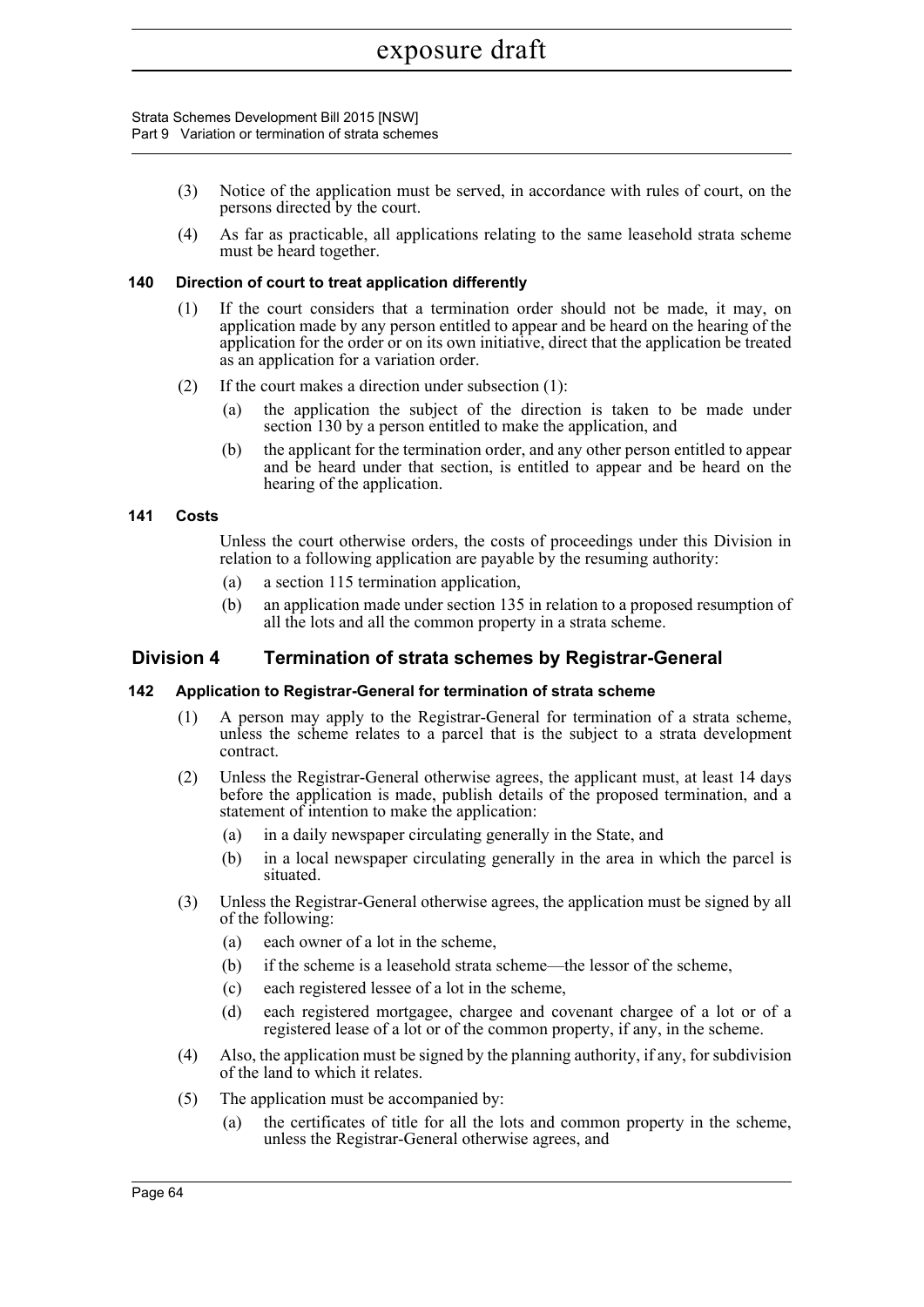- (b) the other documents, consents and evidence the Registrar-General requires, and
- (c) if required by the Registrar-General, a plan for the parcel acceptable for registration as a deposited plan and signed or consented to as required by Division 3 of Part 23 of the *Conveyancing Act 1919*.

### **143 Decision about terminating strata scheme**

- (1) On receiving an application to terminate a strata scheme, the Registrar-General may:
	- (a) make an order terminating the scheme (a *termination order*), or
		- (b) refuse to terminate the scheme.
- (2) A refusal by the Registrar-General to terminate a strata scheme does not prevent an application being made under section 135 for termination of the scheme.

#### **144 When order takes effect**

A termination order takes effect when it is recorded by the Registrar-General in the folio for the land comprising the parcel.

#### **145 Registrar-General to record termination of strata scheme**

On recording a termination order, the Registrar-General must:

- (a) cancel the folios for the lots and common property in the former parcel, and
- (b) if the strata scheme is a freehold strata scheme—create a folio or folios for the land in the former parcel.

### **146 Effect of order for freehold strata scheme**

When a termination order relating to a freehold strata scheme takes effect:

- (a) the owners corporation is dissolved and the strata scheme is terminated, and
- (b) the land in the former parcel immediately before the scheme was terminated and the assets of the former owners corporation vest in the former owners as tenants in common in shares proportional to the unit entitlements of their former lots (or in the former owners or in the other proportions set out in the application), and
- (c) the estate or interest of the former owners in land vested by this section is subject to any estate or interest registered or recorded, immediately before termination of the scheme, in the folios for the lots and the common property in the former parcel, and
- (d) the former owners of lots are liable for the liabilities of the owners corporation in shares proportional to the unit entitlements of their former lots, and
- (e) any legal proceedings begun by or against the owners corporation may be completed by or against the former owners.

#### **147 Effect of order for leasehold strata scheme**

When a termination order relating to a leasehold strata scheme takes effect:

- (a) the owners corporation is dissolved and the strata scheme is terminated, and
- (b) the former leases of each former lot and the former lease of the common property are determined, and
- (c) the persons who, immediately before the order took effect, were owners or lessees of the lots in the scheme cease to be owners or lessees of the lots, and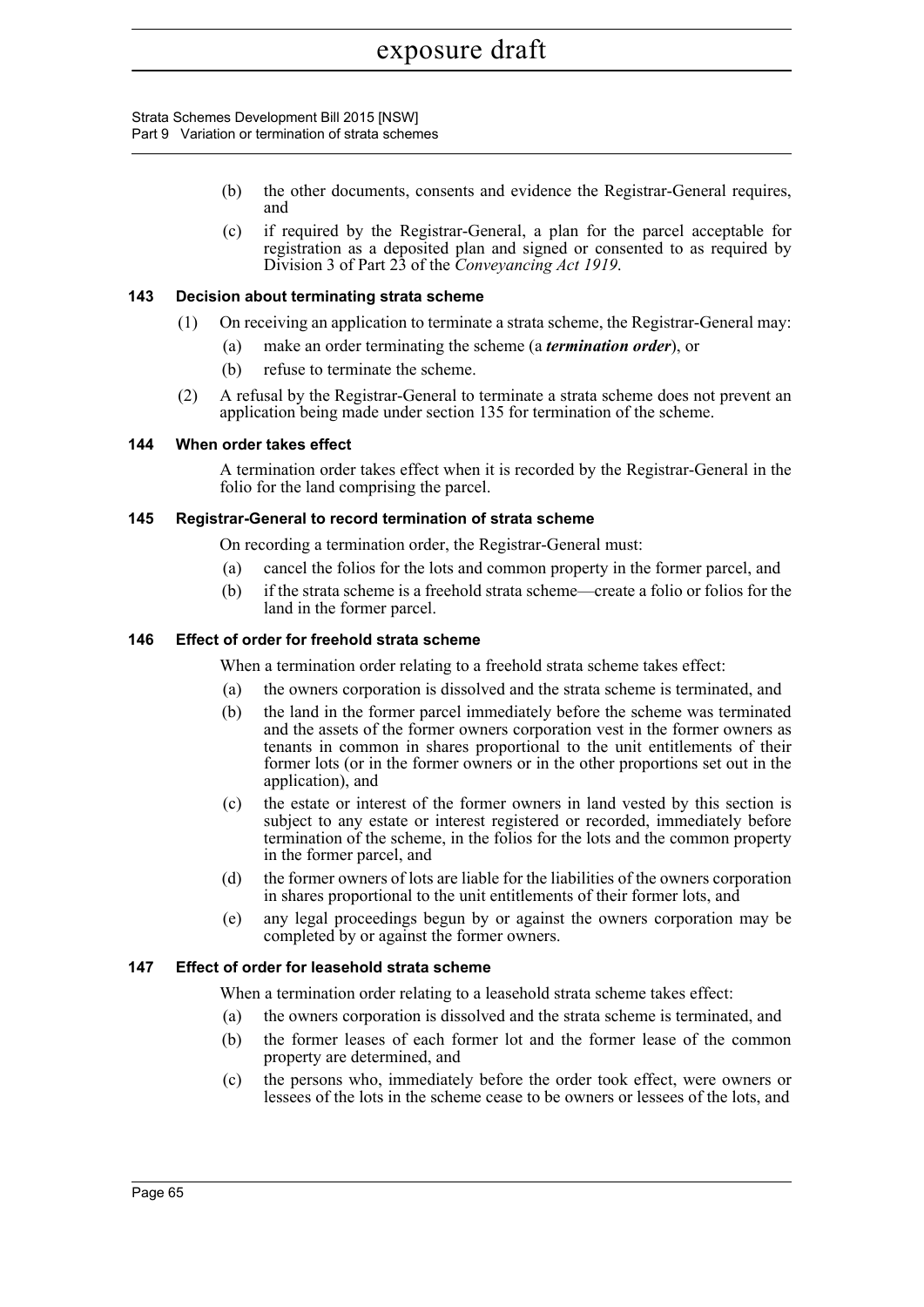- (d) the former owners of the lots are liable for the liabilities of the owners corporation in shares proportional to the unit entitlements of their former lots, and
- (e) any legal proceedings begun by or against the owners corporation may be completed by or against the former owners, and
- (f) the assets of the former owners corporation immediately before the order took effect vest in the former lessor of the scheme or, if the application so provides, in the former owners as tenants in common in shares proportional to the unit entitlements of their former lots (or in the former owners or in the other proportions set out in the application), and
- (g) the land that comprises the former parcel is vested in the former lessor of the scheme freed and discharged from any mortgage or charge registered, immediately before termination of the scheme, in the folio for a lease of a lot or the common property in the former scheme.

## **Division 5 Termination of leasehold strata schemes on expiry of leases**

### **148 Termination on expiry of leases**

- (1) When all leases of the lots and common property in a leasehold strata scheme expire or are otherwise determined without being wholly or partly replaced by further leases of the lots or common property registered under the *Real Property Act 1900*:
	- (a) the scheme is terminated, and
	- (b) the owners corporation is dissolved, and
	- (c) if the leases or another agreement provide for the payment of compensation for the value of improvements comprised in the parcel—the former lessor of the scheme is liable to pay compensation to each former owner for the value of the improvements that is attributable to the former owner's lot, and
	- (d) all rights vested in the owners corporation immediately before its dissolution that, but for the dissolution, would have survived the expiry of the leases are vested in the former owners, and
	- (e) the former owners become jointly and severally liable for all of the liabilities of the owners corporation subsisting immediately before its dissolution, and
	- (f) legal proceedings begun by or against the owners corporation may be completed by or against the former owners.
- (2) Compensation payable under subsection (1) (c) is to be determined in accordance with the formula set out in Schedule 6 or as otherwise agreed by the former lessor and former owner.
- (3) As soon as practicable after the termination of a leasehold strata scheme, the Registrar-General must, on application of the former lessor:
	- (a) cancel the folios for the leases of the lots and common property in the scheme, and
	- (b) cancel the strata plan for the scheme, and
	- (c) record on the folio for the parcel that was the subject of the scheme the fact that the scheme is terminated.
- (4) Subsection (1) is subject to section 150.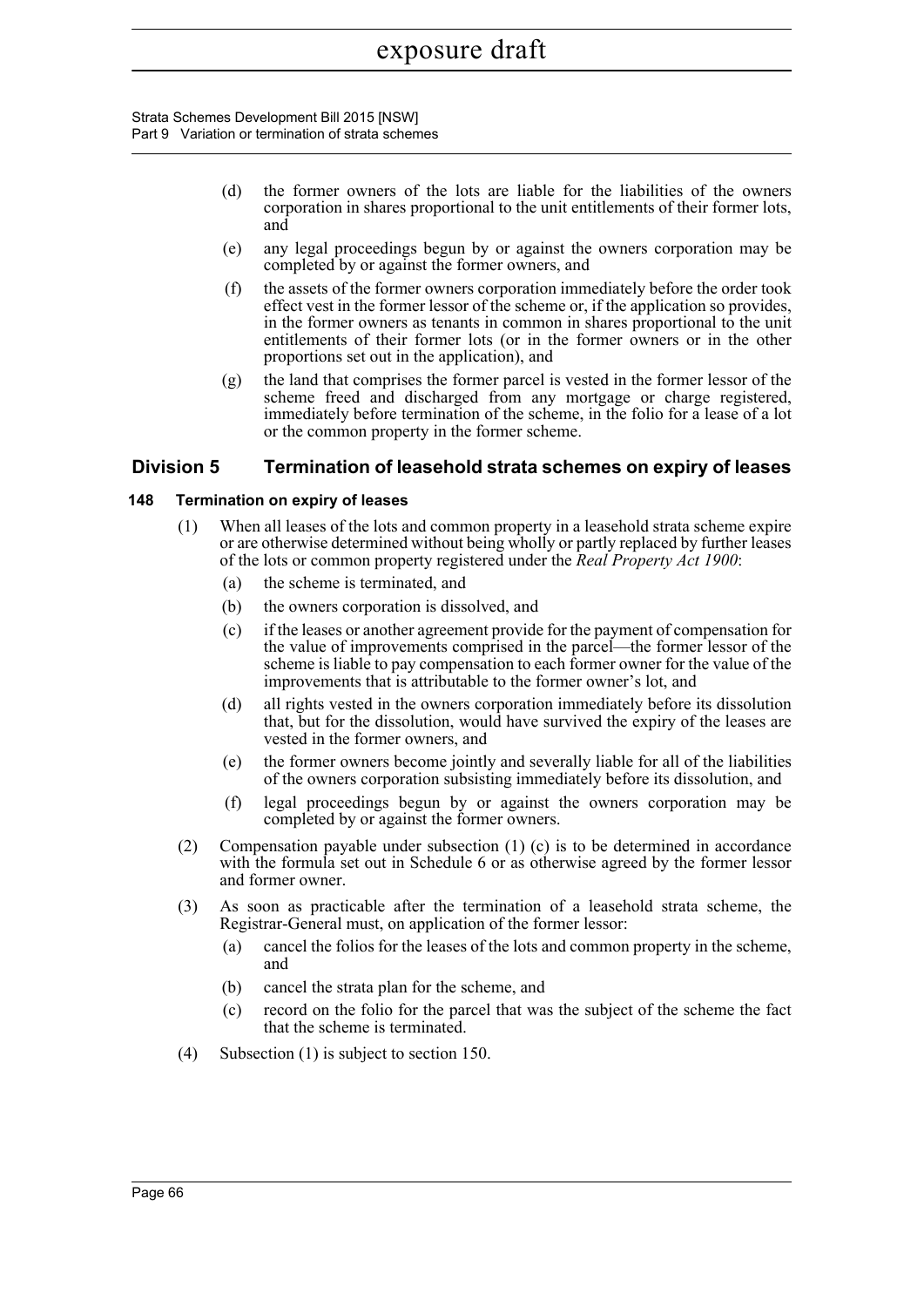#### **149 Dispute about value of improvements**

- (1) If there is a dispute about the amount of compensation to be paid to an owner or former owner for the value of improvements attributable to a lot, the dispute must be resolved:
	- (a) in the way provided for under the lease of the lot or agreed to by the parties to the dispute (for example, by arbitration under the *Commercial Arbitration Act 2010*), or
	- (b) otherwise—by order of the court.
- (2) An application for an order of the court may be made by any party to the dispute.
- (3) Notice of the application must be served, in accordance with rules of court, on the persons directed by the court.
- (4) As far as practicable, all applications relating to the same leasehold strata scheme must be heard together.

#### **150 Order to continue owners corporation for specified purposes**

- (1) At any time before the expiry of the leases of the lots and common property in a leasehold strata scheme, an owner of a lot in the scheme, the owners corporation or a creditor of the owners corporation may apply to the court for an order under subsection (4).
- (2) Notice of the application must be served, in accordance with rules of court, on each person referred to in subsection (1), other than the applicant, and on the other persons directed by the court.
- (3) The applicant and any person on whom notice must be served under subsection (2) is entitled to appear and be heard on the hearing of the application.
- (4) At the hearing of the application, the court may make an order to the effect that, despite the expiry of the leases of the lots and common property in the scheme, the owners corporation continues in existence for the purposes specified in the order until the date specified in the order or in a further order of the court.
- (5) The order may include directions relating to any of the following matters:
	- (a) the sale or disposition of property of the owners corporation,
	- (b) the discharge of the liabilities of the owners corporation,
	- (c) the termination of any development scheme,
	- (d) the persons liable to contribute money for the discharge of the liabilities of the owners corporation and the proportionate liability of the persons,
	- (e) the distribution of the assets of the owners corporation and the proportionate entitlement of each person under the distribution,
	- (f) the administration and functions of the owners corporation,
	- (g) pending legal proceedings that have been brought by or against the owners corporation,
	- (h) the voting power at meetings of the owners corporation of persons referred to in paragraphs (d) and (e),
	- (i) the winding up of the owners corporation, including the appointment and functions of a person to carry out the winding up,
	- (j) another matter in relation to which the court considers it is just and equitable to make provision in the order.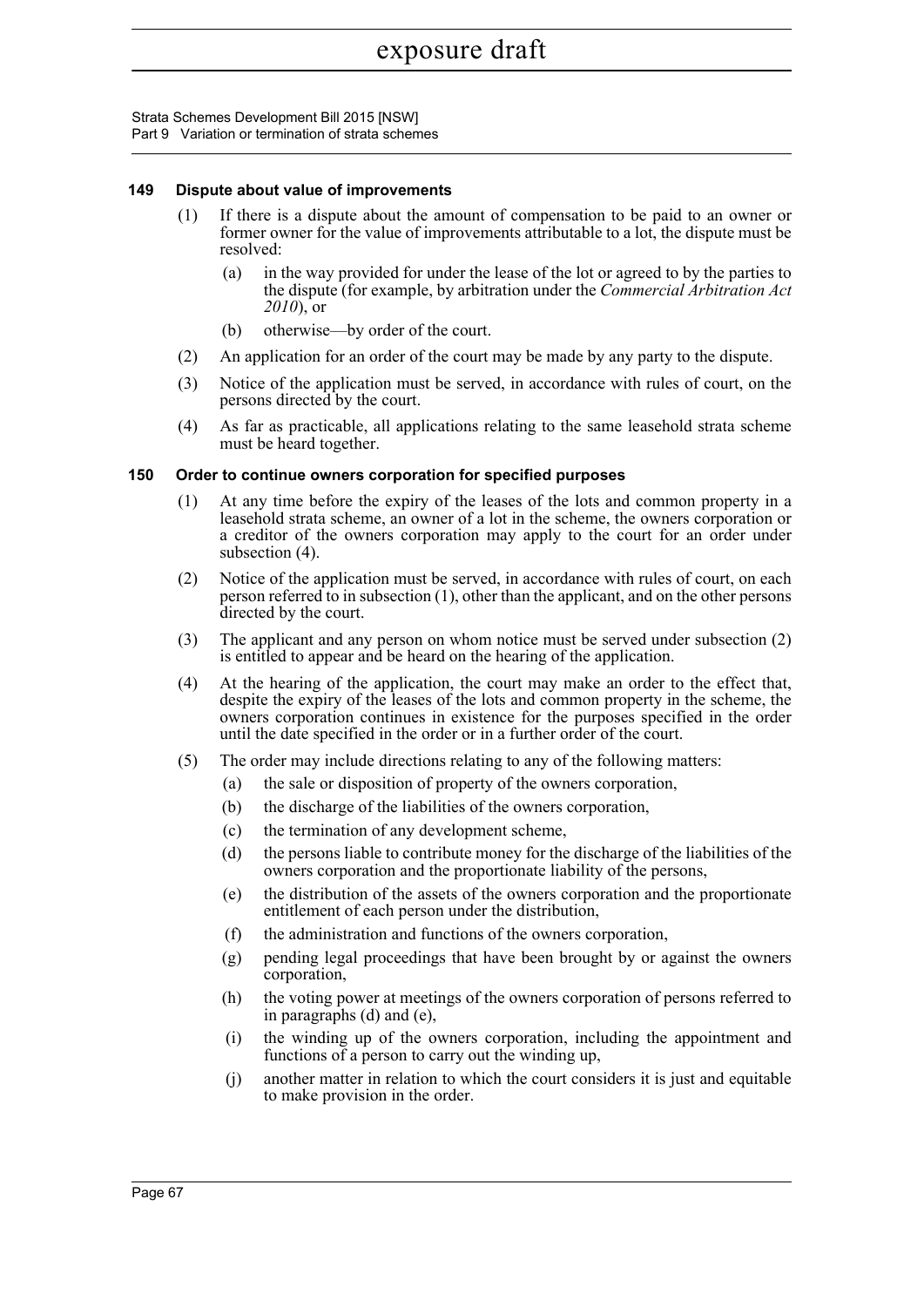- (6) The order has effect despite any other provision of this Act.
- (7) The court may vary an order made under subsection (4) on the application of any person who was entitled to appear and be heard on the hearing of the application for the order.

### **Division 6 Miscellaneous**

#### **151 Interchangeability of notices**

A notice served under section 115, 130 or 135 may, if it relates to an application that is required to be treated as an application under another of those sections, be taken to be a notice served under the other section.

#### **152 Consequences of making order**

- (1) Subject to section 128 (3), on receiving a certified or office copy of the minute of a variation order or a termination order under Division 3 (including an order relating to an amendment or cancellation of a strata development contract), the Registrar-General must make appropriate recordings in the Register to give effect to the order.
- (2) If, on receiving a certified or office copy of the minute of a termination order under Division 3, the Registrar-General is required by subsection (1) to make recordings in the Register, the Registrar-General must:
	- (a) cancel the folios that evidence title to the lots and common property in the former strata scheme, and
	- (b) if the scheme is a freehold strata scheme—create a folio for the estate or interest in the former parcel that is vested in the owners corporation on the order taking effect, and
	- (c) if the scheme is a leasehold strata scheme—record in the folio evidencing the lessor's reversion in the former parcel that the owners corporation is the lessee of the part of the parcel that contained the former lots and common property in the scheme, together with any other estates or interests to which the leasehold estate of the owners corporation in that part continues to be subject.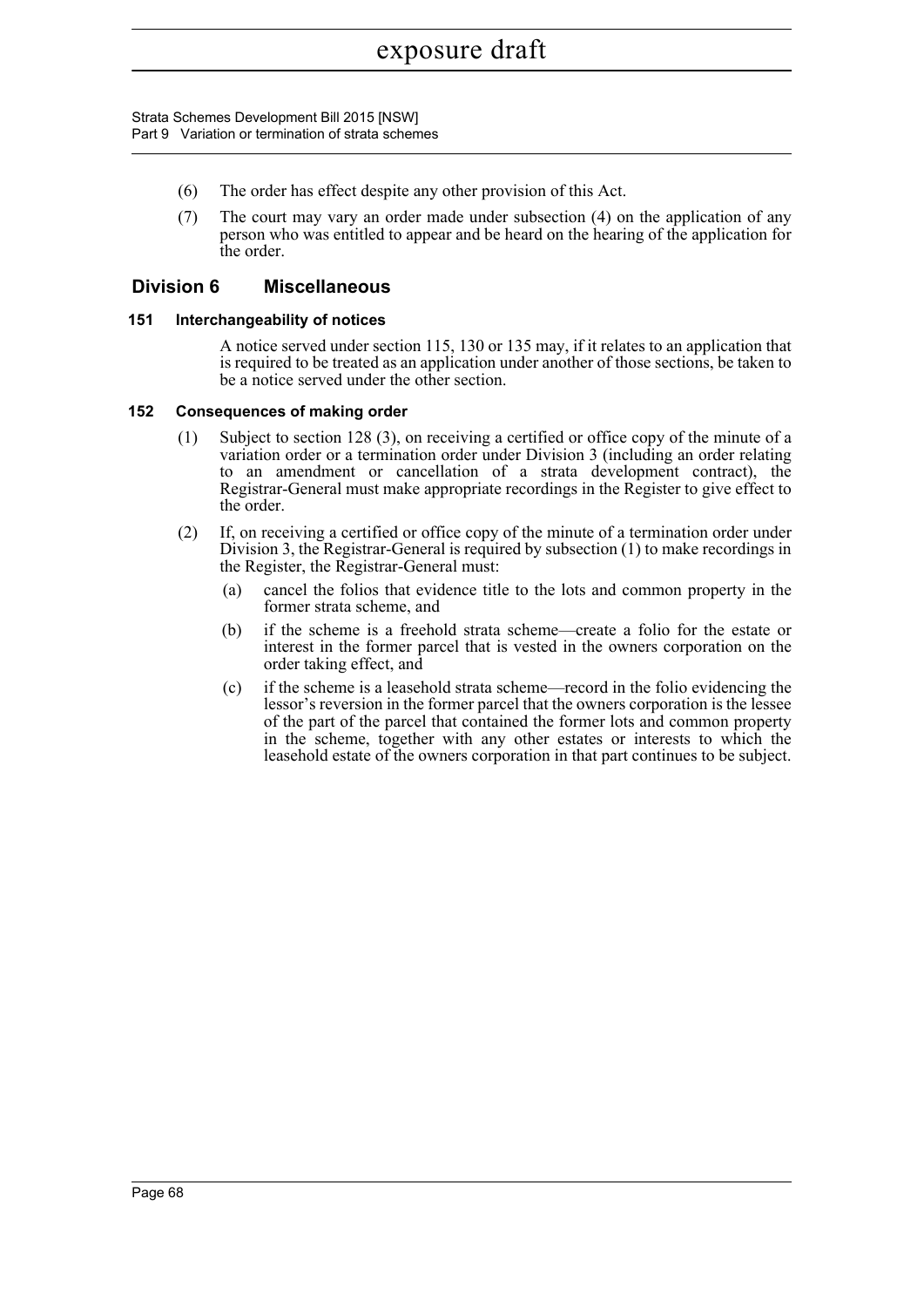Strata Schemes Development Bill 2015 [NSW] Part 10 Strata renewal process for freehold strata schemes

## **Part 10 Strata renewal process for freehold strata schemes**

## **Division 1 Preliminary**

### **153 Purpose of Part**

The purpose of this Part is to facilitate the collective sale or redevelopment of freehold strata schemes, other than a scheme relating to a parcel that is the subject of a development contract, in accordance with the process set out in the Part.

### **154 Definitions**

In this Part:

*ancillary order*—see section 186 (1).

*collective sale* of a strata scheme means a sale of the whole strata scheme.

*compensation value*, in relation to a lot, means:

- (a) the compensation to which the owner of the lot would be entitled as determined under section 55 of the *Land Acquisition (Just Terms Compensation) Act 1991* (subject to any modifications prescribed by the regulations), or
- (b) if the regulations prescribe a different method of determining that value—the value of the lot determined in accordance with that method.

*court* means the Land and Environment Court.

*developer* means a person or group of persons proposing to carry out a redevelopment of a strata scheme in accordance with a strata renewal plan.

*dissenting owner*, in relation to a strata renewal plan, means an owner of a lot in relation to which a support notice is not in effect under this Part for the plan.

*independent valuer* means a registered valuer who:

- (a) has appropriate experience or expertise to undertake valuations for the purpose of this Part, and
- (b) has no pecuniary or other interest that could reasonably be regarded as capable of affecting the registered valuer's ability to give the valuations in good faith.

*market value*, in relation to a building and its site, means the value of the building and its site determined in accordance with the regulations.

*objection* means an objection filed in the court in accordance with section 180.

*operational period* of a strata renewal committee means the period for which the committee may, under section 166, exercise its function.

*qualified request* means a qualified request under section 19 of the *Strata Schemes Management Act 2015*.

*redevelopment* of a strata scheme means a redevelopment of the whole strata scheme in a way that alters the scheme to the extent that its termination and replacement by a further strata plan is necessary.

*required level of support*, in relation to a strata renewal plan for a strata scheme, means the support (given in support notices that are in effect under this Part) of the owner or owners of at least 75% of the lots, other than utility lots, in the scheme.

*strata renewal committee* means a strata renewal committee established under section 160.

*strata renewal plan* means a strata renewal plan prepared in accordance with this Part for a strata scheme.

*strata renewal proposal*—see section 156 (1).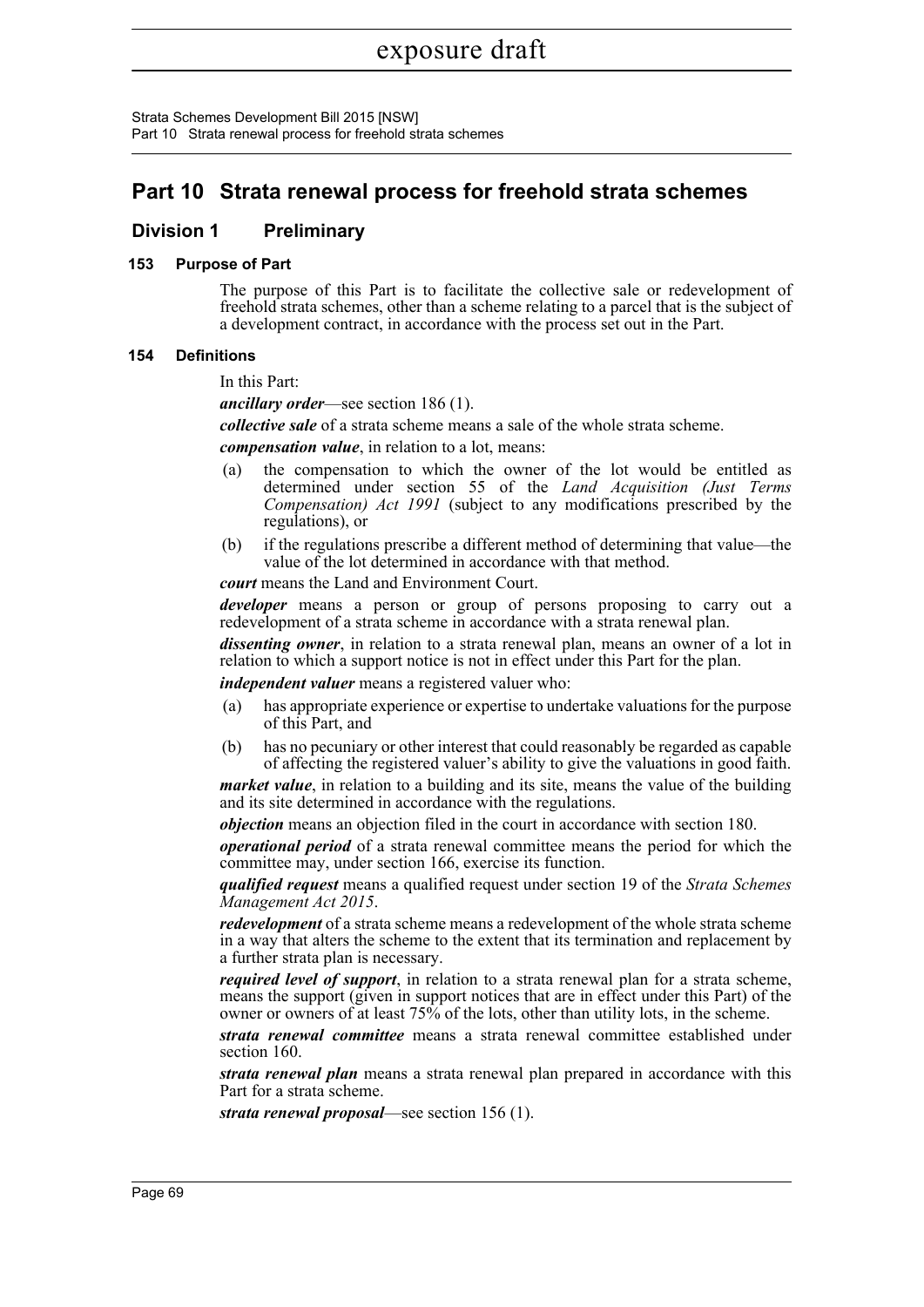Strata Schemes Development Bill 2015 [NSW] Part 10 Strata renewal process for freehold strata schemes

> *strata scheme* means a freehold strata scheme, other than a scheme relating to a parcel that is the subject of a development contract. *support notice*—see section 174 (1).

#### **155 Application of Strata Schemes Management Act 2015**

- (1) If there is an inconsistency between the *Strata Schemes Management Act 2015* and this Part or an order of the court made under this Part, this Part and the order prevail to the extent of the inconsistency.
- (2) To remove doubt, but subject to subsection (1):
	- (a) Schedule 1 to the *Strata Schemes Management Act 2015* applies in relation to a meeting of an owners corporation under this Part, and
	- (b) Schedule 2 to the *Strata Schemes Management Act 2015* applies in relation to a meeting of a strata committee under this Part.

### **Division 2 Strata renewal proposals**

#### **156 Submission of strata renewal proposal**

- (1) Any person may give a written proposal for the collective sale or redevelopment of a strata scheme (a *strata renewal proposal*) to the owners corporation of the scheme.
- (2) A strata renewal proposal must include the information or other matters prescribed by the regulations. **Note.** Under section 190, particular strata renewal proposals cannot be given to an owners corporation.

#### **157 Strata committee to consider proposal**

- (1) As soon as practicable, but no later than 30 days, after the owners corporation receives a strata renewal proposal, the strata committee of the owners corporation must consider it at a meeting of the committee.
- (2) The secretary of the owners corporation, or any other member of the strata committee, may convene the meeting.
- (3) The purpose of the meeting is to decide whether or not the strata committee considers the strata renewal proposal warrants further consideration by the owners corporation.
- (4) The minutes of the meeting must include:
	- (a) a complete copy of the strata renewal proposal, and
	- (b) detailed reasons for the decision.
- (5) The strata committee must give each owner of a lot in the strata scheme a copy of the minutes within 14 days after the meeting.

#### **158 Convening general meeting to consider proposal**

- (1) If the strata committee decides that the strata renewal proposal warrants further consideration by the owners corporation, it must, as soon as practicable (but no later than 30 days) after making the decision, convene a general meeting of the owners corporation to further consider the proposal.
- (2) Also, a general meeting of the owners corporation may be convened to consider the strata renewal proposal on a qualified request, whether or not the strata committee has considered the proposal or decided it warrants further consideration.
- (3) The purpose of the general meeting is to decide whether or not the owners corporation considers the strata renewal proposal warrants investigation by a strata renewal committee.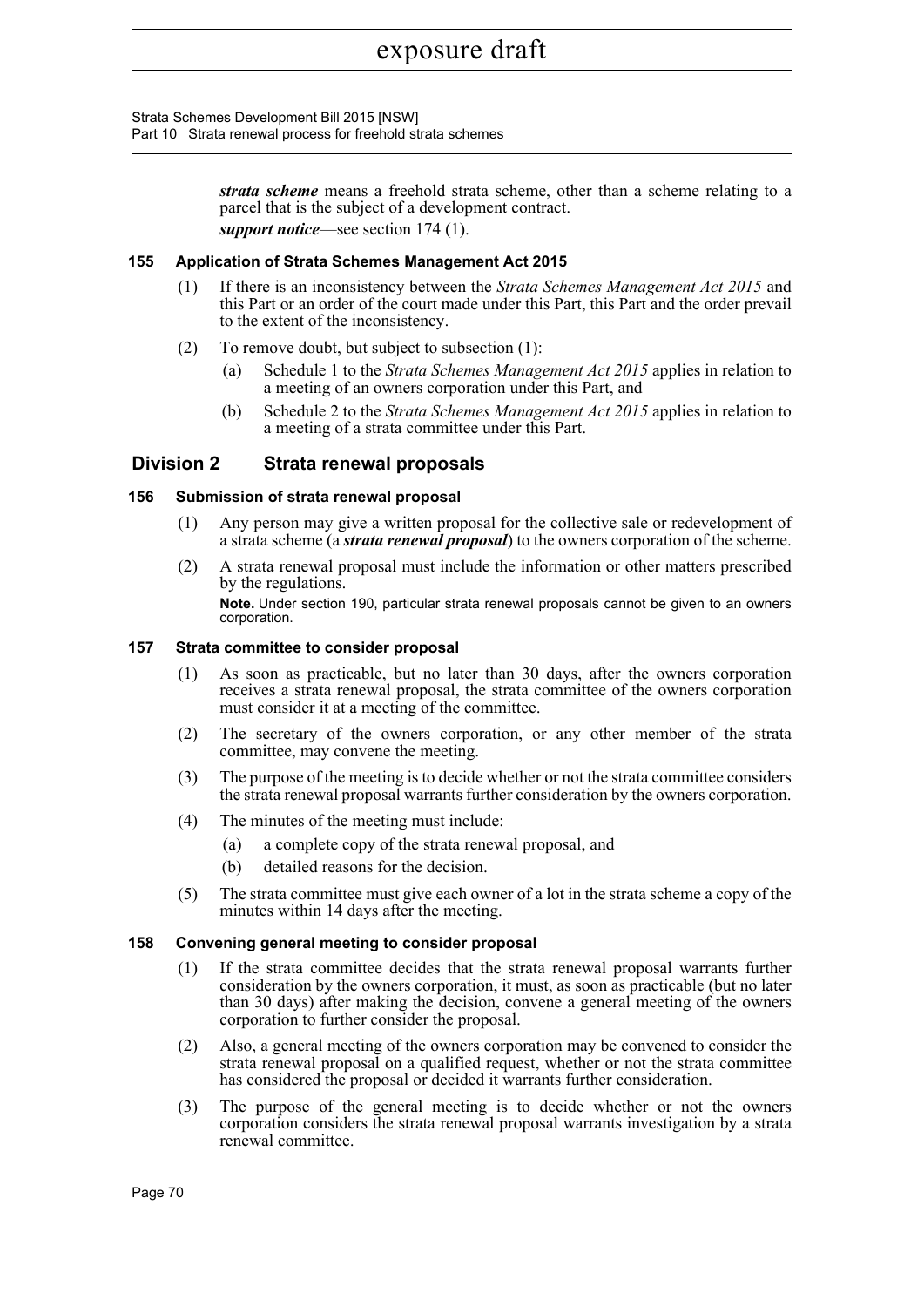Strata Schemes Development Bill 2015 [NSW] Part 10 Strata renewal process for freehold strata schemes

- (4) Notice of the general meeting must:
	- (a) comply with clause 1 of Schedule 7, and
	- (b) be given to each owner at least 14 days before the meeting.

### **159 Lapsing of proposal**

- (1) This section applies if:
	- (a) the strata committee decides a strata renewal proposal does not warrant further consideration by the owners corporation and a qualified request to consider the proposal at a general meeting of the owners corporation has not been made within 44 days after the day the strata committee made the decision, or
	- (b) the owners corporation, under Division 3, decides a strata renewal proposal does not warrant investigation by a strata renewal committee.
- (2) The strata renewal proposal lapses for the purpose of this Part when the decision is made.

### **Division 3 Establishment, membership, function, operation and dissolution of strata renewal committees**

#### **160 Establishment of committee**

- (1) If the owners corporation passes a motion that the strata renewal proposal warrants investigation by a strata renewal committee, the owners corporation must, by resolution:
	- (a) establish a strata renewal committee to prepare a strata renewal plan for the strata scheme, and
	- (b) elect its members.
- (2) The strata renewal committee must consist of a chairperson and the number of other members, not more than 8, determined by the owners corporation.
- (3) A strata renewal committee is taken to be established on the day its members are first elected under this Division.
- (4) A motion for the resolution to establish a strata renewal committee may include forms of motion for the matters the owners corporation considers appropriate, including the matters referred to in clause 2 of Schedule 7.

### **161 Election of members**

- (1) The owners corporation may elect, as members of the strata renewal committee, persons who are eligible for appointment or election to the strata committee of the owners corporation.
- (2) Before election under subsection (1), a person must disclose to the owners corporation any pecuniary or other interest the person may have relating to the strata renewal proposal that could conflict with the proper performance of the strata renewal committee's function.
- (3) A person may be a member of both the strata committee and the strata renewal committee.
- (4) Nomination for election as a member of a strata renewal committee may be made before or at the meeting at which it is established.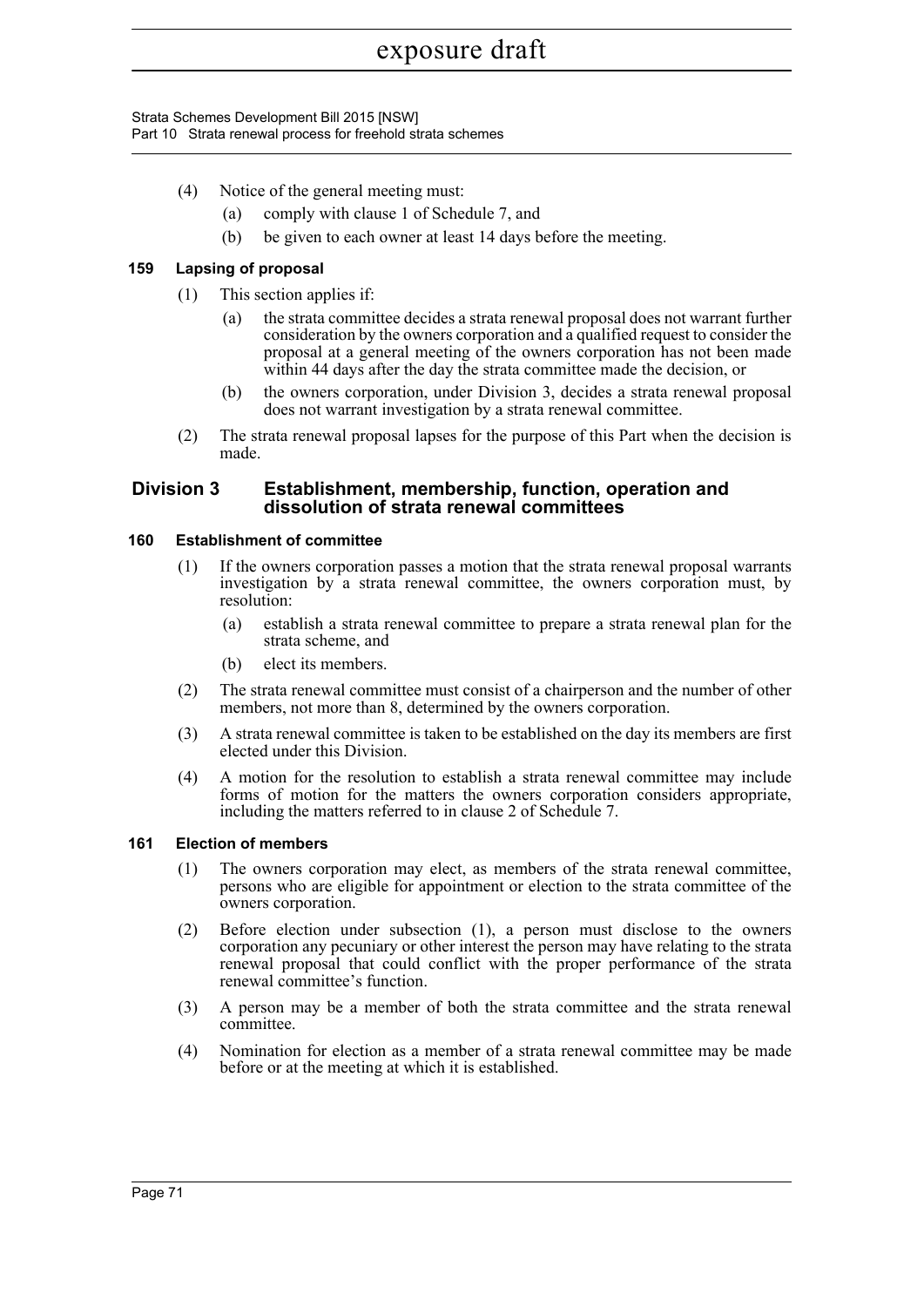Strata Schemes Development Bill 2015 [NSW] Part 10 Strata renewal process for freehold strata schemes

### **162 Notice of decision to establish committee**

- (1) If a strata renewal committee is established for a strata scheme, the secretary of the owners corporation must, within 14 days after it is established, give written notice of the decision to the owner of each lot in the scheme.
- (2) The notice must include the information prescribed by the regulations.

#### **163 Vacation of office**

- (1) A person vacates office as a member of the strata renewal committee if the person:
	- (a) is no longer eligible for appointment or election to the strata committee of the owners corporation, or
	- (b) was not an owner when elected as a member, or was a company nominee, and the individual who nominated the person for election, or the corporation for which the person is a company nominee, ceases to be an owner or notifies the owners corporation in writing that the person's office is vacated, or
	- (c) resigns office by written notice given to the owners corporation, or
	- (d) is removed from office by special resolution of the owners corporation.
- (2) The owners corporation may elect a person who is eligible to be a member of the strata renewal committee to fill a vacancy in the office of a member of the committee.

#### **164 Function and operation of committee**

- (1) The function of the strata renewal committee is to prepare a strata renewal plan, relating to the strata renewal proposal for the strata scheme, for consideration by the owners corporation and the owners in accordance with this Part.
- (2) In exercising its function, the strata renewal committee:
	- (a) must not spend more than the amount that the committee has, by resolution of the owners corporation, approval to spend in preparing the strata renewal plan, and
	- (b) may engage persons to help it prepare the strata renewal plan (for example, a person who gave the strata renewal proposal to the owners corporation), if the owners corporation has delegated to the committee the authority to do so.
- (3) The strata renewal committee may at any time ask the secretary of the owners corporation to convene a general meeting to approve:
	- (a) amounts that may be spent by the committee in preparing a strata renewal plan, or
	- (b) any other matter relating to the operation of the committee or the exercise of its function.
- (4) If, when an act or proceeding of the strata renewal committee was done, taken or commenced, there was:
	- (a) a vacancy in the office of a member of the committee, or
	- (b) any defect in the election of a member,

any act or proceeding of the committee done in good faith is as valid as if the vacancy or defect did not exist and the committee were fully and properly constituted.

### **165 Conflicts of interest**

- (1) If:
	- (a) a member of a strata renewal committee has a pecuniary or other interest in the proposed collective sale or redevelopment under a strata renewal proposal, and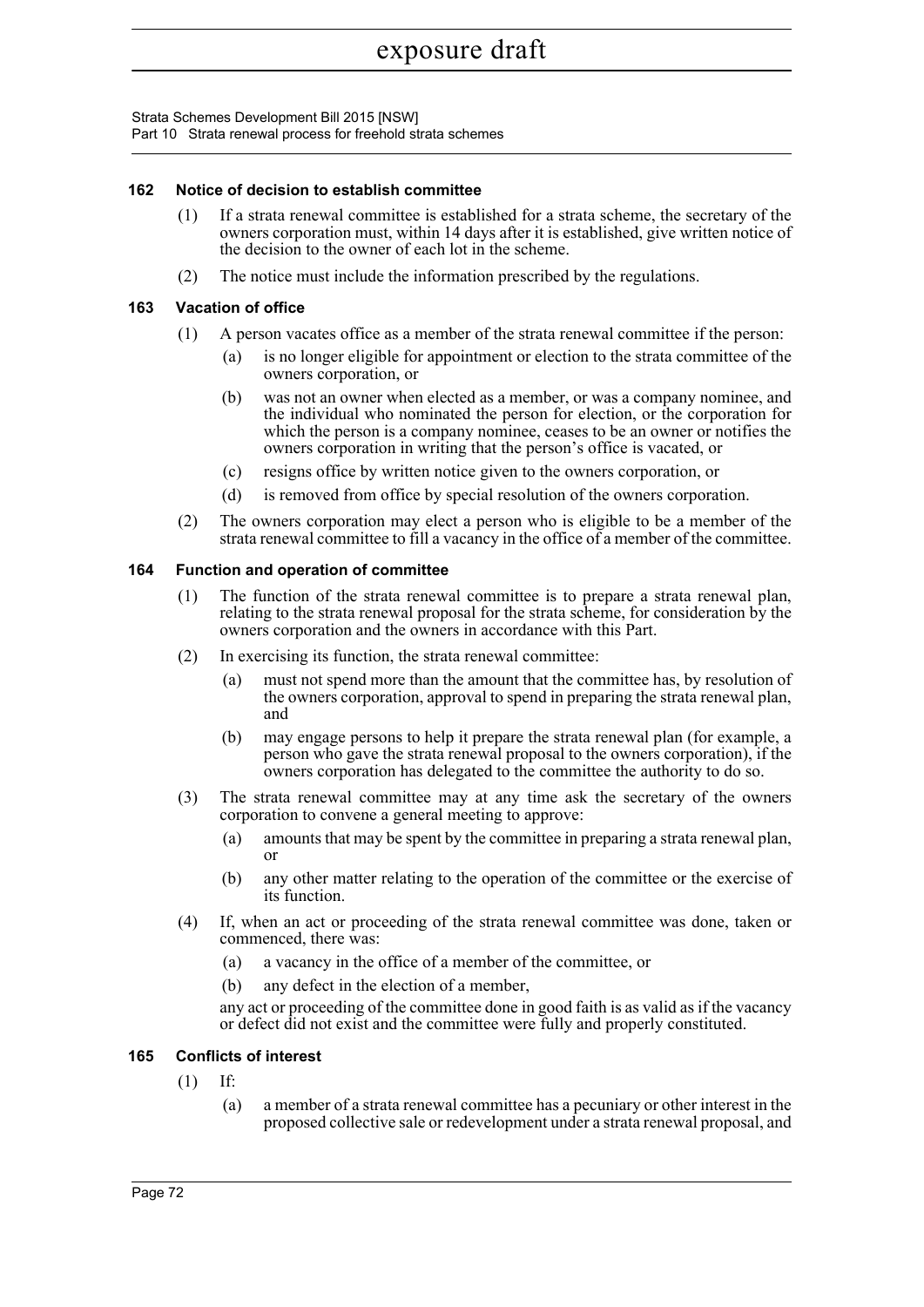#### Strata Schemes Development Bill 2015 [NSW] Part 10 Strata renewal process for freehold strata schemes

(b) the interest may raise a conflict with the proper performance of the committee's function,

the member must, as soon as practicable after becoming aware of the potential conflict, disclose the nature of the interest to a meeting of the strata committee.

- (2) On being informed of a matter under subsection (1), the strata committee must refer the matter to a meeting of the owners corporation for a decision by the owners corporation (having regard to the nature of the interest):
	- (a) to remove the member from office, or
	- (b) to allow the member to remain in the office and to require the member to abstain from voting at, or participating in, a meeting of the strata renewal committee on a matter relating to the member's interest, or
	- (c) to take no further action in relation to the matter and to allow the member to remain in the office.
- (3) A member of a strata renewal committee must comply with any requirement made under subsection (2) (b).

### **166 Period of operation of committee**

Unless the strata renewal committee is earlier dissolved, the committee may exercise its function:

- (a) for 2 years after the day it is established, or
- (b) if the owners corporation, by special resolution made before the end of the period referred to in paragraph (a), extends that period—for the extended period.

### **167 Dissolution of committee**

A strata renewal committee is dissolved on the earliest of the following days:

- (a) the day the owners corporation, by resolution, dissolves the committee,
- (b) the day the strata renewal plan prepared by the committee lapses under this Part,
- (c) the day the operational period of the committee ends, unless the required level of support for the strata renewal plan prepared by the committee has been obtained before that day,
- (d) the day the owners corporation decides to apply to the court for an order to give effect to the strata renewal plan prepared by the committee.

## **Division 4 Procedures of strata renewal committees**

### **168 Meetings and voting**

- (1) A strata renewal committee may hold its meetings at the times and in the way it decides.
- (2) The quorum for a meeting of a strata renewal committee is a majority of its members.
- (3) A decision supported by a majority of votes cast at a meeting of a strata renewal committee at which a quorum is present is the decision of the committee.

#### **169 Minutes and record of decisions**

(1) A strata renewal committee must keep minutes of its meetings and a record of its decisions.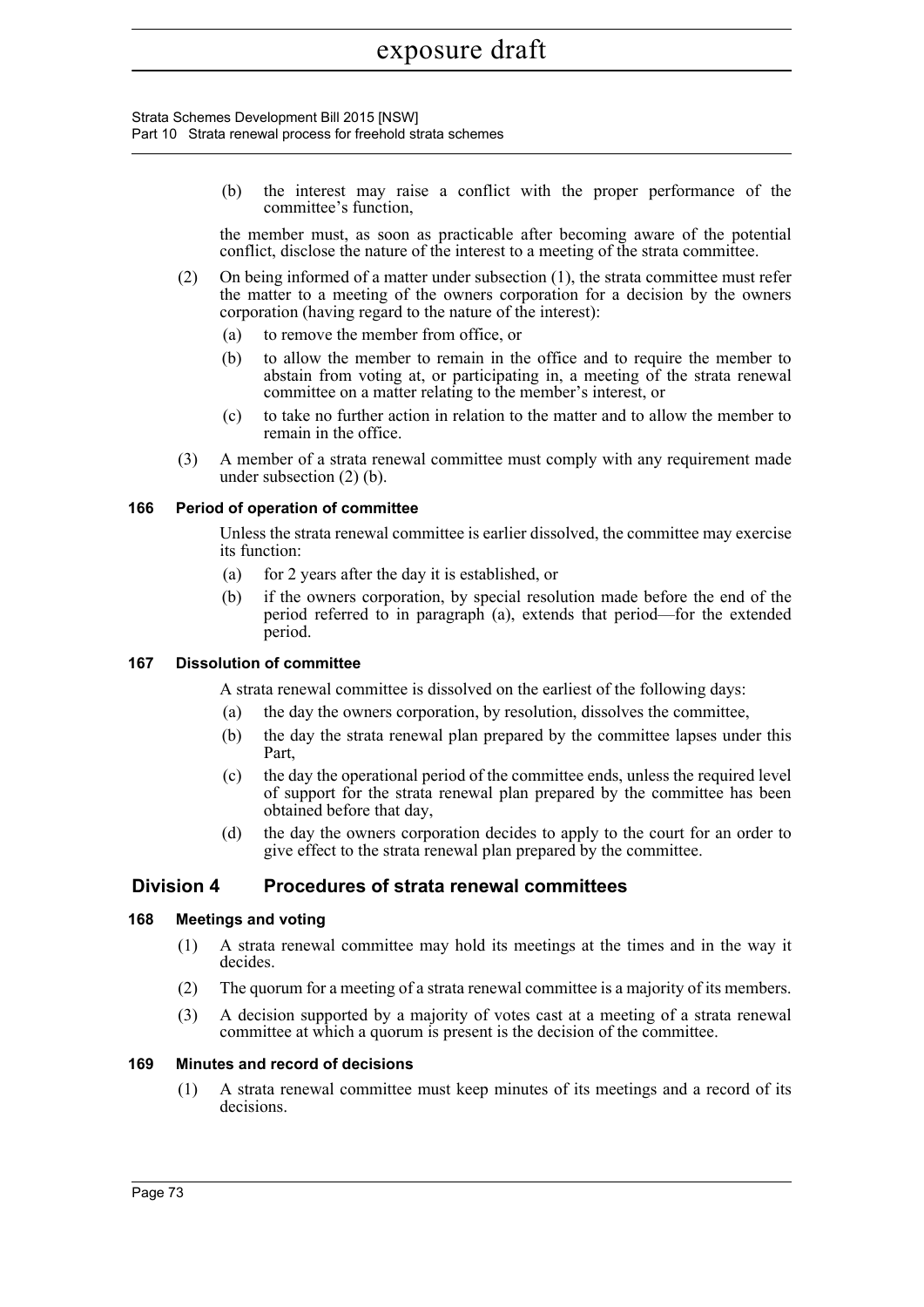Strata Schemes Development Bill 2015 [NSW] Part 10 Strata renewal process for freehold strata schemes

- (2) Within 14 days after a meeting of the strata renewal committee, the chairperson of the committee must give a copy of the minutes of the meeting to:
	- (a) the secretary of the owners corporation, and
	- (b) each member of the committee.
- (3) If asked by an owner of a lot in the strata scheme, the secretary of the owners corporation must give the owner a copy of the minutes of a meeting within 14 days after the request is made.
- (4) Subsection (2) does not require the chairperson to give a copy of the minutes to himself or herself.

## **Division 5 Strata renewal plans**

### **170 Content of strata renewal plan**

- (1) A strata renewal plan for a strata scheme must include the following information:
	- (a) a general overview of the strata renewal proposal to which it relates,
	- (b) if the plan is for a collective sale of the scheme:
		- (i) the name of the purchaser, if known, or a proposal for marketing the parcel for sale by public auction or tender, and
		- (ii) the sale price (if known), or a minimum reserve price for the sale or details of the way in which a minimum reserve price for the sale is to be set, and
		- (iii) the proposed completion day for the sale, and
		- (iv) the proposed day on which the owners of the lots are to provide vacant possession of their lots, and
		- (v) the details, prescribed by the regulations, about costs and expenses to be deducted from the sale price, and
		- (vi) any other terms and conditions of the proposed sale that the strata renewal committee considers are significant,
	- (c) if the plan is for a redevelopment of the scheme:
		- (i) the name of the proposed developer, and
		- (ii) details of any planning approvals, or other authorisations under an Act or otherwise, required before the redevelopment can start, and
		- (iii) an estimate of the period from the start to completion of the redevelopment, and
		- (iv) details of any periods during which the owners of lots will be required to provide vacant possession because of the redevelopment, and
		- (v) details of arrangements for financing the redevelopment, and
		- (vi) details of the terms of sale and the amounts to be paid to each dissenting owner for the purchase of the owner's lot,
	- (d) any other information or document about the proposed collective sale or redevelopment prescribed by the regulations.
- (2) Subsection (1) does not limit the matters that may be included in a strata renewal plan.
- (3) If a strata renewal plan is for a collective sale of a strata scheme, the plan must provide for the purchase of each owner's lot at not less than the compensation value for the lot.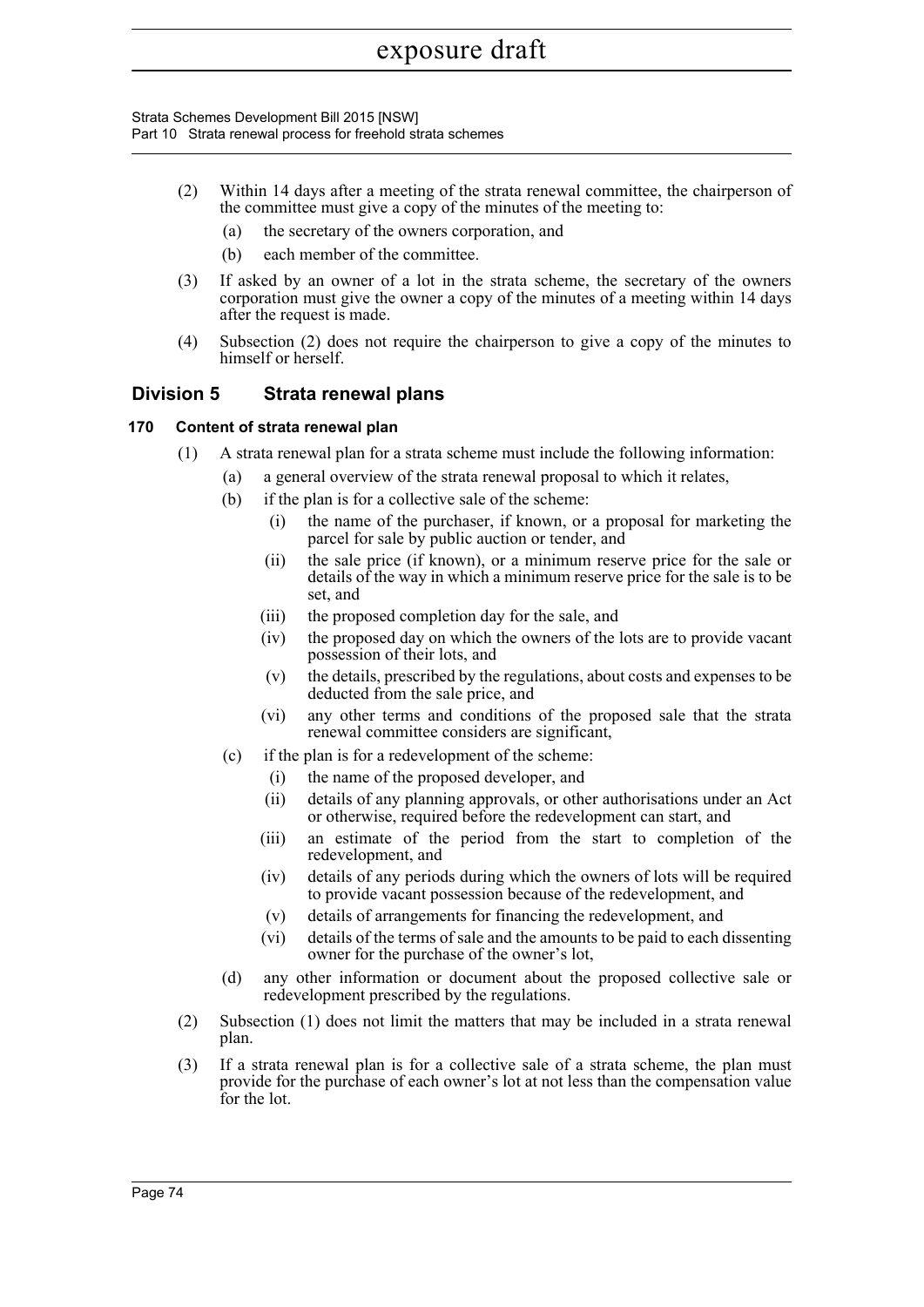Strata Schemes Development Bill 2015 [NSW] Part 10 Strata renewal process for freehold strata schemes

- (4) If a strata renewal plan is for a redevelopment of a strata scheme, the plan:
	- (a) must provide for the purchase of each dissenting owner's lot at not less than the compensation value for the lot, and
	- (b) must not require a dissenting owner to participate in any way in the redevelopment.

### **171 Requirements relating to sale of lots**

- (1) If a strata renewal plan is for a collective sale of a strata scheme, the net price paid for the sale of the lots and common property in the scheme must be apportioned among the owners of the lots in the same proportions as the owners' unit entitlements.
- (2) If a strata renewal plan is for a redevelopment of a strata scheme, the amount to be paid for the sale of a dissenting owner's lot must not be less than the compensation value of the lot.

### **172 Consideration of plan by owners corporation**

- (1) On preparing a strata renewal plan, the strata renewal committee must convene a general meeting of the owners corporation to consider it.
- (2) Notice of the general meeting must:
	- (a) comply with clause 3 of Schedule 7, and
	- (b) be given to each owner at least 14 days before the meeting.
- (3) The owners corporation may, by resolution, amend the strata renewal plan or decide to return the plan to the strata renewal committee for amendment.
- (4) If, under subsection (3), the strata renewal plan is returned to the strata renewal committee for amendment, subsections (1) and (2) apply in relation to the plan on completion of the amendments.
- (5) The owners corporation may, by special resolution, decide to give the strata renewal plan, whether or not amended in accordance with this section, to the owners for their consideration.
- (6) A priority vote under the *Strata Schemes Management Act 2015* cannot be cast on a motion under this section.
- (7) A strata renewal plan is not given any force or effect merely because of a decision made under subsection (5).

### **173 Copy of plan to be given to owners**

- (1) If the owners corporation decides to give the strata renewal plan to the owners for their consideration, the secretary of the owners corporation must give a copy of the plan to each owner.
- (2) The copy of the plan must be accompanied by the information or documents prescribed by the regulations.

### **174 Notice of owner's decision to support plan**

- (1) An owner may, at least 60 days after receiving a copy of the strata renewal plan but before the plan lapses, give the secretary of the owners corporation a notice in the approved form (a *support notice*) that:
	- (a) states the owner supports the plan, and
	- (b) is signed by the owner and each registered mortgagee or covenant chargee of the owner's lot.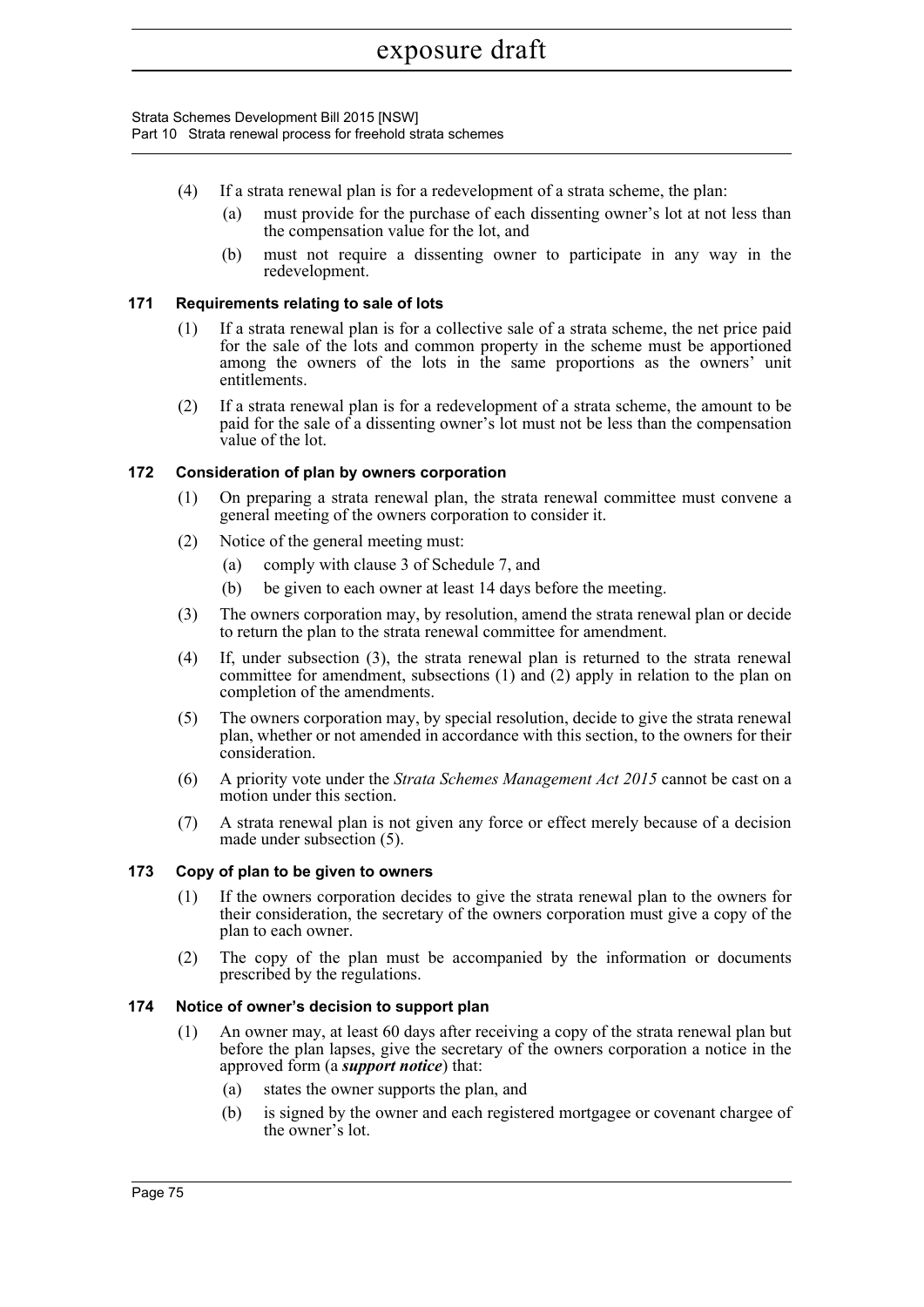Strata Schemes Development Bill 2015 [NSW] Part 10 Strata renewal process for freehold strata schemes

- (2) The signature of an owner, registered mortgagee or covenant chargee (the *relevant person*) must be witnessed by a person who:
	- (a) is at least 18 years of age, and
	- (b) is not a party to the proposed collective sale or redevelopment to which the support notice relates.
- (3) A notice referred to in subsection (1) has effect as a support notice under this Part in relation to the owner's lot on the day it is given to the secretary of the owners corporation.
- (4) In giving a support notice, an owner agrees to participate in the proposed collective sale or redevelopment under the strata renewal plan to which the notice relates.
- (5) In signing a support notice, a mortgagee or covenant chargee merely consents to the owner giving the notice in relation to the owner's lot and is not bound in any way by the strata renewal plan.
- (6) The secretary of the owners corporation must:
	- (a) keep a record showing the number of lots for which a support notice has been given and is in effect, and
	- (b) if asked by an owner, advise the owner of the number of lots for which a support notice has been given and is in effect.

**Note.** A support notice may be withdrawn under section 175, and ceases to have effect if it is withdrawn.

#### **175 Withdrawal of support notice**

- (1) An owner who has given a support notice for a strata renewal plan may, by notice in the approved form given to the owners corporation, withdraw the support notice.
- (2) However, an owner cannot withdraw a support notice after the day a notice has been given under section 176 (1) to the owner.
- (3) If a support notice is withdrawn, it ceases to have effect as a support notice under this Part in relation to the owner's lot on the day the notice of the withdrawal is given to the owners corporation.

### **176 Notice if required level of support obtained**

- (1) If the required level of support for a strata renewal plan is obtained before the plan lapses, the strata committee of the owners corporation must, as soon as practicable after it is obtained, give written notice of that fact to:
	- (a) each owner of a lot in the strata scheme, and
	- (b) the Registrar-General.
- (2) On receiving the notice, the Registrar-General must make appropriate recordings in the folio for the common property in the strata scheme to show that the scheme is the subject of a strata renewal plan.
- (3) If requested by the Registrar-General, the owners corporation must give the Registrar-General the information about the strata renewal plan the Registrar-General requires to make the recordings referred to in subsection (2).
- (4) On and from the making of the recordings referred to in subsection (2), a support notice that is in effect for the strata renewal plan is taken to have been given under this Part by any subsequent owner, registered mortgagee or covenant chargee of the lot in relation to which the support notice was given.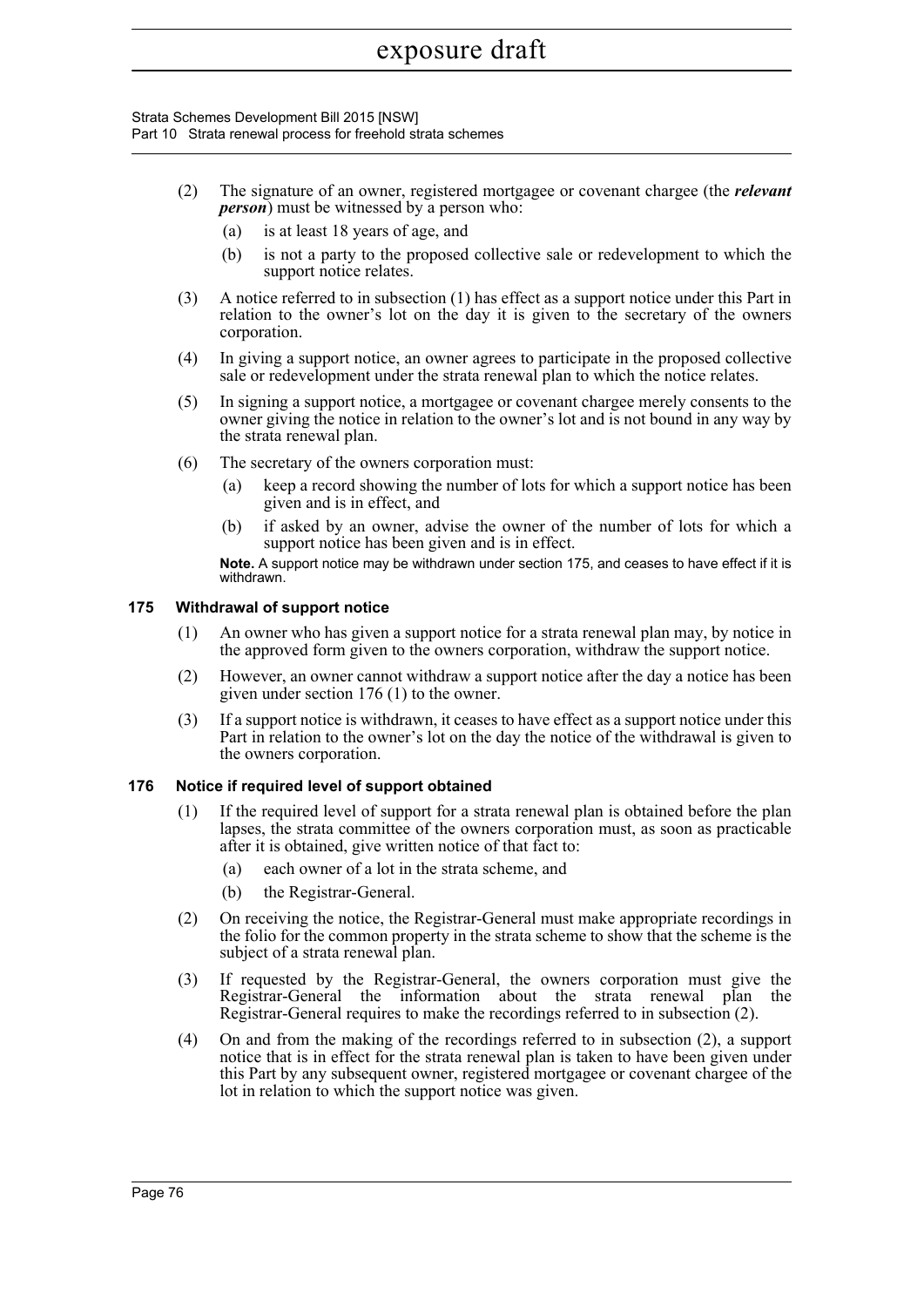Strata Schemes Development Bill 2015 [NSW] Part 10 Strata renewal process for freehold strata schemes

### **177 Lapsing of plan**

- (1) A strata renewal plan lapses if:
	- (a) the owners corporation decides under this Division not to give the plan to the owners for their consideration, or
	- (b) within 1 year after the day the owners corporation decided to give the plan to the owners for their consideration, the required level of support for the plan has not been obtained, or
	- (c) the owners corporation decides not to apply to the court under Division 6 for an order to give effect to the plan, or
	- (d) if an application is made under Division 6 to the court for an order to give effect to the plan—the court decides not to make the order.
- (2) If a strata renewal plan lapses under subsection (1), it ceases to have any force or effect for the purpose of this Part.

## **Division 6 Applying for orders to give effect to strata renewal plans**

### **178 Decision to apply for order**

- (1) If the required level of support for a strata renewal plan for a strata scheme is obtained:
	- (a) the secretary of the owners corporation, or a member of the strata renewal committee, may convene a general meeting of the owners corporation for the purpose of deciding whether to apply to the court for an order to give effect to the plan, and
	- (b) the owners corporation may, by special resolution, decide to apply to the court for the order.
- (2) To remove doubt, an application for an order may be made by the owners corporation even if an owner of a lot in the strata scheme at the time the application is made is not an owner who gave a support notice for the strata renewal plan.

**Note.** Under section 176 (4), a subsequent owner of a lot may be taken to have given a support notice under this Part.

- (3) However, the owners corporation must not apply for an order unless it is satisfied that the strata renewal plan complies with section 170.
- (4) The secretary of the owners corporation must, within 14 days after a decision is made to apply for an order, give written notice of the decision to each tenant of a lot in the strata scheme whose name has been notified to the owners corporation as a tenant of the lot in accordance with the *Strata Schemes Management Act 2015*.

### **179 Application for order**

- (1) An application for an order to give effect to the strata renewal plan must be accompanied by the following:
	- (a) a copy of the plan,
	- (b) a copy of each support notice that is in effect under this Part for the plan,
	- (c) the names of each dissenting owner and each registered mortgagee and covenant chargee of a dissenting owner's lot,
	- (d) a declaration given by the owners corporation:
		- (i) identifying the steps taken in preparing the plan and obtaining the required level of support, and
		- (ii) confirming the steps were carried out in accordance with this Part,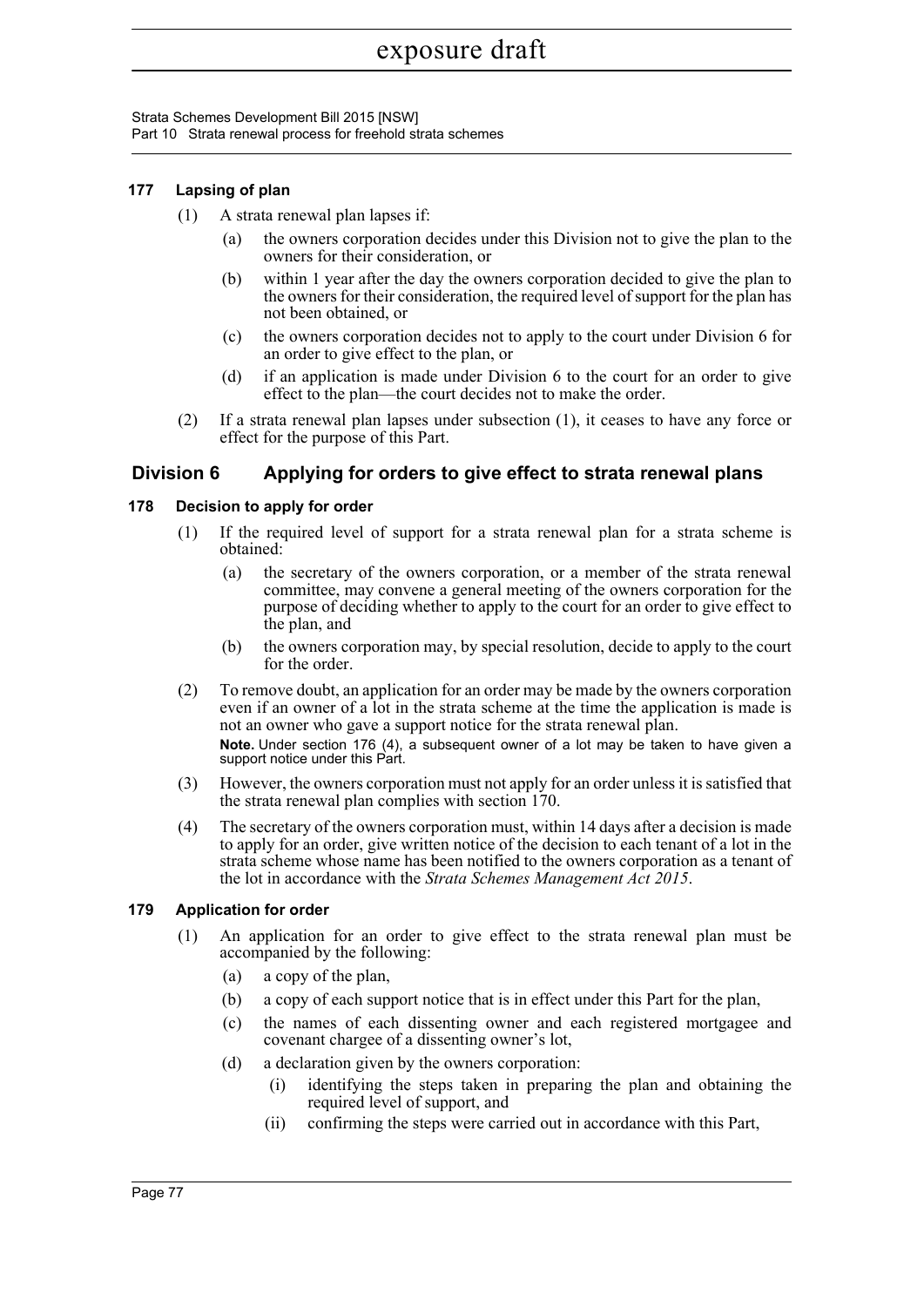Strata Schemes Development Bill 2015 [NSW] Part 10 Strata renewal process for freehold strata schemes

- (e) if the plan is for a collective sale of a strata scheme:
	- (i) a declaration given by the purchaser, if known, disclosing the nature of any relationship, whether personal or commercial, the purchaser may have with the owner of any lot in the scheme, and
	- (ii) a report of an independent valuer that includes details of the market value of the whole building and its site and details of the compensation value of each lot,
- (f) if the plan is for a redevelopment of a strata scheme:
	- (i) a declaration given by the developer disclosing the nature of any relationship, whether personal or commercial, the developer may have with an owner of any lot in the scheme, and
	- (ii) a document specifying the amount to be paid to each dissenting owner for the owner's lot, and
	- (iii) a report of an independent valuer that includes details of the market value of the whole building and its site and details of the compensation value of each dissenting owner's lot, and
	- (iv) a document detailing enough financial information to show there is a secure source of finance for the carrying out of the proposed redevelopment under the plan,
- (g) any other information or document about the proposed collective sale or redevelopment prescribed by the regulations.
- (2) Notice of the application must be served, in accordance with rules of court, on:
	- (a) each owner of a lot in the strata scheme, and
	- (b) each registered mortgagee or covenant chargee of a dissenting owner's lot, and
	- (c) any other person directed by the court.

### **180 Objection to application**

- (1) Any of the following persons may file an objection to the application for an order to give effect to the strata renewal plan:
	- (a) a dissenting owner,
	- (b) a registered mortgagee of a dissenting owner's lot,
	- (c) a covenant chargee of a dissenting owner's lot,
	- (d) a person on whom notice of the application must be served under section 179 (2) (c).
- (2) The objection must be filed in the court within 21 days after notice of the application is served on the person filing the objection.
- (3) A person who files an objection need not be a party in proceedings before the court relating to the strata renewal plan.

## **Division 7 Orders to give effect to strata renewal plans**

### **181 Hearing of application**

- (1) The court must hear and dispose of an application for an order in proceedings before the court.
- (2) If the court orders mediation or arranges a conciliation conference in relation to the application:
	- (a) the court may terminate the mediation or conference at any time and hear, or continue to hear, the proceedings, or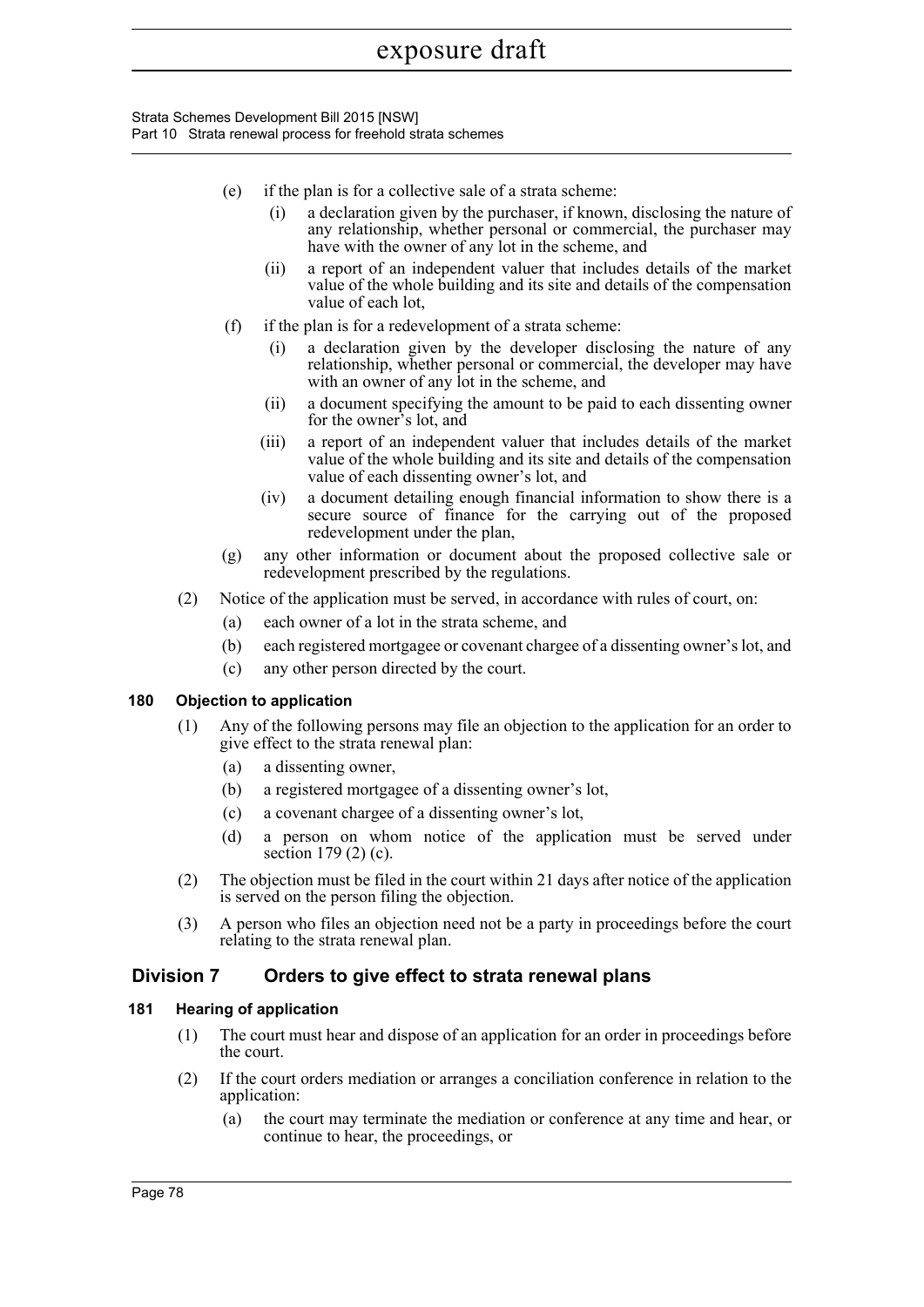Strata Schemes Development Bill 2015 [NSW] Part 10 Strata renewal process for freehold strata schemes

- (b) any party to the mediation or conference may, at least 90 days after the day the first mediation or conference session starts, ask the court to terminate the mediation or conference and hear, or continue to hear, the proceedings, or
- (c) if the parties reach an agreement at mediation or the conciliation conference and the strata renewal plan is varied under the agreement—the court may hear, or continue to hear, the proceedings in relation to the varied plan.
- (3) The court must hear, or continue to hear, the proceedings whether or not the parties reach an agreement at mediation or a conciliation conference.
- (4) If a strata renewal plan is varied at mediation or a conciliation conference, the varied plan is taken to be the strata renewal plan under this Act.
- (5) However, the court must not make an order in relation to a strata renewal plan that is varied at mediation or a conciliation conference unless:
	- (a) written agreement to the variation has been given by the owner of each lot in relation to which a support notice has been given for the plan, and
	- (b) written notice of the variation has been served by the owners corporation on the following (unless otherwise directed by the court):
		- (i) each dissenting owner,
		- (ii) each person who filed an objection to the application.
- (6) Any of the following persons may be joined as a party to the proceedings:
	- (a) a person who has filed an objection to the application and applies to be a party to the proceedings,
	- (b) a person directed by the court to be joined.
- (7) In this section:

*conciliation conference* means a conciliation conference under section 34 of the *Land and Environment Court Act 1979*.

*mediation* means mediation in accordance with the *Civil Procedure Act 2005*.

#### **182 Decision of court**

- (1) The court must make an order giving effect to the strata renewal plan if satisfied of the following matters:
	- (a) the relationship, if any, between the owners of lots and the purchaser or a developer has not prevented the plan being prepared in good faith,
	- (b) the steps taken in preparing the plan and obtaining the required level of support were carried out in accordance with this Act,
	- (c) if the plan is for a collective sale—the proposed distribution of the proceeds of sale apportioned to each lot is not less than the compensation value of the lot and the terms of the settlement under the plan are just and equitable in all the circumstances,
	- (d) if the plan is for a redevelopment—no dissenting owner will be required under the plan to participate in any way in the redevelopment and the amount to be paid to a dissenting owner is not less than whichever of the following is greater:
		- (i) the compensation value of the owner's lot,
		- (ii) an amount equal to the total consideration that would accrue to the dissenting owner under the plan in relation to the redevelopment and the owner's lot if that owner had given a support notice for the plan,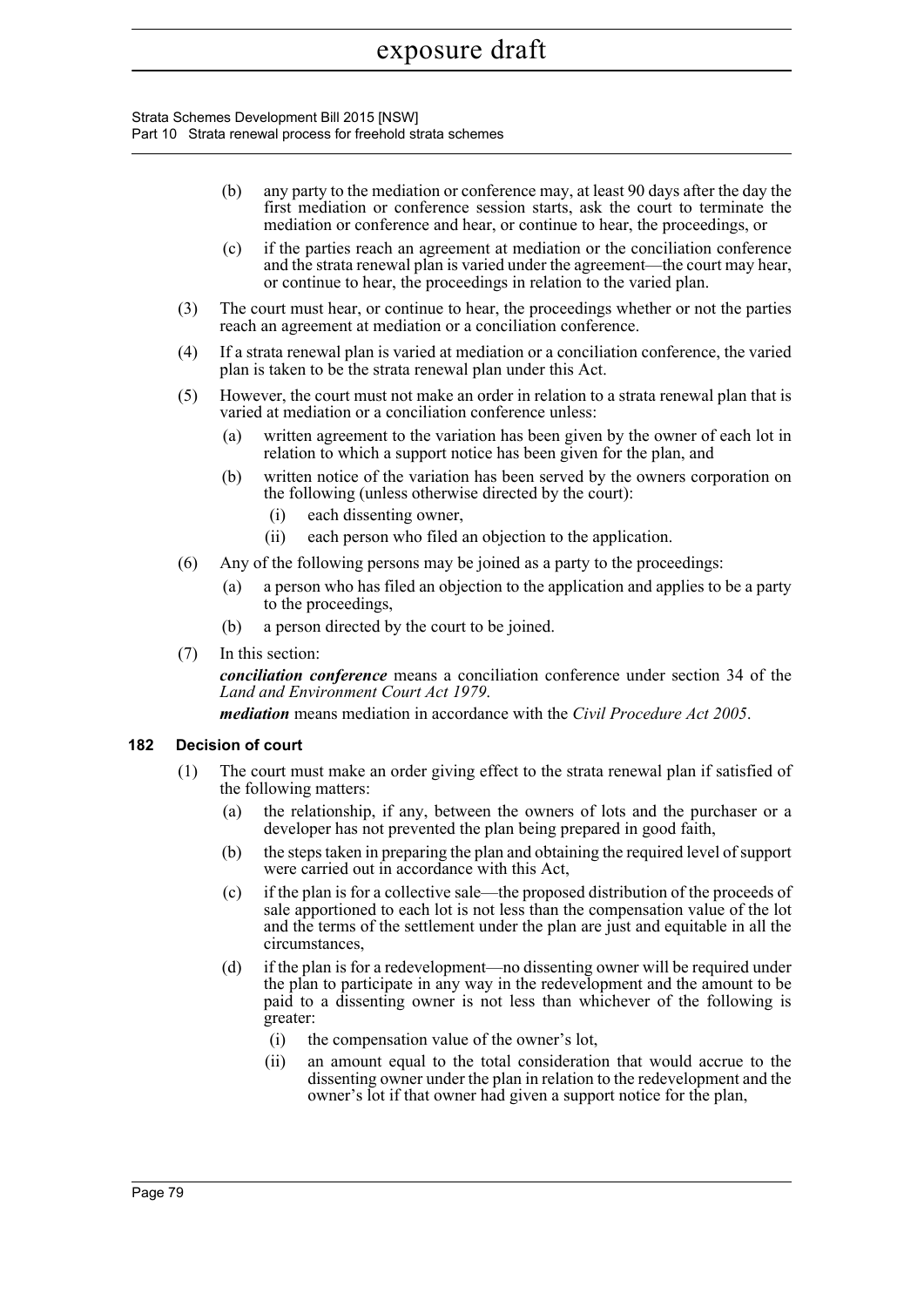#### Strata Schemes Development Bill 2015 [NSW] Part 10 Strata renewal process for freehold strata schemes

- (e) if the plan is for a redevelopment—the terms of the settlement under the plan, as those terms apply to any dissenting owner, are just and equitable in all the circumstances,
- (f) any other matter prescribed by the regulations.
- (2) The court may, on its own initiative, vary the strata renewal plan and make an order giving effect to the varied plan if satisfied of the matters referred to in subsection (1).
- (3) However, the court cannot vary a strata renewal plan under subsection (2) unless:
	- (a) the variation is of a minor nature that does not affect the plan in any substantial way, and
	- (b) written agreement to the variation has been given by the owner of each lot in relation to which a support notice for the plan has been given.
- (4) The court must not make an order giving effect to the strata renewal plan if the court is not satisfied about the matters referred to in subsection (1).
- (5) The court must give written reasons for its decision to make, or not to make, an order.
- (6) This section applies subject to section 181 (5).

#### **183 Court order and directions**

- (1) If the court makes an order giving effect to a strata renewal plan for a strata scheme, the order may include directions about any of the following matters:
	- (a) the termination of the scheme, including, for example, the day on which the scheme is to be terminated and the day on which vacant possession of lots and common property in the scheme is to be given,
	- (b) the winding up of the owners corporation of the scheme,
	- (c) the discharge of the liabilities of the owners corporation,
	- (d) the persons liable to contribute amounts required for the discharge of the liabilities of the owners corporation and the proportionate liability of the persons,
	- (e) the distribution of the assets of the owners corporation and the proportionate entitlement of each person under the distribution,
	- (f) any other matter prescribed by the regulations.
- (2) The owners corporation must lodge the order for registration within 7 days after it is made.
- (3) The Registrar-General must record the order on the folio for the common property and for each lot in the strata scheme.
- (4) The order has effect under this Part when the Registrar-General makes the record under subsection (3).

#### **184 Effect of order relating to collective sale**

- (1) This section applies if the court makes an order giving effect to a strata renewal plan for a collective sale of a strata scheme.
- (2) The owner of each lot in the strata scheme must sell the owner's lot in accordance with the strata renewal plan and the order.
- (3) The strata scheme is terminated on:
	- (a) the day on which all the dealings effecting the transfer of all lots and common property in the scheme are registered, or
	- (b) if the order specifies a later day for that purpose—the later day.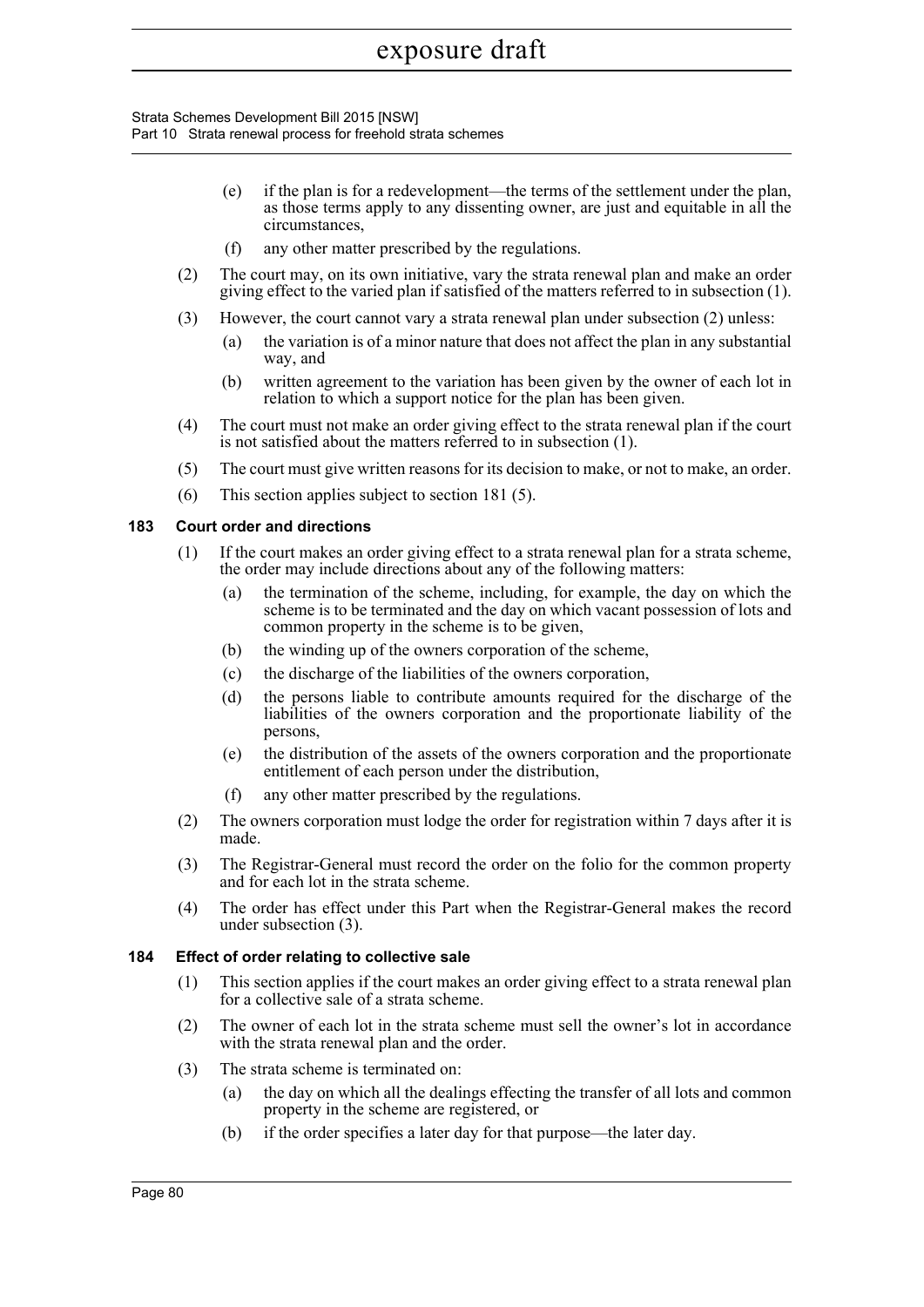#### Strata Schemes Development Bill 2015 [NSW] Part 10 Strata renewal process for freehold strata schemes

- (4) On termination of the strata scheme:
	- (a) the owners corporation is dissolved, and
	- (b) the rights and liabilities of the owners corporation vest in the purchaser, unless the order otherwise provides, and
	- (c) any legal proceedings begun by or against the owners corporation may be completed by or against the purchaser, and
	- (d) the purchaser must give the Registrar-General notice of the termination in the approved form.
- (5) On receiving the notice, the Registrar-General must:
	- (a) cancel the folios for the lots and common property in the strata scheme, and
	- (b) create a folio for the land in the former parcel, and
	- (c) record in the Register the matters the Registrar-General considers appropriate to give effect to the order.
- (6) Unless the order otherwise provides, a lease of a lot in the strata scheme is terminated on the day stated in the strata renewal plan for giving vacant possession of the lot to the purchaser.
- (7) Subject to this Part, the termination of a lease of a lot does not affect a right or remedy a person may have under the lease.

#### **185 Effect of order relating to redevelopment**

- (1) This section applies if the court makes an order giving effect to a strata renewal plan for a redevelopment of a strata scheme.
- (2) Each dissenting owner of a lot in the strata scheme must sell the owner's lot in accordance with the strata renewal plan and the order.
- (3) The strata scheme is terminated on the day stated in the order for that purpose.
- (4) On termination of the strata scheme:
	- (a) the owners corporation is dissolved, and
	- (b) the rights and liabilities of the owners corporation vest in the developer or the former owners in accordance with the strata renewal plan and the order, and
	- (c) land in the former parcel vests in the former owners as tenants in common in shares proportional to the unit entitlement of their former lots, unless the strata renewal plan otherwise provides, and
	- (d) any legal proceedings begun by or against the owners corporation may be completed by or against the developer, and
	- (e) the developer must give the Registrar-General notice of the termination in the approved form.
- (5) On receiving the notice, the Registrar-General must:
	- (a) cancel the folios for the lots and common property in the strata scheme, and
		- (b) create a folio for the land in the former parcel, and
		- (c) record in the Register the matters the Registrar-General considers appropriate to give effect to the order.
- (6) The order does not permit development to be carried out in contravention of this Act or any other Act or law.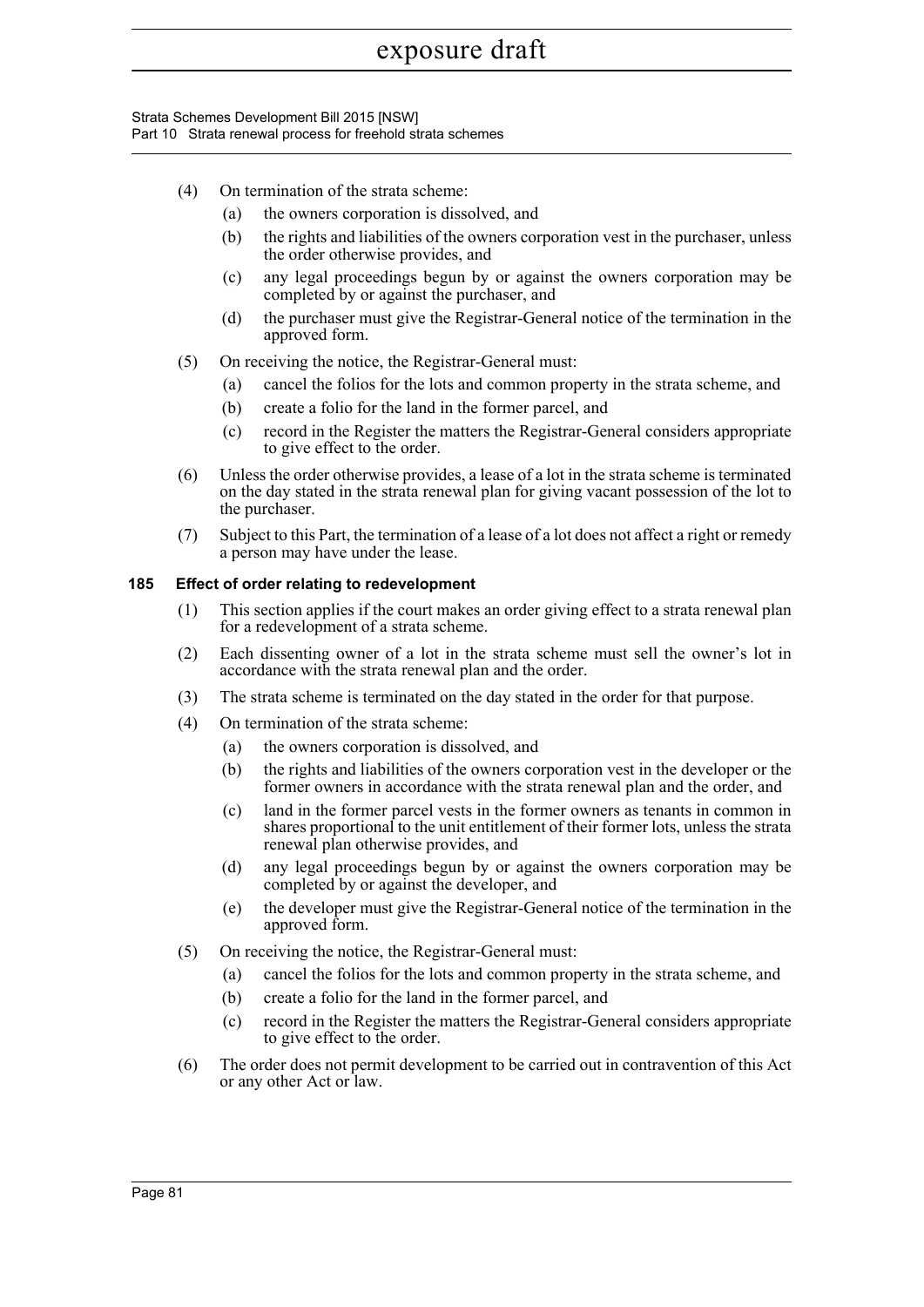Strata Schemes Development Bill 2015 [NSW] Part 10 Strata renewal process for freehold strata schemes

- (7) Unless the order otherwise provides, a lease of a dissenting owner's lot in the strata scheme is terminated on the day stated in the strata renewal plan for giving vacant possession of the lot to the developer.
- (8) Subject to this Part, the termination of a lease of a lot does not affect a right or remedy a person may have under the lease.
- (9) In this section: *former owner* does not include a dissenting owner.

#### **186 Ancillary orders**

- (1) The court may make an order to provide for any ancillary or consequential matter (an *ancillary order*) that it considers appropriate or necessary to ensure the effectiveness of the order giving effect to a strata renewal plan.
- (2) Without limiting subsection (1), an ancillary order may include directions about the following matters:
	- (a) the appointment of a trustee for the sale of an owner's lot,
	- (b) the vesting of an owner's lot in the trustee for the purpose of selling the lot and distributing the proceeds of sale to the owner,
	- (c) the delivery of an owner's certificate of title for the owner's lot to the trustee,
	- (d) the distribution of the assets of the owners corporation and the proportionate entitlement of each person under the distribution.
- (3) An ancillary order may be made when or at any time after the order giving effect to the strata renewal plan is made.
- (4) An ancillary order may be made on application by any person with the leave of the court.

#### **187 Order attaches to land and is binding**

An order giving effect to a strata renewal plan and an ancillary order relating to that order:

- (a) attaches to the parcel for the strata scheme to which the plan relates, and
- (b) binds each person who for the time being is:
	- (i) an owner or registered mortgagee of a lot in the parcel, or
		- (ii) the owners corporation of the strata scheme, or
	- (iii) the purchaser or a developer under the plan, and
- (c) binds any person claiming through or under or in trust for or in succession to an owner, or who is a subsequent owner or occupier to the owner, of a lot in the scheme.

## **Division 8 Miscellaneous**

#### **188 Costs**

- (1) Unless the court otherwise orders:
	- (a) the reasonable costs of proceedings for an application for an order to give effect to a strata renewal plan that are incurred by a dissenting owner are payable by the owners corporation, and
	- (b) the owners corporation cannot levy a contribution for any part of the costs on a dissenting owner.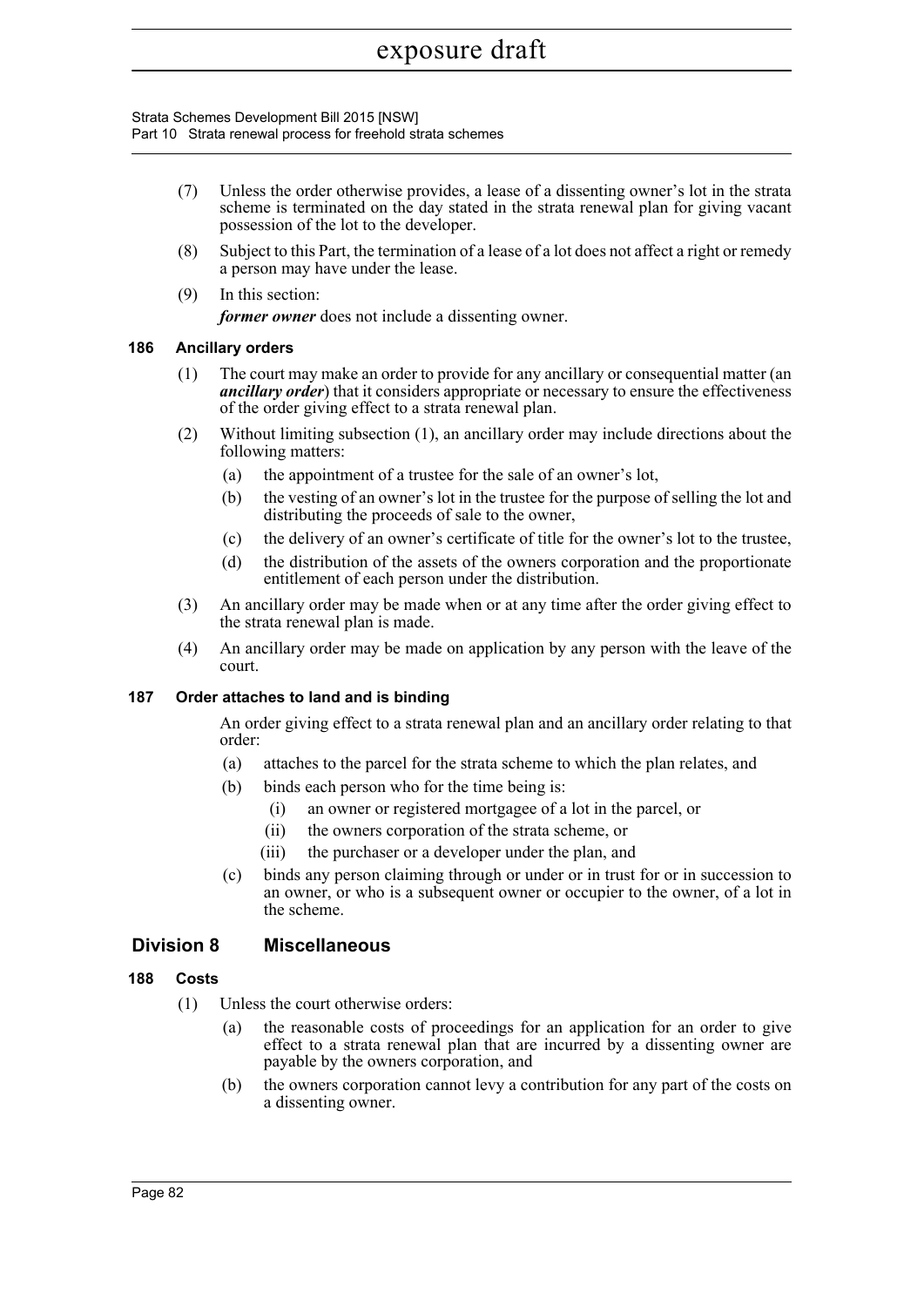#### Strata Schemes Development Bill 2015 [NSW] Part 10 Strata renewal process for freehold strata schemes

(2) The regulations may prescribe other matters for or with respect to the costs of proceedings for an application for an order to give effect to a strata renewal plan.

#### **189 Relationship between orders and strata renewal plans**

If there is an inconsistency between a strata renewal plan and an order giving effect to the plan or an ancillary order, the order and ancillary order prevail to the extent of the inconsistency.

#### **190 Limitation on submitting strata renewal proposal**

- (1) If a strata renewal proposal or a strata renewal plan for a strata renewal proposal lapses under this Part, a person cannot give the proposal, or another strata renewal proposal that is substantially similar to that proposal, to an owners corporation within 12 months after the day the proposal or plan lapses.
- (2) An owners corporation is not required to deal with a strata renewal proposal under this Part if it is given in contravention of this section.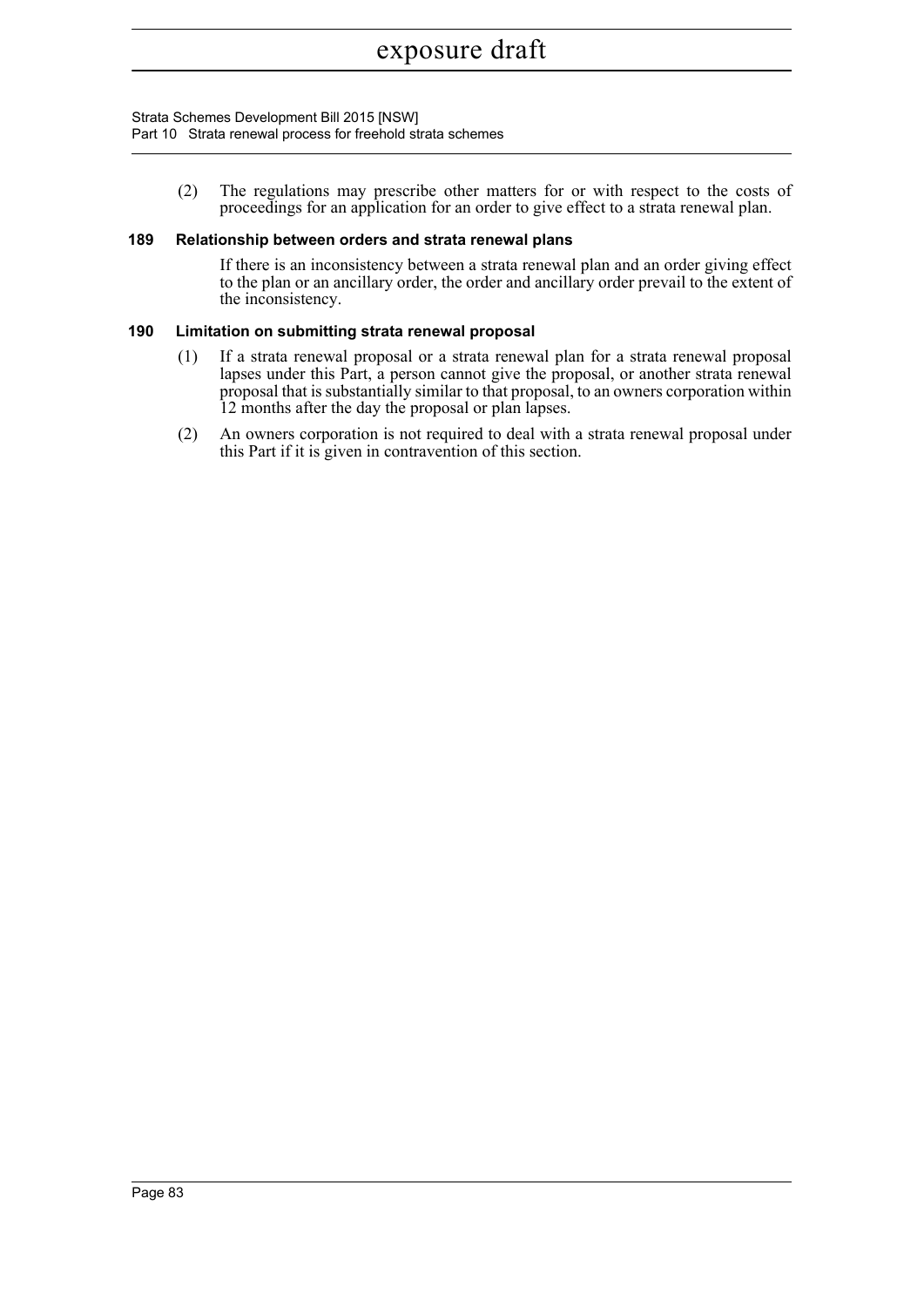Strata Schemes Development Bill 2015 [NSW] Part 11 Rates and charges relating to parcels

# **Part 11 Rates and charges relating to parcels**

#### **191 Definition**

In this Part:

*rate* means a rate payable under the *Local Government Act 1993*.

#### **192 Rating of lots**

- (1) A rate on a rateable parcel or a rateable part of a parcel must not be made or levied on the owners corporation but, subject to this section, must be made and levied in relation to each lot comprised in the parcel as if:
	- (a) the owner of each lot were the owner in fee simple in possession of the lot and it were a separate parcel of land having a value equal to the appropriate value apportioned to it under paragraph (c), and
	- (b) the owner were, subject to any exemptions or concessions applying to the owner or to the owner's lot, liable for any rate made and levied by the rating authority on the owners of land, and
	- (c) the value of each lot were an amount that bears to the corresponding value worked out in accordance with section 26A of the *Valuation of Land Act 1916* of the rateable parcel or the rateable part of the parcel, (after deducting from the corresponding value any allowance applicable under Division 3 of Part 1B of the *Valuation of Land Act 1916*) the same proportion as the unit entitlement of that lot bears to the aggregate unit entitlement.
- (2) If part only of a lot is rateable for any rate, the rate in relation to the lot must be made and levied on the rateable part as if the value of that part were an amount that bears to the appropriate value of the lot, worked out under subsection (1) (c), the same proportion as the rental value of the rateable part bears to the rental value of the lot.
- (3) A reference in this section to a rateable parcel, or a rateable part of a parcel, in relation to any rate, is a reference to a parcel or part of a parcel that is rateable as to that rate or would be so rateable but for any exemption or concession applicable to any portion of that parcel or part (not being, in the case of a rate for water, sewerage or drainage services, an exemption or concession applicable to that portion by reason of its situation in relation to the services).
- (4) In this section:

*rating authority* means an authority authorised to make and levy rates on land. *value*, in relation to a parcel or a lot, means land value, improved value, improved capital value or assessed annual value.

#### **193 Certain lots not rateable**

- (1) This section applies if, for the purpose of effecting a resumption referred to in Part 7:
	- (a) a strata plan of subdivision has been registered, or
	- (b) a plan has been registered under the *Conveyancing Act 1919*.
- (2) Unless the resumption has been effected, a rate may not be made or levied on a lot in the strata plan of subdivision or in the registered plan.
- (3) This section does not prevent a rate from being made or levied on land of which a lot referred to in subsection (2) forms part.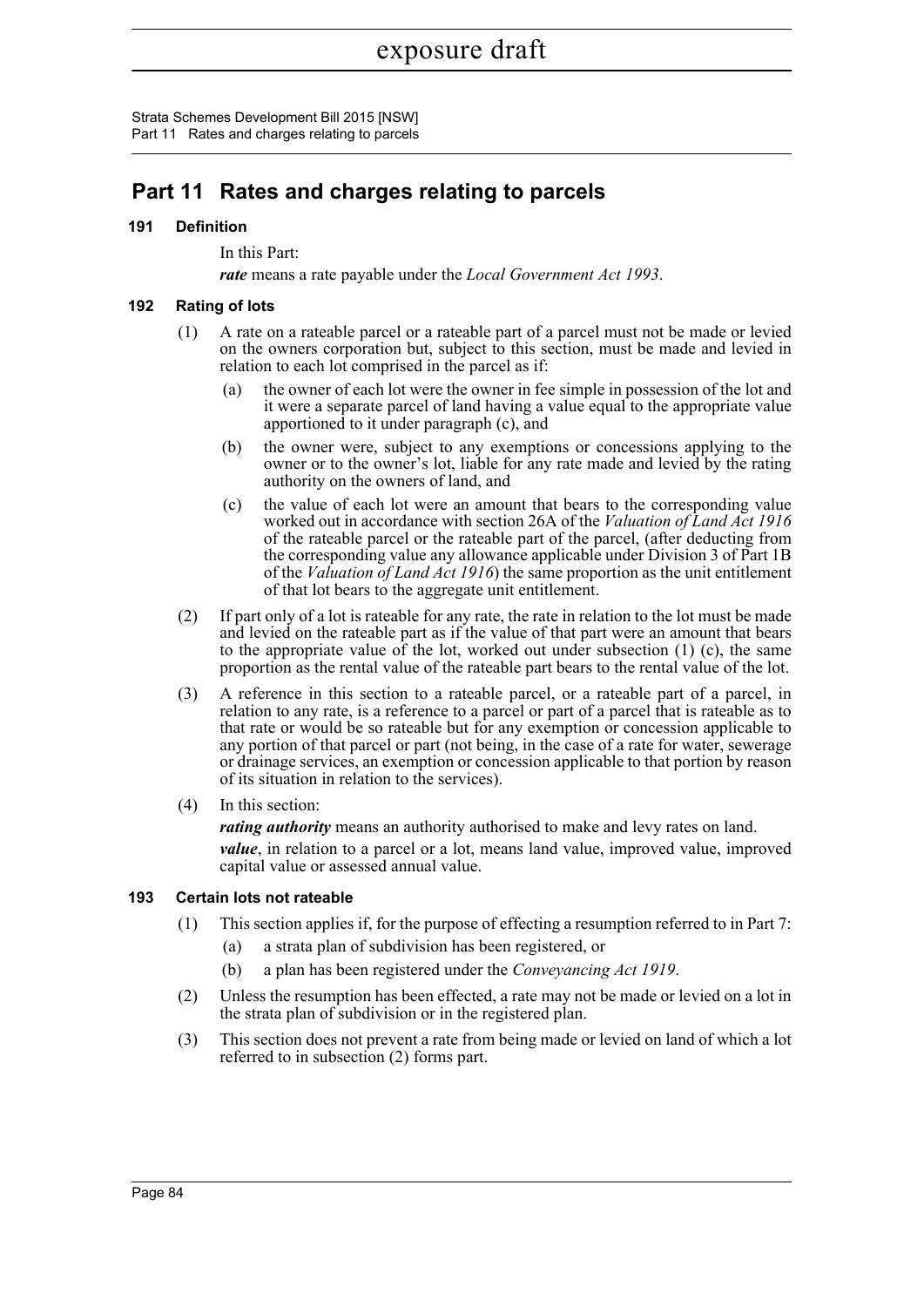Strata Schemes Development Bill 2015 [NSW] Part 11 Rates and charges relating to parcels

#### **194 Charge or fee for services**

A charge or fee for water, sewerage, drainage or effluent services, other than a stormwater management service within the meaning of the *Local Government Act 1993*, rendered in relation to a parcel or part of a parcel otherwise than exclusively for the use and benefit of a particular lot:

- (a) must be worked out as if any rates in relation to the lots comprised in the parcel were payable by the owners corporation as the rateable person under the *Local Government Act 1993* for the parcel, and
- (b) is payable by the owners corporation.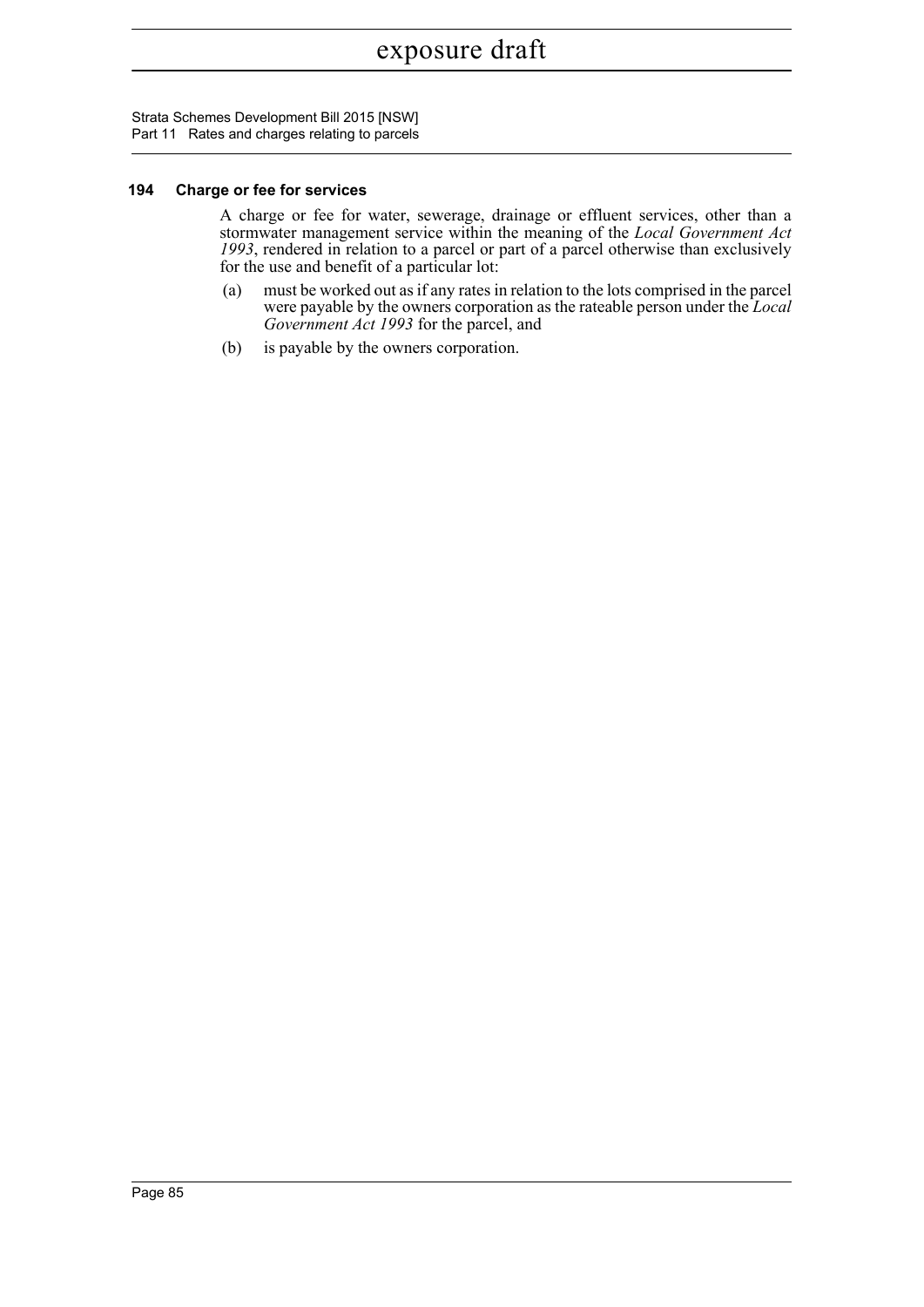Strata Schemes Development Bill 2015 [NSW] Part 12 General

# **Part 12 General**

#### **195 Duty not payable for determination of lease**

No duty is payable under the *Duties Act 1997* in relation to the determination or partial determination of a lease under this Act.

#### **196 Notice to produce electronic form plans and other documents**

- (1) As soon as practicable after a written demand requiring its production is served on a person who has lodged a plan or other document in electronic form for the purposes of this Act, the person is required to give the Registrar-General:
	- (a) an electronically formatted version or a hard copy version of the plan, as directed by the Registrar-General, or the original hard copy version of the other document, as the plan or document was when it was lodged electronically, and
	- (b) for a plan—the approved form for signatures on which the signatures, seals, certificates, consents or other approvals required to authenticate, or to authorise the registration or recording of, the plan were endorsed.
- (2) In this section:

*written demand* means a written demand of the Registrar-General served:

- (a) for a plan or other document lodged for registration or recording—while the plan or other document is lodged, or
- (b) for a plan or other document lodged other than for registration or recording before the period prescribed by the regulations (or a shorter period agreed to by the Registrar-General) has expired after the plan or other document was lodged, or
- (c) for a plan or other document that is registered or recorded—before the period prescribed by the regulations (or a shorter period agreed to by the Registrar-General) has expired after the plan or other document was registered or recorded.

#### **197 Application of Act to electronic form plans and other documents**

- (1) This section applies to:
	- (a) a plan lodged for the purposes of this Act, and
	- (b) another document, other than a certificate of title or an office copy of a court order, that:
		- (i) is required under this Act or another Act to be lodged with the plan, or
		- (ii) is of a class prescribed by the regulations as a document that may be lodged in electronic form.
- (2) A reference in this Act:
	- (a) to a plan or another document includes a reference to an electronic data file containing a plan or another document in an electronic form, and
	- (b) to the lodging of a plan or another document includes a reference to the electronic lodging of a plan or another document in an electronic form approved by the Registrar-General.
- (3) If a plan is lodged electronically, any other document that is required to be lodged with the plan must also be lodged electronically in an electronic form approved by the Registrar-General, other than:
	- (a) a certificate of title or an office copy of a court order, and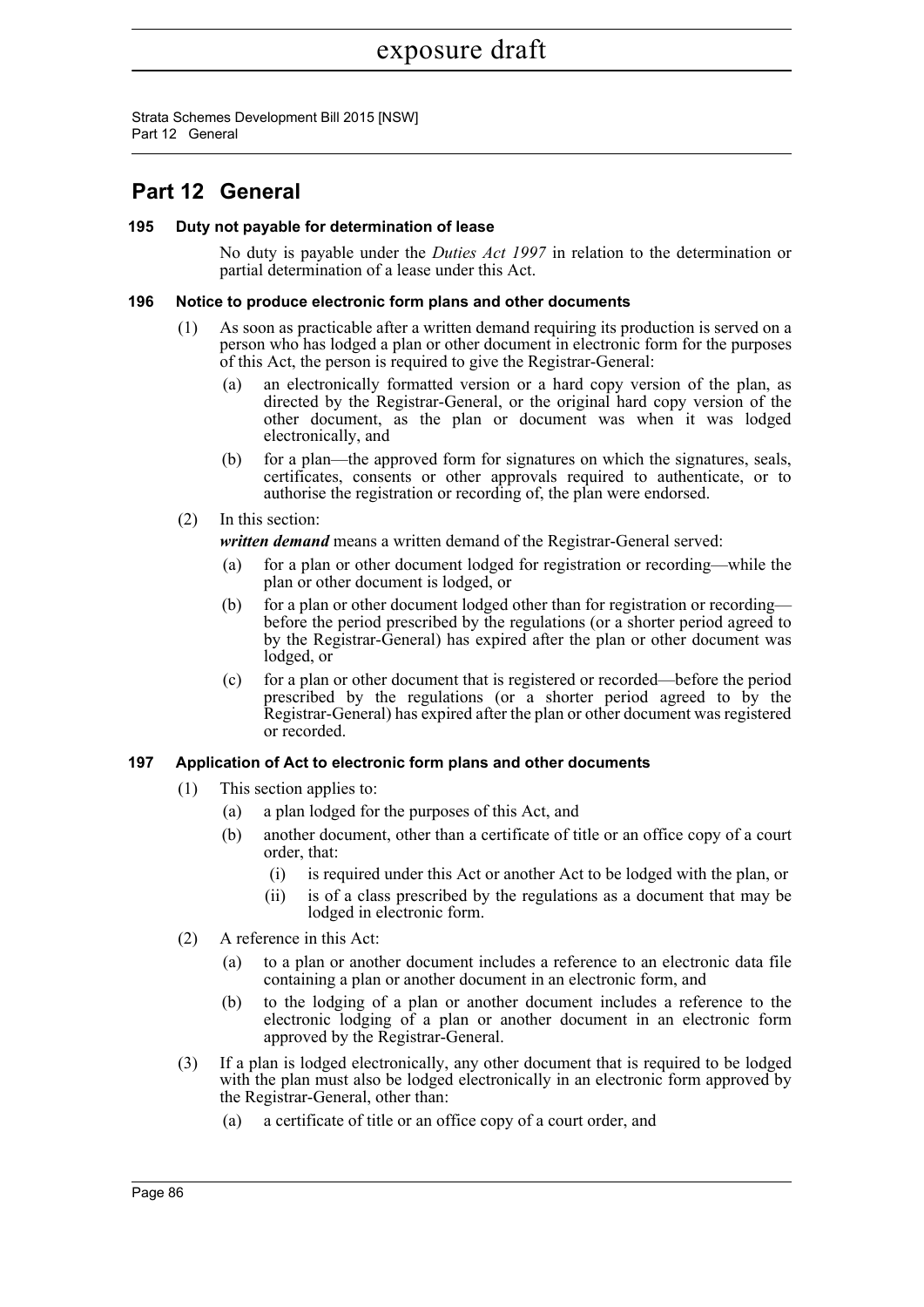Strata Schemes Development Bill 2015 [NSW] Part 12 General

- (b) another document excepted from this requirement by the regulations under this Act or another Act or by the Registrar-General.
- (4) A signature, seal, certificate, consent or other approval required to authenticate, or to authorise the registration or recording of, a plan proposed to be lodged in electronic form must be endorsed on an administration sheet.
- (5) When a plan referred to in subsection (4) is lodged, the administration sheet must also be lodged electronically in an electronic form approved by the Registrar-General.
- (6) This Act applies in relation to plans and other documents lodged in electronic form in the same way as it applies to other plans and documents, subject to any modifications prescribed by the regulations, the *Conveyancing Act 1919*, the *Real Property Act 1900* or the regulations under those Acts.

#### **198 Recordings in Register or folios—generally**

If a provision of this Act requires or provides for the Registrar-General to record a thing in the Register or a folio and the provision does not specify how it is to be recorded, the Registrar-General may make the record by recording the matters about the thing the Registrar-General considers appropriate.

#### **199 Act to bind Crown**

- (1) This Act binds the Crown in right of New South Wales and, in so far as the legislative power of the Parliament of New South Wales permits, the Crown in all its other capacities.
- (2) However, a requirement under this Act for an administration sheet for a plan or notice of conversion to include a strata certificate does not apply in relation to a plan or notice lodged by the Crown.

#### **200 Delegation by Chief Executive**

The Chief Executive may delegate the exercise of any function of the Chief Executive under this Act (other than this power of delegation) to:

- (a) any person employed in the Office of Finance and Services, or
- (b) any person, or any class of persons, authorised for the purposes of this section by the regulations.

#### **201 Proceedings for offences**

Proceedings for an offence under this Act or the regulations may be dealt with summarily.

#### **202 Regulations—general**

- (1) The Governor may make regulations, not inconsistent with this Act, for or with respect to any matter that by this Act is required or permitted to be prescribed or that is necessary or convenient to be prescribed for carrying out or giving effect to this Act.
- (2) Without limiting subsection (1), the Governor may make regulations for or with respect to any of the following:
	- (a) the preparation of plans and documents for the purposes of this Act,
	- (b) the plans and documents that under this Act may be lodged in the office of the Registrar-General,
	- (c) the registration in that office of plans and documents,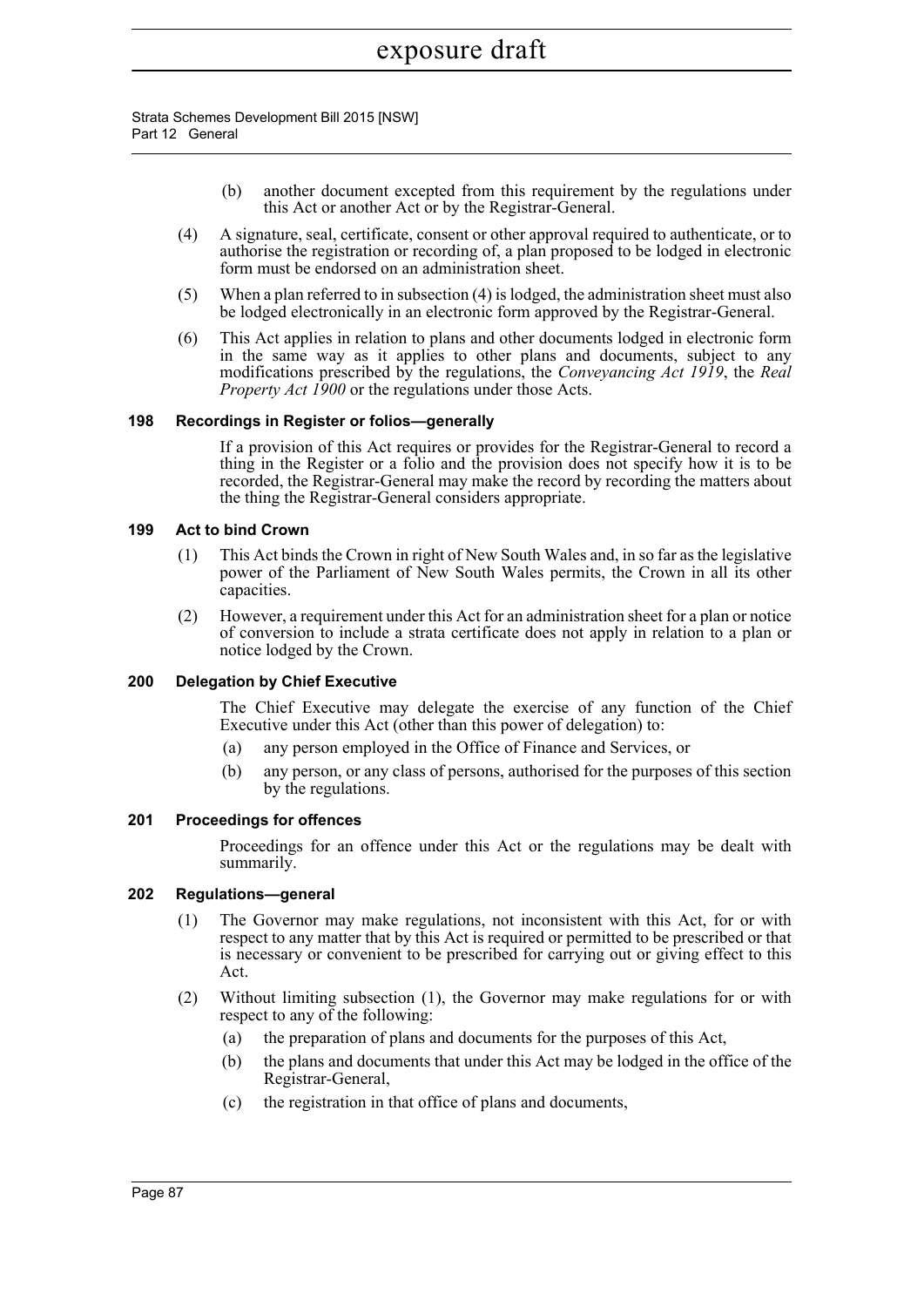Strata Schemes Development Bill 2015 [NSW] Part 12 General

- (d) the fees to be paid in relation to the lodgment and registration in that office of plans and documents and the supply by that office of copies of registered or other plans and documents,
- (e) the forms to be used for the purposes of this Act.
- (3) A regulation may impose a penalty not exceeding 2 penalty units for an offence under the regulation.

#### **203 Repeal of Acts**

The *Strata Schemes (Freehold Development) Act 1973* and the *Strata Schemes (Leasehold Development) Act 1986* are repealed.

#### **204 Review of Act**

- (1) The Minister is to review this Act to determine whether the policy objectives of the Act remain valid and whether the terms of the Act remain appropriate for securing the objectives.
- (2) The review is to be undertaken as soon as possible after the period of 5 years from the date of assent to this Act.
- (3) A report on the outcome of the review is to be tabled in each House of Parliament within 12 months after the end of the period of 5 years.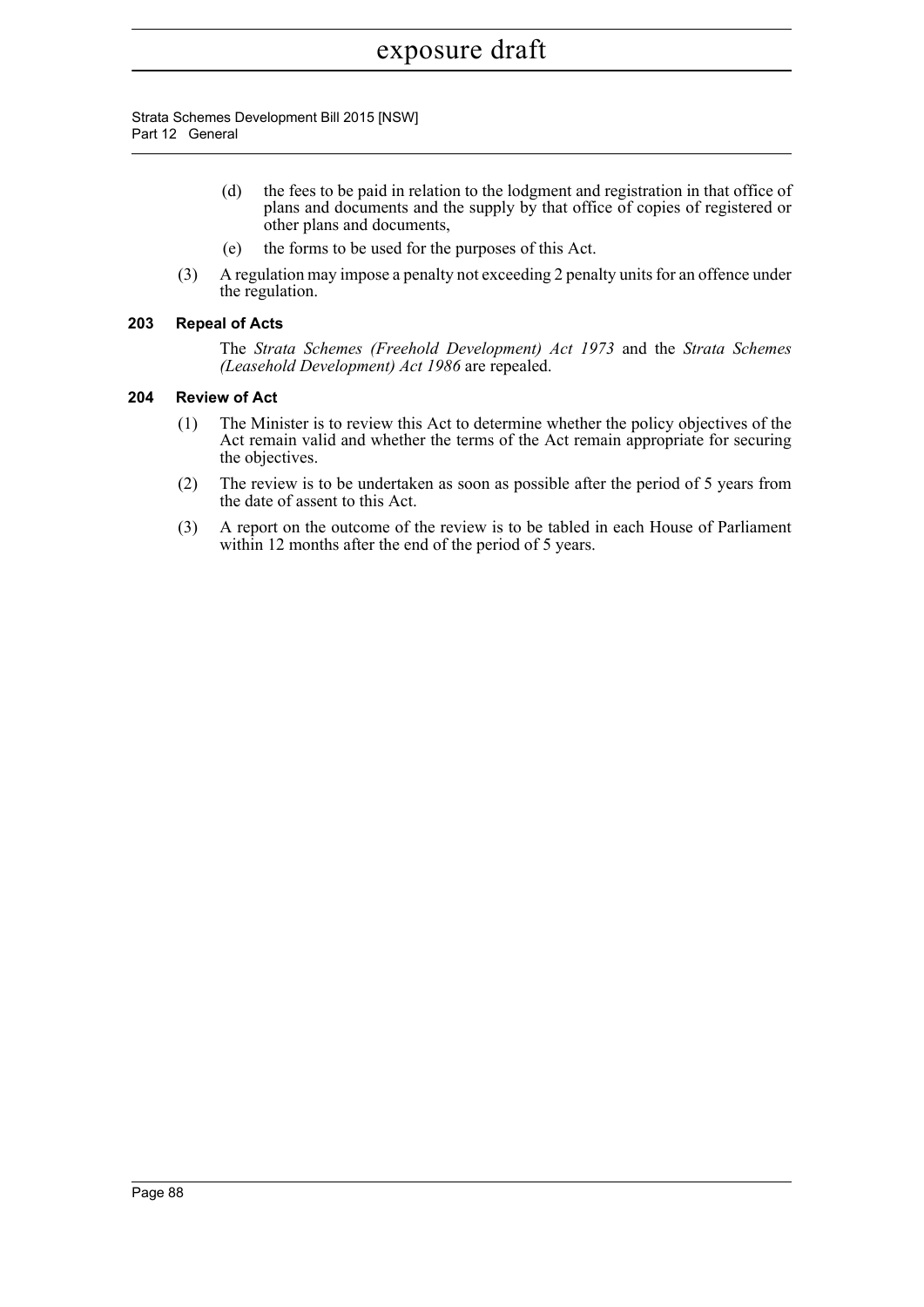Strata Schemes Development Bill 2015 [NSW] Schedule 1 Requirements for plans

# **Schedule 1 Requirements for plans**

(Section 4 (1), definition of *surveyor's certificate*)

#### **1 Floor plans**

- (1) Each wall, the inner surface or any part of which corresponds substantially to a line shown on the floor plan as a boundary of a proposed lot, must exist.
- (2) Each floor or ceiling, the upper or under surface or any part of which forms a boundary of a proposed lot, must exist.
- (3) Each wall, floor, ceiling or common infrastructure, by reference to which any boundary of a proposed lot is determined, must exist.

#### **2 Location plans—no part strata parcel**

- (1) This clause applies if the proposed parcel will not be a part strata parcel.
- (2) The building erected on the land comprising the proposed parcel and each proposed lot shown on the location plan must be wholly within the perimeter of that land.
- (3) This clause does not apply to so much of any encroachment that is an encroachment on to a public place or an encroachment by the building on to land other than a public place.

#### **3 Location plans for part strata parcels**

- (1) This clause applies if the proposed parcel will be a part strata parcel.
- (2) The proposed parcel must include part of a building and another part of the building must be outside the proposed parcel.
- (3) The proposed parcel and that building must be wholly within the perimeter of the site of the building.
- (4) Each part of that building and so much, if any, of the site as constitute the proposed lots and common property, if any, must be wholly within the proposed parcel.
- (5) Subclauses (3) and (4) do not apply to so much of any encroachment that is an encroachment on to a public place or an encroachment by the building on to land other than a public place.

#### **4 Location plans—encroachments on private land**

If the building encroaches on to land other than a public place, an appropriate easement must exist or be created in accordance with section 88B of the *Conveyancing Act 1919* on registration of the proposed strata plan.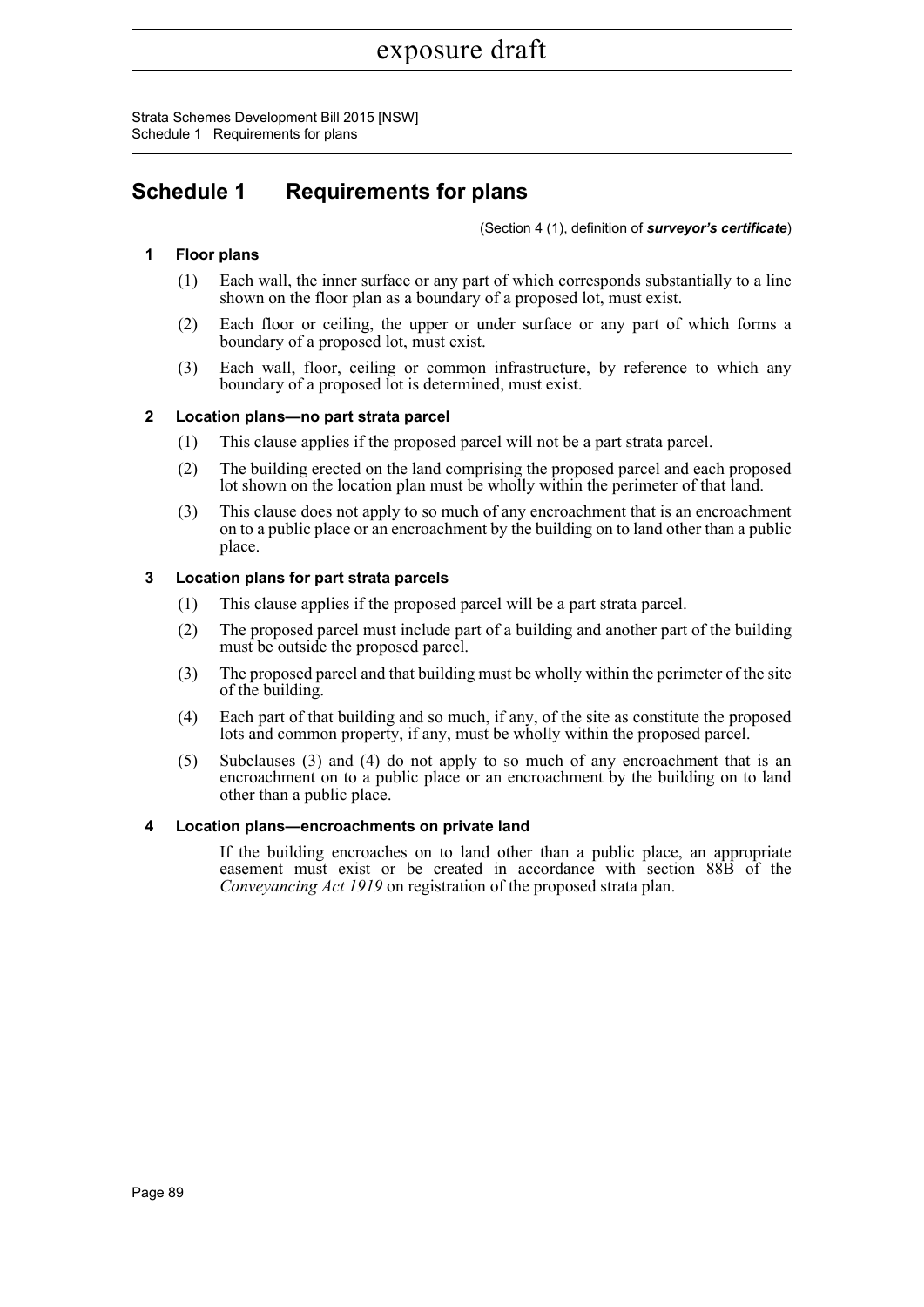Strata Schemes Development Bill 2015 [NSW] Schedule 2 Requirements for schedules of unit entitlement

# **Schedule 2 Requirements for schedules of unit entitlement**

(Section 4 (1), definition of *valuer's certificate*)

#### **1 Definitions**

In this Schedule:

*market value basis*, in relation to the proposed unit entitlement of a lot or development lot, means the basis for determining the value of the lot or development lot prescribed by the regulations.

*valuation day*, in relation to apportioning unit entitlements, means the day prescribed by the regulations as the valuation day for the purposes of the clause in which the term is used.

#### **2 Schedule of unit entitlement for strata plan**

- (1) A schedule of unit entitlement for a strata scheme that does not include a development lot must show as whole numbers:
	- (a) the aggregate unit entitlement of all lots, and
	- (b) apportioned on a market value basis at the valuation day and totalling the aggregate unit entitlement of all lots, the proposed unit entitlement of each lot.
- (2) A schedule of unit entitlement for a strata scheme that includes a development lot must show as whole numbers:
	- (a) the aggregate unit entitlement of all lots, whether or not a development lot, and
	- (b) apportioned on the basis of land value (within the meaning of the *Valuation of Land Act 1916*) and totalling the aggregate unit entitlement referred to in paragraph (a):
		- (i) the proposed unit entitlement of each development lot, and
		- (ii) the aggregate proposed unit entitlement of all lots that are not development lots, being the unit entitlement attributable to the residue of the land in the proposed parcel, and
	- (c) apportioned on a market value basis at the valuation day and totalling the proposed unit entitlement of all lots that are not development lots, the proposed unit entitlement of each lot that is not a development lot.

#### **3 Schedule of unit entitlement for strata plan of subdivision not involving common property or development lot**

- (1) A schedule of unit entitlement for a proposed strata plan of subdivision altering the boundaries of one or more lots to create only two or more different lots, other than a plan to which clause 5 applies, must:
	- (a) show the proposed aggregate unit entitlement, and
	- (b) show as a whole number the proposed unit entitlement of:
		- (i) each lot comprised in the parcel that is not a lot the subject of the proposed subdivision, and
		- (ii) each proposed lot.
- (2) A number relating to a lot other than a proposed lot must bear to the proposed aggregate unit entitlement the same proportion that the unit entitlement of the lot bore, immediately before the plan was registered, to the aggregate unit entitlement.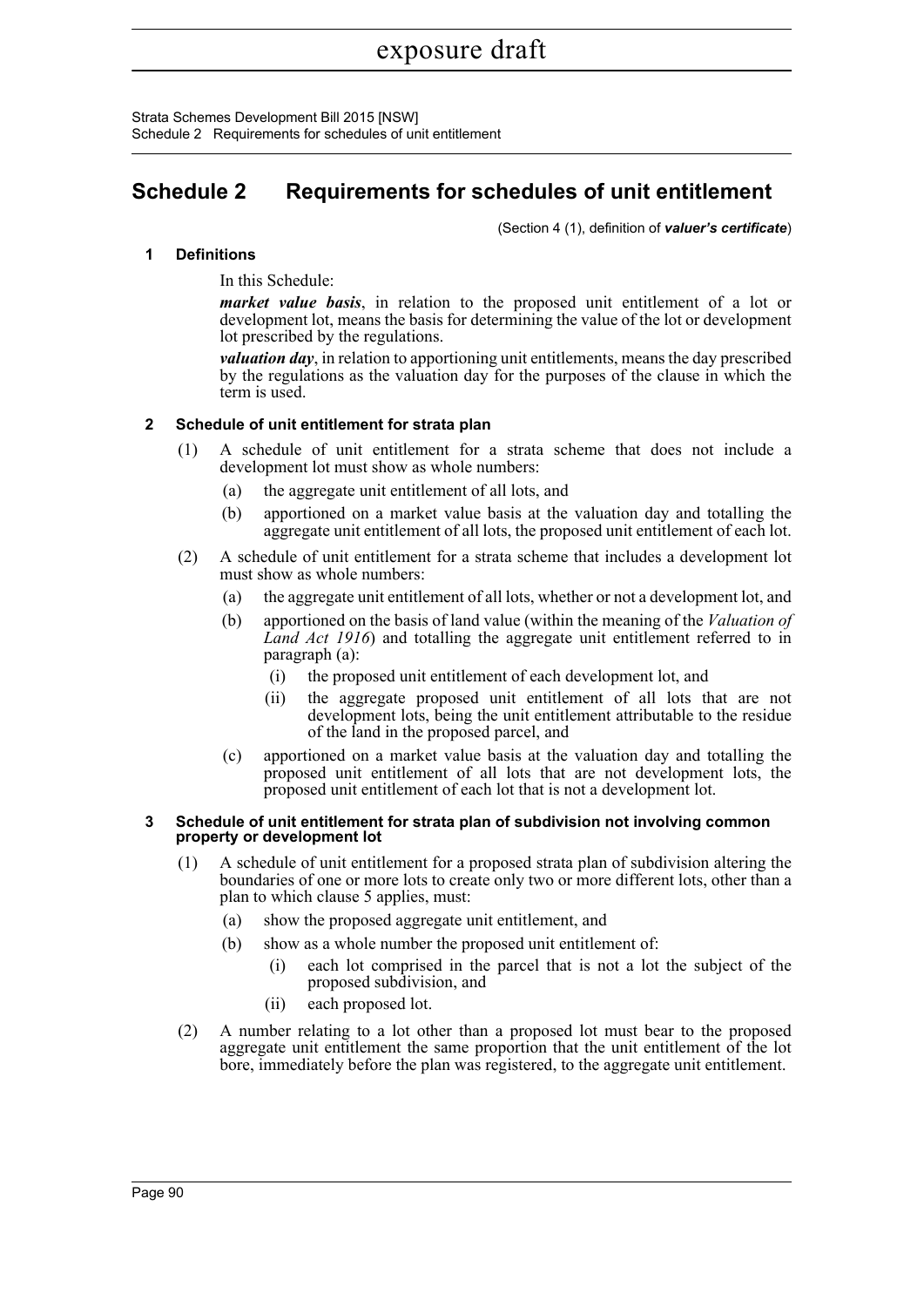Strata Schemes Development Bill 2015 [NSW] Schedule 2 Requirements for schedules of unit entitlement

> (3) The sum of the numbers relating to the proposed lots must bear to the proposed aggregate unit entitlement the same proportion that the unit entitlement or the sum of the unit entitlements of the lot or lots the subject of the proposed subdivision bore, immediately before the plan was registered, to the aggregate unit entitlement.

#### **4 Schedule of unit entitlement for strata plan of subdivision involving common property**

A schedule of unit entitlement for a proposed strata plan of subdivision, other than a plan to which clause 3 or 5 applies, must:

- (a) show the proposed aggregate unit entitlement, and
- (b) show as a whole number the proposed unit entitlement, apportioned on a market value basis at the valuation day, of:
	- (i) each lot comprised in the parcel that is not a lot the subject of the proposed subdivision, and
	- (ii) each proposed lot, and
- (c) be accompanied by a certificate under the seal of the owners corporation certifying that it has, by the special resolution referred to in section  $55(5)(a)$ or 59 (c), agreed to each proposed unit entitlement and the proposed aggregate unit entitlement shown in the schedule.

#### **5 Schedule of unit entitlement for strata plan of subdivision for development lot**

A schedule of unit entitlement for a proposed strata plan of subdivision for a development lot must show as whole numbers:

- (a) the current unit entitlement of the development lot intended to be subdivided, and
- (b) apportioned on a market value basis at the valuation day and totalling the unit entitlement of the development lot, the proposed unit entitlement of each lot or development lot to be created on registration of the plan.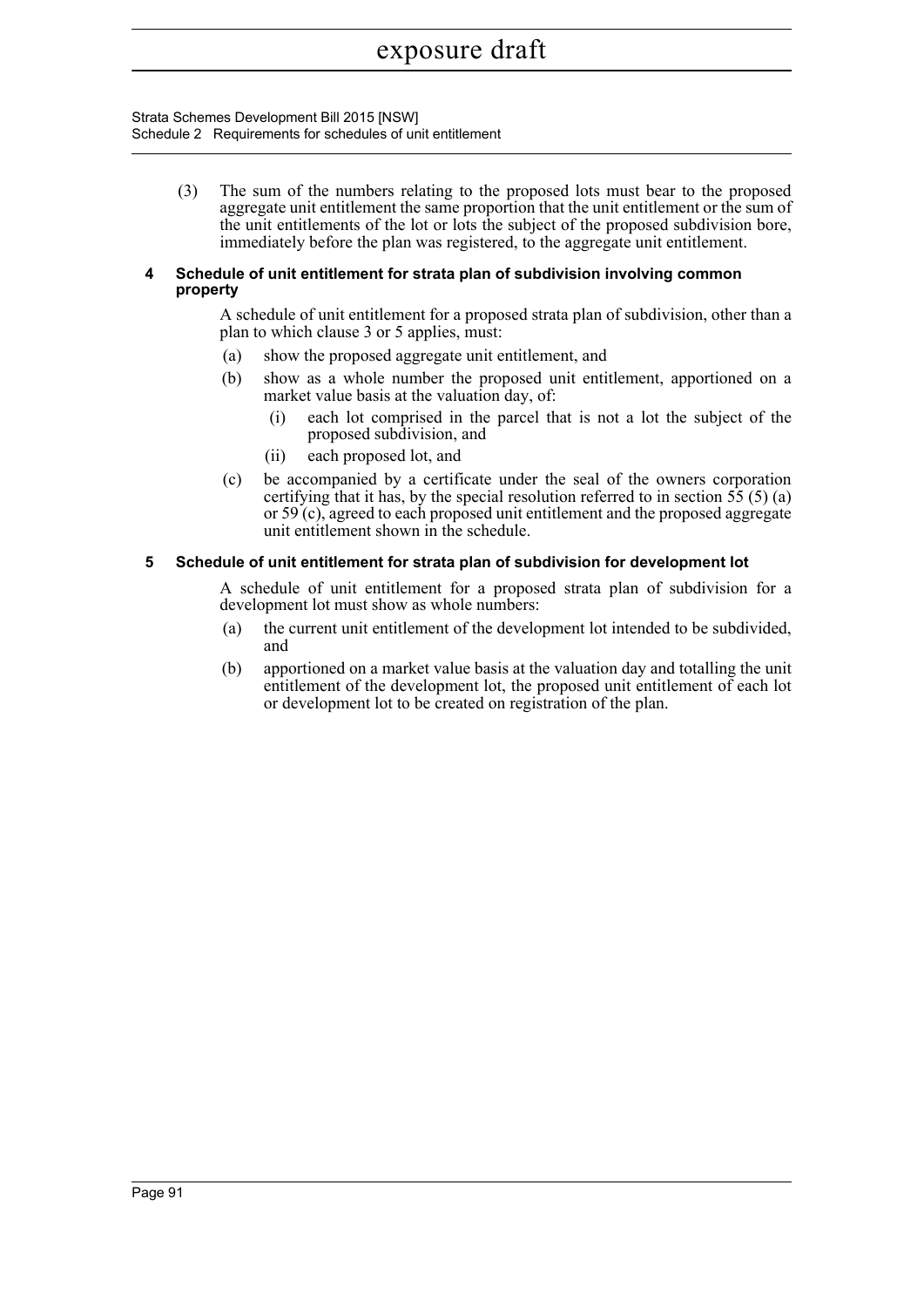Strata Schemes Development Bill 2015 [NSW] Schedule 3 Covenants implied in strata development contracts

# **Schedule 3 Covenants implied in strata development contracts**

(Section 81 (1))

#### **1 Warranted development**

The developer agrees with the other parties jointly, and with each of them severally:

- that the developer must carry out the development, if any, described and identified as "warranted development—proposed development subject to a warranty" in the strata development contract, and
- (b) that the developer must carry out the development in accordance with the covenants set out and implied in the contract.

#### **2 Permission to carry out warranted development and authorised proposals**

The parties, other than the developer, jointly and severally agree with the developer that the developer is permitted to carry out, in accordance with the covenants set out or implied in the contract:

- (a) the warranted development, if any, and
- (b) other development described and identified as "authorised proposals proposed development *not* subject to a warranty" in the contract.

#### **3 Owners corporation expenses**

The developer agrees with the owners corporation that the developer will pay the reasonable expenses incurred by the owners corporation:

- (a) in repairing damage to the common property caused in carrying out the permitted development, other than damage due to normal wear and tear, and
- (b) for any water, sewerage, drainage, gas, electricity, oil, garbage, conditioned air or telephone service, and any other service prescribed by the regulations, used in carrying out the permitted development, and
- (c) for additional administrative costs connected with the permitted development, including the cost of giving notice of and holding any meeting required to obtain approval of a strata plan of subdivision, and
- (d) for any amounts due under the strata management statement that are connected with the carrying out of the permitted development.

#### **4 Standard of development**

The developer agrees with the other parties that:

- (a) the standard of materials used, finishes effected, common property improvements, landscaping, roadways and paths, and
- (b) the heights of buildings, other structures and works and the density of development,

in all development permitted to be carried out by the contract must not be inferior to or substantially different from those of the completed buildings and other structures and works forming part of the parcel, other than to the extent, if any, specified in the contract.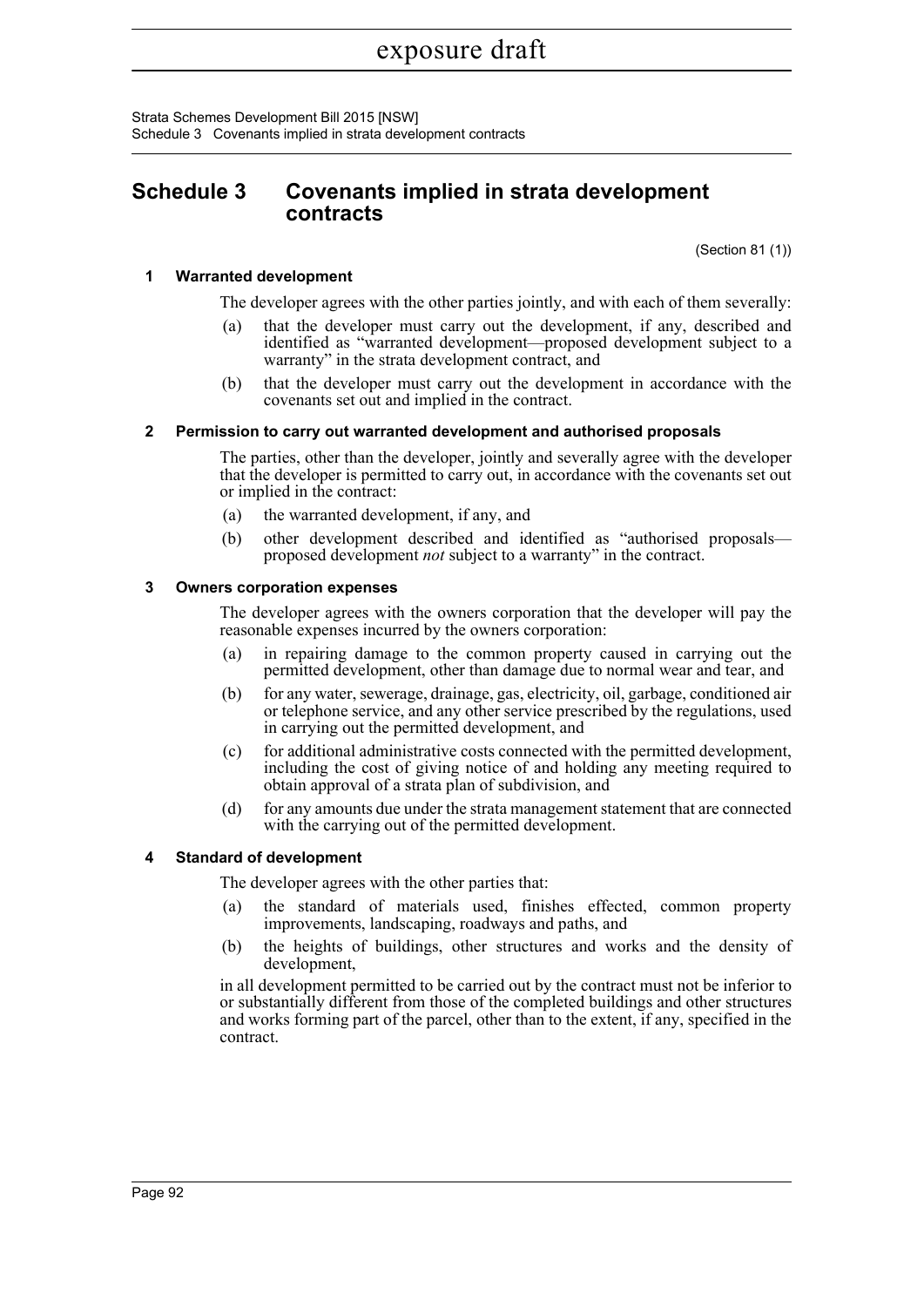Strata Schemes Development Bill 2015 [NSW] Schedule 3 Covenants implied in strata development contracts

#### **5 Unauthorised use of the parcel**

The developer agrees with the other parties that the developer will not use any part of the parcel or cause any part of the parcel to be used other than:

- (a) to the extent necessary to carry out the development permitted to be carried out by the strata development contract, or
- (b) to the extent specified in the contract.

#### **6 Restoration of common property**

The developer agrees with the other parties to make good, as soon as practicable, any damage to the common property or any part of the building and its site that is not subject to the strata scheme arising out of performance of the contract, whether or not the contract contemplates or permits the damage.

#### **7 Restoration of development lot**

- (1) The developer agrees with the other parties to make good, as soon as practicable, any damage to a development lot or any part of the building and its site that is not subject to the strata scheme arising out of performance of the contract, whether or not the contract contemplates or permits the damage.
- (2) For the purposes of this covenant, *damage* does not include damage necessarily resulting from having carried out, in accordance with the contract, development that is permitted by the contract to be carried out.

#### **8 Additional covenants for vertical staged development**

If the contract permits development to be carried out within a development lot that is wholly or partly directly above or below a part of the parcel, or the building or site, that is not a development lot, the developer agrees with the other parties:

- (a) to minimise any disruption caused to other occupiers of the parcel or other occupiers of a building of which the development lot forms part by the carrying out of permitted development or otherwise, and
- (b) to ensure that, while permitted development is being carried out, shelter and subjacent and lateral support, consistent with proper engineering and building practices, are provided to other parts of the parcel, or other parts of the building and its site, that are capable of being sheltered or of enjoying the support, and
- (c) to keep the developer insured, while permitted development is being carried out, under a policy of indemnity (that complies with the matters prescribed by the regulations) with an approved insurer within the meaning of the *Strata Schemes Management Act 2015* against claims for damage to property, or for death or personal injury, arising out of or resulting from the carrying out of permitted development.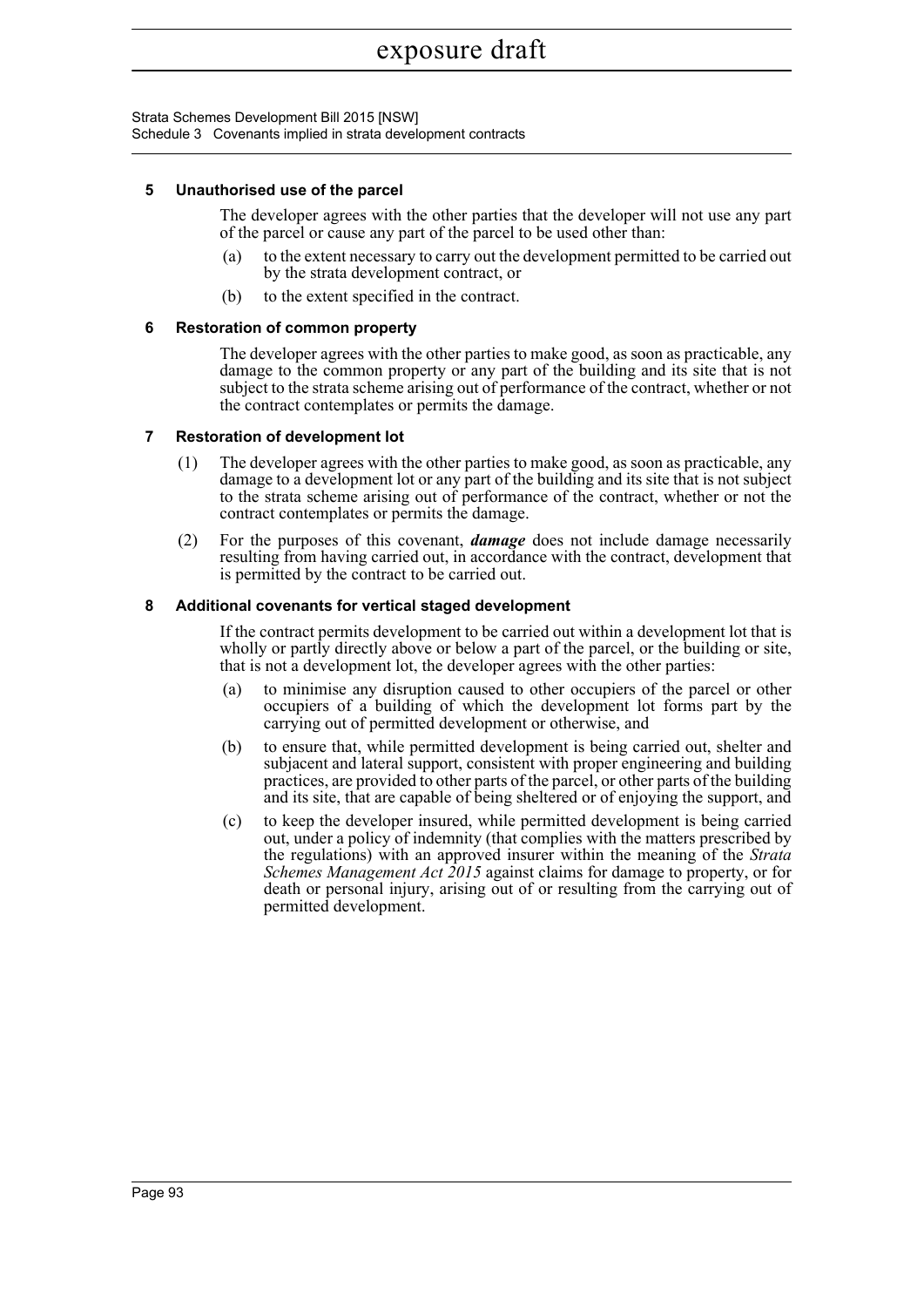Strata Schemes Development Bill 2015 [NSW] Schedule 4 Strata management statements

# **Schedule 4 Strata management statements**

(Section 100)

#### **1 Form of strata management statement**

A strata management statement must include the information required by the regulations and must not be inconsistent with:

- (a) the conditions imposed on a planning approval relating to the site of the building to which the statement relates, or
- (b) this Act or any other Act or law.

#### **2 Matters that must be included**

- (1) A strata management statement must provide for:
	- (a) the establishment and composition of a building management committee and its office holders, and
	- (b) the functions of the committee and the office holders in managing the building and its site, and
	- (c) the way in which the statement may be amended, and
	- (d) the settlement of disputes, or the rectification of complaints, about the management of the building or its site, whether by requiring reference of disputes or complaints to the Chief Executive or Tribunal or, with the person's consent, to any other person for a recommendation or decision or otherwise, and
	- (e) the fair allocation of the costs of shared expenses relating to parts of the building, and
	- (f) a review process to ensure that the allocation of those costs remains fair with any such review taking place as soon as practicable after any change in the shared facilities or services (including any change in the use of those shared facilities or services), with at least one such review occurring every 5 years even if no such change has occurred, and
	- (g) the manner in which notices and other documents may be served on the committee.
- (2) A strata management statement must include details of the method used to apportion the costs of shared expenses referred to in subclause (1) (e).
- (3) Nothing in a strata management statement requires the Chief Executive or the Tribunal to do anything without the consent of the Chief Executive or the Tribunal.
- (4) In this clause, *Tribunal* means the Civil and Administrative Tribunal.

#### **3 Building management committee**

- (1) Subject to subclauses (2) and (3), the following persons must be members of the building management committee:
	- (a) each owners corporation for part of the building,
	- (b) each person who holds an estate in fee simple in a part of the building or its site that does not form part of a part strata parcel,
	- (c) if the strata scheme is a leasehold strata scheme—each person who holds a leasehold estate, directly from the person who holds an estate in fee simple, in a part of the building or its site that does not form part of a part strata parcel.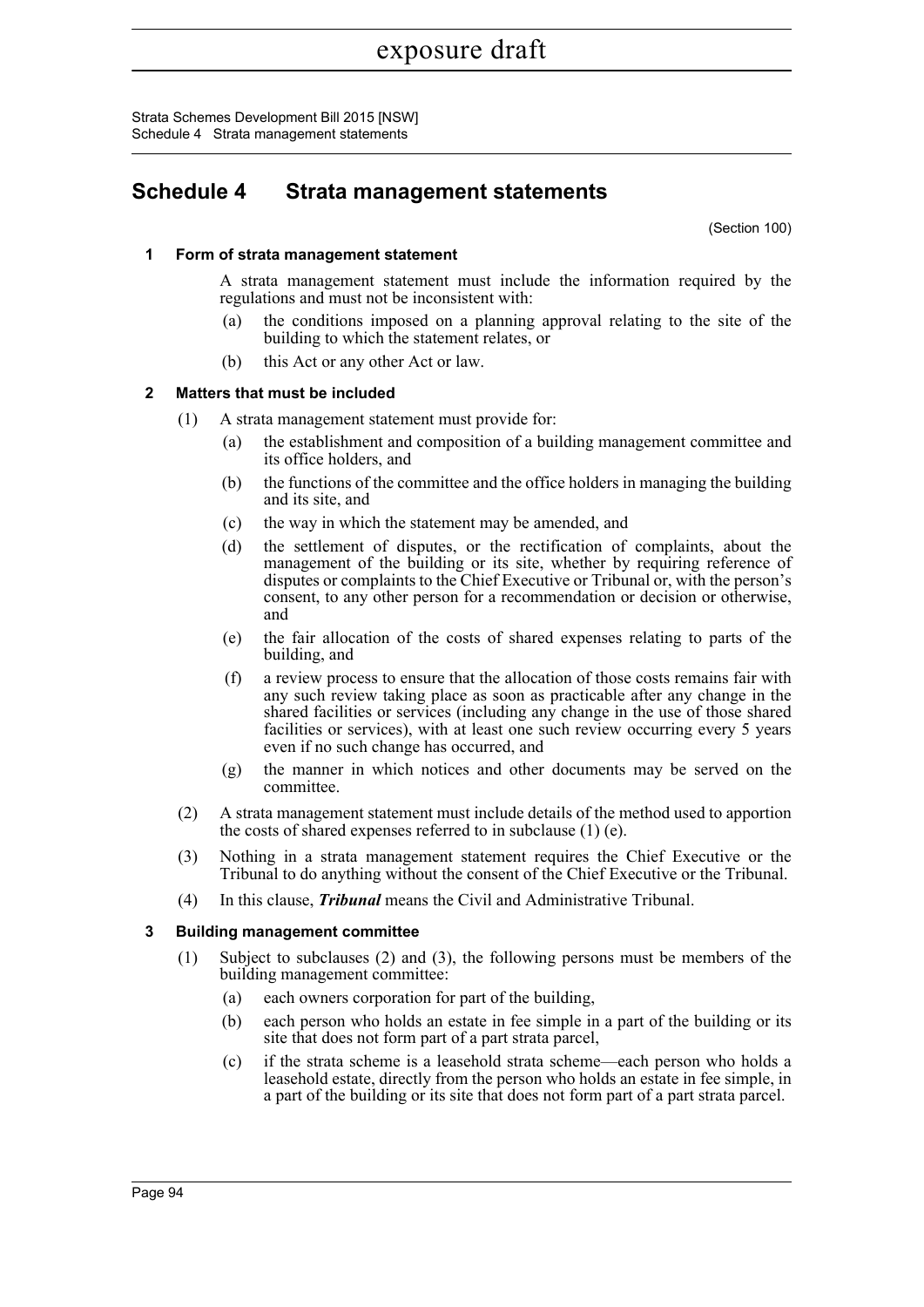Strata Schemes Development Bill 2015 [NSW] Schedule 4 Strata management statements

- (2) An owners corporation is not required to be a member of the building management committee if the owners corporation decides, by special resolution, not to be a member and all the other members agree.
- (3) A person, other than an owners corporation, is not required to be a member of the building management committee if the person, by written notice given to the committee, asks not to be a member and all the other members agree.
- (4) An owners corporation or other corporation that is a member of a building management committee may be represented for the purposes of the committee by a person appointed by, or selected in accordance with, a special resolution or by-law made by the owners corporation or a resolution made by the other corporation.
- (5) A person appointed or selected as mentioned in subclause (4) and whose term of office as a representative has not expired or been terminated is, while representing the owners corporation or other corporation for the purposes of the committee, taken to be the owners corporation or other corporation.

#### **4 Other matters**

- (1) A strata management statement may include provisions regulating, or providing for the regulation of, any one or more of the following:
	- (a) the location, control, management, use and maintenance of a part of the building or its site that is a means of access,
	- (b) the storage and collection of garbage on and from the various parts of the building,
	- (c) meetings of the building management committee,
	- (d) the keeping of records of proceedings of the committee.
- (2) A strata management statement may include particulars relating to any one or more of the following:
	- (a) safety and security measures,
	- (b) the appointment of a managing agent,
	- (c) the control of unacceptable noise levels,
	- (d) prohibiting or regulating trading activities,
	- (e) service contracts,
	- (f) an architectural code to preserve the appearance of the building.
- (3) This clause does not limit the matters that may be included in a strata management statement.
- (4) A strata management statement may incorporate plans and other instruments as part of the statement.

#### **5 Implied provisions**

A strata management statement is taken to include the following provisions, except to the extent that it provides otherwise:

- (a) the building management committee must meet at least once a year,
- (b) at least 7 days notice of a meeting must be given to each person who is a member of the committee (and notice may be given personally or by post or in any way any other notice may be given to the person under this Act),
- (c) the quorum for a meeting of the committee is a majority of the members,
- (d) the decision of a majority of the members present and voting at a meeting of the committee is the decision of the committee.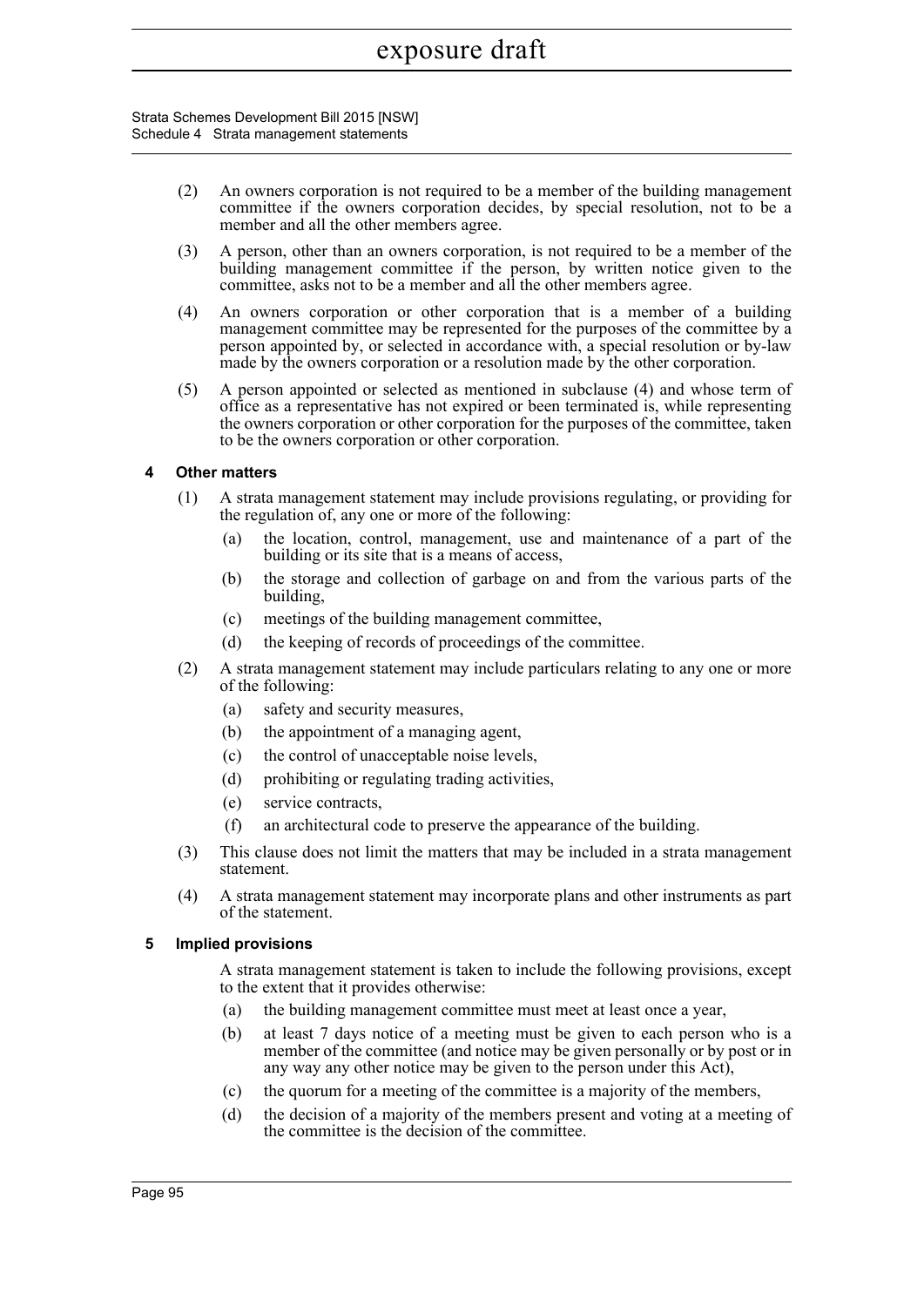Strata Schemes Development Bill 2015 [NSW] Schedule 5 Rights and obligations implied in certain easements

# **Schedule 5 Rights and obligations implied in certain easements**

(Section 107 (2))

#### **1 Definitions**

(1) In this Schedule:

*pipes* includes cables, tubes, wires and conduits of all kinds. *service* has the same meaning as it has in section 107 (8).

- (2) For the purposes of this Schedule, a reference to a person entitled to the benefit of a right of vehicular or personal access, or of an easement for a specified service, is a reference to:
	- (a) if a part strata parcel is the dominant tenement:
		- (i) an owner of a lot within the parcel, or
		- (ii) the owners corporation of the strata scheme, or
		- (iii) any person authorised by the owner or owners corporation, or
		- (iv) any person who is, under an Act, entitled to immediate possession of the lot, or
	- (b) if a part strata parcel is the servient tenement:
		- (i) a person entitled to an estate or interest in possession in the dominant tenement, or
		- (ii) if the strata scheme is a leasehold strata scheme—the lessor of the scheme, or
		- (iii) any person authorised by a person referred to in subparagraph (i) or (ii).

#### **2 Right of vehicular access**

Each person entitled to the benefit of a right of vehicular access has at all times an unrestricted right:

- (a) to pass and repass, with or without vehicles, machinery, implements and other equipment of any kind, over the roadways, ramps and land over which the right of access is created, and
- (b) to carry out an inspection of the roadways, ramps and land.

#### **3 Right of personal access**

Each person entitled to the benefit of a right of personal access has at all times an unrestricted right:

- (a) to pass and repass, without vehicles but with or without hand tools, hand implements and other equipment capable of being carried by hand, over the stairs, escalators, lifts, passages, corridors, shafts and other areas over which the right of access is created, and
- (b) to carry out an inspection of the stairs, escalators, lifts, passages, corridors, shafts and other areas.

#### **4 Obligations relating to rights of access**

(1) If a right of vehicular or personal access is created to burden or benefit a part strata parcel, the roadways, ramps, land, stairs, escalators, lifts, passages, corridors, shafts and other areas to which the right relates must be maintained in good order and be repaired: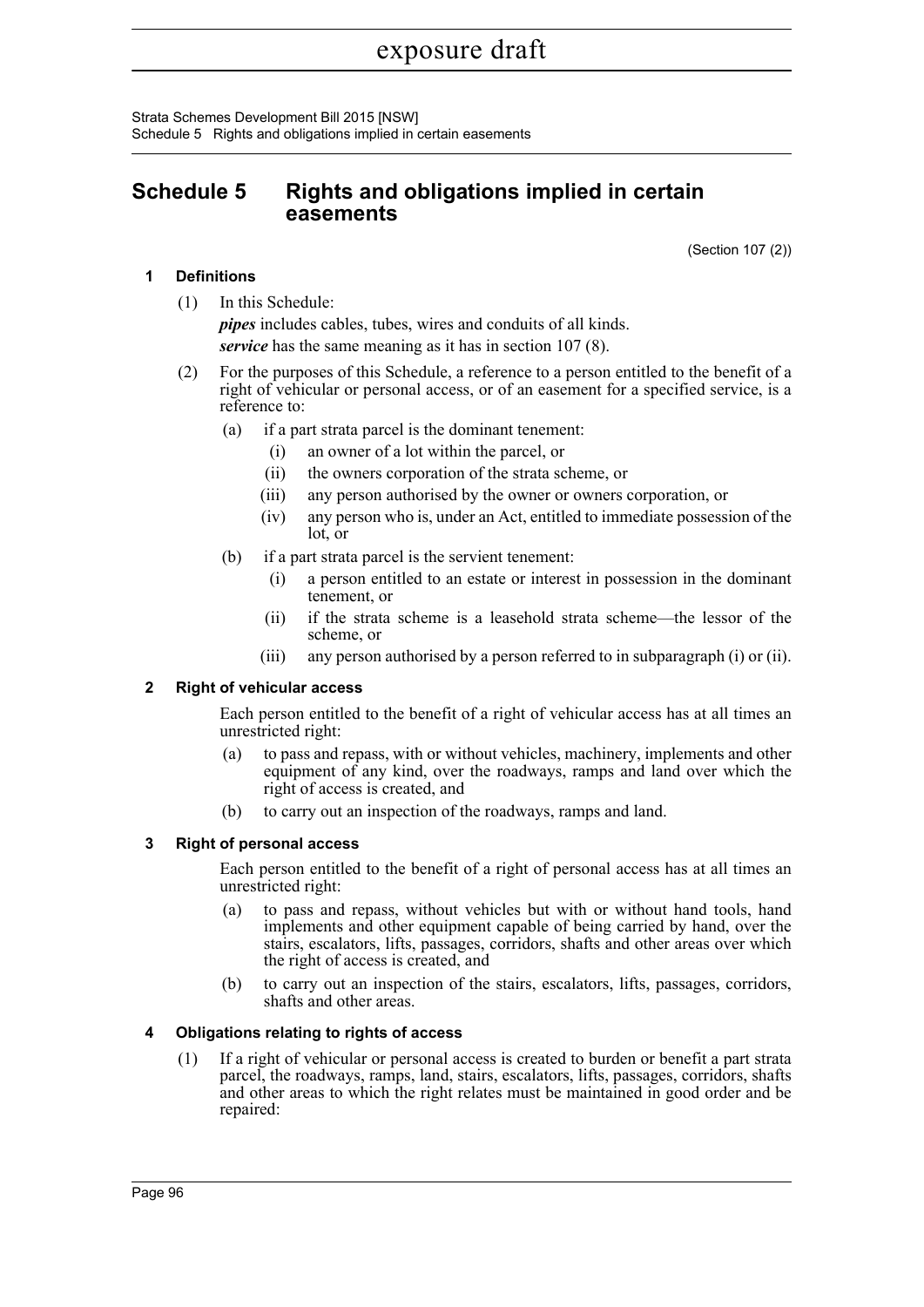Strata Schemes Development Bill 2015 [NSW] Schedule 5 Rights and obligations implied in certain easements

- (a) by the owners corporation, or by another person shown in the instrument by which the right is created, or in any instrument in an approved form by which the instrument is varied, as having responsibility for the matters, or
- (b) if an instrument referred to in paragraph (a) does not show who is responsible for the matters, by the person or, if more than one, jointly by the persons entitled to an estate or interest in possession in the dominant tenement.
- (2) If an owners corporation or another person:
	- (a) fails to carry out a responsibility imposed by subclause (1), and
	- (b) at least 7 days have passed since the failure first arose,

the owners corporation or other person may take all lawful steps necessary to ensure that the responsibility is carried out.

#### **5 Easements for services**

- (1) Each person entitled to the benefit of an easement for a specified service has at all times an unrestricted right:
	- (a) to the passage of the service, to any extent consistent with the rights of other persons having the same or similar rights, along or through any existing line of pipes or any existing apparatus that is for the time being within the burdened land, other than when it is necessary to stop the service for essential maintenance or repairs relating to the service, and
	- (b) to inspect the pipes or apparatus to which the easement relates, and
	- (c) for the purpose of maintaining the efficiency of the pipes or apparatus:
		- (i) to enter the part of the burdened land in relation to which the easement is created by a route that is reasonable in the circumstances, and
		- (ii) to remain on the part of the burdened land for the time reasonably necessary for the purpose of replacing, inspecting, cleaning, repairing, maintaining or renewing the pipes or apparatus or any part of the pipes or apparatus and of making reasonably necessary excavations.
- (2) Subclause (1) (c) is subject to the conditions that:
	- (a) the burdened land is disturbed as little as possible, and
	- (b) any excavated surface is restored as nearly as possible to its original state, and
	- (c) any other damage attributable to the operations referred to in this clause is repaired.
- (3) In this clause, a reference to burdened land is a reference to:
	- (a) if a part strata parcel is the dominant tenement, so much of the following that is not part of a parcel:
		- (i) the building, part of which is subject to the strata scheme,
		- (ii) the site of the building, or
	- (b) if a part strata parcel is the servient tenement, the parcel.

#### **6 Obligations relating to an easement for the provision of services**

- (1) If an easement for services is created to burden or benefit a part strata parcel, the pipes or apparatus to which the easement relates must be maintained in good order and be repaired:
	- (a) by the owners corporation, or by another person shown in the instrument by which the easement is created, or in any instrument in the approved form by which the easement is varied, as having responsibility for the matters, or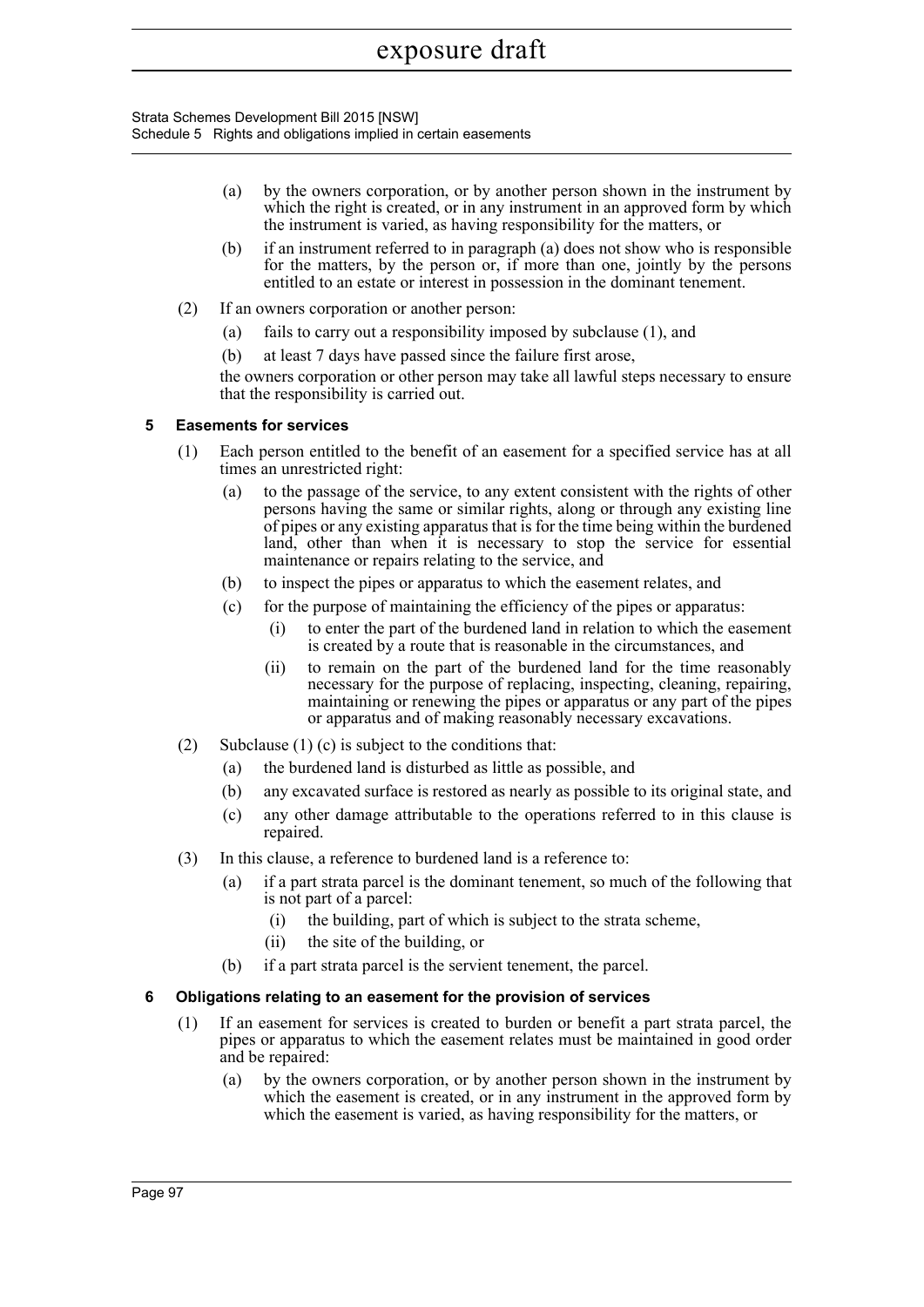Strata Schemes Development Bill 2015 [NSW] Schedule 5 Rights and obligations implied in certain easements

- (b) if an instrument referred to in paragraph (a) does not show who is responsible for the matters, by the person or, if more than one, jointly by the persons entitled to an estate or interest in possession in the dominant tenement.
- (2) If an owners corporation or another person:
	- (a) fails to carry out a responsibility imposed by subclause (1), and
	- (b) at least 7 days have passed since the failure first arose,

the owners corporation or other person may take all lawful steps necessary to ensure that the responsibility is carried out.

#### **7 Sharing of costs of maintenance and repair**

- (1) The costs of maintenance and repair of a right of vehicular or personal access or an easement for services to which this Schedule applies are to be borne by the owners corporation, lessor (in the case of a leasehold strata scheme) or other person:
	- (a) in the proportions specified in the instrument by which the easement was created or, if the proportions have been varied, the proportions as varied, or
	- (b) if no proportions are specified in accordance with paragraph  $(a)$ —in equal proportions.
- (2) If a person (whether or not the owners corporation) incurs costs referred to in subclause (1), the person may demand in writing the amount that the owners corporation, lessor or other person referred to in the subclause is liable to contribute to the costs.
- (3) A demand made under subclause (2) must be accompanied by receipts or invoices or copies of receipts or invoices that evidence the expenditure to which the demand relates.
- (4) If the owners corporation, lessor or other person fails to comply with a demand within 7 days after it is made, the amount demanded may be recovered in a court of competent jurisdiction as a debt due to the owners corporation, lessor or other person.

#### **8 Ancillary rights and powers**

An easement to which this Schedule applies carries with it the ancillary rights and powers necessary to render the easement effective.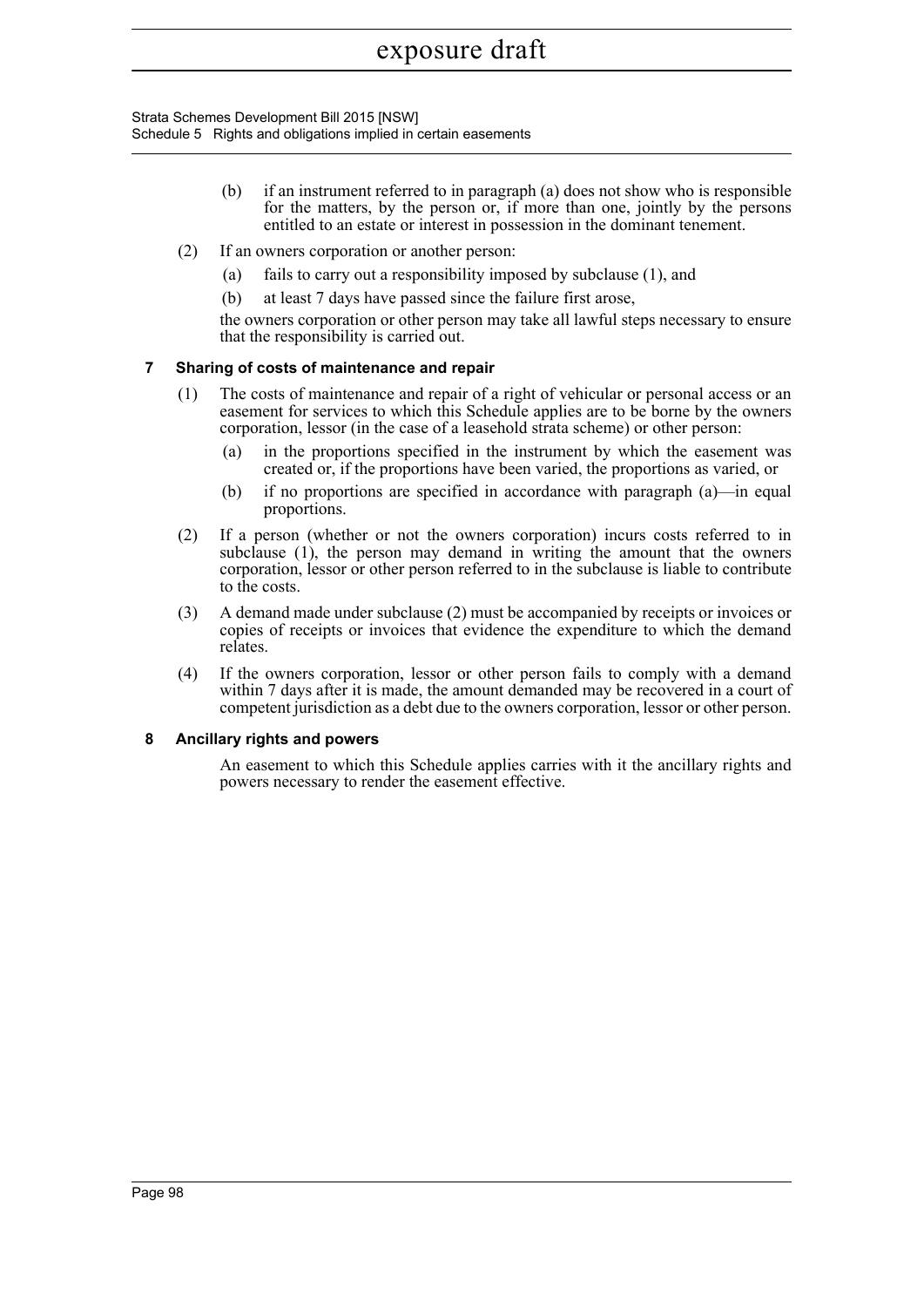Strata Schemes Development Bill 2015 [NSW] Schedule 6 Compensation payable on termination of leasehold strata scheme

# **Schedule 6 Compensation payable on termination of leasehold strata scheme**

(Sections 138 (2) and 148 (2))

For the purposes of sections 138 (2) and 148 (2), the formula is:

 $A = B - (C - D)$ 

where:

*A* represents the value, at the date of termination of the leasehold strata scheme, of the improvements attributable to a lot.

*B* represents the market value, at that date, of the lot, being the value of the lot at that date calculated on the basis that the lot:

- (a) is held for an estate in fee simple in possession, and
- (b) may be used, whether or not only with planning approval, for any purpose the use of the lot for which is not at that date prohibited.

*C* is obtained from the calculation of the formula:

$$
C = E \times \frac{U_1}{U_n}
$$

where:

*E* represents the site value, at that date, of the parcel the subject of that leasehold strata scheme, being the value of the land included in that parcel at that date calculated on the basis that the land:

- (a) is held for an estate in fee simple in possession, and
- (b) may be used for the purpose of a site for the building or part of the building subject to the scheme,

but excluding the value at that date of all improvements within the parcel.

 $U_I$  represents the unit entitlement of the lot.

 $U_n$  represents the aggregate unit entitlement for that leasehold strata scheme.

*D* represents the part of factor "B", if any, attributable to the value, at that date, of improvements to the lot effected by the lessor.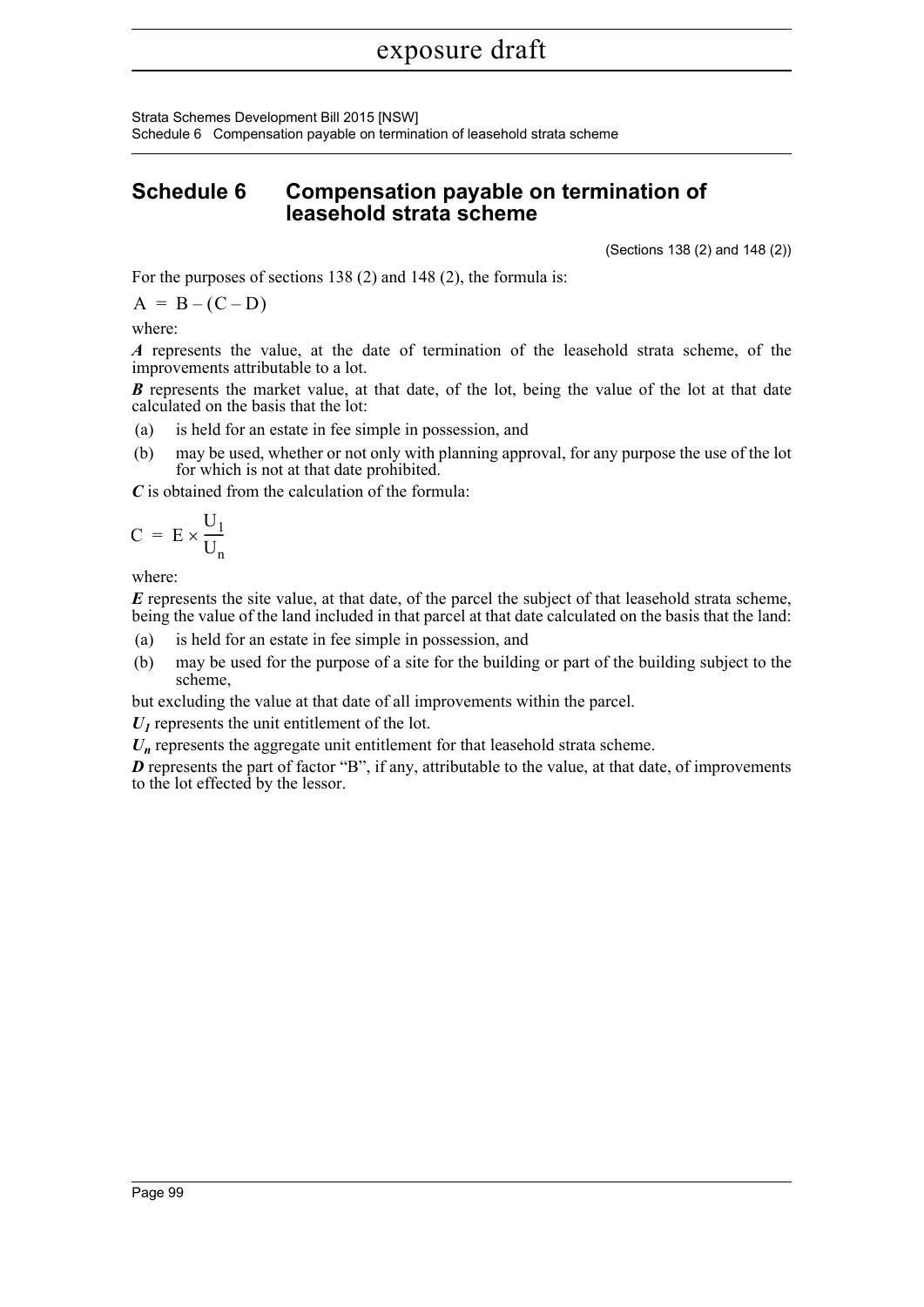Strata Schemes Development Bill 2015 [NSW] Schedule 7 Requirements for notices of meetings relating to strata renewal process

# **Schedule 7 Requirements for notices of meetings relating to strata renewal process**

(Sections 158 (4), 160 (4) and 172 (2))

#### **1 Notice of general meeting to consider strata renewal proposal**

A notice of a general meeting of an owners corporation to consider whether a strata renewal proposal warrants investigation by a strata renewal committee must:

- (a) clearly indicate that the purpose of the meeting is to consider a strata renewal proposal, and
- (b) identify the proposed purchaser, if known, or proposed developer under the strata renewal proposal, and
- (c) disclose the nature of any interest a proposed purchaser or proposed developer may have in the strata scheme, and
- (d) include a brief summary of the strata renewal proposal, and
- (e) include a form of motion that the owners corporation decide whether the strata renewal proposal warrants investigation by a strata renewal committee, and
- (f) be accompanied by a complete copy of the strata renewal proposal.

#### **2 Forms of motion for general meeting to establish strata renewal committee**

For the purposes of section 160 (4), the matters are:

- (a) determining the number of members of the strata renewal committee, and electing its members, and
- (b) a budget for, or limitations on amounts to be spent on, preparing a strata renewal plan, and
- (c) considering whether to delegate to the committee the authority to engage persons to help it prepare a strata renewal plan.

#### **3 Notice of general meeting to consider strata renewal plan**

A notice of a general meeting of an owners corporation to consider a strata renewal plan must:

- (a) clearly indicate that the purpose of the meeting is to consider a strata renewal plan, and
- (b) identify the proposed purchaser, if known, or developer under the strata renewal plan, and
- (c) disclose the nature of any interest a proposed purchaser or developer may have in the strata scheme, and
- (d) include a brief summary of the strata renewal proposal, and
- (e) include a form of motion that the owners corporation decide whether the strata renewal plan should be given to the owners for their consideration, and
- (f) be accompanied by a copy of the strata renewal plan.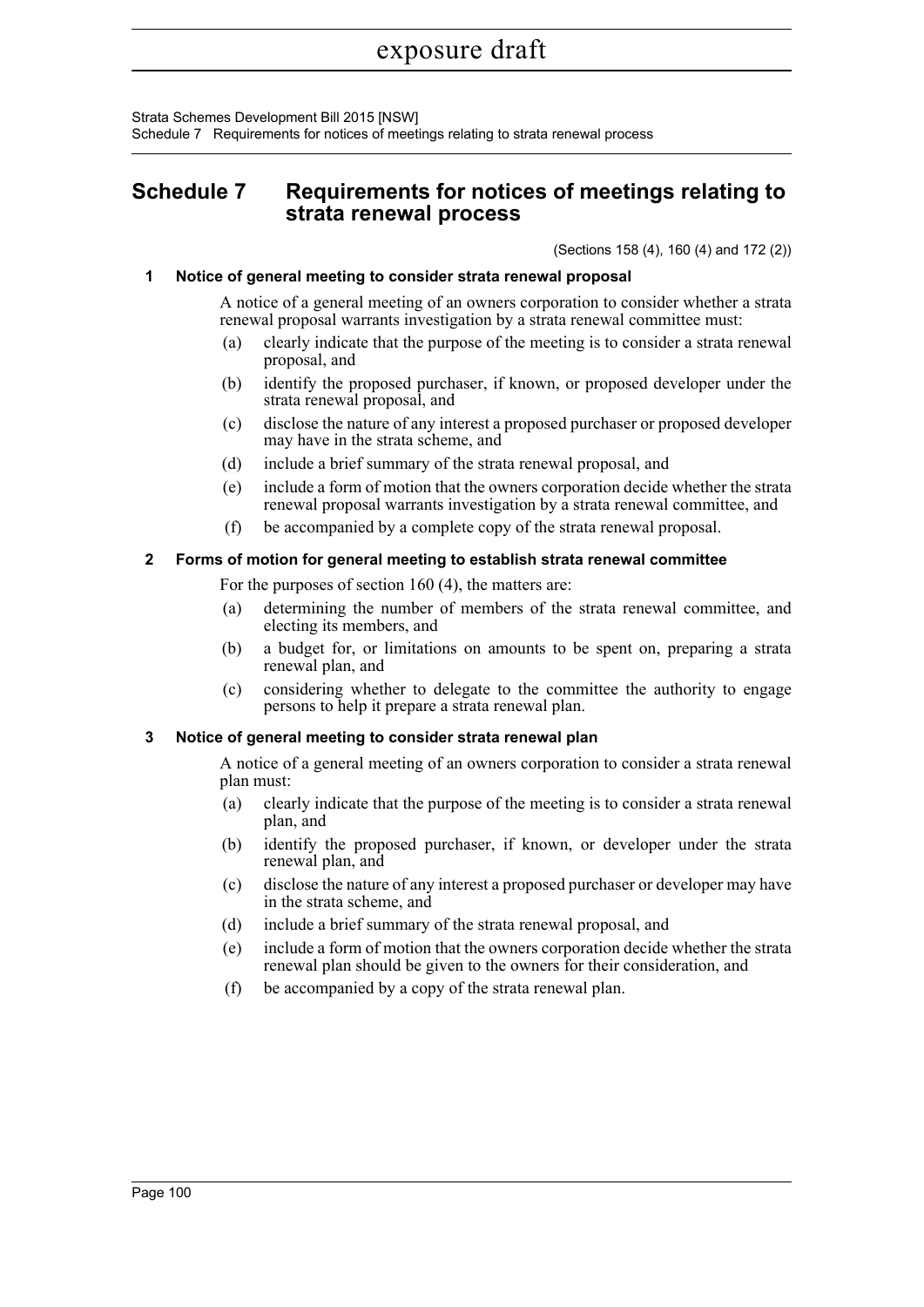Strata Schemes Development Bill 2015 [NSW] Schedule 8 Savings, transitional and other provisions

# **Schedule 8 Savings, transitional and other provisions**

# **Part 1 General**

## **1 Regulations**

- (1) The regulations may contain provisions of a savings or transitional nature consequent on the enactment of this Act or any Act that amends this Act.
- (2) Any such provision may, if the regulations so provide, take effect from the date of assent to the Act concerned or a later date.
- (3) To the extent to which any such provision takes effect from a date that is earlier than the date of its publication on the NSW legislation website, the provision does not operate so as:
	- (a) to affect, in a manner prejudicial to any person (other than the State or an authority of the State), the rights of that person existing before the date of its publication, or
	- (b) to impose liabilities on any person (other than the State or an authority of the State) in respect of anything done or omitted to be done before the date of its publication.

# **Part 2 Provisions consequent on enactment of this Act**

## **2 Definitions**

In this Part:

*former Act* means the *Strata Schemes (Freehold Development) Act 1973* or the *Strata Schemes (Leasehold Development) Act 1986*.

*repeal day* means the day on which the former Acts are repealed.

## **3 General savings**

- (1) Any act, matter or thing done or omitted to be done under a provision of a former Act and having any force or effect immediately before the commencement of a provision of this Act that replaces that provision, is, on the commencement, taken to have been done or omitted to be done under the provision of this Act.
- (2) This clause does not apply to the extent that its application:
	- (a) is inconsistent with any other provision of this Schedule or a provision of a regulation made under this Schedule, or
	- (b) would be inappropriate in a particular case.

## **4 Existing strata schemes**

On the repeal day, each of the following is taken to be a strata scheme under this Act:

- (a) a strata scheme in existence under the *Strata Schemes (Freehold Development) Act 1973* immediately before the repeal day,
- (b) a leasehold strata scheme in existence under the *Strata Schemes (Leasehold Development) Act 1986* immediately before the repeal day.

#### **5 Continuation of plans and notices**

(1) On the repeal day, a plan or a notice of conversion that, immediately before the repeal day, is registered under a former Act is taken to be registered under this Act.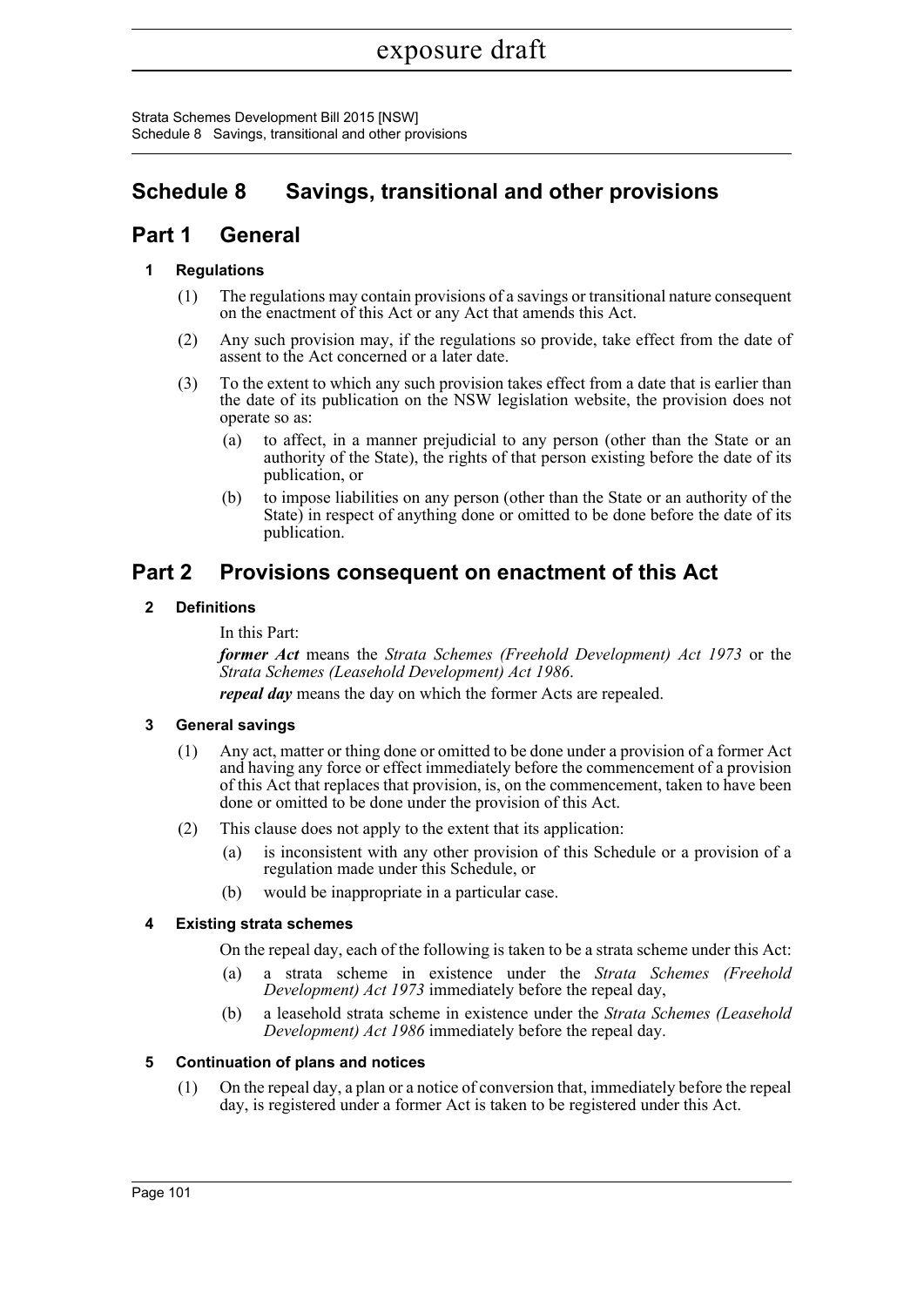#### Strata Schemes Development Bill 2015 [NSW] Schedule 8 Savings, transitional and other provisions

(2) In this clause:

*plan* means a strata plan, strata plan of subdivision, strata plan of consolidation or building alteration plan.

#### **6 Continuation of certificates**

A certificate given by a registered land surveyor in relation to a strata plan, strata plan of subdivision or strata plan of consolidation under a former Act before the repeal day, and certifying that requirements under the former Act about the plan have been met, is taken to be a surveyor's certificate for the purposes of this Act.

#### **7 Continuation of strata certificates**

A strata certificate issued under a former Act and in effect on the repeal day is taken to be a strata certificate issued under this Act.

#### **8 Application of Part 10 to existing freehold strata schemes**

- (1) Part 10 applies to a freehold strata scheme in existence immediately before the commencement of that Part only if the owners corporation has, by resolution, decided the Part applies to the scheme.
- (2) Despite subclause (1), a person may give a strata renewal proposal under Part 10 to the owners corporation before the resolution is passed.
- (3) The resolution may be passed before or at a general meeting convened to consider a strata renewal proposal.
- (4) If the resolution is passed at a general meeting convened to consider a strata renewal proposal, it must be passed before the proposal is considered.
- (5) The owners corporation must record details of the resolution on the strata roll.
- (6) A resolution referred to in this clause cannot be revoked.

#### **9 Existing proceedings**

Any proceedings commenced but not determined or finalised under a provision of a former Act are to be dealt with and determined as if the former Acts had not been repealed.

#### **10 Former lots in particular strata schemes**

- (1) This clause applies in relation to a lot in a strata scheme that has a boundary that:
	- (a) under section 4 (2) of the repealed *Conveyancing (Strata Titles) Act 1961*, was the centre of a floor, wall or ceiling, and
	- (b) under clause 3 (1) of Part 1 of Schedule 4 to the *Strata Schemes (Freehold Development) Act 1973* was taken to be the upper surface of the floor, the inner surface of the wall or the under surface of the ceiling, because the strata plan or strata plan of resubdivision did not state otherwise.
- (2) The boundary referred to in subclause (1) (a) is taken to continue to be the upper surface of the floor, the inner surface of the wall or the under surface of the ceiling.
- (3) This clause does not limit section 30 (2) (d) of the *Interpretation Act 1987*.
- (4) In this clause:

*lot* does not include any common infrastructure unless the common infrastructure was specified in the strata plan or strata plan of subdivision under the *Conveyancing (Strata Titles) Act 1961* as forming a part of the lot.

**Note.** This clause continues, for the purposes of this Act, the effect of clause 3 (1) and (2) of Part 1 of Schedule 4 to the *Strata Schemes (Freehold Development) Act 1973*.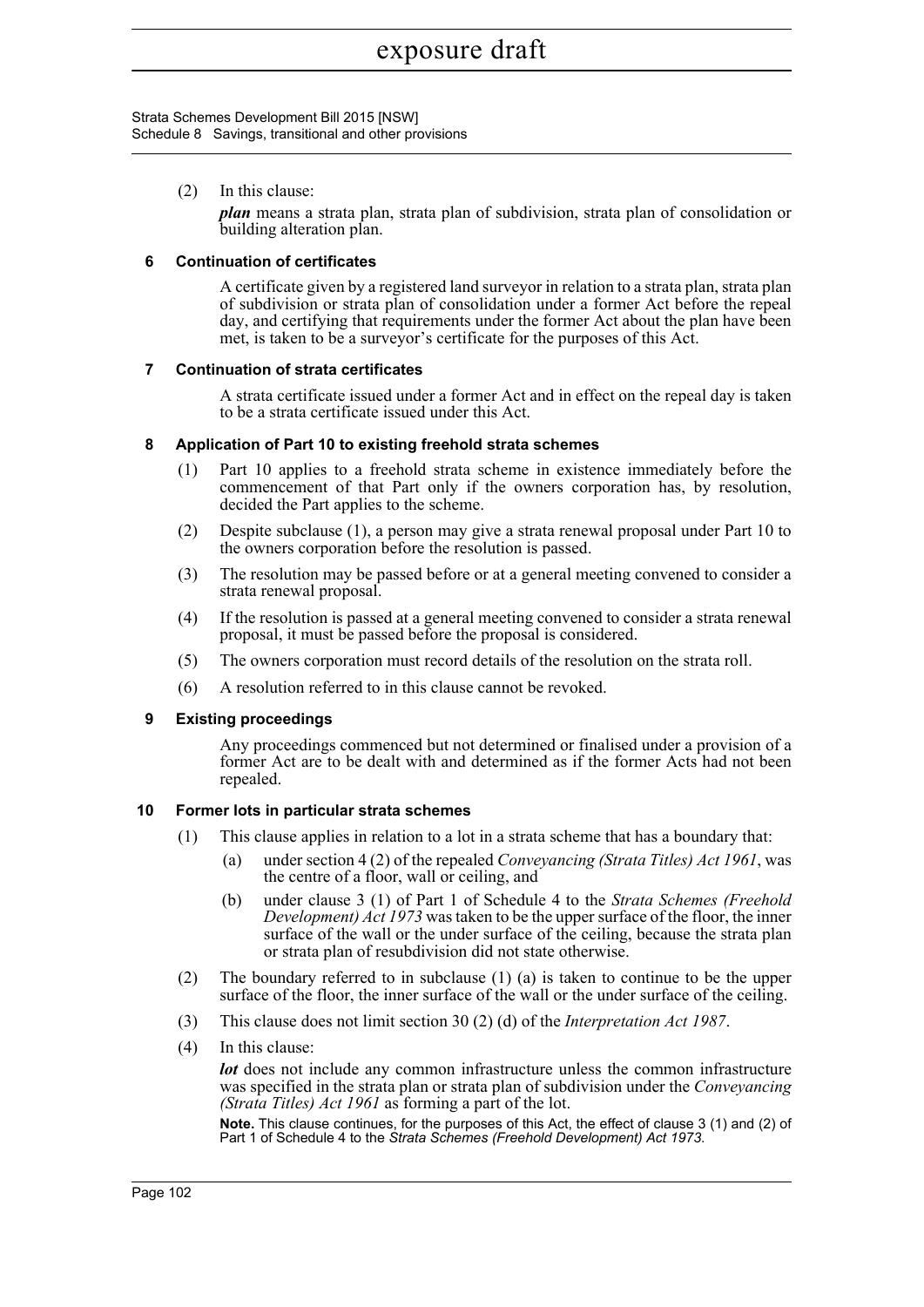Strata Schemes Development Bill 2015 [NSW] Schedule 8 Savings, transitional and other provisions

#### **11 Accredited certifiers**

On the repeal day, a person who is an accredited certifier under a former Act immediately before the repeal day is taken to be an accredited certifier for the purposes of this Act.

## **12 Part subject to regulations**

This Part is subject to the regulations.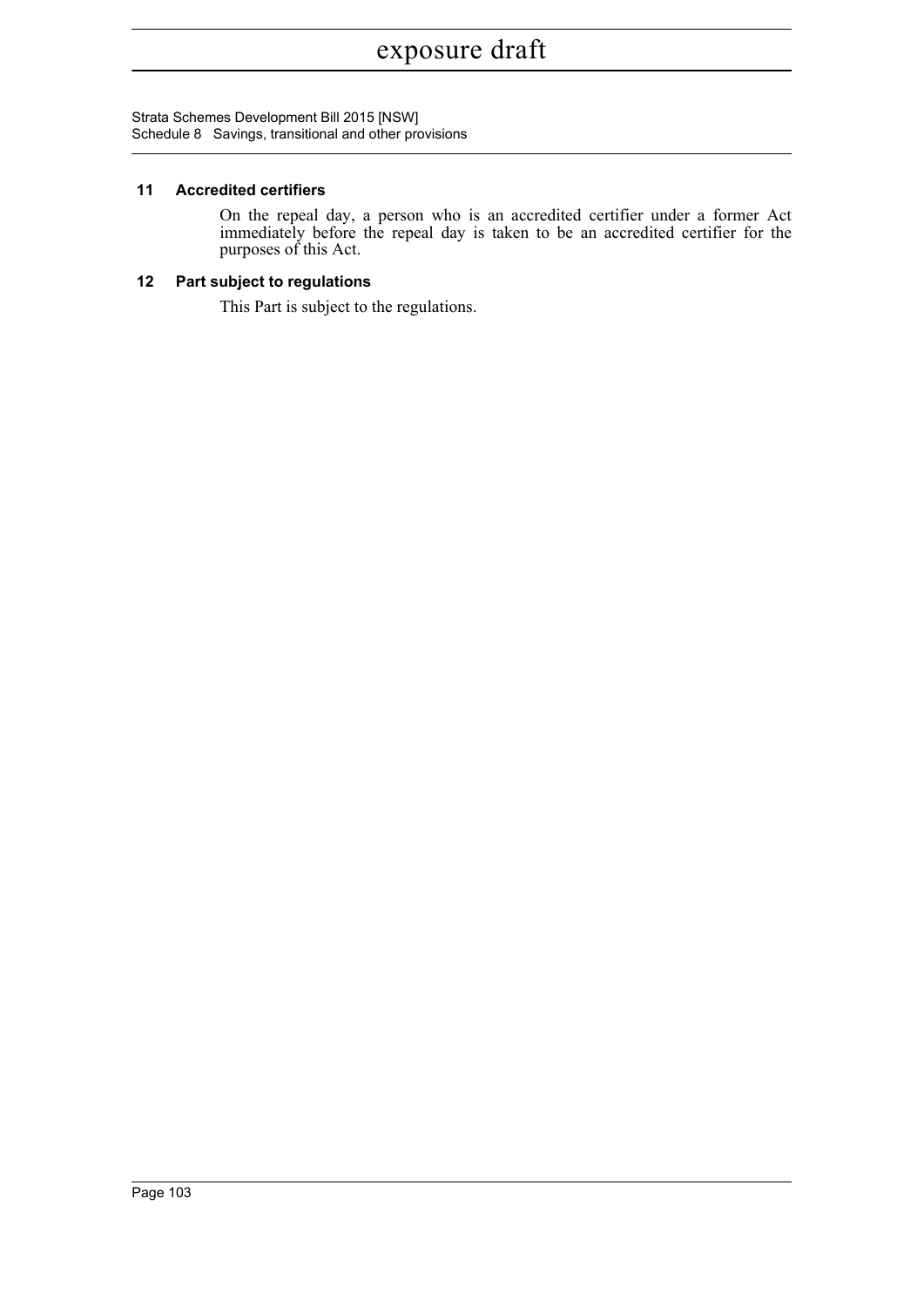Strata Schemes Development Bill 2015 [NSW] Schedule 9 Amendment of Acts

# **Schedule 9 Amendment of Acts**

# **9.1 Building Professionals Act 2005 No 115**

### **[1] Section 3 Definitions**

Omit paragraph (c) from the definition of *development certificate* in section 3 (1).

Insert instead:

(c) a strata certificate issued under the *Strata Schemes Development Act 2015*.

#### **[2] Section 12 Suspension of accreditation or imposition of conditions to protect the public**

Omit section 12 (1) (c). Insert instead:

(c) an accredited certifier has persistently contravened the provisions of the *Strata Schemes Development Act 2015* or the regulations under that Act and is likely to continue to do so.

#### **[3] Section 19 Definitions**

Omit ", the *Strata Schemes (Freehold Development) Act 1973* or the *Strata Schemes (Leasehold Development) Act 1986*" from paragraph (b) of the definition of *unsatisfactory professional conduct* in section 19 (1).

Insert instead "or the *Strata Schemes Development Act 2015*".

#### **[4] Section 85 False representations**

Omit ", the *Strata Schemes (Freehold Development) Act 1973* or the *Strata Schemes (Leasehold Development) Act 1986*" from section 85 (3).

Insert instead "or the *Strata Schemes Development Act 2015*".

# **9.2 Coastal Protection Act 1979 No 13**

#### **Section 37 Definitions**

Omit "Division 1 of Part 2 of the *Strata Schemes (Freehold Development) Act 1973* or Division 1 of Part 2 of the *Strata Schemes (Leasehold Development) Act 1986*" from section 37 (2) (c).

Insert instead "Part 2 of the *Strata Schemes Development Act 2015*".

# **9.3 Community Land Development Act 1989 No 201**

#### **[1] Section 3 Definitions**

Omit "*Strata Schemes (Freehold Development) Act 1973*" from the definition of *common property* in section 3 (1).

Insert instead "*Strata Schemes Development Act 2015*".

#### **[2] Section 3 (1), definition of "community scheme"**

Omit "*Strata Schemes (Freehold Development) Act 1973*" from paragraph (e) of the definition.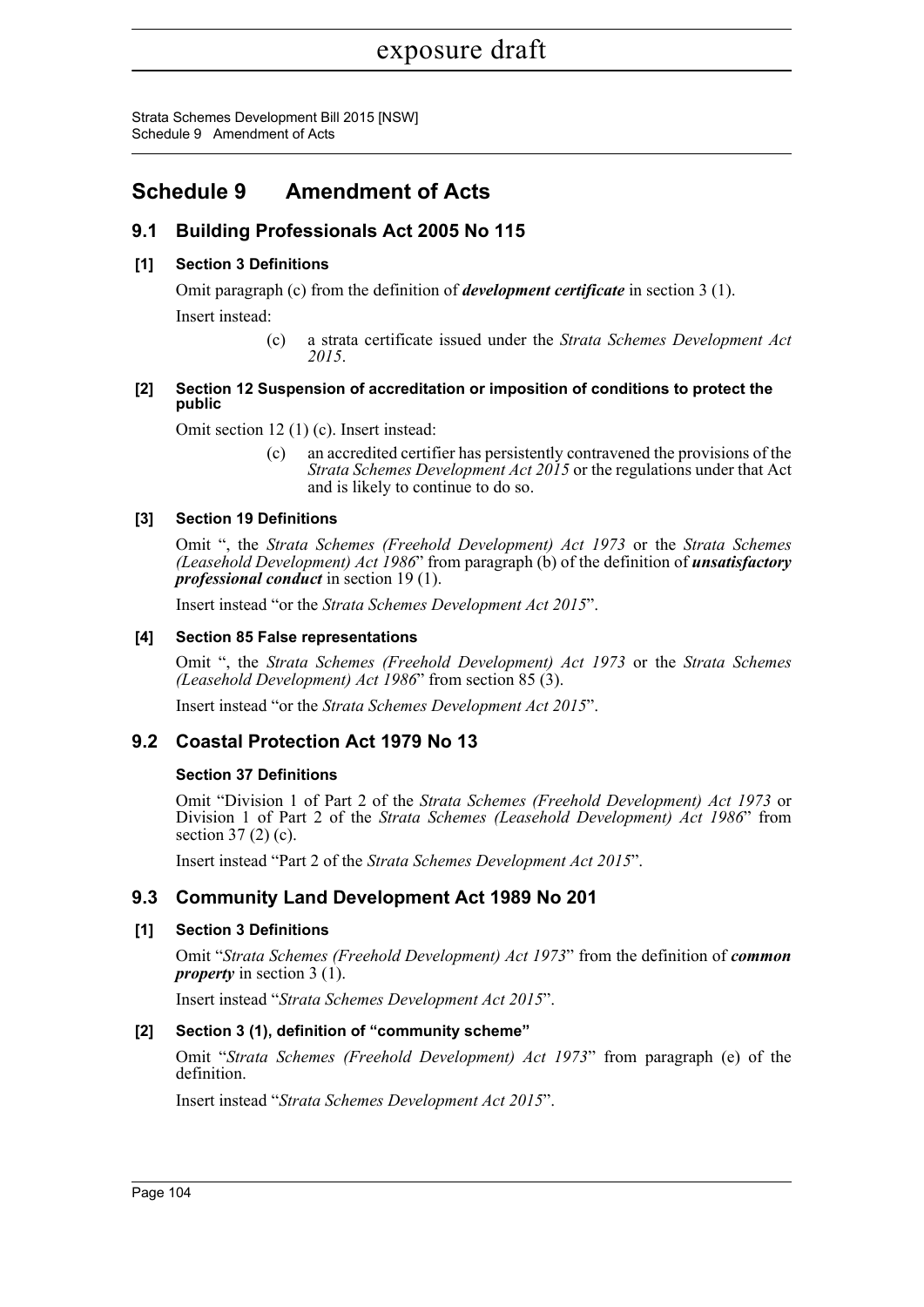Strata Schemes Development Bill 2015 [NSW] Schedule 9 Amendment of Acts

| $[3]$ | Section 3 (1), definition of "current plan"<br>Omit "Strata Schemes (Freehold Development) Act 1973".<br>Insert instead "Strata Schemes Development Act 2015".                                                                      |
|-------|-------------------------------------------------------------------------------------------------------------------------------------------------------------------------------------------------------------------------------------|
| [4]   | Section 3 (1), definition of "deposited plan"<br>Omit "Strata Schemes (Freehold Development) Act 1973".<br>Insert instead "Strata Schemes Development Act 2015".                                                                    |
| [5]   | Section 3 (1), definition of "precinct scheme"<br>Omit "Strata Schemes (Freehold Development) Act 1973" from paragraph (d) of the<br>definition.<br>Insert instead "Strata Schemes Development Act 2015".                           |
| [6]   | Section 3 (1), definition of "schedule of unit entitlements"<br>Omit "Strata Schemes (Freehold Development) Act 1973".<br>Insert instead "Strata Schemes Development Act 2015".                                                     |
| $[7]$ | Section 3 (1), definition of "strata lot"<br>Omit "Strata Schemes (Freehold Development) Act 1973".<br>Insert instead "Strata Schemes Development Act 2015".                                                                        |
| [8]   | Section 3 (1), definition of "strata plan"<br>Omit "Strata Schemes (Freehold Development) Act 1973".<br>Insert instead "Strata Schemes Development Act 2015".                                                                       |
| [9]   | Section 3 (1), definition of "strata scheme"<br>Omit "Strata Schemes (Freehold Development) Act 1973" wherever occurring from<br>paragraphs (a) and (c) of the definition.<br>Insert instead "Strata Schemes Development Act 2015". |
| [10]  | Section 4 Object and application of Act<br>Omit "Strata Schemes (Freehold Development) Act 1973" from section 4 (1) (b).<br>Insert instead "Strata Schemes Development Act 2015"                                                    |
| 9.4   | <b>Community Land Management Act 1989 No 202</b>                                                                                                                                                                                    |
| [1]   | <b>Section 3 Definitions</b><br>Omit "Strata Schemes (Freehold Development) Act 1973" from the definition of common<br><i>property</i> in section 3 (1).                                                                            |
|       | Insert instead "Strata Schemes Development Act 2015".                                                                                                                                                                               |
| [2]   | Section 3 (1), definition of "community scheme"<br>Omit "Strata Schemes (Freehold Development) Act 1973" from paragraph (e) of the<br>definition.                                                                                   |
|       | Insert instead "Strata Schemes Development Act 2015".                                                                                                                                                                               |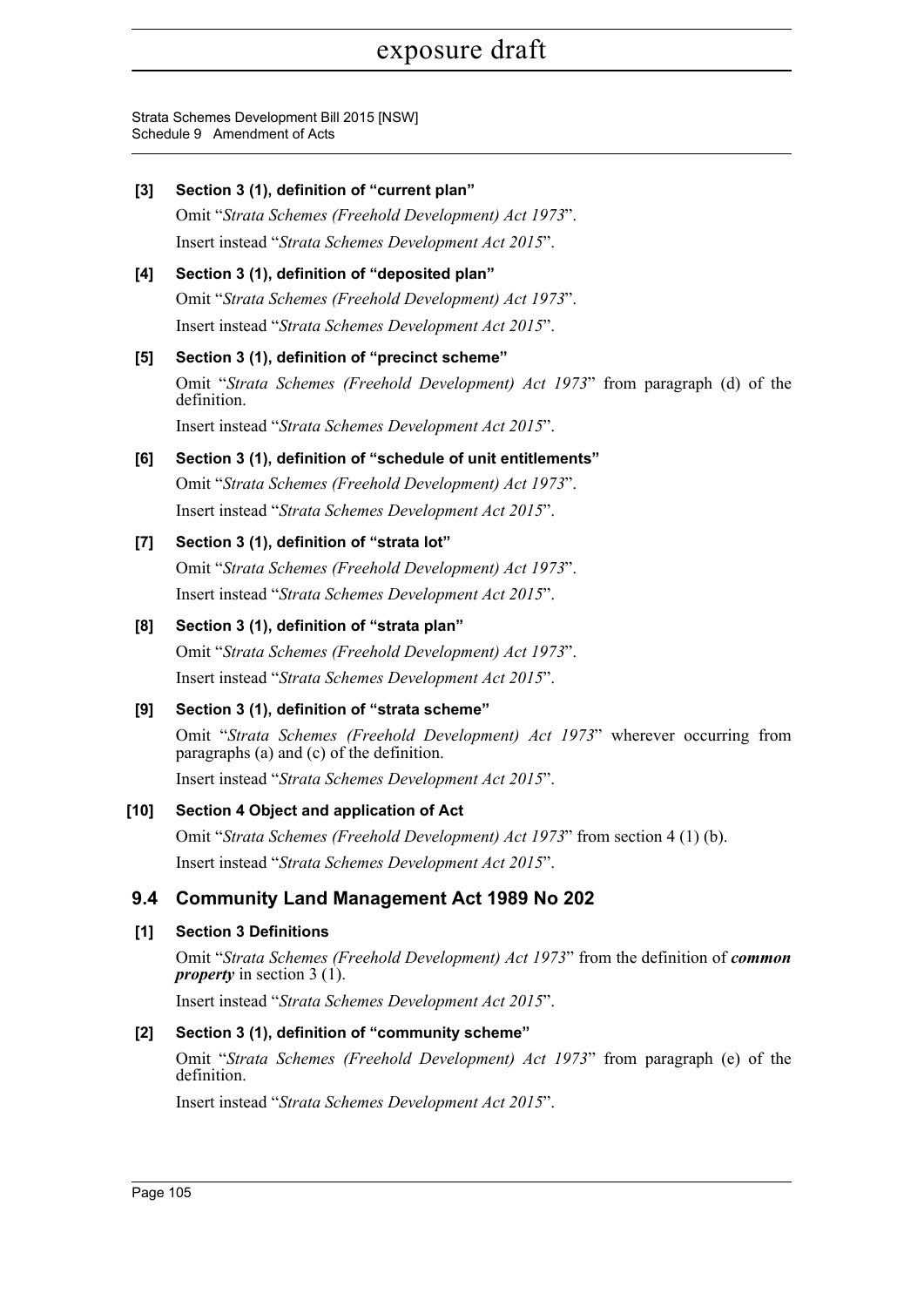Strata Schemes Development Bill 2015 [NSW] Schedule 9 Amendment of Acts

| $[3]$ | Section 3 (1), definition of "current plan"                                                                                                        |
|-------|----------------------------------------------------------------------------------------------------------------------------------------------------|
|       | Omit "Strata Schemes (Freehold Development) Act 1973".                                                                                             |
|       | Insert instead "Strata Schemes Development Act 2015".                                                                                              |
| [4]   | Section 3 (1), definition of "deposited plan"                                                                                                      |
|       | Omit "Strata Schemes (Freehold Development) Act 1973".                                                                                             |
|       | Insert instead "Strata Schemes Development Act 2015".                                                                                              |
| [5]   | Section 3 (1), definition of "precinct scheme"                                                                                                     |
|       | Omit "Strata Schemes (Freehold Development) Act 1973" from paragraph (d) of the<br>definition.                                                     |
|       | Insert instead "Strata Schemes Development Act 2015".                                                                                              |
| [6]   | Section 3 (1), definition of "schedule of unit entitlements"                                                                                       |
|       | Omit "Strata Schemes (Freehold Development) Act 1973".                                                                                             |
|       | Insert instead "Strata Schemes Development Act 2015".                                                                                              |
| $[7]$ | Section 3 (1), definition of "strata lot"                                                                                                          |
|       | Omit "Strata Schemes (Freehold Development) Act 1973".                                                                                             |
|       | Insert instead "Strata Schemes Development Act 2015".                                                                                              |
| [8]   | Section 3 (1), definition of "strata plan"                                                                                                         |
|       | Omit "Strata Schemes (Freehold Development) Act 1973".                                                                                             |
|       | Insert instead "Strata Schemes Development Act 2015".                                                                                              |
| [9]   | Section 3 (1), definition of "strata scheme"                                                                                                       |
|       | Omit "Strata Schemes (Freehold Development) Act 1973" wherever occurring from<br>paragraphs (a) and (c) of the definition.                         |
|       | Insert instead "Strata Schemes Development Act 2015".                                                                                              |
| [10]  | Section 120 Other rights and remedies not affected                                                                                                 |
|       | Omit "Strata Schemes (Freehold Development) Act 1973" from section 120 (1).                                                                        |
|       | Insert instead "Strata Schemes Development Act 2015".                                                                                              |
| 9.5   | <b>Conveyancing Act 1919 No 6</b>                                                                                                                  |
| [1]   | <b>Section 7 Definitions</b>                                                                                                                       |
|       | Omit paragraph (b) from the definition of <b>Registered plan</b> in section $7(1)$ . Insert instead:                                               |
|       | a strata plan, strata plan of subdivision or strata plan of consolidation<br>(b)<br>within the meaning of the Strata Schemes Development Act 2015, |
| $[2]$ | Section 7 (1), definition of "Registered plan"                                                                                                     |
|       | Omit paragraph (c).                                                                                                                                |
|       |                                                                                                                                                    |
|       |                                                                                                                                                    |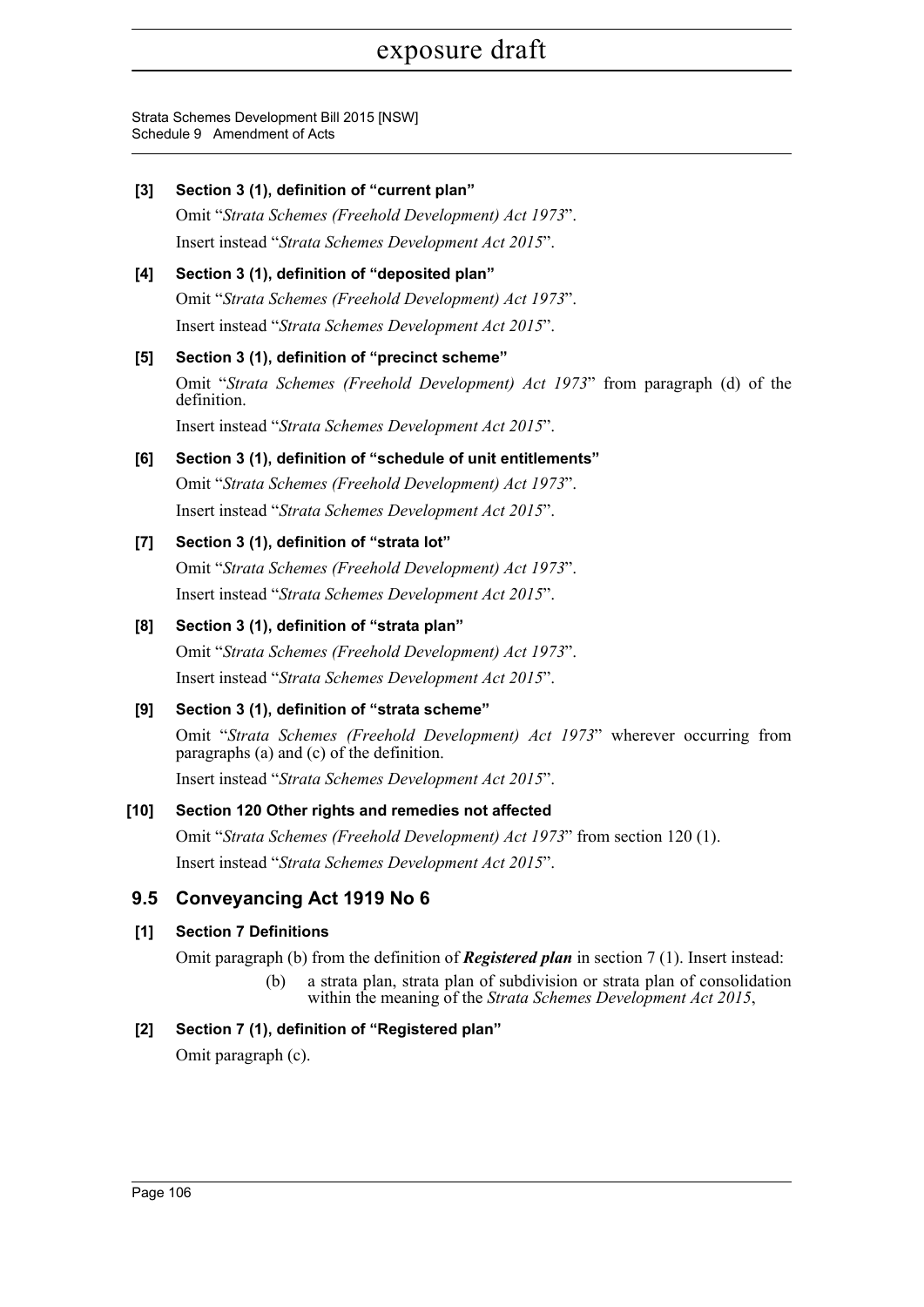Strata Schemes Development Bill 2015 [NSW] Schedule 9 Amendment of Acts

#### **[3] Section 23F Certain transactions to refer to lots shown on current plan**

Omit "*Strata Schemes (Freehold Development) Act 1973* or the *Strata Schemes (Leasehold Development) Act 1986*" from section 23F (3) (b).

Insert instead "*Strata Schemes Development Act 2015*".

#### **[4] Section 66O Contracting out**

Omit "*Strata Schemes (Freehold Development) Act 1973* or the *Strata Schemes (Leasehold Development) Act 1986*" from section 66O (1).

Insert instead "*Strata Schemes Development Act 2015*".

#### **[5] Section 66Q Meaning of "residential property"**

Omit "*Strata Schemes (Freehold Development) Act 1973* or the *Strata Schemes (Leasehold Development) Act 1986*" from section 66Q (1) (c).

Insert instead "*Strata Schemes Development Act 2015*".

#### **[6] Section 195 Definitions**

Omit "*Strata Schemes (Freehold Development) Act 1973* or the *Strata Schemes (Leasehold Development) Act 1986*" from section 195 (2).

Insert instead "*Strata Schemes Development Act 2015*".

#### **[7] Section 195AA The e-plan system**

Omit section 195AA (10). Insert instead:

(10) In this section:

*related Act* means the *Real Property Act 1900*, the *Strata Schemes Development Act 2015* or the *Community Land Development Act 1989*.

#### **[8] Section 196C Definitions**

Omit "*Strata Schemes (Freehold Development) Act 1973* or the *Strata Schemes (Leasehold Development) Act 1986*" from the definition of *stratum lot*.

Insert instead "*Strata Schemes Development Act 2015*".

#### **[9] Section 196J Effect of registration of strata management statement on building management statement**

Omit section 196J (1). Insert instead:

(1) A registered building management statement for a building ceases to have effect on the registration of a strata management statement, or on it being taken to be a registered strata management statement, in accordance with Part 6 of the *Strata Schemes Development Act 2015*.

#### **[10] Schedule 8A Building management statements**

Insert after clause 2 (1) (e):

- (e1) the fair allocation of the costs of shared expenses relating to parts of the building, and
- (e2) a review process to ensure that the allocation of those costs remains fair with any such review taking place as soon as practicable after any change in the shared facilities or services (including any change in the use of those shared facilities or services), with at least one such review occurring every 5 years even if no such change has occurred, and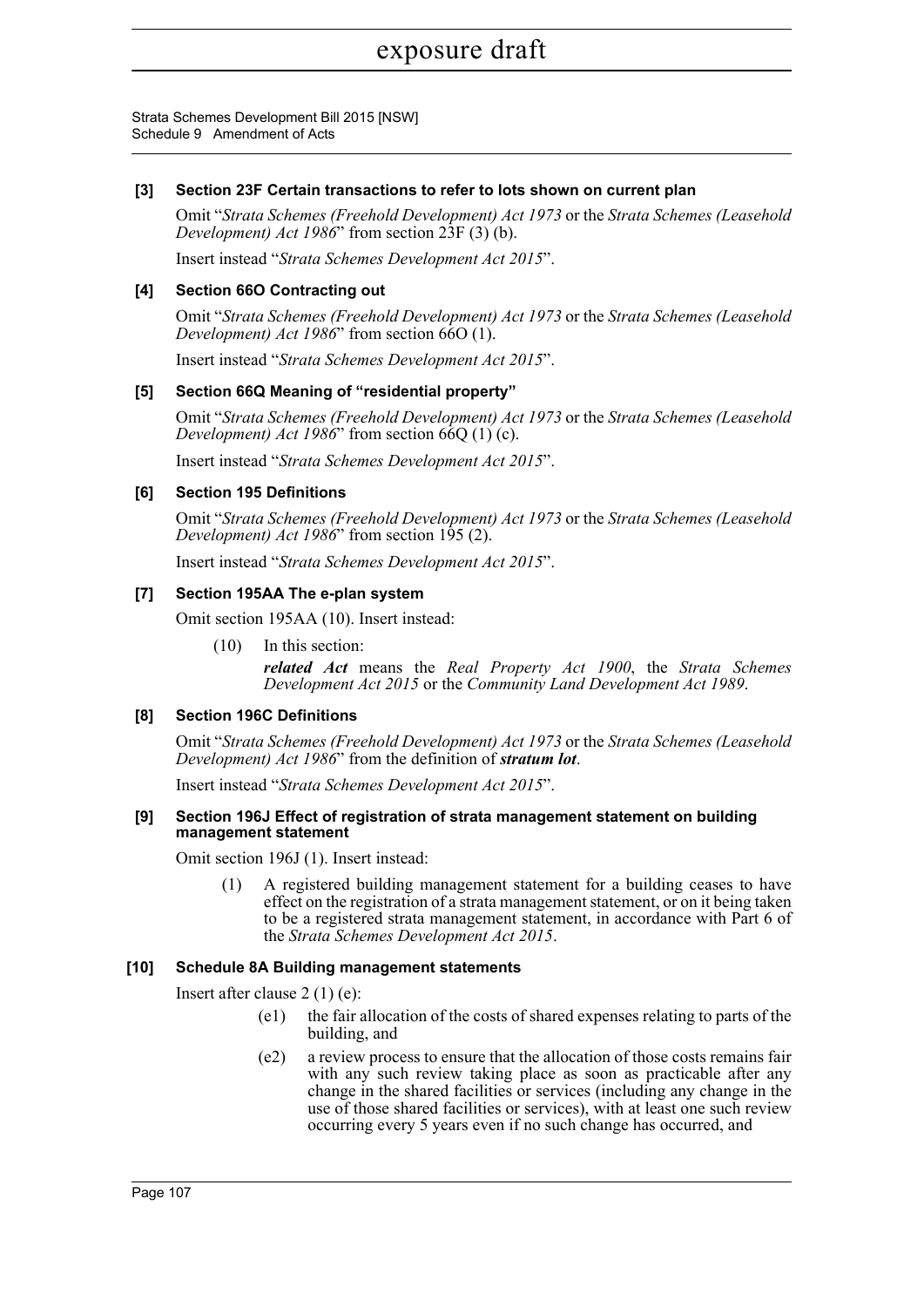Strata Schemes Development Bill 2015 [NSW] Schedule 9 Amendment of Acts

#### **[11] Schedule 8A**

Insert after clause 2 (1):

(1A) A building management statement must include details of the method used to apportion the costs of shared expenses referred to in subclause (1) (e1).

## **9.6 Crown Lands (Continued Tenures) Act 1989 No 7**

#### **Schedule 3 Transfer restrictions**

Omit "within the meaning of the *Strata Schemes (Freehold Development) Act 1973*" from clause  $8(2)$  (c) of Part 1.

Insert instead "in a freehold strata scheme within the meaning of the *Strata Schemes Development Act 2015*".

#### **9.7 Duties Act 1997 No 123**

#### **[1] Section 64 Conversion of land use entitlement to different form of title**

Omit "within the meaning of the *Strata Schemes (Freehold Development) Act 1973*".

Insert instead "in a freehold strata scheme within the meaning of the *Strata Schemes Development Act 2015*".

#### **[2] Section 65 Exemptions from duty**

Omit "*Strata Schemes (Freehold Development) Act 1973* or the *Strata Schemes (Leasehold Development) Act 1986*" from section 65 (13).

Insert instead "*Strata Schemes Development Act 2015*".

#### **[3] Section 65 (19)**

Omit "section 51 or 51A of the *Strata Schemes (Freehold Development) Act 1973*". Insert instead "Part 9 of the *Strata Schemes Development Act 2015*".

## **[4] Section 146A Threshold value of land holdings**

Omit "under the *Strata Schemes (Freehold Development) Act 1973*" from section 146A (9). Insert instead "in a freehold strata scheme under the *Strata Schemes Development Act 2015*".

#### **[5] Dictionary**

Omit the definition of *strata lot* from clause 1. Insert instead:

*strata lot* means a lot within the meaning of the *Strata Schemes Development Act 2015*.

## **9.8 Electronic Conveyancing (Adoption of National law) Act 2012 No 88**

#### **Section 5 Meaning of generic terms in Electronic Conveyancing National Law for purposes of this jurisdiction**

Omit paragraph (a) (iv) and (v) from the definition of *land titles legislation*. Insert instead:

(iv) the *Strata Schemes Development Act 2015*,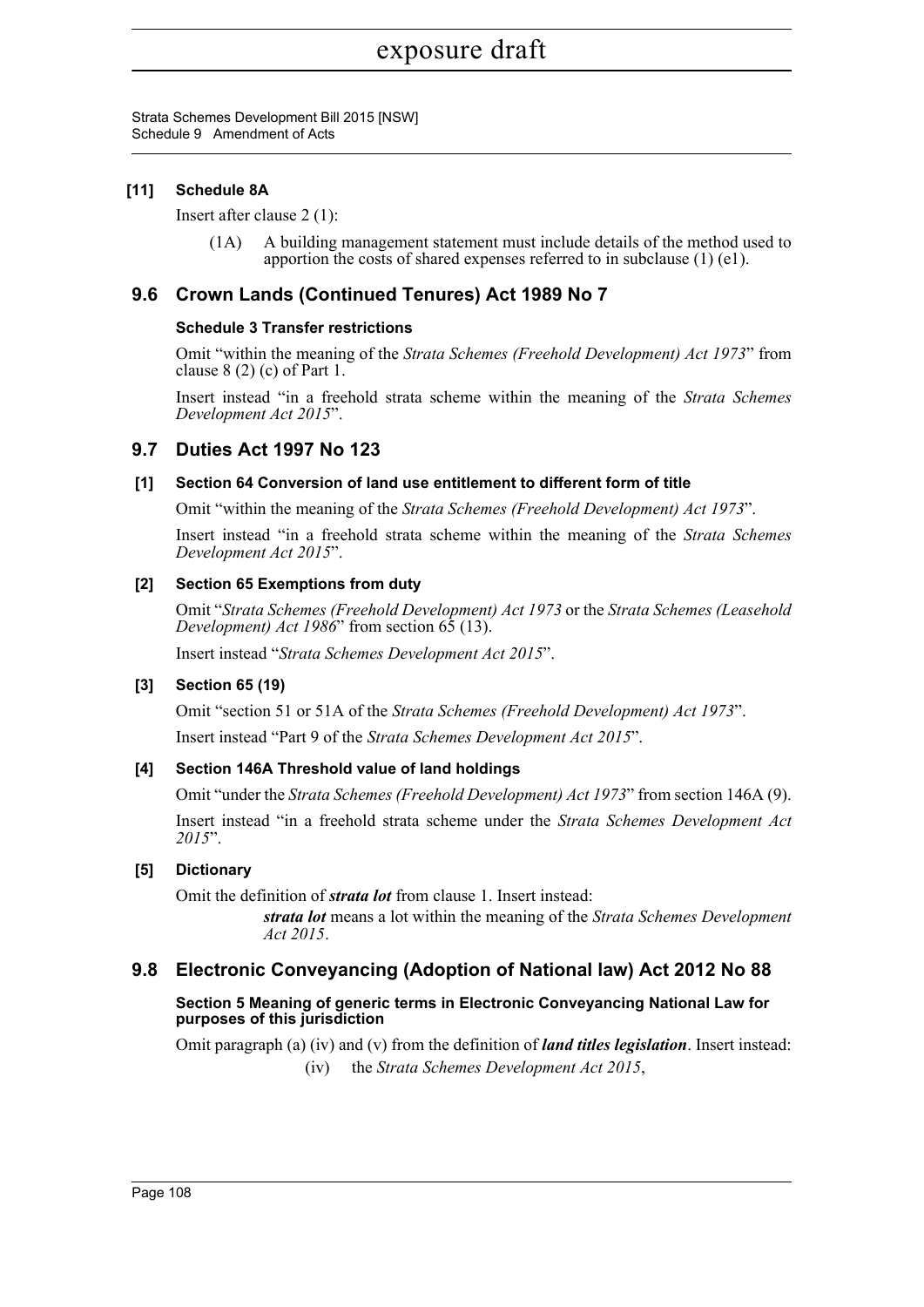Strata Schemes Development Bill 2015 [NSW] Schedule 9 Amendment of Acts

# **9.9 Heritage Act 1977 No 136**

### **[1] Section 4 Definitions**

Omit "the *Strata Schemes (Freehold Development) Act 1973* or the *Strata Schemes (Leasehold Development) Act 1986*" from the definition of *consent authority* in section 4 (1).

Insert instead "or the *Strata Schemes Development Act 2015*".

#### **[2] Section 56 Definitions**

Omit paragraphs (d) and (e) from the definition of *prescribed application*. Insert instead:

Part 4 of the *Strata Schemes Development Act 2015*,

## **[3] Section 66 Application of Subdivision**

Omit "the *Strata Schemes (Freehold Development) Act 1973* or the *Strata Schemes (Leasehold Development) Act 1986*".

Insert instead "or the *Strata Schemes Development Act 2015*".

#### **[4] Section 76 Appeal to Minister in respect of prescribed applications**

Omit "the *Strata Schemes (Freehold Development) Act 1973* or the *Strata Schemes (Leasehold Development) Act 1986*".

Insert instead "or the *Strata Schemes Development Act 2015*".

## **9.10 Land and Environment Court Act 1979 No 204**

# **[1] Section 18 Class 2—local government and miscellaneous appeals and applications** Omit the paragraph. Insert instead:

(c) appeals under sections 66 and 85 of the *Strata Schemes Development Act 2015*,

## **[2] Section 18 (f)**

Omit the paragraph. Insert instead:

(f) proceedings under sections 86 and 92 of the *Strata Schemes Development Act 2015* and under section 107 of the *Community Land Management Act 1989*,

#### **[3] Section 19 Class 3—land tenure, valuation, rating and compensation matters**

Insert after section 19 (g5):

(g6) applications and proceedings under Divisions 6 and 7 of Part 10 of the *Strata Schemes Development Act 2015*,

#### **[4] Section 20 Class 4—environmental planning and protection, development contract and strata renewal plan civil enforcement**

Omit "or a development contract" wherever occurring in section 20 (2) (a) and (b).

Insert instead ", a development contract or a strata renewal plan".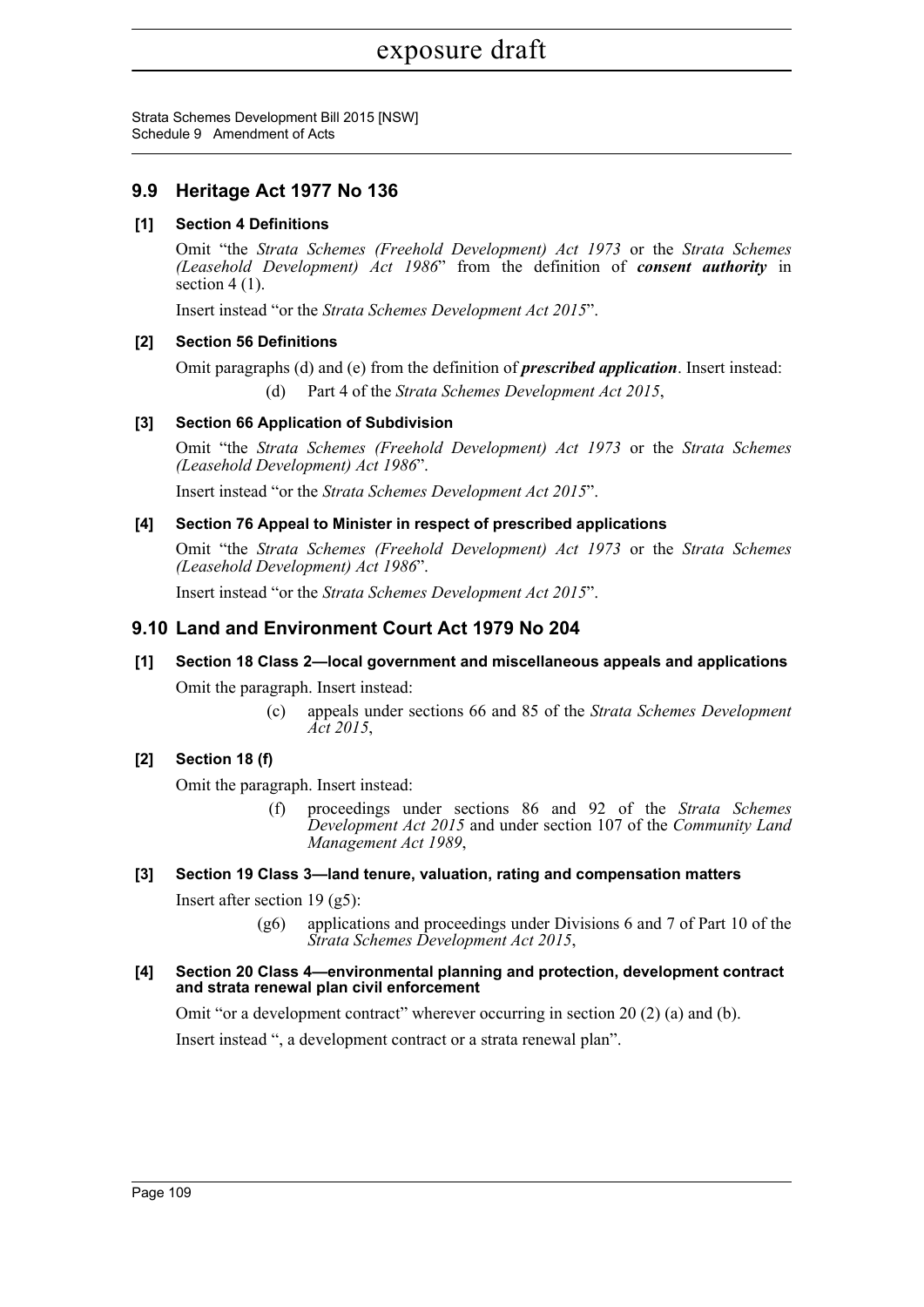Strata Schemes Development Bill 2015 [NSW] Schedule 9 Amendment of Acts

#### **[5] Section 20 (5)**

Omit the subsection. Insert instead:

(5) In this section:

*development contract* means an agreement implied by section 15 of the *Community Land Management Act 1989* or section 81 of the *Strata Schemes Development Act 2015*.

*strata renewal plan* means a strata renewal plan under the *Strata Schemes Development Act 2015* that has been given effect by an order of the Court.

## **9.11 Land Sales Act 1964 No 12**

#### **Section 2 Definitions**

Omit paragraph (b) of the definition of *Instalment contract*. Insert instead:

(b) a contract for the sale of a lot, or a leasehold interest in a lot, within the meaning of the *Strata Schemes Development Act 2015*.

#### **9.12 Land Tax Management Act 1956 No 26**

#### **[1] Section 9B Strata**

Omit "*Strata Schemes (Freehold Development) Act 1973* or the *Strata Schemes (Leasehold Development) Act 1986*" wherever occurring from section 9B (1) and (3).

Insert instead "*Strata Schemes Development Act 2015*".

#### **[2] Section 10 Land exempted from tax**

Omit "*Strata Schemes (Freehold Development) Act 1973* or the *Strata Schemes (Leasehold Development) Act 1986*" from the definition of *strata lot* in section 10 (5).

Insert instead "*Strata Schemes Development Act 2015*".

#### **[3] Section 21A Company title units taken to be lots**

Omit "strata lot under the *Strata Schemes (Freehold Development) Act 1973*" from section  $21A(2)(b)$ .

Insert instead "lot in a freehold strata scheme under the *Strata Schemes Development Act 2015*".

#### **[4] Section 21A (3)**

Omit "strata lot". Insert instead "lot".

#### **[5] Section 21B Joint owners of block of flats deemed to be owners of lots**

Omit "strata lot under the *Strata Schemes (Freehold Development) Act 1973*" from section 21B (2) (c).

Insert instead "lot in a freehold strata scheme under the *Strata Schemes Development Act 2015*".

#### **[6] Section 21B (3)**

Omit "strata lot". Insert instead "lot".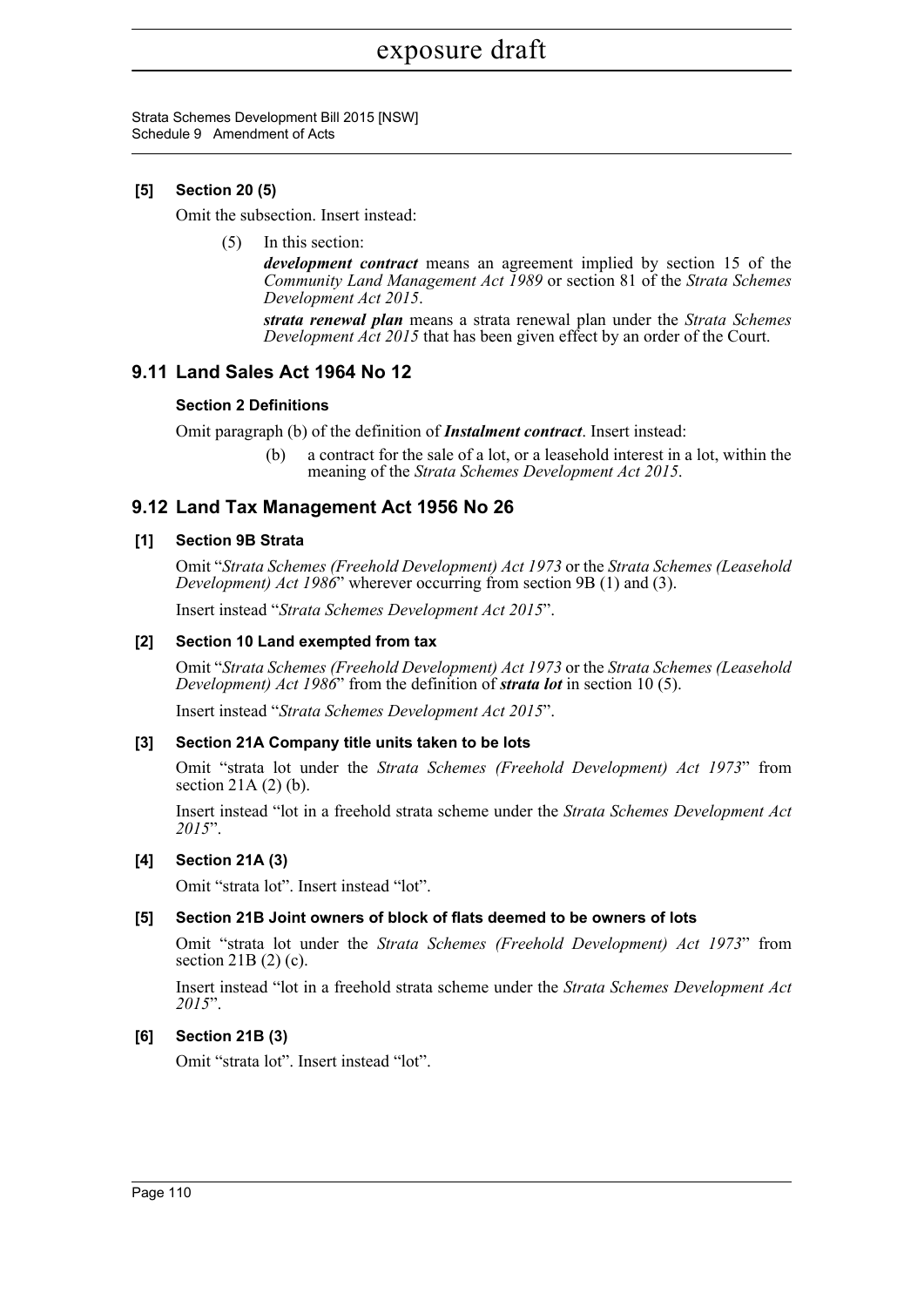Strata Schemes Development Bill 2015 [NSW] Schedule 9 Amendment of Acts

#### **[7] Section 21D Liability of lessees of leasehold strata lots**

Omit "*Strata Schemes (Leasehold Development) Act 1986*" from section 21D (1). Insert instead "*Strata Schemes Development Act 2015*".

## **[8] Section 21D (5)**

Omit the subsection. Insert instead:

(5) In this section:

*leasehold strata lot* means a lot in a leasehold strata scheme within the meaning of the *Strata Schemes Development Act 2015*.

*lessee*, in relation to a leasehold strata lot, means an owner, within the meaning of the *Strata Schemes Development Act 2015*, of the lot.

*lessor* means a lessor within the meaning of the *Strata Schemes Development Act 2015*.

#### **[9] Schedule 1A Principal place of residence exemption**

Omit "*Strata Schemes (Freehold Development) Act 1973* or the *Strata Schemes (Leasehold Development) Act 1986*" from the definition of *strata lot* in clause 1.

Insert instead "*Strata Schemes Development Act 2015*".

## **[10] Schedule 1A, clause 11 (3)**

Omit "under the *Strata Schemes (Freehold Development) Act 1973*".

Insert instead "in a freehold strata scheme under the *Strata Schemes Development Act 2015*".

## **[11] Schedule 1A, clause 11 (4)**

Omit "under the *Strata Schemes (Leasehold Development) Act 1986*".

Insert instead "in a leasehold strata scheme under the *Strata Schemes Development Act 2015*".

# **9.13 Local Government Act 1993 No 30**

#### **[1] Section 22 Other functions**

Omit the matter relating to the *Strata Schemes (Freehold Development) Act 1973* and the *Strata Schemes (Leasehold Development) Act 1986* from the note to the section.

Insert instead:

*Strata Schemes Development Act 2015* approval of strata plans

## **[2] Section 54C Definitions**

Omit "*Strata Schemes (Freehold Development) Act 1973* or a leasehold strata scheme under the *Strata Schemes (Leasehold Development) Act 1986*" from the definition of *strata scheme*.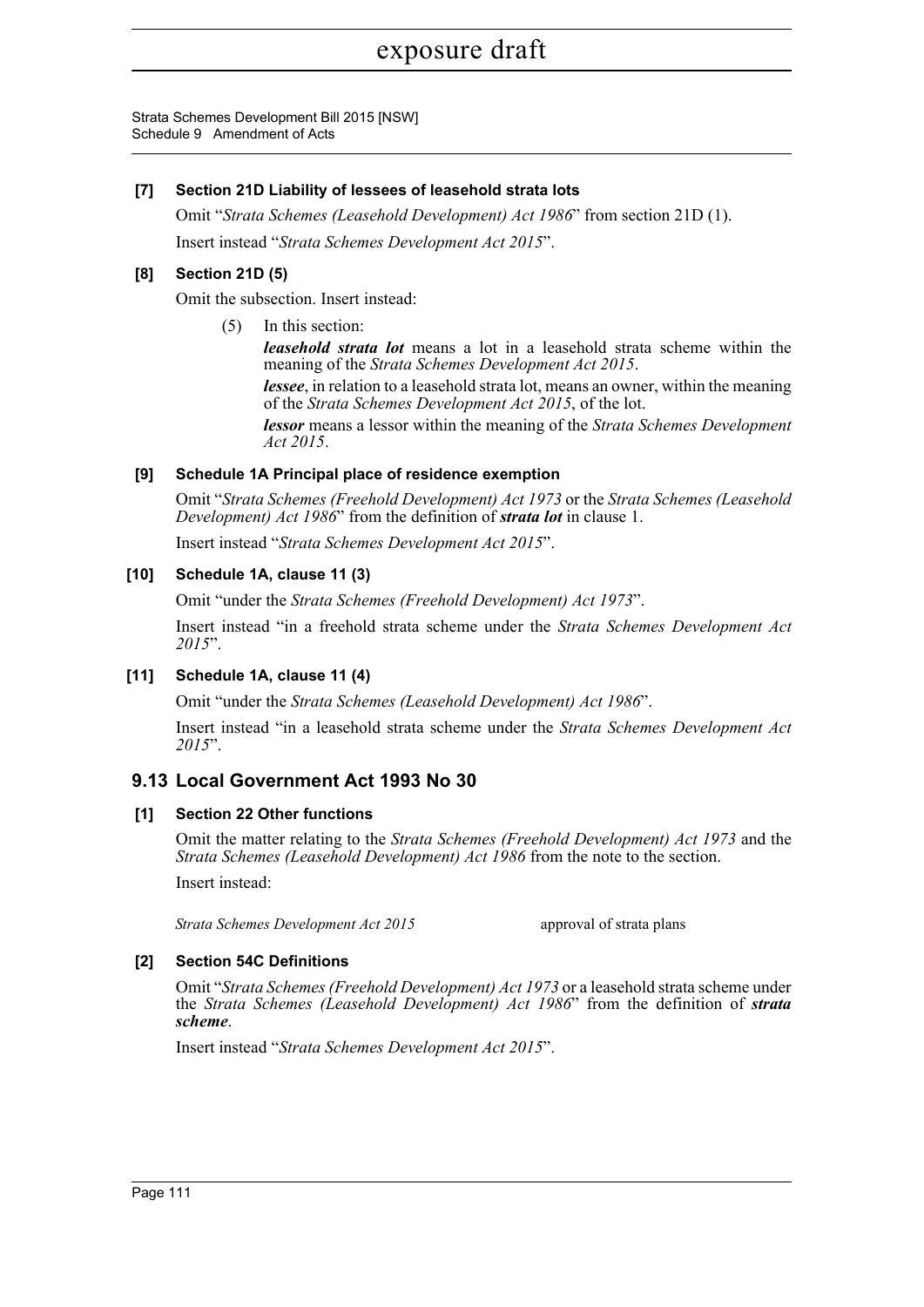Strata Schemes Development Bill 2015 [NSW] Schedule 9 Amendment of Acts

#### **[3] Section 270 Who is an "owner of rateable land" for the purposes of this Part?**

Omit "*Strata Schemes (Freehold Development) Act 1973* or the *Strata Schemes (Leasehold Development) Act 1986*" from section 270 (2).

Insert instead "*Strata Schemes Development Act 2015*".

#### **[4] Section 495A Strata lots and company titles taken to be separate parcels of land for annual charges**

Omit "*Strata Schemes (Freehold Development) Act 1973* or the *Strata Schemes (Leasehold Development) Act 1986*" from section 495A (a).

Insert instead "*Strata Schemes Development Act 2015*".

#### **[5] Section 518A Strata lots and company titles taken to be separate parcels of land for categorisation**

Omit "*Strata Schemes (Freehold Development) Act 1973* or the *Strata Schemes (Leasehold Development) Act 1986*" from section 518A (a).

Insert instead "*Strata Schemes Development Act 2015*".

#### **[6] Section 547 Method of rating dwellings under company title**

Omit the note to section 547 (3). Insert instead:

**Note.** The rating of land under strata title is provided for under the *Strata Schemes Development Act 2015*.

#### **[7] Section 555 What land is exempt from all rates?**

Omit section 555 (4). Insert instead:

(4) Land that is a lot in a strata plan registered under the *Strata Schemes Development Act 2015* for a leasehold strata scheme is taken, for the purposes of subsection  $(1)$  (e),  $(f)$ ,  $(g)$  and  $(g1)$ , to belong to or be vested in the owner (within the meaning of that Act) of the lot and not the lessor (within the meaning of that Act), unless the lessor is the owner for the purposes of that Act.

#### **[8] Section 555 (7)**

Omit "*Strata Schemes (Freehold Development) Act 1973* or the *Strata Schemes (Leasehold Development) Act 1986*".

Insert instead "*Strata Schemes Development Act 2015*".

#### **[9] Section 556 What land is exempt from all rates, other than water supply special rates and sewerage special rates?**

Omit section 556 (2). Insert instead:

(2) Land that is a lot in a strata plan registered under the *Strata Schemes Development Act 2015* for a leasehold strata scheme is taken, for the purposes of subsection  $(1)$  (h)–(o), to belong to or be vested in the owner (within the meaning of that Act) of the lot and not the lessor (within the meaning of that Act), unless the lessor is the owner for the purposes of that Act.

#### **[10] Section 556 (5)**

Omit "*Strata Schemes (Freehold Development) Act 1973* or the *Strata Schemes (Leasehold Development) Act 1986*".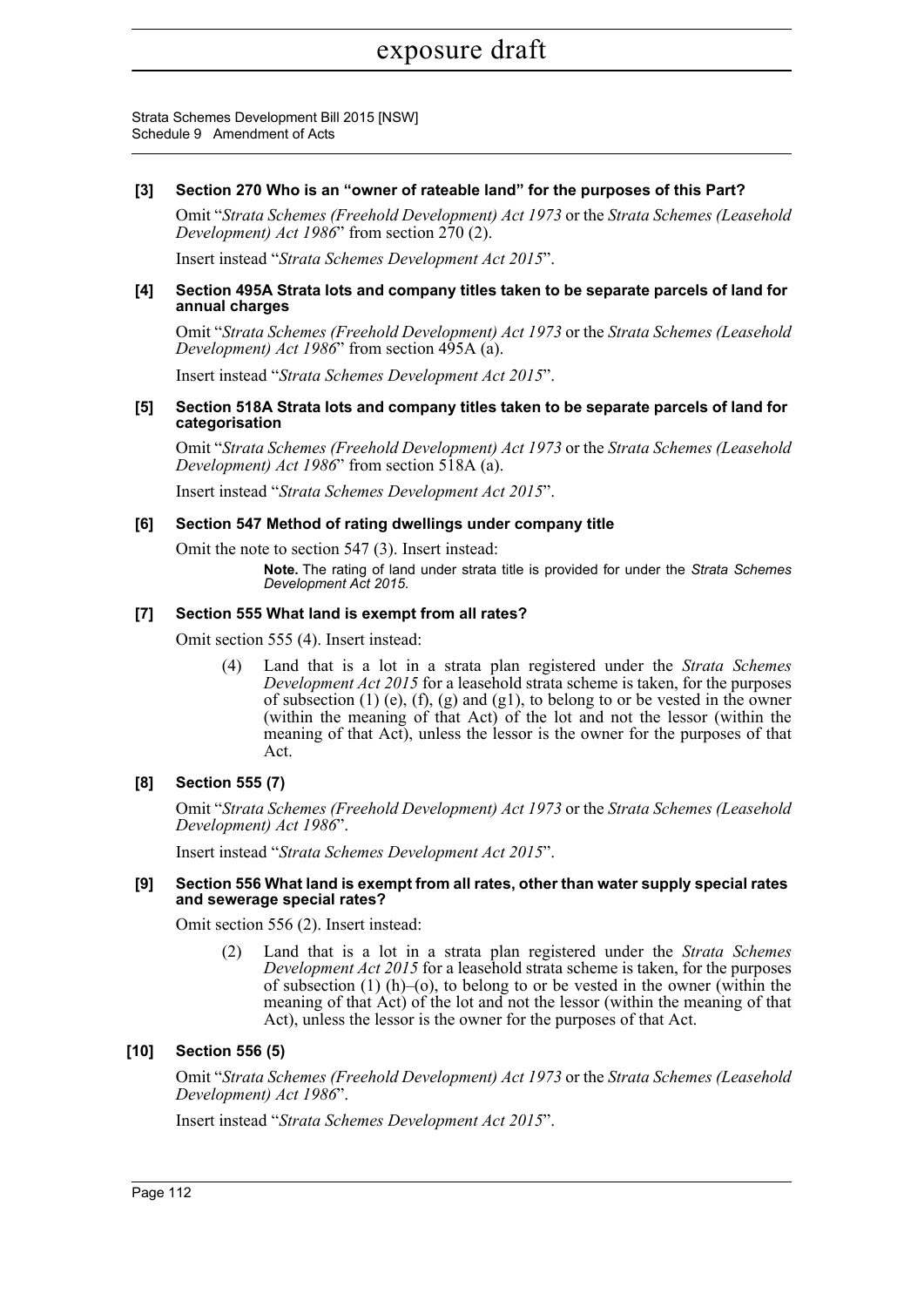Strata Schemes Development Bill 2015 [NSW] Schedule 9 Amendment of Acts

#### **[11] Dictionary**

Omit "*Strata Schemes (Freehold Development) Act 1973* or the *Strata Schemes (Leasehold Development) Act 1986*" from paragraph (b) (iii) of the definition of *owner*.

Insert instead "*Strata Schemes Development Act 2015*".

## **9.14 Parking Space Levy Act 2009 No 5**

#### **Section 4 Definitions**

Omit "*Strata Schemes (Freehold Development) Act 1973* or the *Strata Schemes (Leasehold Development) Act 1986*" from paragraph (e) of the definition of *owner* in section 4 (1).

Insert instead "*Strata Schemes Development Act 2015*".

## **9.15 Property, Stock and Business Agents Act 2002 No 66**

#### **Section 3 Definitions**

Omit paragraph (a) from the definition of *land* in section 3 (1). Insert instead:

(a) a lot within the meaning of the *Strata Schemes Development Act 2015*, and

# **9.16 Real Property Act 1900 No 25**

#### **[1] Section 28P Application of provisions of this Act to qualified folio and land therein**

Omit "*Strata Schemes (Freehold Development) Act 1973* or the *Strata Schemes (Leasehold Development) Act 1986*" from section  $28P(1)(c)$ .

Insert instead "*Strata Schemes Development Act 2015*".

#### **[2] Section 28T Creation of limited folio**

Omit "*Strata Schemes (Freehold Development) Act 1973* or the *Strata Schemes (Leasehold Development) Act 1986*" from section 28T (8) (c).

Insert instead "*Strata Schemes Development Act 2015*".

#### **[3] Section 32 Folios of the Register**

Omit section 32 (2). Insert instead:

(2) Subsection (1) does not apply in respect of a folio of the register constituted under section 29 or 31 of the *Strata Schemes Development Act 2015*.

#### **[4] Section 36 Lodgment and registration of documents**

Omit "*Strata Schemes (Freehold Development) Act 1973* or the *Strata Schemes (Leasehold Development) Act 1986*" from section 36 (3).

Insert instead "*Strata Schemes Development Act 2015*".

## **9.17 Regional Relocation (Skills Incentive) Grants Act 2011 No 26**

#### **Section 3 Definitions**

Omit "*Strata Schemes (Freehold Development) Act 1973* or the *Strata Schemes (Leasehold Development) Act 1986*" from the definition of *land* in section 3 (1).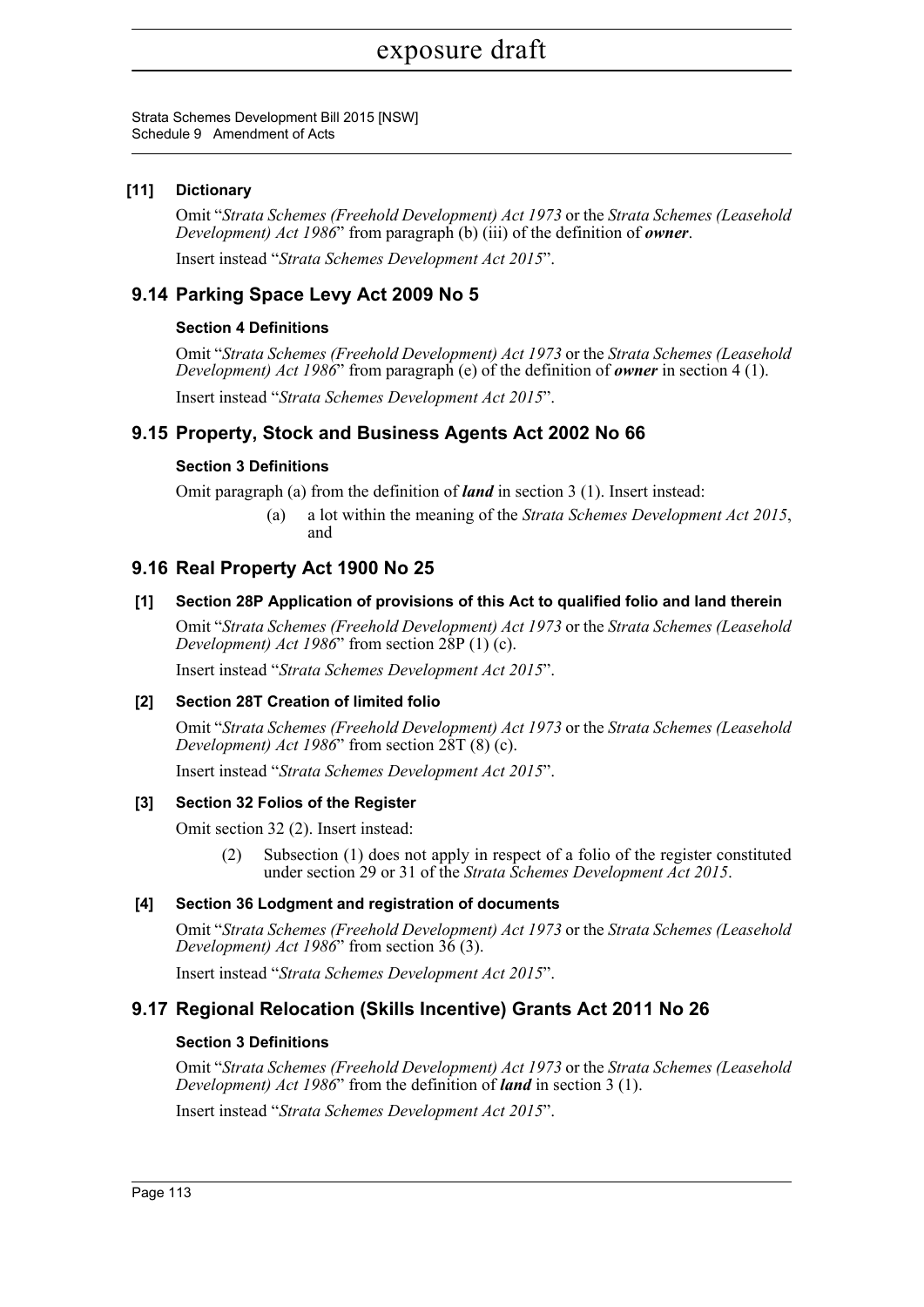Strata Schemes Development Bill 2015 [NSW] Schedule 9 Amendment of Acts

## **9.18 Retail Leases Act 1994 No 46**

#### **[1] Section 3 Definitions**

Omit "*Strata Schemes (Freehold Development) Act 1973* or the *Strata Schemes (Leasehold Development) Act 1986*" from paragraph (b) of the definition of *retail shopping centre*.

Insert instead "*Strata Schemes Development Act 2015*".

#### **[2] Section 26 Limit on recovery of land tax**

Omit "strata lot under the *Strata Schemes (Freehold Development) Act 1973* or the *Strata Schemes (Leasehold Development) Act 1986*, the *land concerned* is the strata lot" from section  $26(2)$ .

Insert instead "lot in a strata scheme under the *Strata Schemes Development Act 2015*, the *land concerned* is the lot".

#### **[3] Section 62 Special provision for strata shopping centres**

Omit "strata lot under the *Strata Schemes (Freehold Development) Act 1973* or the *Strata Schemes (Leasehold Development) Act 1986*".

Insert instead "lot under the *Strata Schemes Development Act 2015*".

## **9.19 Rural Fires Act 1997 No 65**

#### **Dictionary**

Omit "*Strata Schemes (Freehold Development) Act 1973* or a leasehold strata scheme under the *Strata Schemes (Leasehold Development) Act 1986*" from paragraph (b) (iii) of the definition of *owner*.

Insert instead "*Strata Schemes Development Act 2015*".

# **9.20 Succession Act 2006 No 80**

#### **Section 115 Spouse's right of election**

Omit paragraphs (b) and (c) from the definition of *mandatory provisions* in section 115 (8). Insert instead:

> (b) the *Strata Schemes Development Act 2015* with respect to the manner of subdividing land to which section 9 of that Act applies or of any lot within the meaning of that Act, and with respect to any requirement incidental to the manner of subdividing any such land or lot.

# **9.21 Surveying and Spatial Information Act 2002 No 83**

#### **Section 3 Definitions**

Omit "*Strata Schemes (Freehold Development) Act 1973* or the *Strata Schemes (Leasehold Development) Act 1986*" from paragraph (c1) of the definition of *land survey* in section  $3(1)$ .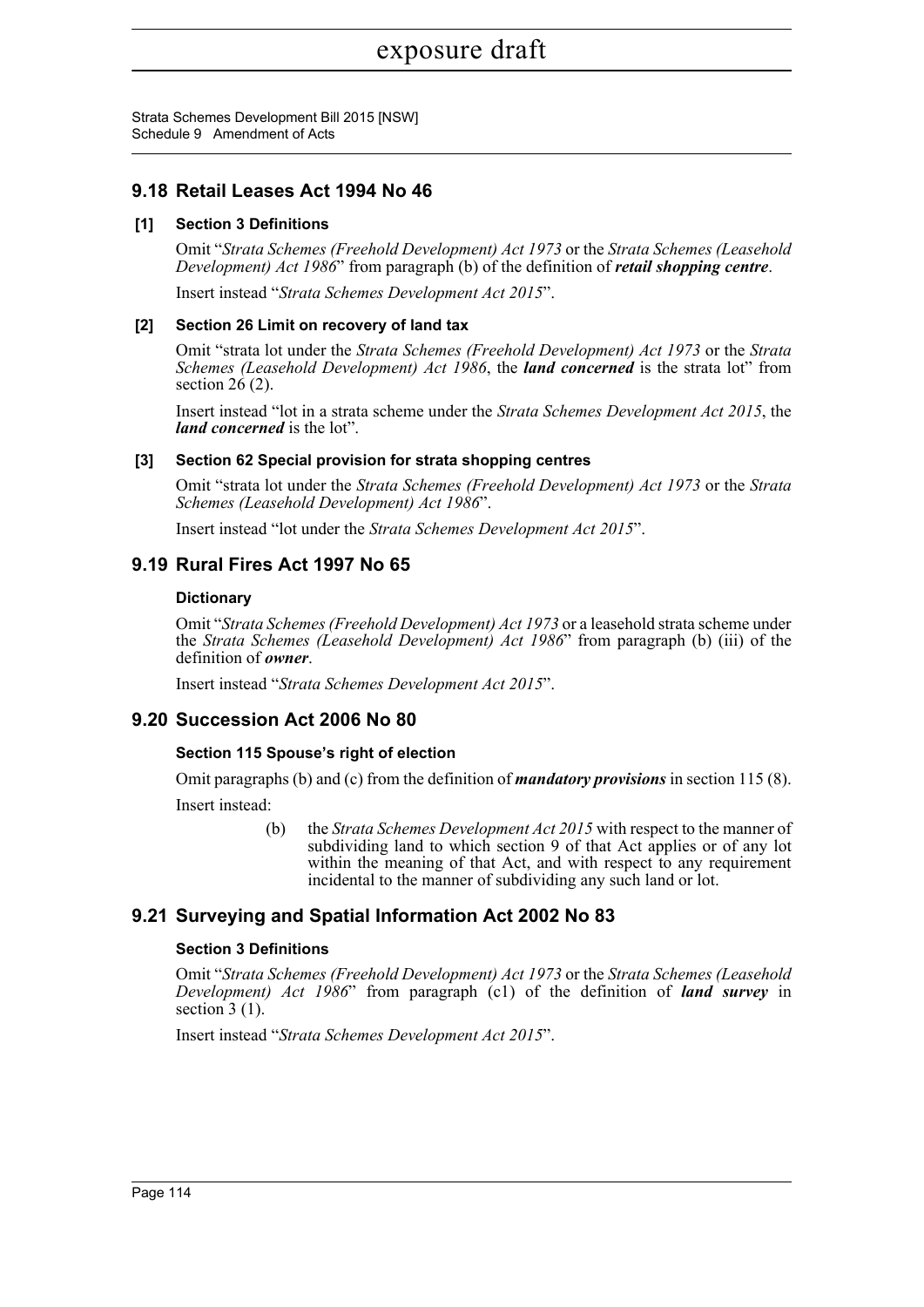Strata Schemes Development Bill 2015 [NSW] Schedule 9 Amendment of Acts

# **9.22 Sydney Olympic Park Authority Act 2001 No 57**

#### **Section 26 Subdivision legislation—subdivision approval by Authority**

Omit "*Strata Schemes (Freehold Development) Act 1973*, the *Strata Schemes (Leasehold Development) Act 1986*" from section 26 (1).

Insert instead "*Strata Schemes Development Act 2015*".

## **9.23 Transport Administration Act 1988 No 109**

## **Section 104Q Local government approvals not required for light rail system**

Omit "*Strata Schemes (Freehold Development) Act 1973*, the *Strata Schemes (Leasehold Development) Act 1986*" from the definition of *subdivision legislation* in section 104Q (3).

Insert instead "*Strata Schemes Development Act 2015*".

## **9.24 Valuation of Land Act 1916 No 2**

## **[1] Section 4 Definitions**

Omit "*Strata Schemes (Freehold Development) Act 1973* or the *Strata Schemes (Leasehold Development) Act 1986*" from the definition of *Deposited plan* in section 4 (1).

Insert instead "*Strata Schemes Development Act 2015*".

#### **[2] Section 4 (3)**

Omit "*Strata Schemes (Freehold Development) Act 1973* or the *Strata Schemes (Leasehold Development) Act 1986*".

Insert instead "*Strata Schemes Development Act 2015*".

#### **[3] Section 4 (3), note**

Omit the note.

#### **[4] Section 14BB Definitions**

Omit the definition of *strata lot* in section 14BB (7). Insert instead:

*strata lot* means a lot within the meaning of the *Strata Schemes Development Act 2015*.

#### **[5] Section 14BBE Definitions**

Omit the definition of *strata lot* from section 14BBE (7). Insert instead:

*strata lot* means a lot within the meaning of the *Strata Schemes Development Act 2015*.

#### **[6] Section 26AA**

Insert after section 26:

#### **26AA Valuation of strata parcel**

- (1) If the Valuer-General makes a valuation of a strata parcel, the parcel must be valued:
	- (a) as a single parcel, and
	- (b) as if it were owned by a single owner.